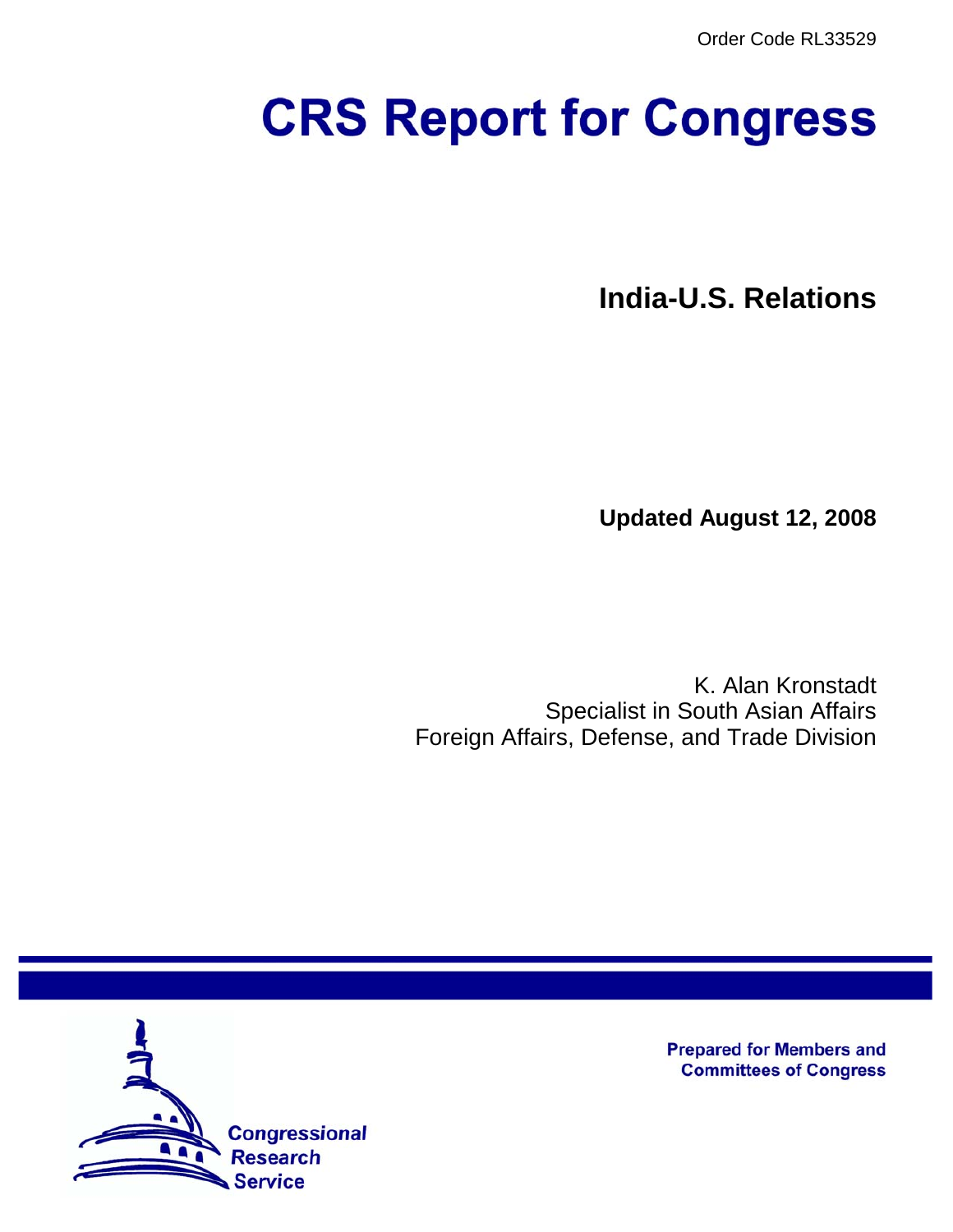## India-U.S. Relations

#### **Summary**

Long considered a "strategic backwater" from Washington's perspective, South Asia has emerged in the 21<sup>st</sup> century as increasingly vital to core U.S. foreign policy interests. India, the region's dominant actor with more than one billion citizens, is often characterized as a nascent major power and "natural partner" of the United States, one that many analysts view as a potential counterweight to China's growing clout. Washington and New Delhi have since 2004 been pursuing a "strategic partnership" based on shared values such as democracy, pluralism, and rule of law. Numerous economic, security, and global initiatives, including plans for "full civilian nuclear energy cooperation," are underway. This latter initiative, launched by President Bush in July 2005 and provisionally endorsed by the  $109<sup>th</sup>$  Congress in 2006 (P.L. 109-401, the "Hyde Act"), would reverse three decades of U.S. nonproliferation policy. It requires, among other steps, a Joint Resolution of Approval by Congress. Also in 2005, the United States and India signed a ten-year defense framework agreement that calls for expanding bilateral security cooperation. Since 2002, the two countries have engaged in numerous and unprecedented combined military exercises. Major U.S. arms sales to India are planned. The influence of a growing and relatively wealthy Indian-American community of more than two million is reflected in Congress's largest country-specific caucus.

Further U.S. interest in South Asia focuses on ongoing tensions between India and Pakistan rooted in unfinished business from the 1947 Partition, competing claims to the Kashmir region, and, in more recent years, "cross-border terrorism" in both Kashmir and major Indian cities. In the interests of regional stability, the United States strongly encourages an ongoing India-Pakistan peace initiative and remains concerned about the potential for conflict over Kashmiri sovereignty to cause open hostilities between these two nuclear-armed countries. The United States seeks to curtail the proliferation of nuclear weapons and ballistic missiles in South Asia. Both India and Pakistan have resisted external pressure to sign the major nonproliferation treaties. In 1998, the two countries conducted nuclear tests that evoked international condemnation. Proliferation-related restrictions on U.S. aid were triggered, then later lifted through congressional-executive cooperation from 1998 to 2000. Remaining sanctions on India (and Pakistan) were removed in late 2001.

India is in the midst of major and rapid economic expansion. Many U.S. business interests view India as a lucrative market and candidate for foreign investment. The United States supports India's efforts to transform its once quasi-socialist economy through fiscal reform and market opening. Since 1991, India has taken major steps in this direction and coalition governments have kept the country on a general path of reform, yet there is U.S. concern that such movement is slow and inconsistent. India is the world's fourth-largest emitter of greenhouse gases. Congress also continues to have concerns about abuses of human rights, including caste- and gender-based discrimination, and religious freedoms in India. Moreover, the spread of HIV/AIDS in India has been identified as a serious development. See also CRS Report RL34161, *India-U.S. Economic and Trade Relations*. This report will be updated regularly.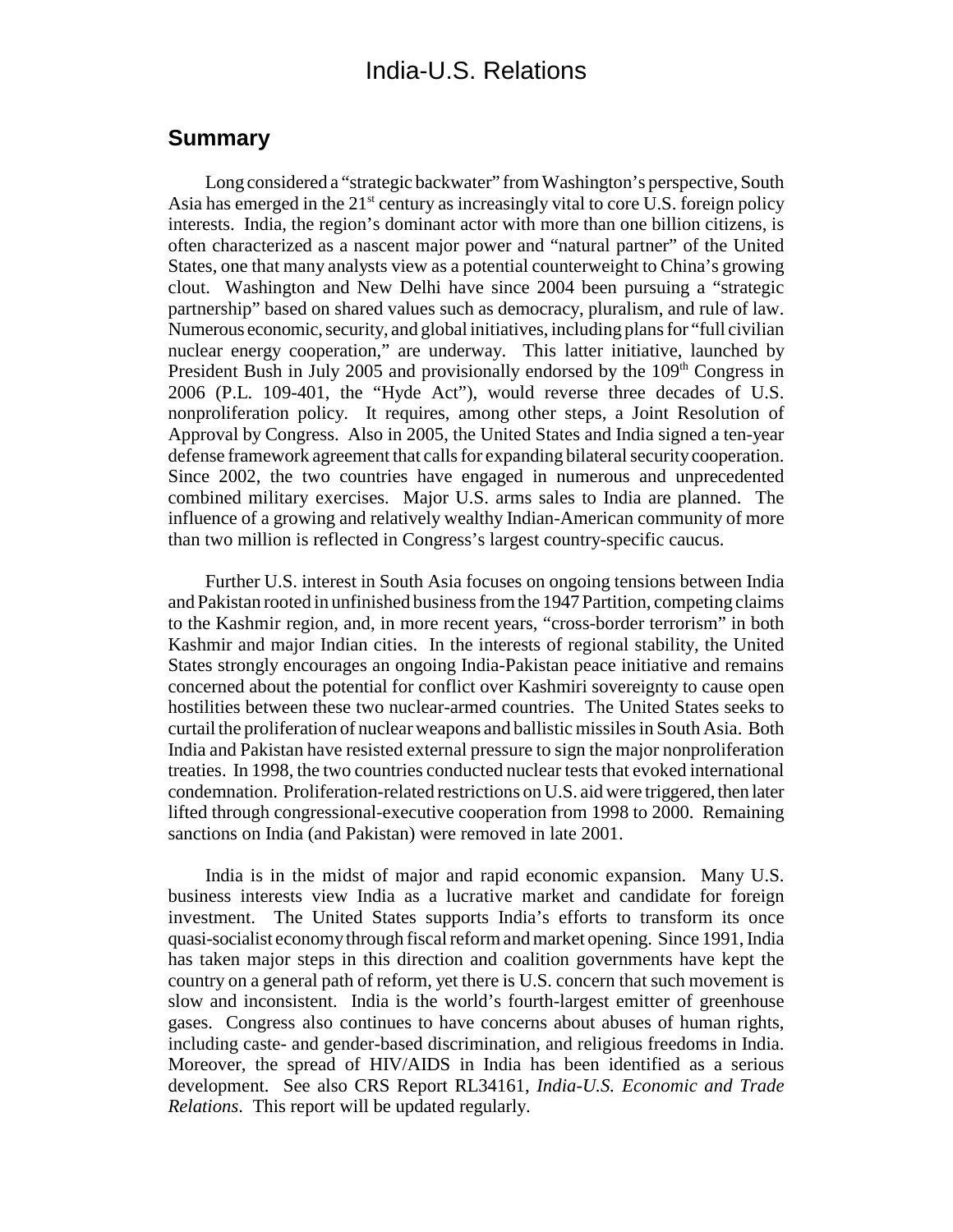## **Contents**

| Terrorism and Deteriorating Relations With Pakistan 10                                                   |  |
|----------------------------------------------------------------------------------------------------------|--|
|                                                                                                          |  |
|                                                                                                          |  |
|                                                                                                          |  |
|                                                                                                          |  |
|                                                                                                          |  |
|                                                                                                          |  |
|                                                                                                          |  |
|                                                                                                          |  |
| The Congress Party $\ldots \ldots \ldots \ldots \ldots \ldots \ldots \ldots \ldots \ldots \ldots \ldots$ |  |
|                                                                                                          |  |
| The Left Front $\dots\dots\dots\dots\dots\dots\dots\dots\dots\dots\dots\dots35$                          |  |
|                                                                                                          |  |
|                                                                                                          |  |
| "Next Steps in Strategic Partnership" and Beyond 36                                                      |  |
|                                                                                                          |  |
|                                                                                                          |  |
|                                                                                                          |  |
|                                                                                                          |  |
| The Indian Military $\dots \dots \dots \dots \dots \dots \dots \dots \dots \dots \dots \dots \dots 45$   |  |
|                                                                                                          |  |
| U.S. Nonproliferation Efforts and Congressional Action  51                                               |  |
|                                                                                                          |  |
|                                                                                                          |  |
|                                                                                                          |  |
|                                                                                                          |  |
|                                                                                                          |  |
|                                                                                                          |  |
|                                                                                                          |  |
|                                                                                                          |  |
|                                                                                                          |  |
|                                                                                                          |  |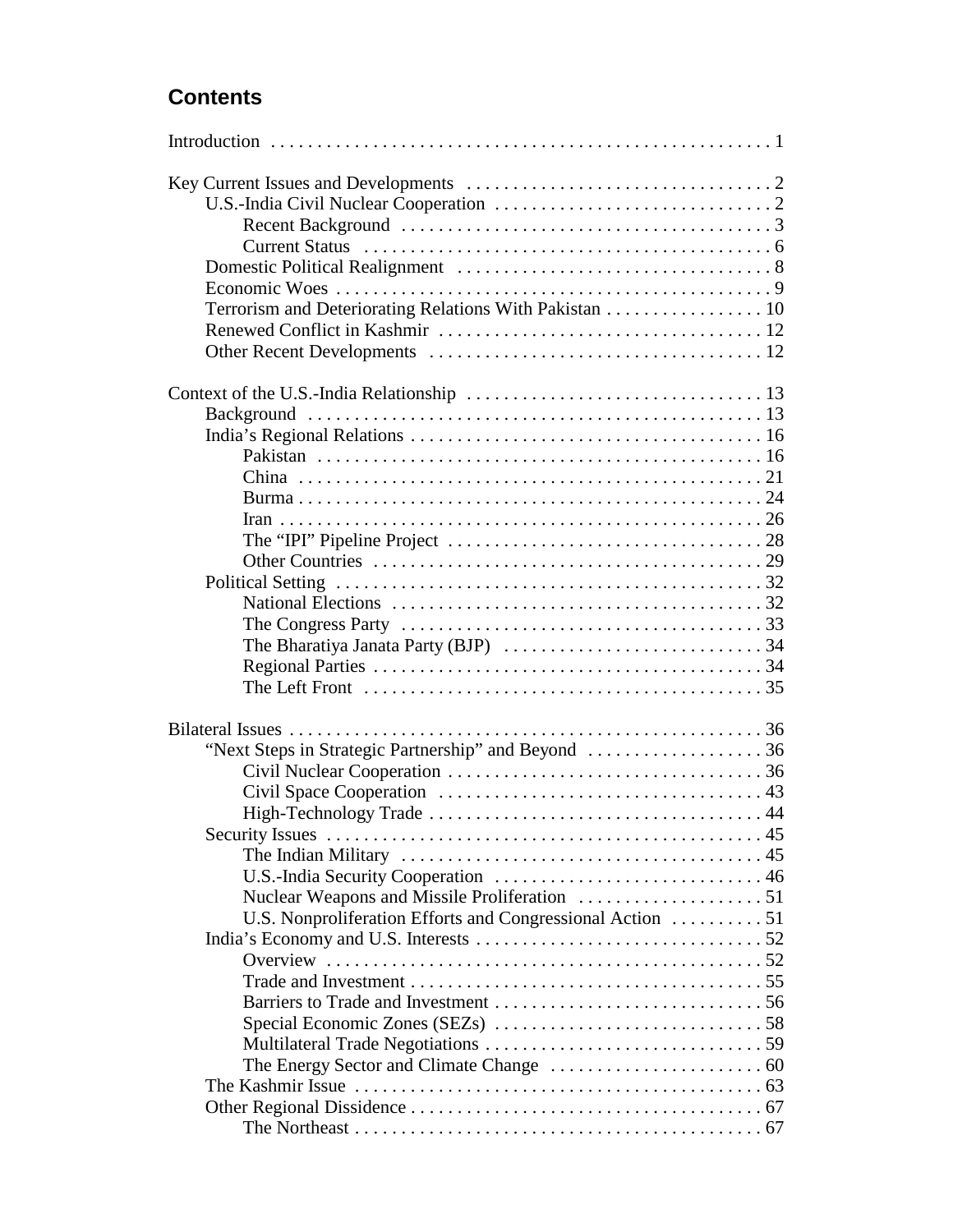# **List of Figures**

| Figure 1. Deaths Related to Kashmiri Separatism, 1988-2006 66 |  |
|---------------------------------------------------------------|--|
|                                                               |  |

# **List of Tables**

|--|--|--|--|--|--|--|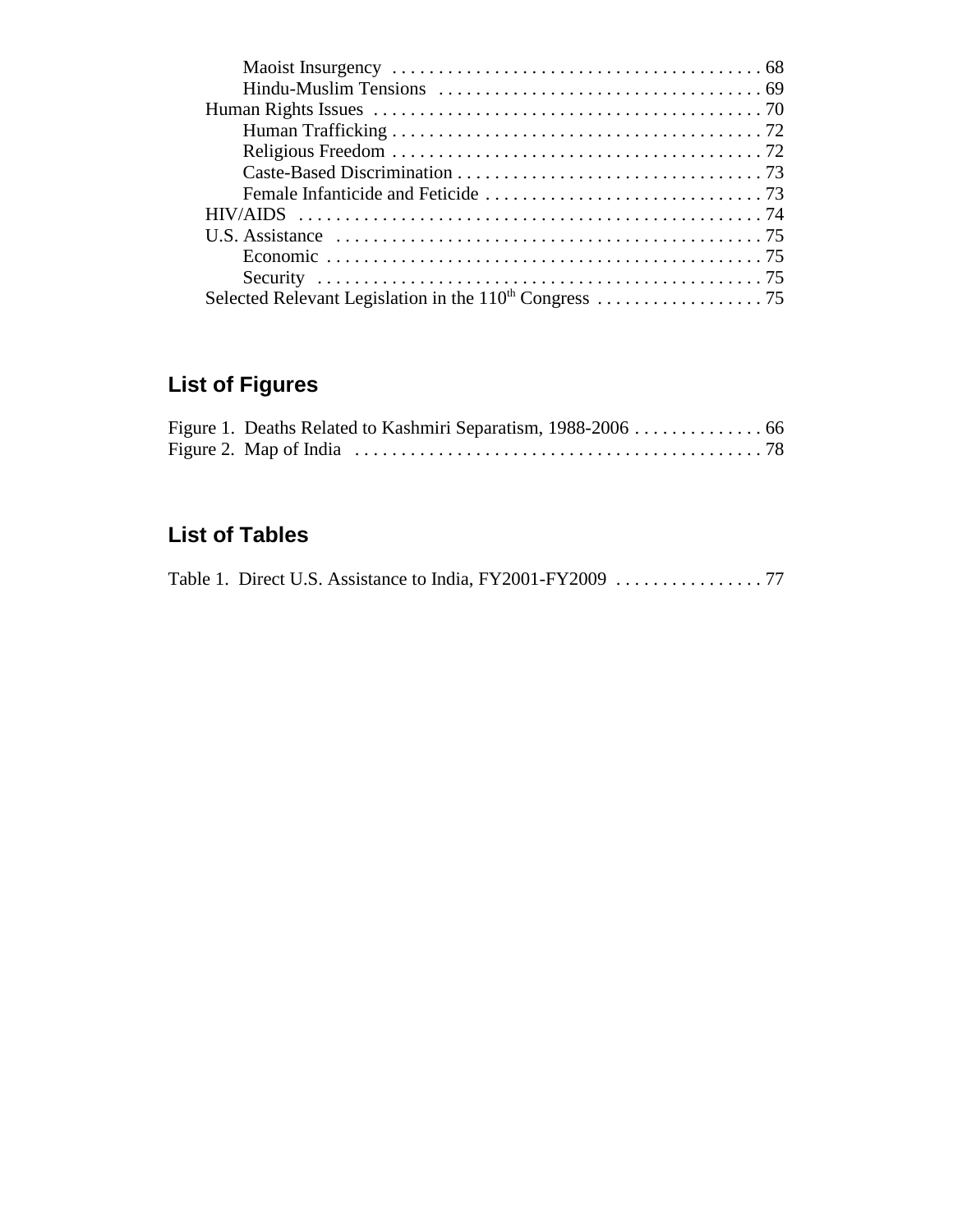# India-U.S. Relations

## **Introduction**

Long considered a "strategic backwater" from Washington's perspective, South Asia has emerged in the  $21<sup>st</sup>$  century as increasingly vital to core U.S. foreign policy interests. India, the region's dominant actor with more than one billion citizens, is often characterized as a nascent major power and "natural partner" of the United States, one that many analysts view as a potential counterweight to China's growing clout. Washington and New Delhi have since 2004 been pursuing a "strategic partnership" based on shared values such as democracy, pluralism, and rule of law. Numerous economic, security, and global initiatives, including plans for "full civilian nuclear energy cooperation," are underway. This latter initiative, launched by President Bush in July 2005 and provisionally endorsed by the  $109<sup>th</sup>$  Congress in

2006 (P.L. 109-401, the "Hyde Act"), would reverse three decades of U.S. nonproliferation policy. It requires, among other steps, a Joint Resolution of Approval by Congress. Also in 2005, the United States and India signed a ten-year defense framework agreement that calls for expanding bilateral security cooperation. Since 2002, the two countries have engaged in numerous and unprecedented combined military exercises. Major U.S. arms sales to India are planned. The influence of a growing and relatively wealthy Indian-American community of more than two million is reflected in Congress's largest countryspecific caucus.

Both leading U.S. presidential candidates express full-throated support for a deepened and expanded U.S.-India partnership. Senator Barak Obama would like to see U.S.-India ties strengthened "across the board," with a particular focus on energy issues. Senator John McCain claims the

| <b>India in Brief</b>                                     |  |  |  |  |  |
|-----------------------------------------------------------|--|--|--|--|--|
| Population: 1.15 billion; growth rate: 1.6%<br>(2008est.) |  |  |  |  |  |
| Area: 3,287,590 sq. km. (slightly more than one-          |  |  |  |  |  |
| third the size of the United States)                      |  |  |  |  |  |
| Capital: New Delhi                                        |  |  |  |  |  |
| <b>Head of Government: Prime Minister</b>                 |  |  |  |  |  |
| Manmohan Singh (Congress Party)                           |  |  |  |  |  |
| Ethnic Groups: Indo-Aryan 72%; Dravidian                  |  |  |  |  |  |
| 25%; other 3%                                             |  |  |  |  |  |
| Languages: 22 official, 13 of which are the               |  |  |  |  |  |
| primary tongue of at least 10 million people;             |  |  |  |  |  |
| Hindi is the primary tongue of about 30%;                 |  |  |  |  |  |
| English widely used                                       |  |  |  |  |  |
| Religions: Hindu 81%; Muslim 13%; Christian               |  |  |  |  |  |
| 2%; Sikh 2%, other 2% (2001 census)                       |  |  |  |  |  |
| Life Expectancy at Birth: female 72 years; male           |  |  |  |  |  |
| 67 years (2008 est.)                                      |  |  |  |  |  |
| Literacy: female 48%; male 73% (2001 census)              |  |  |  |  |  |
| Gross Domestic Product (at PPP): \$3.03                   |  |  |  |  |  |
| trillion; per capita: \$2,784; growth rate 9%             |  |  |  |  |  |
| (2007)                                                    |  |  |  |  |  |
| <b>Currency:</b> Rupee $(100 = $2.37)$                    |  |  |  |  |  |
| <b>Inflation:</b> 6.4% (2007)                             |  |  |  |  |  |
| Defense Budget: \$28.5 billion (2.4% of GDP;              |  |  |  |  |  |
| 2007)                                                     |  |  |  |  |  |
| U.S. Trade:<br>exports to U.S. \$24.0 billion;            |  |  |  |  |  |
| imports from U.S. \$17.6 billion (2007)                   |  |  |  |  |  |
| Sources: CIA World Factbook; U.S. Department of           |  |  |  |  |  |
| Commerce; Economist Intelligence Unit; Global             |  |  |  |  |  |
| Insight; Military Balance                                 |  |  |  |  |  |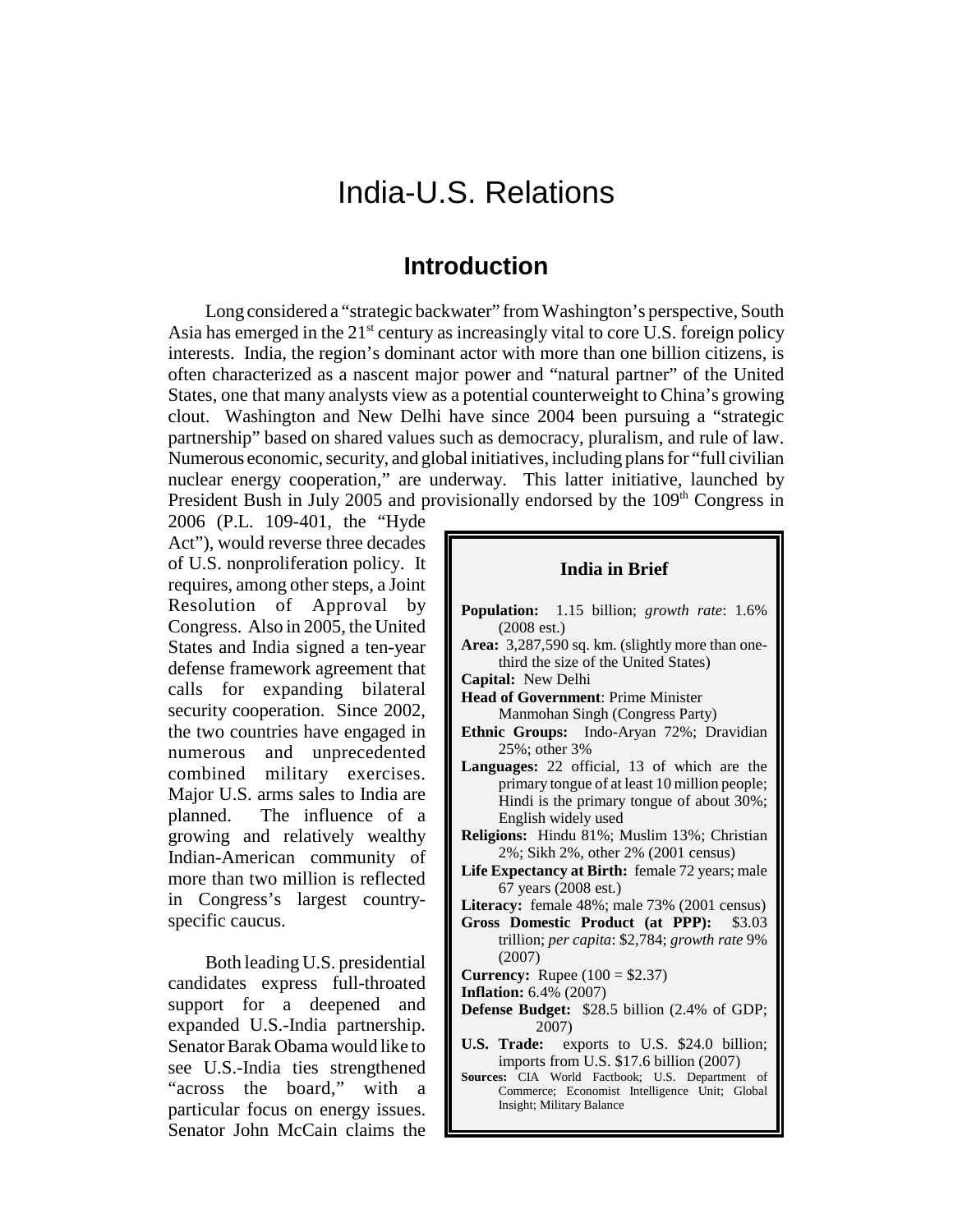United States has a "vested interest in India's success" and he calls for improved military and counterterrorism cooperation, along with mutual efforts to strengthen democracy and energy security. Both Senators are explicit supporters of U.S.-India civil nuclear cooperation as proposed by the Bush Administration.<sup>1</sup>

## **Key Current Issues and Developments**

#### **U.S.-India Civil Nuclear Cooperation2**

Plans to initiate U.S.-India civil nuclear cooperation were long hampered by domestic political resistance in India, but are again underway in mid-2008. In a major policy shift by the United States, a July 2005 U.S.-India Joint Statement notably asserted that "as a responsible state with advanced nuclear technology, India should acquire the same benefits and advantages as other such states," and President Bush vowed to work on achieving "full civilian nuclear energy cooperation with India." As a reversal of three decades of U.S. nonproliferation policy, such proposed cooperation stirred controversy and required changes in both U.S. law and in international guidelines. Enabling U.S. legislation became public law in December 2006 (P.L. 109-401 or "the Hyde Act").

For nearly one year from mid-2007 to mid-2008, however, India's United Progressive Alliance (UPA) coalition government, led by the Congress Party of Prime Minister Manmohan Singh, was unable to overcome persistent and unrelenting resistance to the pact from communist party leaders who provide the ruling coalition with crucial parliamentary support. By threatening to withdraw such support if the UPA went forward with the initiative, the Left Front obstructed its potential consummation, leading many analysts to conclude that planned cooperation would not take place in the foreseeable future. A July 2008 political realignment in New Delhi, however, freed the UPA to continue its pursuit of the deal. On August 1, the International Atomic Energy Agency (IAEA) Board of Governors approved the safeguards accord with India. On August 21, the 45-member Nuclear Suppliers Group (NSG) is set to meet to discuss adjusting its guidelines to permit nuclear trade with India. If this step is taken, U.S.-India civil nuclear cooperation can commence only after Congress approves a Joint Resolution of Approval. The text of the 123 Agreement must be submitted for 30 days of continuous congressional session before any vote can take place. Thus, by nearly all accounts, the U.S. congressional calendar presents a major obstacle to the deal's consummation in 2008.<sup>3</sup>

<sup>&</sup>lt;sup>1</sup> ""I Am Reluctant To Seek Changes In The N-Deal" (interview), Outlook (Delhi), July 21, 2008; John McCain, "America Has a Vested Interest in India's Success" (op-ed), *Indian Express* (Mumbai), August 8, 2008.

<sup>2</sup> See also CRS Report RL33016, *U.S. Nuclear Cooperation With India*, and "Next Steps in Strategic Partnership" section below.

<sup>3</sup> "Congress May Not Pass U.S.-India Nuclear Pact," *Washington Post*, July 9, 2008. According to Section 123b of the Atomic Energy Act, the President is to submit the text to the Senate Foreign Relations Committee and the House Committee on Foreign Affairs. The (continued...)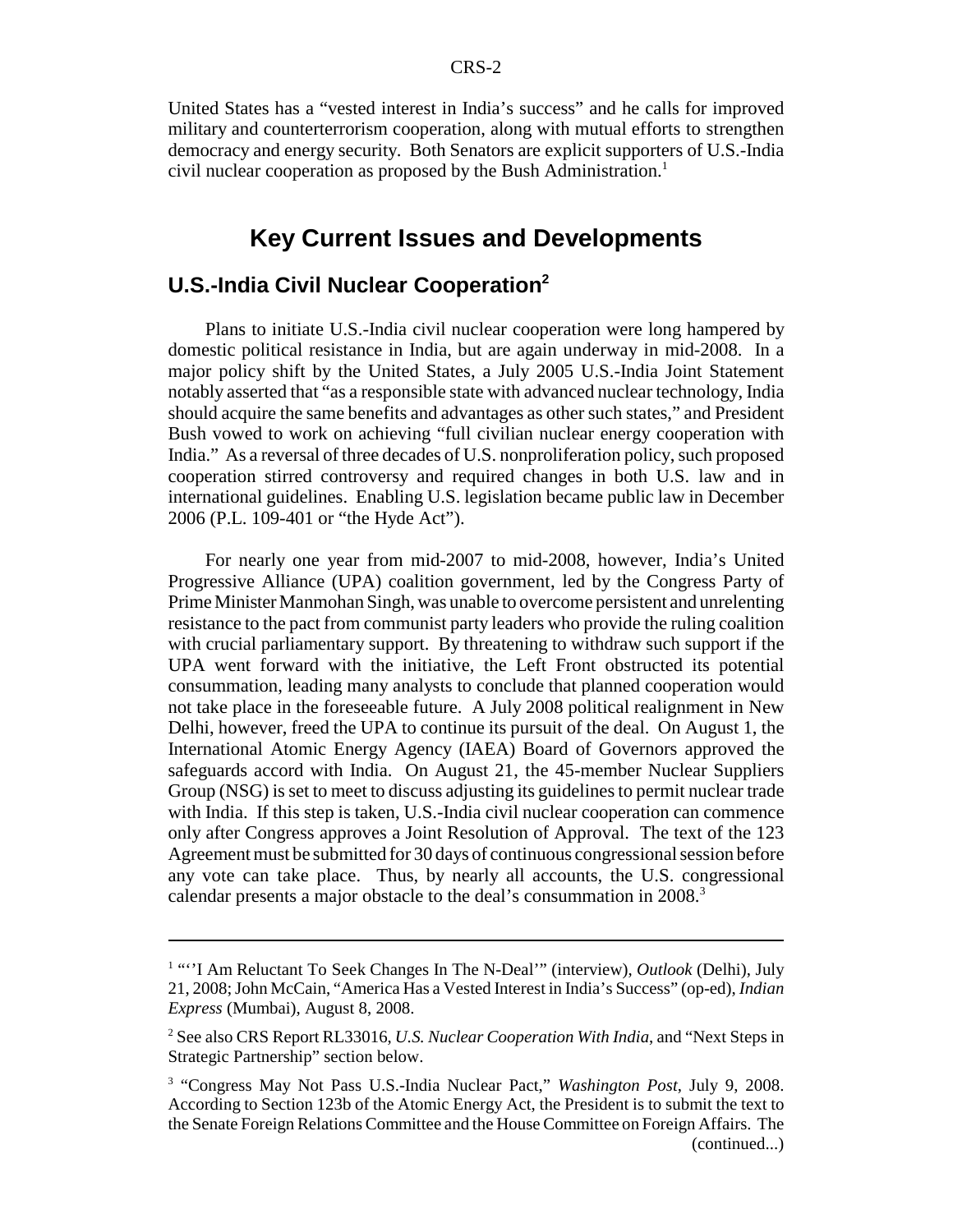**Recent Background.** In July 2007, the United States and India announced having concluded negotiations on a peaceful nuclear cooperation (or "123") agreement. Then-Under Secretary of State for Political Affairs Nicholas Burns, the lead U.S. negotiator, called the deal "perhaps the single most important initiative that India and the United States have agreed to in the 60 years of our relationship" and "the symbolic centerpiece of a growing global partnership between our two countries."4 U.S. officials urged New Delhi to move rapidly toward completing remaining steps to consummation of the pact. These included finalizing arrangements for IAEA inspections of India's civilian nuclear facilities and winning the endorsement of the NSG for nuclear trade. Following these steps, the 123 Agreement can become operative only through a Joint Resolution of Approval from Congress. There have been significant apparent contradictions between the expectations of and public statements by U.S. and Indian officials on this issue.<sup>5</sup>

Many independent Indian commentators approved of the pact, seeing in it an end to "nuclear apartheid" that likely will "go down as one of the finest achievements of Indian diplomacy."6 There also is evidence that the Indian business community supports the deal as a means of contributing to India's rise as a major power and of bolstering the country's energy security. In November 2007, 23 former Indian military chiefs, senior bureaucrats, and scientists signed an open letter to Parliament urging approval of the pact so as to remove the "crippling constraints" India suffers due to international regimes that deny it high-technology goods.<sup>7</sup> With multiple admonitions from senior U.S. government officials in 2008 that the time needed to consummate the deal was growing short, many Indian commentators joined in pressing their government to avoid an uncertain future by moving quickly to finalize the pact. Some see India's nuclear power industry in dire need of uranium supplies that can only come from the international market. Uranium shortages appear to be hampering India nuclear power sector, which is running at or below half capacity.<sup>8</sup>

 $3$  (...continued)

President is then to consult with the committees for a period of not less than thirty days of continuous session." According to Section 123d, the two committees shall, after that time, "each hold hearings on the proposed agreement for cooperation and submit a report to their respective bodies recommending whether it should be approved or disapproved." Therefore, the minimum amount of time that must elapse before Congress can vote on a joint resolution of approval is 30 days of continuous session, in addition to the amount of time Congress would take to hold hearings.

<sup>4</sup> See [http://www.state.gov/p/us/rm/2007/89559.htm].

<sup>&</sup>lt;sup>5</sup> A useful table is at [http://www.carnegieendowment.org/files/123agreementchart.pdf].

<sup>&</sup>lt;sup>6</sup> "End of Nuke Apartheid Against India," Times of India (Delhi), August 4, 2007; C. Raja Mohan, "India Gains, US Doesn't Lose" (op-ed), *Indian Express* (Delhi), August 4, 2007.

<sup>7</sup> See [http://www.indianexpress.com/story/239308.html].

<sup>8</sup> G. Parthasarathy, "We Won't Get a Better Deal" (op-ed), *Times of India* (Delhi); "Don't Wait for Obama"(editorial), *Indian Express* (Mumbai), both February 22, 2008; M.R. Srinavasan, "Nuclear Ground Realities" (op-ed), *Indian Express* (Mumbai), March 29, 2008; K. Subramanyam, "Why the Nuke Deal is Crucial" (op-ed), *Times of India* (Delhi), April 7, 2008; "Govt Admits Lack of Fuel Delayed Start-Up of Two N-Power Plants," *Indian* (continued...)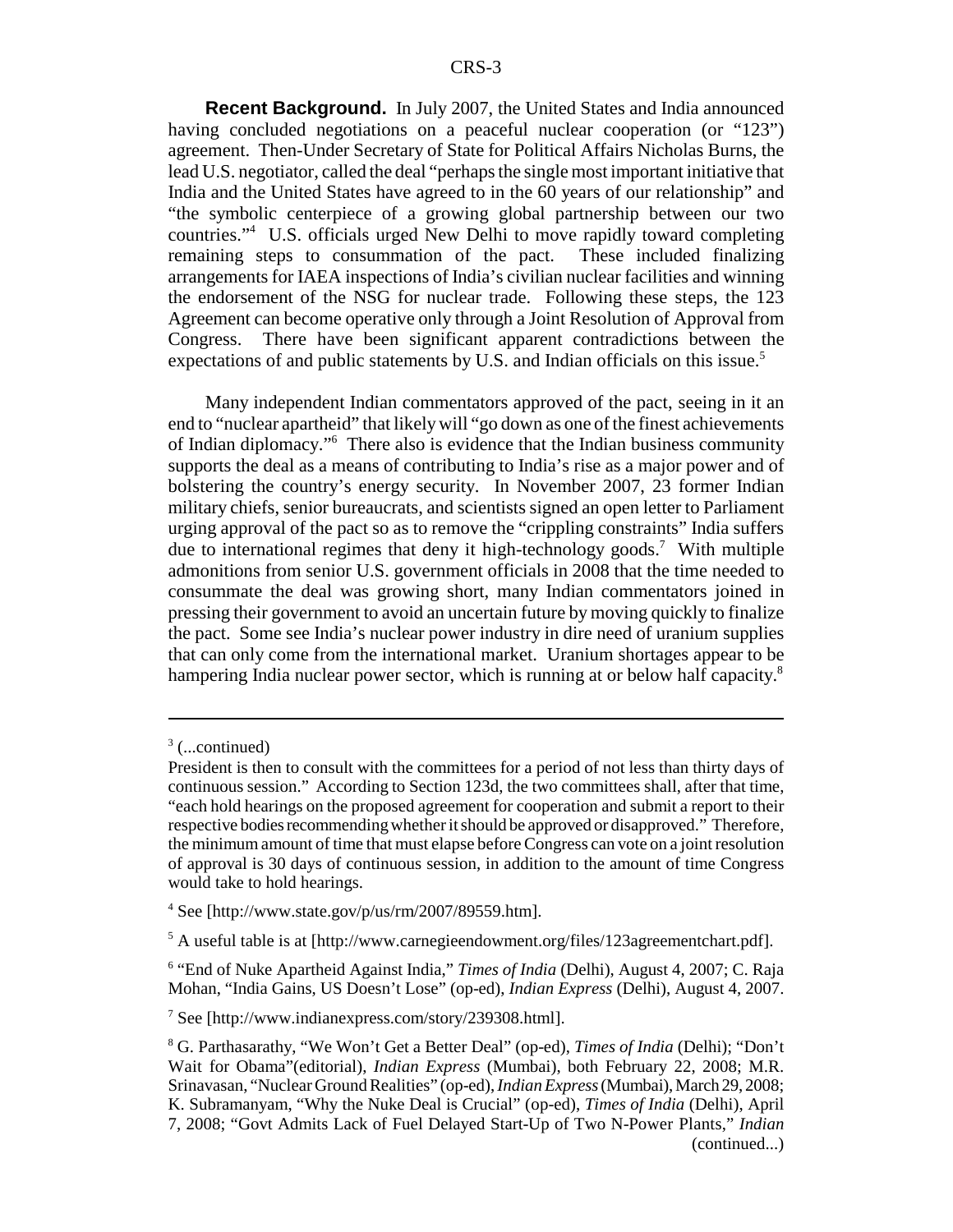In New Delhi, where the executive can enter international agreements without parliamentary approval, Prime Minister Singh's Congress Party-dominated cabinet endorsed the agreement text immediately upon its finalization. His UPA coalition government then set about assuring domestic skeptics that the autonomy of the country's nuclear weapons program would be maintained and that all key commitments previously made to parliament were being adhered to, including those related to plutonium reprocessing and nuclear weapons testing rights, as well as assured and uninterrupted supplies of nuclear fuel even if the agreement is terminated.<sup>9</sup> Later, in response to continued controversy over whether or not India's freedom to conduct future nuclear weapons tests is restricted by the agreement, External Affairs Minister Pranab Mukherjee told Parliament, "There is nothing in the bilateral agreement that would tie the hands of a future government or legally constrain its options."10

Despite such assurances, ensuing debate over the deal divided the New Delhi establishment as much as any issue in the country's history. Prime Minister Singh may have underestimated the degree of anti-Americanism and anti-imperialism held by his coalition's communist Left Front allies, who provided his ruling coalition with crucial parliamentary support. In August 2007, senior leaders of the main opposition Bharatiya Janata Party (BJP) reiterated their party's "reservations" about the nuclear deal and its potentially negative impact on India's nuclear weapons program. Yet India's communist parties went much further in their criticisms, issuing a joint statement which called the 123 Agreement "flawed" and claiming that it "must be seen as a crucial step to lock India into the U.S. global strategic designs." Their view is not limited to those with communist sentiments: One former Indian national security advisor asserted that while a vast majority of the country's rising urban middle class firmly favors closer India-U.S. ties, it "will not tolerate a subservient relationship" and retains significant differences in approaches to third parties such as Iran and Pakistan. $11$ 

The political squabbling in New Delhi put the nuclear deal on lengthy hold. In October 2007, Prime Minister Singh informed President Bush that "certain difficulties have arisen with respect to the operationalization" of the deal.<sup>12</sup> Hopes for consummation were revived in November when the Left Front allowed the Indian government to begin talks with the IAEA. Yet, by year's end, the communist leadership was again threatening to withdraw support for the ruling coalition unless talks were halted. December negotiations with the IAEA reportedly were hampered by "technical glitches" related to India's demand for "unconditional" guarantees of fuel supplies in perpetuity. External Affairs Minister Mukherjee insisted in the first

<sup>8</sup> (...continued)

*Express* (Mumbai), May 8, 2008.

<sup>&</sup>lt;sup>9</sup> See [http://www.indianembassy.org/newsite/press\_release/2007/Aug/4.asp].

 $10$  See [http://www.indianembassy.org/newsite/press\_release/2007/Aug/7.asp].

<sup>11 &</sup>quot;Indian Communists Reject U.S. Nuclear Pact," *Reuters*, August 7, 2007; Brajesh Mishra, "No to Subservient Relations," *India Today* (Delhi), September 24, 2007.

<sup>&</sup>lt;sup>12</sup> See [http://www.indianembassy.org/newsite/press\_release/2007/Oct/12.asp].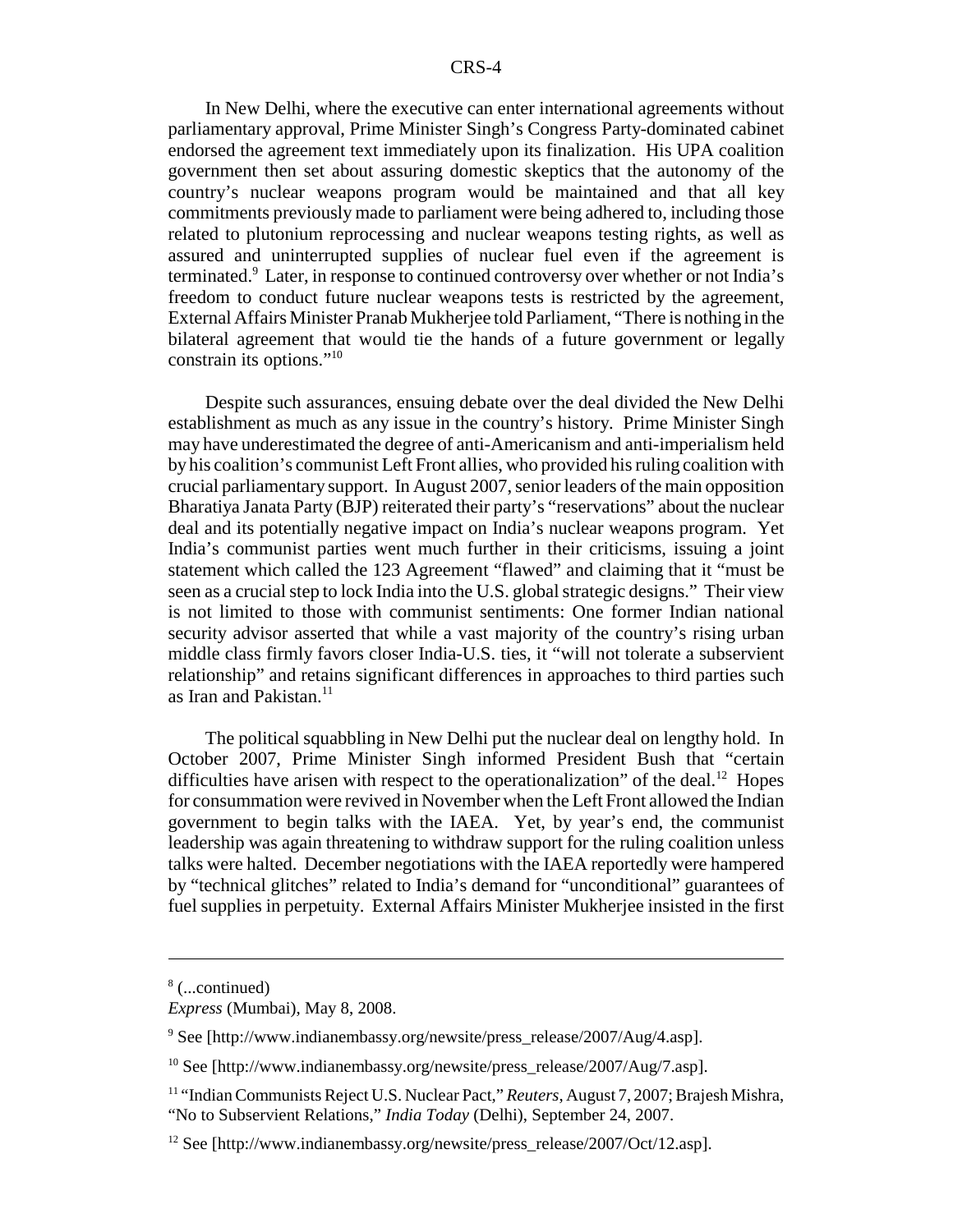days of 2008 that New Delhi had not given up on the deal and was continuing with its efforts to resolve the face-off with the Left Front.<sup>13</sup>

Nonproliferation experts have been consistent in their opposition to the nuclear deal, believing it will significantly damage the global nonproliferation regime and facilitate an Asian nuclear arms race. Some have asserted that the text of the 123 Agreement disregards the legislative intent of the Hyde Act, especially in the area of continued supplies of nuclear fuel to India even if that country tests a nuclear weapons and the agreement is terminated. Others warn that NSG endorsement of an exception for India will "virtually ensure the demise of global nuclear export restraints."14 A January 2008 letter to NSG officials endorsed by more than 130 nonproliferation experts and nongovernmental organizations argued that India's commitments thus far did not justify making "far-reaching" exceptions to international nonproliferation rules and norms. The document asked that NSG members consider the potential costs of granting to India any special safeguards exceptions and urged the body to make clear that all nuclear trade with India would cease upon that country's resumption of nuclear testing for any reason.15 Opponents warn that the already weakened international nonproliferation regime may be mortally damaged by the proposed alteration of international norms. Particular criticism arises in the area of future nuclear testing, which nonproliferation advocates say is likely to be facilitated by the deal.<sup>16</sup>

At least one nonproliferation advocate in Congress concluded that the 123 Agreement "is not consistent with [congressional] requirements and restrictions" and would "deeply damage" the global nonproliferation regime. He identified the issues of nuclear testing, assurances of fuel supply, and the reprocessing of U.S.-origin nuclear material three core concerns.<sup>17</sup> During a February 2008 hearing, Secretary of State Condoleezza Rice assured the House Foreign Affairs Committee (HFAC) that the U.S. government will support India in the NSG only if any resulting exemptions are fully consistent with the provisions of the Hyde Act. Nonproliferation advocates say Secretary Rice's pledge will require a shift in U.S. policy, in particular by placing conditions on India's ability to engage in global nuclear trade.<sup>18</sup> Representative Howard Berman, the HFAC Chairman and a

<sup>13 &</sup>quot;India Says Not Given Up on U.S. Nuclear Deal," *Reuters*, January 4, 2008.

<sup>&</sup>lt;sup>14</sup> See, for example, William Potter and Jayantha Dhanapala, "The Perils of Non-Proliferation Amnesia," *Hindu* (Chennai), September 1, 2007.

<sup>&</sup>lt;sup>15</sup> See "Fix the Proposal for Renewed Cooperation With India," January 7, 2008, at [http://www.armscontrol.org/pressroom/2008/NSGappeal.asp].

<sup>16 &</sup>quot;Indo-US N-Deal 'Nonproliferation Disaster': Critics," *Press Trust of India*, July 11, 2008" Michael Krepon, "Faits Accompli, Complicity, and Nuclear Proliferation," July 30, 2008, at [http://www.stimson.org/pub.cfm?ID=654].

<sup>&</sup>lt;sup>17</sup> "Courses of Action for Congress and the Nuclear Suppliers Group: A Conversation with the Hon. Edward J. Markey on Nuclear Cooperation Between the United States and India," Council on Foreign Relations, September 13, 2007.

<sup>&</sup>lt;sup>18</sup> Transcript: House Foreign Affairs Committee Holds Hearing on the Fiscal 2009 International Relations Budget, February 13, 2008; Arms Control Association press release (continued...)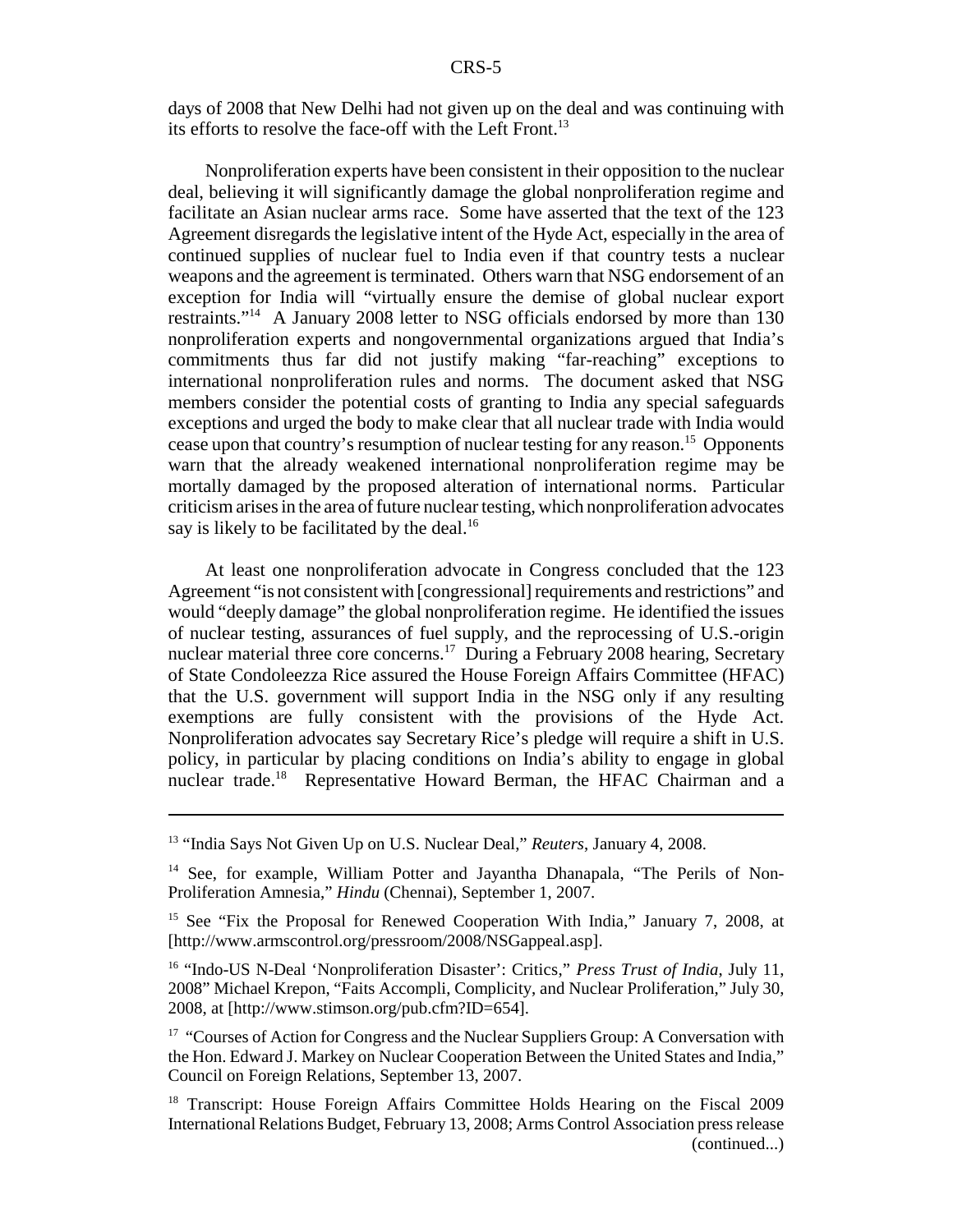supporter of the initiative, finds it "incomprehensible" that the Administration would seek or accept an NSG exemption that omits many of the conditions contained in the Hyde Act. He says such an exemption would be inconsistent with U.S. law, be harmful to U.S. business interests, and undermine U.S. nonproliferation objectives. In line with previous Administration assurances to Congress, he expects U.S. negotiators to reject any NSG exemption "that does not faithfully reflect all of the Hyde Act conditions."19

**Current Status.** Left Front leaders maintained their adamant opposition to any "operationalization" of the nuclear deal, which for them meant the government should not seek IAEA Board of Governors approval for the draft agreement on safeguarding India's nuclear facilities. They saw Prime Minister Singh following a timeline set by the Bush Administration at the expense of India's national interests, and they threatened to withdraw support for the  $\overline{UPA}$  coalition.<sup>20</sup> There were signs in May that the U.S. government had wound down its efforts to persuade NSG members to provide an exemption for India. In mid-May, U.S. officials were saying the window for completing the necessary steps had become "very narrow" and, by June, reports of the deal's outright failure were appearing. $21$ 

On July 8, the communist parties formally withdrew their support for the Congress-led ruling coalition, saying they opposed a "strategic embrace with the most aggressive power in the world today."22 Days later, with his domestic political standing bolstered by a regional party that could partially compensate for the loss of Left Front support (see "Domestic Political Realignment" section below), Prime Minister Singh was able to attend a G8 summit meeting in Japan with renewed optimism about the nuclear deal's prospects. New Delhi moved quickly to obtain IAEA approval by submitting a draft safeguards accord and, in mid-July, Foreign Secretary Menon was joined in Vienna by Under Secretary of State William Burns for consultations with IAEA Secretary-General Mohammed ElBaradei, an avid proponent of the deal. Indian officials were then dispatched to numerous foreign capitals to lobby IAEA and NSG member governments for support.<sup>23</sup> President Bush agrees with Prime Minister Singh that the pact should be finalized "as expeditiously

 $18$  (...continued)

at [http://www.armscontrol.org/pressroom/2008/20080214\_Rice\_India.asp].

 $19$  See [http://www.armscontrol.org/node/3240].

<sup>20</sup> Prakash Karat, "Left Will Not Compromise," *People's Democracy* (New Delhi), June 29, 2008; "India's Left-Wing to Reconsider Support for Gov't: Officials," *Agence France Presse*, July 1, 2008.

<sup>21 &</sup>quot;Zilchonium Bomb," *Outlook* (Delhi), May 12, 2008; "Nuclear Deal Is Not Dead But Down to Last Days: Mulford," *Hindu* (Chennai), May 20, 2008; "US-India Nuclear Deal Dead," *Financial Times* (London), June 10, 2008.

<sup>22 &</sup>quot;India Left Ends Coalition Support," *BBC News*, July 8, 2008

<sup>&</sup>lt;sup>23</sup> "India Begins Lobbying With IAEA, NSG for Nuclear Deal," *Hindu* (Chennai), July 25, 2008.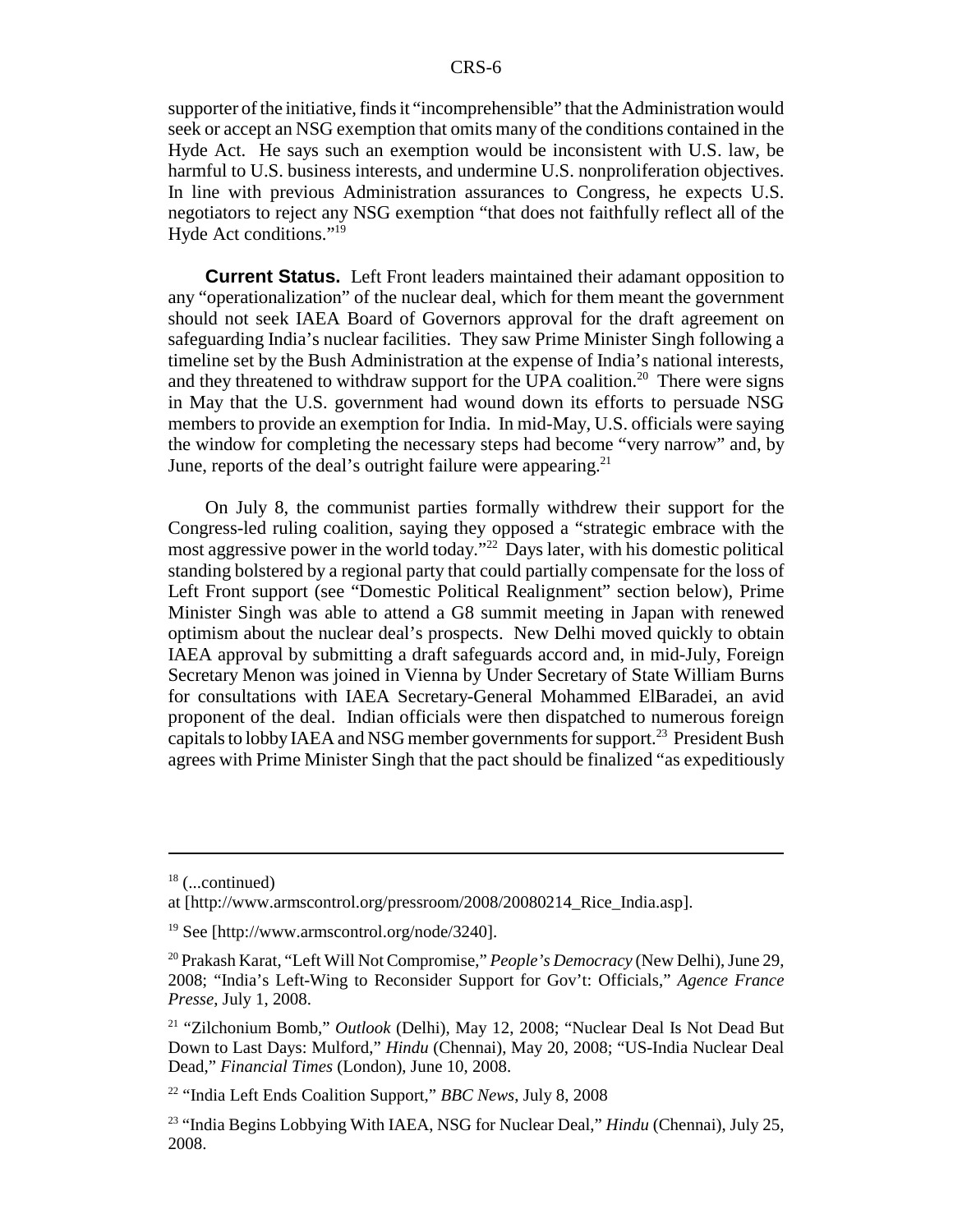as possible." Some observers, already viewing the deal overly favoring of India, see little reason for the U.S. government to move precipitously to finalize it.<sup>24</sup>

On August 1, the IAEA Board of Governors approved the safeguards accord with India. The IAEA Secretary-General insisted that the accord met all of the body's legal requirements and was of "indefinite duration."<sup>25</sup> The next major step toward consummation is obtaining an adjustment of NSG guidelines so as to allow India to purchase nuclear fuel and technologies on the international market. Representatives from all 45 NSG member states are scheduled to gather in Vienna on August 21. New Delhi has been firm in demanding a "clean and unconditional exemption" from the NSG, one that would waive all guidelines normally applied to non-nuclear weapons states under the NPT. $^{26}$  Yet unconditional NSG approval may not be a given, as some member states may be hesitant to endorse nuclear trade with a country that is not signatory to the NPT and that has tested nuclear weapons. Japan, for example, recently has expressed such concerns. Some reports indicate that smaller member states may seek to add amendments (conditions) such as requests that India join the NPT and/or CTBT, or that safeguards be made permanent regardless of the status of fuel supply.27

The text of a draft U.S. proposal for the NSG, circulated on August 6, has come under fire from nonproliferation advocates for its alleged weakening of NSG credibility and its failure to include clear statements that would end all cooperation in the event of a future Indian nuclear weapons test; prohibit the transfer to India of sensitive processing, enrichment, or heavy water technologies; and call upon India to stop producing fissile materials. According to one analysis, the U.S. draft contains language contrary to the 2006 Hyde Act.<sup>28</sup>

While top U.S. officials withheld comment on India's internal political processes, there remains a sense of urgency in Washington, with the Bush Administration (and many in Congress) eager to see the deal consummated during its remaining term in office. Some analysts warned that a failure to submit the 123 Agreement to Congress by mid-summer would require starting the difficult negotiation process anew in 2009, perhaps involving a Democratic U.S. Administration and/or Congress that might be more favorable to arguments made by nonproliferation advocates. Former Under Secretary of State Burns has himself opined that a future U.S. presidential administration is highly unlikely to replicate the

<sup>24 &</sup>quot;Bush, Singh Agree to Forge Ahead on Nuclear Pact," *Agence France Presse*, July 24, 2008; "No Rush, Please" (editorial), *New York Times*, July 5, 2008.

<sup>25 &</sup>quot;India Inspections Deal Meets IAEA Standards: ElBaradei," *Agence France Presse*, August 1, 2008.

<sup>&</sup>lt;sup>26</sup> "Kakodkar: India is Firm on Unconditional Waiver," *Hindu* (Chennai), August 3, 2008; "India Firm on 'Unconditional' Exemption," *Hindu* (Chennai), August 12, 2008.

<sup>27 &</sup>quot;Japan Has 'Concerns' on US-India Nuclear Deal," *Associated Press*, August 5, 2008; "Smaller NSG Nations for Changes in N-Deal?," *Times of India* (Delhi), August 13, 2008. See also "Nuclear Trade Exemption for India Won't Come Easy," *Reuters*, August 8, 2008.

 $28$  See [http://armscontrol.org/node/3274].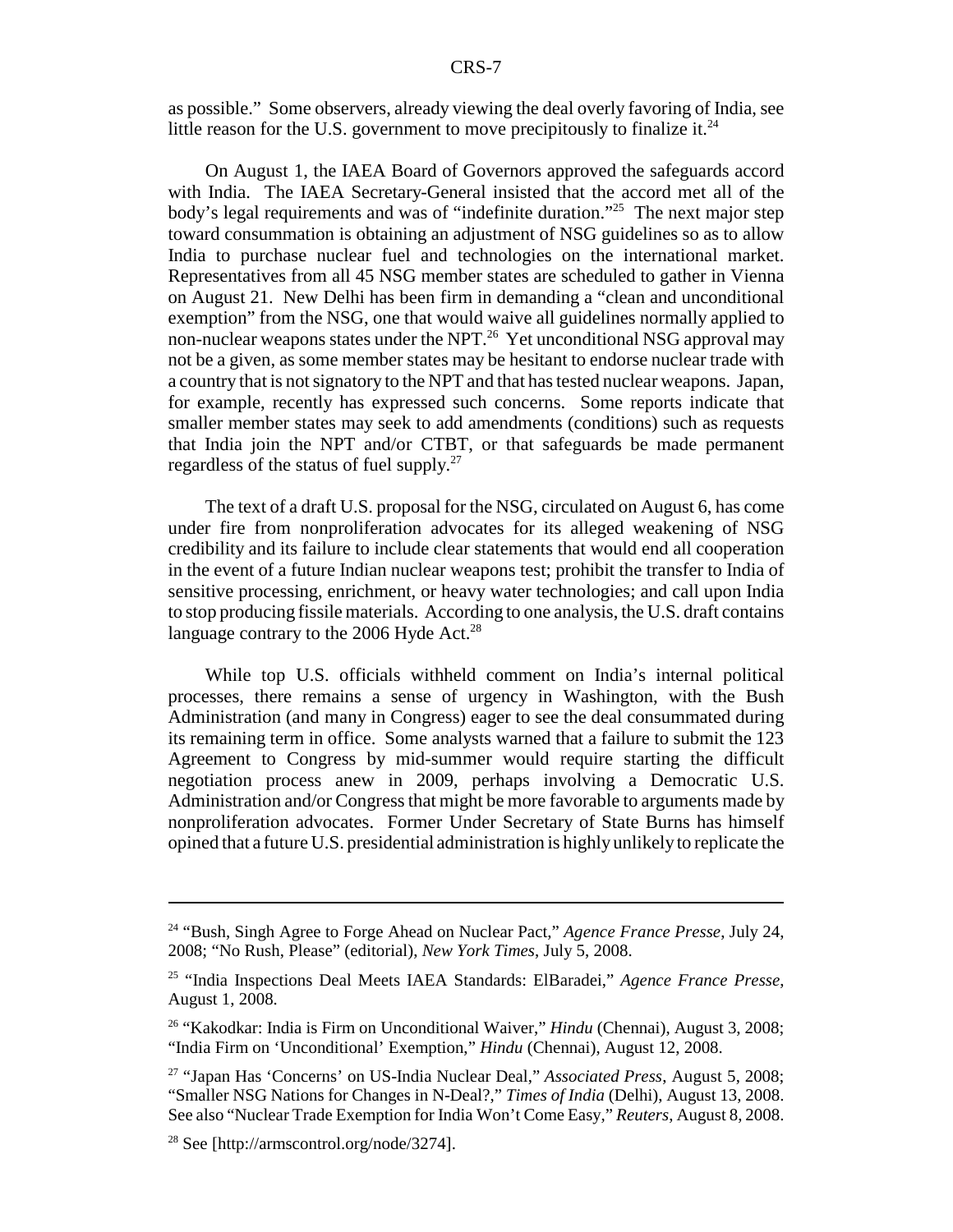deal in its present form, meaning that "the only opportunity to realize the potential of this deal is with the administration of President Bush."29

## **Domestic Political Realignment**

Domestic debate in India on the pending U.S.-India nuclear deal triggered the most serious crisis faced by the UPA government since it came to power in May 2004. In fact, the turmoil nearly led to a collapse of the ruling coalition and early elections as both Prime Minister Singh and the Left Front parties maintained staunch and mutually incompatible positions on the deal. The August 2007 release of the 123 Agreement text brought an uproar in the Indian Parliament — effectively shutting the body down at times — with numerous lawmakers complaining that the deal would restrict India's ability to test nuclear weapons in the future and threaten its foreign policy independence.<sup>30</sup> An urgent meeting between Singh and communist leader Prakash Karat ended without reconciliation, and the Left Front warned the central government of "serious consequences" if it moved forward with the plan.<sup>31</sup>

To facilitate what could only be an interim truce between the Congress party and the Left Front, the government created a panel of government officials, politicians, and scientists to "study" the nuclear deal. Communist leaders agreed to join the 15 member panel, which met for the first time in September 2007. Ten rounds of talks were held over ensuing months, but neither side budged from its strident position. With Prime Minister Singh and Congress Party chief Gandhi seeming to veer from strident support for the deal to an acceptance of its potentially permanent hibernation in only a matter of days during October, the New Delhi government's credibility came into question.<sup>32</sup> By March 2008, communist leaders again were openly threatening to withdraw support for the UPA coalition and so bring an early end to the government's term, which is scheduled to terminate in May 2009.

Indications arose in June that Prime Minister Singh would push for approval of U.S.-India civil nuclear cooperation despite Left Front opposition. Talk of early elections again increased. Yet, on July 8, the same day India's communist parties formally withdrew their support for the Congress-led ruling coalition, the regional powerhouse Samajwadi Party (SP) formally announced that its 39 parliamentarians would support — but not join — the UPA. It brushed off criticism by the Bahujan

<sup>29 &</sup>quot;Post-Bush, India May Have to Start From Scratch," *Hindustan Times* (Delhi), October 23, 2007; [http://www.state.gov/p/us/rm/2008/101628.htm].

<sup>&</sup>lt;sup>30</sup> In September, India's leading communist party issued an open letter to Parliament expressing the Left Front's strong opposition to the proposed nuclear deal, calling the alleged creation of a "strategic alliance with America" an unacceptable departure from the Common Minimum Program and rejecting a perceived "military alliance with America" (see [http://www.cpim.org/statement/statements\_2007.htm]).

<sup>31 &</sup>quot;India's Left Issues Blunt Threat Over Nuclear Deal," *Reuters*, September 13, 2007.

<sup>&</sup>lt;sup>32</sup> According to a U.S.-based analyst, "The abrupt halt ... casts a serious doubt about the willingness and ability of any government in New Delhi to act in a responsible, predictable, and reliable fashion" (Sumit Ganguly, "Save the Nuclear Deal," *Times of India* (Delhi), October 26, 2007).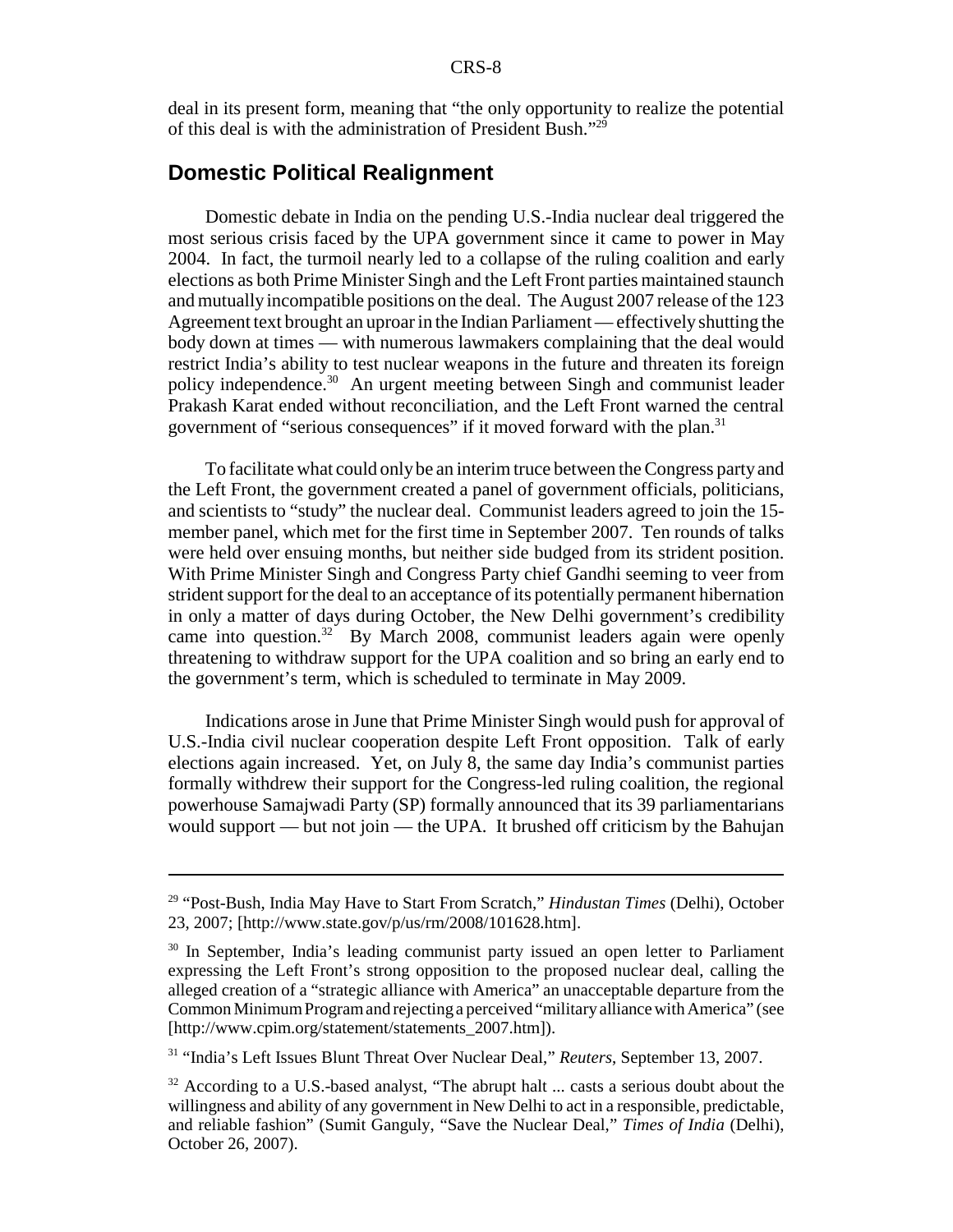Samaj Party (BSP), its Uttar Pradesh political rivals, that the nuclear deal was "anti-Muslim. $33 \text{ (The SP and BSP are both relation on the state's large Muslim electrode)}$ Muslims account for about one-fifth of Uttar Pradesh's population.) As conveyed by SP leader Amar Singh, "For us, communalism is a bigger danger than imperialism. Advani is a bigger danger than Bush."34 Some analysts view the Congress Party's embrace of the SP as evidence of a rightward shift in national politics.<sup>3</sup>

With a partial replacement for the Left Front secured, the government set a July 22 date for a confidence vote, which requires the 543-member Lok Sabha (lower house) to vote yes or no on a motion expressing confidence in the ruling coalition. The opposition-leading BJP mobilized for the perceived opportunity to topple the UPA government and trigger early elections in which it might prevail. As the date neared and the anticipated outcome remained unclear, the Congress Party used the advantages of incumbency to entice wavering parliamentarians. Such efforts reportedly included offering ministerships and other perquisites to gain the support of smaller regional parties, some of them comprised of but one Lok Sabhan.<sup>36</sup> On July 22, after two days of raucous parliamentary debate, the Singh government survived the vote by a wider-than-expected margin of 275-256, with 11 abstentions, thus averting early elections. Yet the victory may have come at some cost: bribery charges were immediate and included claims by BJP legislators that they had been offered huge sums of cash to abstain from voting. Moreover, the UPA may be haunted by deal-making with smaller parties of questionable reliability.<sup>37</sup>

#### **Economic Woes**

India's economy has in recent months been rocked by soaring inflation, and power shortages have sparked public outrage and protests. In June, the New Delhi government took a political risk in announcing a ten percent hike in fuel prices. The move triggered street protests in several states, including strikes that virtually shut down the Andhra Pradesh and West Bengal. Investor concerns about soaring gasoline costs likely contributed to a 3.3% one-day drop in the value of the Sensex index of the Bombay Stock Exchange. Indeed, a sharp increase in food and fuel costs

<sup>&</sup>lt;sup>33</sup> SP chief Mulayam Singh is viewed as a secular and liberal figure, but he has faced corruption probes and accusations of incompetence as three-time past chief minister of India's most populous state. His key rival is BSP leader and current state Chief Minister Mayawati, whose party won an outright majority in May 2007 state assembly elections. Mayawati, the most important low-caste politician in India's history, has aspirations to become the country's Prime Minister, but also suffers from accusations of corruption ("As Communists Fade, India's New Kingmaker Emerges," *Reuters*, July 12, 2008; "Mayawati Plans to Seek India's Premier Post," *Wall Street Journal*, August 11, 2008).

<sup>34 &</sup>quot;SP Says It Will Back Congress in Trust Vote," *Economic Times* (Delhi), July 6, 2008.

<sup>35</sup> Praful Bidwai, "Rightward Turn" (op-ed), *Frontline* (Chennai), August 1, 2008.

<sup>36 &</sup>quot;Cong Ready to Open Bag of Bounties," *Telegraph* (Kolkata), July 18, 2008.

<sup>37 &</sup>quot;Bribery — and Charges of It — Run Rampant in India," *Wall Street Journal*, July 24, 2008; "Indian Government's Unstable Win," *Christian Science Monitor*, July 24, 2008; "What Price Victory?," *Frontline* (Chennai), August 15, 2008.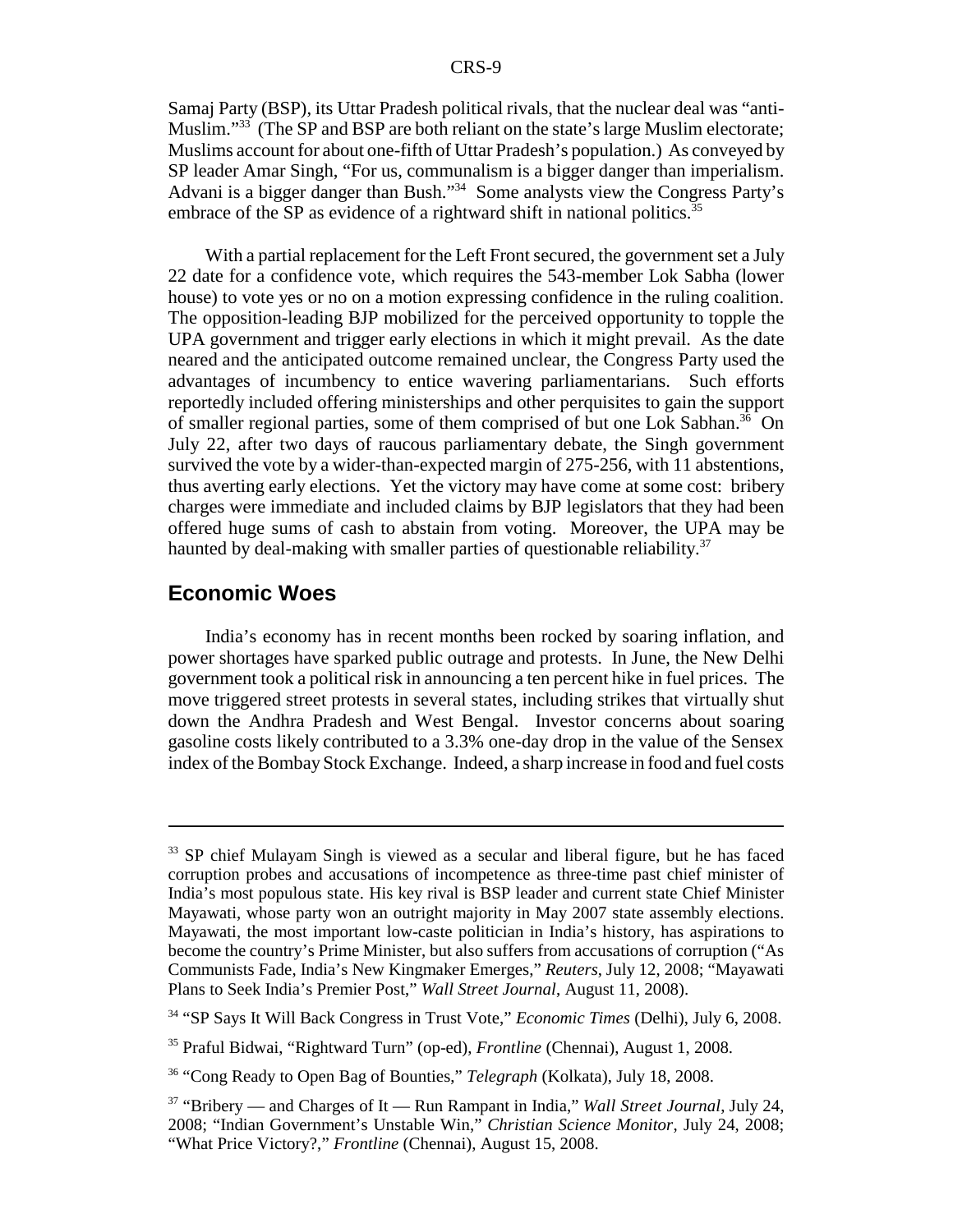may counterbalance recent growth in the Indian economy.<sup>38</sup> In mid-June, inflation rates reached a 13-year high of more than 11% and prices for basic foodstuffs reportedly rose by as much as 50% in some smaller Indian cities in less than six months. The Reserve Bank of India responded by raising its benchmark lending rate to the highest level in six years. Inflationary pressures continued throughout July and, in early August, breached 12%, due mainly to soaring food prices. The central government's deteriorating public finances, due mainly to rising subsidies, are threatening India's investment grade credit ratings. Power shortages have forced some key state governments, including Maharashtra, Andhra Pradesh, and Karnataka, to strictly ration commercial electricity supplies.<sup>39</sup>

Some observers have expressed optimism that, with the Left Front no longer a central factor for the central government's decision making, stalled economic reform efforts could move forward with the help of the pro-business Samajwadi Party, potentially boosting rates of foreign investment. In late July, Finance Minister P. Chidambaram pledged to revive reforms, especially in the banking and insurance sectors. Yet it is considered likely that more urgent economic problems and impending national elections will combine to keep such efforts on the back burner.<sup>40</sup> Despite serious difficulties, some more optimistic commentators offer that, because the shocks are largely external, and high investment rates persist, India's economy can be expected to continue to perform strongly. $^{41}$ 

#### **Terrorism and Deteriorating Relations With Pakistan**

Among the top goals of Indian officials in 2008 has been gauging the new Pakistani government's commitment to the bilateral peace process. Within this modest context, the outcome of Pakistan's February national election was viewed as generally positive.<sup>42</sup> However, ensuing months have seen a deterioration of India-Pakistan relations, and some in New Delhi express frustration that the new civilian leaders in Islamabad have little influence over Pakistan's powerful military and intelligence agencies.43 In August, the Indian national security advisor expressed worry at the possibly imminent removal from office of Pakistani President Pervez

<sup>38 &</sup>quot;India Wobbles on Fuel Hikes After Anger, Malaysia Firm," *Reuters*, June 6, 2008; "India's Fiscal Gains Offset by Rising Prices," *New York Times*, June 11, 2008.

<sup>39 &</sup>quot;Scale of India's Inflation Revealed," *BBC News*, June23, 2008; "India's Ratings Under Cloud as Govt Finances Sour," *Reuters*, July 15, 2008; "Power Crisis Hits Indian states," *BBC News*, July 25, 2008.

<sup>40 &</sup>quot;India Inc: Reforms May Get Impetus," *Financial Express* (Mumbai), July 23, 2008; "India Vows to Revive Economic Reforms," *Financial Times* (London), July 23, 208; "Despite Left Exit, India Shackled Over Reforms," *Reuters*, July 7, 2008.

<sup>41</sup> Kaushik Basu, "India's Economy - Reasons to Be Cheerful" (op-ed), *BBC News*, June 18, 2008.

<sup>42 &</sup>quot;Quietly Forward," *Frontline* (Chennai), June 20, 2008.

<sup>43 &</sup>quot;India Frustrated by a Rudderless Pakistan," *New York Times*, August 12, 2008; "India Yearns for Pakistan's Musharraf Amid Turmoil," *Associated Press*, August 12, 2008.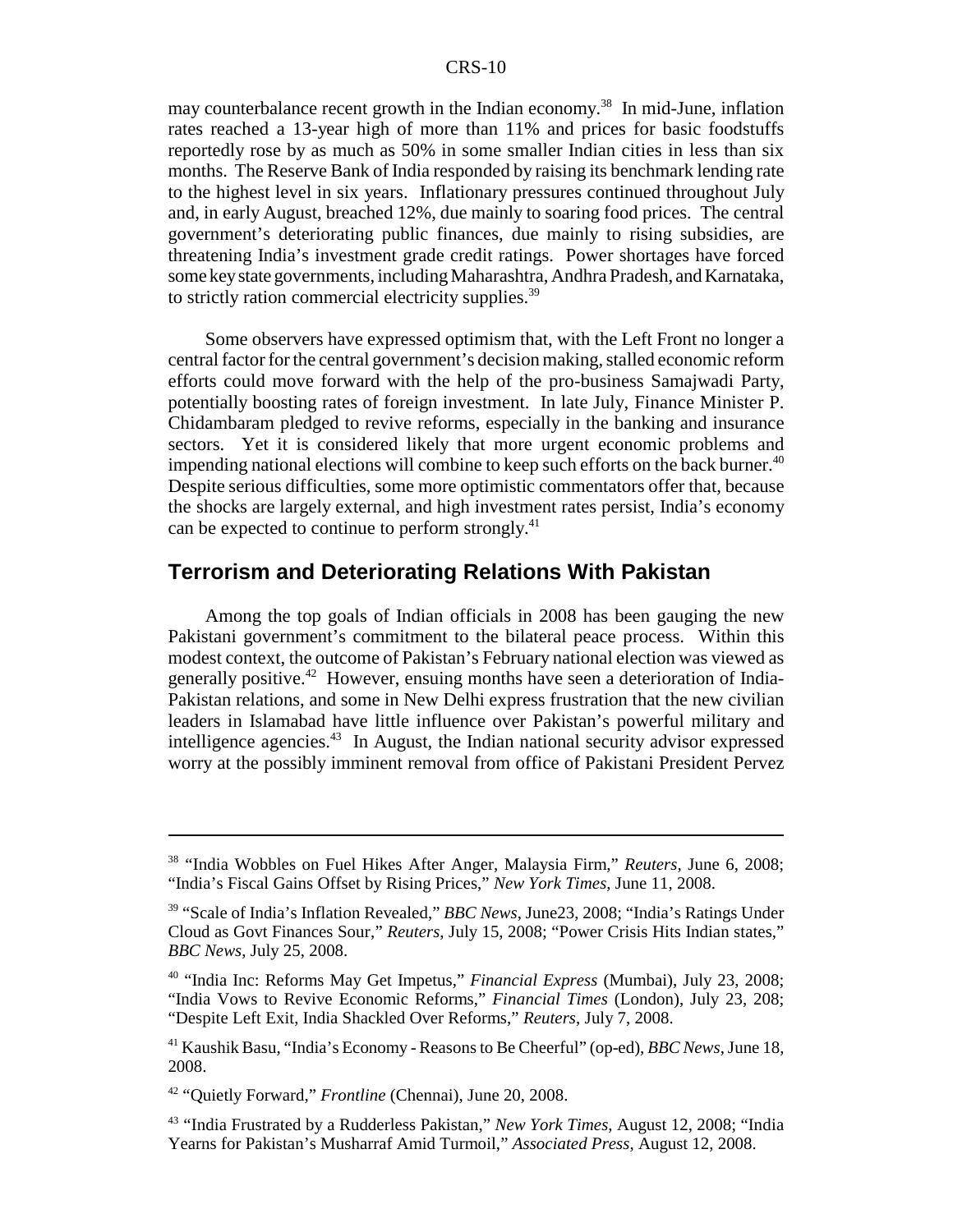Musharraf, saying such a development would "leave radical extremist outfits with freedom to do what they like" in the region.<sup>44</sup>

In May, India accused Pakistan of committing multiple cease-fire and territorial violations along the Kashmiri Line of Control (LOC); one incident left an Indian soldier dead. June visits to Islamabad by External Affairs Minister Mukherjee, and later by Pakistan's foreign minister to New Delhi, were cordial and appeared to get the peace process back on track, but produced no new initiatives. Then, on July 7, a suicide car bomb killed 58 people, including four Indian nationals, at the Indian Embassy in Kabul, Afghanistan. Afghan and Indian officials later claimed to have evidence that Pakistan's intelligence agency was complicit in the attack, a charge reportedly echoed by the U.S. government. Late July serial bomb attacks in the cities of Bangalore and Ahmedabad killed scores of people and triggered heightened suspicions of foreign involvement in terrorist acts inside India.<sup>45</sup> Indian security officials also claim that Pakistan's Inter-Services Intelligence Directorate (ISI) is poised to send 800 religious militants into India.46

On July 21, Foreign Secretary Menon met with his Pakistani counterpart in New Delhi to launch the fifth round of the bilateral Composite Dialogue. Following the meeting, the Menon warned that recent events — culminating in embassy bombing — had brought the peace process "under stress." Blunt language again followed a high-level meeting in Sri Lanka, where Menon suggested that India-Pakistan relations were at a four-year low ebb.<sup>47</sup> Along with the Kabul bombing, Indians widely suspect Pakistani complicity in recent terrorist attacks inside India. At the same time, further lethal shooting incidents along the LOC in July exacerbated bilateral tensions. When the Pakistani Senate passed a resolution on the situation in India's Jammu and Kashmir state (see below), an Indian official called the move "gross interference" in India's internal affairs. The exchange was soon repeated when the Pakistani foreign minister decried "excessive and unwarranted use of force" in Kashmir by the Indian government, a charge rejected as unhelpful by New Delhi. Moreover, New Delhi's progress in an initiative that would allow India to purchase

<sup>44 &</sup>quot;Q&A With Indian National Security Advisor MK Narayanan," *Straits Times* (Singapore), August 12, 2008.

<sup>&</sup>lt;sup>45</sup> July's terrorist attacks may represent the "Indianization of the jihad," according to some analysts. The violence spurred many commentators to lament what they describe as an incompetent national security apparatus ("Sophisticated Attacks Catch Indian Agencies Napping," *Reuters*, July 29, 2008; "Hello, Anybody There?" (editorial), *Times of India* (Delhi), July 29, 2008).

<sup>46 &</sup>quot;India to Protest to Pakistan Over Border Shooting," *Reuters*, May 19, 2008; "Pakistan 'Behind Afghan Attacks,'" *BBC News*, July 14, 2008; "India Blames Pakistan in Embassy Bombing," *Associated Press*, July 21, 2008; "Pakistanis Aided Attack in Kabul, U.S. Officials Say," *New York Times*, August 1, 2008; "Bombings May Threaten India-Pakistan Relations,"*Christian Science Monitor*, July 28, 2008; "ISI Looking to Push 800 Militants Into India: BSF," *Indian Express* (Mumbai), August 4, 2008.

<sup>47 &</sup>quot;Briefing by Foreign Secretary After India-Pakistan Foreign Secretary-Level Talks," Indian Ministry of External Affairs, July 21, 2008; "India Official Sees Sinking Relations With Pakistan," *New York Times*, August 1, 2008.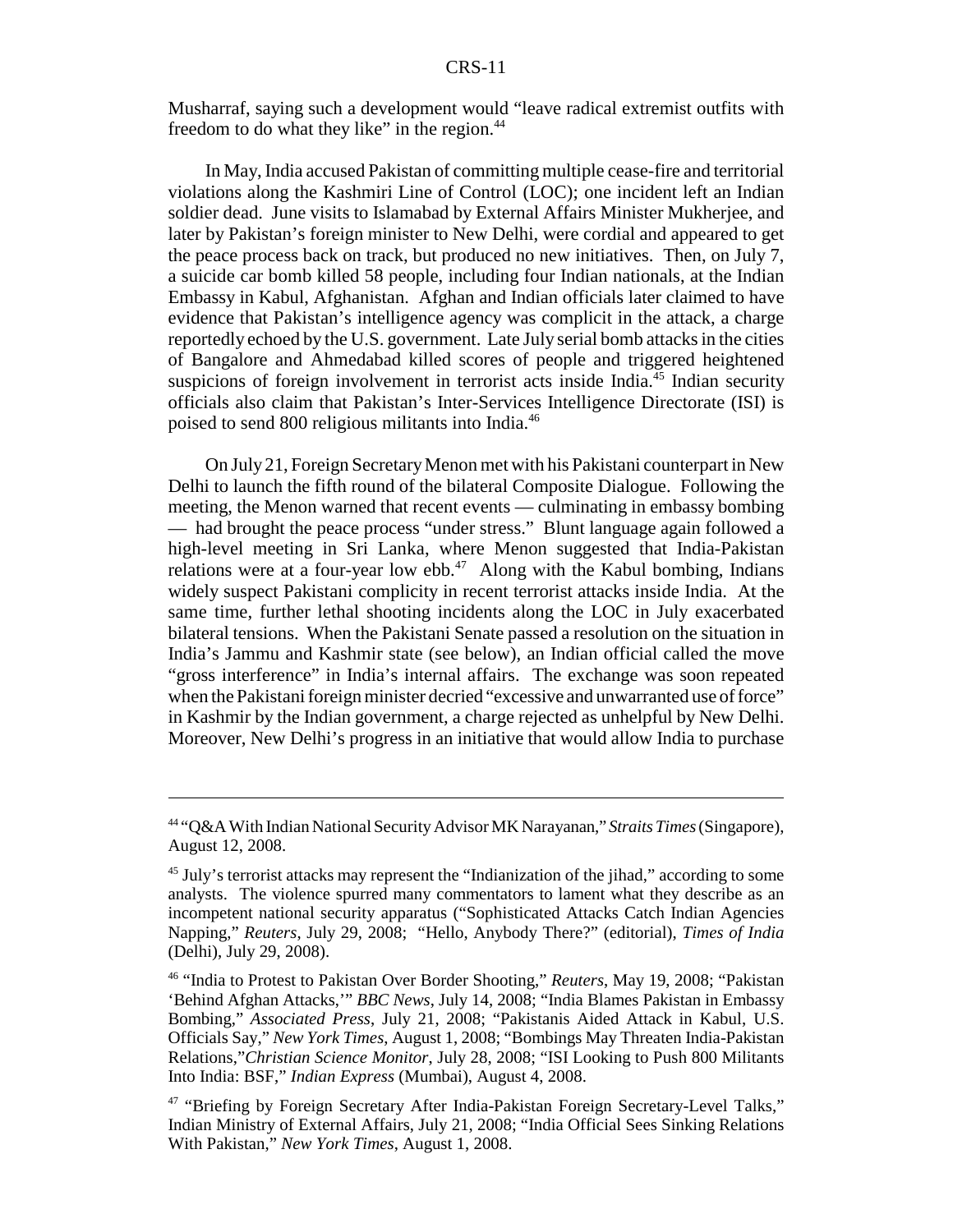nuclear materials and technologies on the international market spurred Islamabad to warn of a potential new nuclear arms race on the Asian subcontinent.<sup>48</sup>

#### **Renewed Conflict in Kashmir**

In late June, a state government decision to grant 99 acres of land to a trust for the popular Amarnath Hindu shrine in the Jammu and Kashmir state sparked violent protests by Muslims who say the move seeks to change the demographic balance in their Muslim-majority state. Public expressions of anger included a withdrawal from the state's coalition government by the influential regional People's Democratic Party and the subsequent resignation of Chief Minister Ghulam Nabi Azad, which placed the state under federal rule. Azad had responded to resistance by revoking the land grant decision, but protests did not subside and later spread to the Hindu-majority Jammu region. Dozens of people have been killed and hundreds wounded in clashes with police over more than one month of unrest.

Many of the state's Hindus were upset by the government's reversal; their efforts to block the sole road connecting the Kashmir Valley from the rest of India have left the capital of Srinagar short of food, fuel, and medical supplies. A highlevel federal government meeting convened by Prime Minister Singh in early August concluded that a dialogue process was needed and would benefit from the active support of the opposition BJP, whose Hindu nationalist leanings may help to fuel the resentments the state's Hindu minority. Yet worsening strife, with at least 19 protesters killed and up to 300 security troops injured on August 11-12 alone, has led some to warn that the state could fall into "communal meltdown," squandering years of improvement.<sup>49</sup>

A July 2008 public opinion survey conducted in both India and Pakistan found a majority of respondents expressing an openness to a range of possible outcomes for Kashmir, including outright independence. While such an outcome was described as "unacceptable" by half of the Indians surveyed, the pollsters concluded that, "If a majority of all Kashmiris were to choose independence, a majority of Indians and Pakistanis would find such independence at least tolerable."<sup>50</sup>

#### **Other Recent Developments**

• On August 12, at least 19 protesters were killed and up to 300 security troops injured in two days of clashes in Kashmir.

<sup>48 &</sup>quot;Bombings May Threaten India-Pakistan Relations,"*Christian Science Monitor*, July 28, 2008; "Skirmishes Can Hurt India-Pakistan Peace Process," *Reuters*, July 30, 2008; Indian Ministry of External Affairs Press Briefing, August 7, 2008; "India Reacts 'Strongly' to Pakistan Comments on Kashmir Violence," *BBC Monitoring South Asia*, August 12, 2008; "Pakistan Warns of New Nuclear Arms Race With India," *Associated Press*, July 23, 2008.

<sup>49 &</sup>quot;Kashmir Strike as Tensions Rise," *BBC News*, August 7, 2008; "Kashmir Short of Essentials After Highway Blockade," *Reuters*, August 5, 2008; "Indian Leaders Urge Kashmir Talks," *BBC News*, August 6, 2008"; "Violence Threatens Kashmir Peace," *BBC News*, August 11, 2008.

<sup>50</sup> See [http://www.worldpublicopinion.org/pipa/pdf/jul08/Kashmir\_Jul08\_rpt.pdf].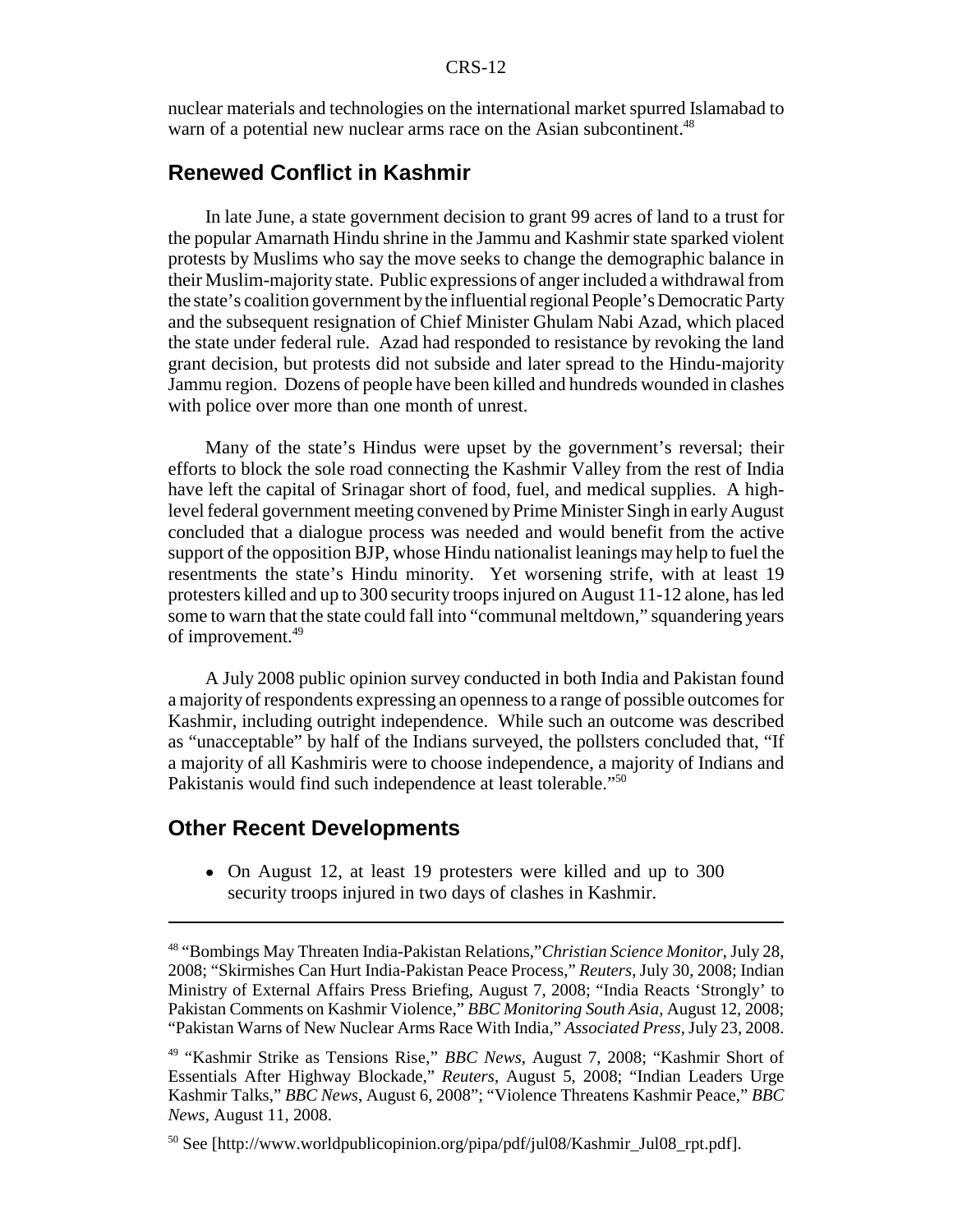- On July 26, some 53 people were killed and more than 120 wounded by 16 small bomb explosions in Ahmedabad, Gujarat.
- On July 25, two people were killed by 7 small bomb explosions in Bangalore, Karnataka.
- On July 24, suspected separatist militants killed nine people, including a woman and her four children, in Indian Kashmir.
- On July 21, Foreign Secretary Menon met with his Pakistani counterpart in New Delhi to launch the fifth round of the bilateral Composite Dialogue.
- On July 19, at least nine soldiers were killed by a landmine explosion near Srinagar, Kashmir.
- On July 18, the India-Pakistan Working Group on confidencebuilding measures for Kashmir met in Islamabad.
- On July 16, least 20 special commando police officers were killed when their vehicle struck a landmine planted by suspected Maoist militants in Orissa.
- On July 9, President Bush met with Prime Minister Singh on the sidelines of the G8 Summit in Japan.
- On July 7, a suicide car bomb killed 58 people, including four Indian nationals, at the Indian Embassy in Kabul, Afghanistan.
- On July 2, 11 separatist militants and an army officer were killed in a gunbattle in Indian Kashmir.
- ! On July 1, National Security Advisor Narayanan paid a visit to Tehran for talks with top Iranian leaders.
- Also on July 1, at least six people were killed after suspected separatist militants exploded a bomb in a crowded Assam market.
- On June 30, the New Delhi government unveiled India's first-ever national action plan to address climate change.
- On June 29, at least 39 elite Indian anti-insurgency troops were feared drowned after their boat capsized following an attack by Maoist militants in Orissa.
- On June 27, External Affairs Minister Mukherjee met with his Pakistani counterpart in New Delhi, where the two leaders agreed to launch the fifth round of the Composite Dialogue in July.
- On June 24, Indian and Pakistan officials held a third meeting of their Joint Anti-Terrorism Mechanism in Islamabad.
- On June 16, a Singaporean national was sentenced to three years in U.S. federal prison for conspiring with Indian government officials to illegally ship controlled U.S. computer technology to India for use in military missile systems.

# **Context of the U.S.-India Relationship**

#### **Background**

U.S. and congressional interests in India cover a wide spectrum of issues, ranging from the militarized dispute with Pakistan and weapons proliferation to concerns about regional security, terrorism, human rights, health, energy, and trade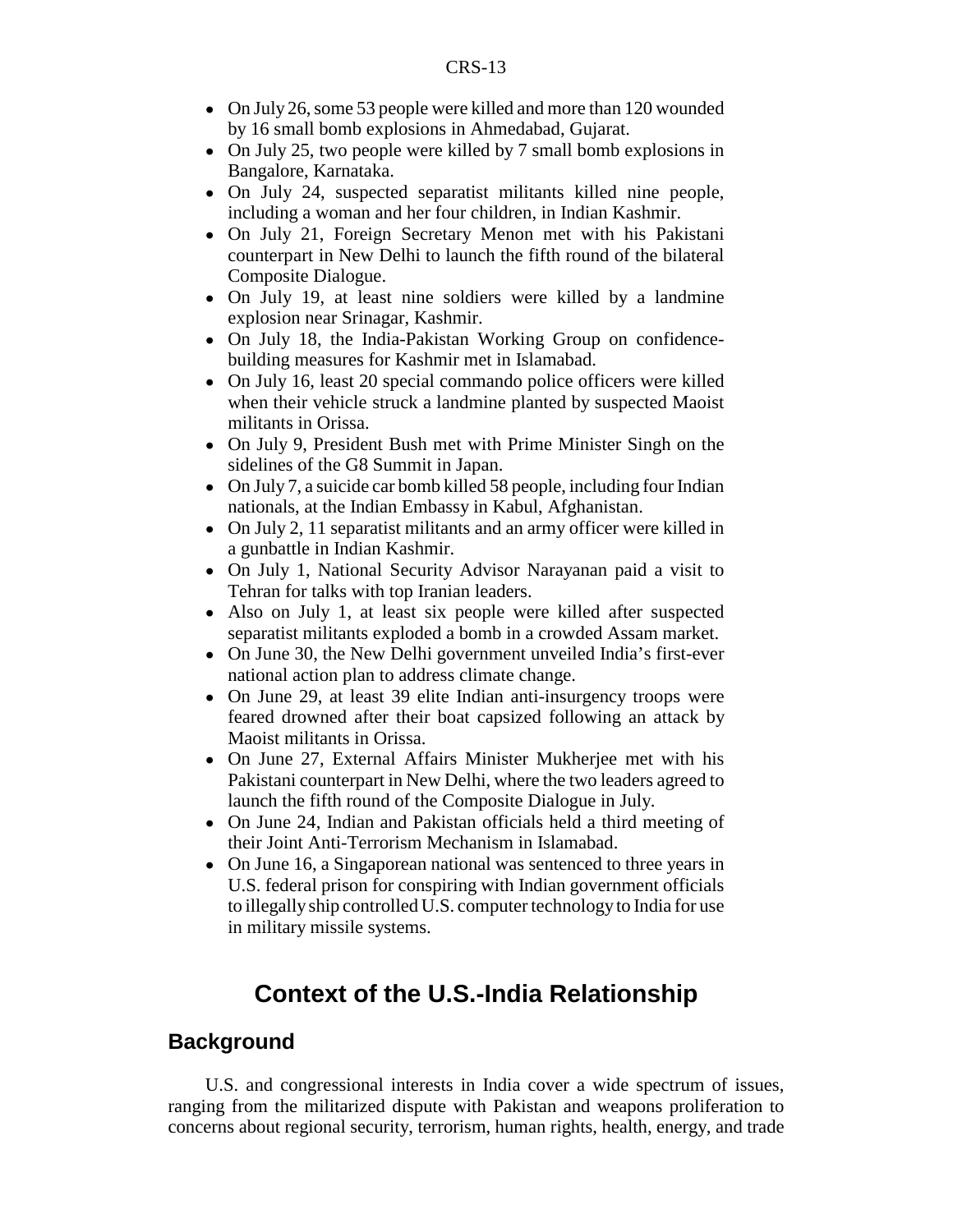and investment opportunities. In the 1990s, India-U.S. relations were particularly affected by the demise of the Soviet Union — India's main trading partner and most reliable source of economic and military assistance for most of the Cold War — and New Delhi's resulting need to diversify its international relationships. Also significant were India's adoption of significant economic policy reforms beginning in 1991, a deepening bitterness between India and Pakistan over Kashmir, and signs of a growing Indian preoccupation with China as a potential long-term strategic rival. With the fading of Cold War constraints, the United States and India began exploring the possibilities for a more normalized relationship between the world's two largest democracies. Throughout the 1990s, however, regional rivalries, separatist tendencies, and sectarian tensions continued to divert India's attention and resources from economic and social development. Fallout from these unresolved problems particularly nuclear proliferation and human rights issues — presented major irritants in bilateral relations.

India's May 1998 nuclear tests were an unwelcome surprise and seen to be a policy failure in Washington, and they spurred then-Deputy Secretary of State Strobe Talbott to launch a series of meetings with Indian External Affairs Minister Jaswant Singh in an effort to bring New Delhi more in line with U.S. arms control and nonproliferation goals. While this proximate purpose went unfulfilled, the two officials soon engaged a broader agenda on the entire scope of U.S.-India relations, eventually meeting fourteen times in seven different countries over a two-year period. The Talbott-Singh talks were considered the most extensive U.S.-India engagement up to that time and likely enabled circumstances in which the United States could play a key role in defusing the 1999 Kargil crisis, as well as laying the groundwork for a landmark U.S. presidential visit in 2000.

President Bill Clinton's March 2000 visit to South Asia seemed a major U.S. initiative to improve relations with India. One outcome was a Joint Statement in which the two countries pledged to "deepen the India-American partnership in tangible ways."51 A U.S.-India Joint Working Group on Counterterrorism was established that year and continues to meet regularly. During his subsequent visit to the United States later in 2000, Prime Minister Atal Bihari Vajpayee addressed a joint session of Congress and issued a second Joint Statement with President Clinton agreeing to cooperate on arms control, terrorism, and  $HIV/ALDS$ <sup>52</sup>

In the wake of the September 2001 terrorist attacks on the United States, India took the immediate and unprecedented step of offering to the United States full cooperation and the use of India's bases for counterterrorism operations. Engagement was accelerated after a November 2001 meeting between President Bush and Prime Minister Vajpayee, when the two leaders agreed to greatly expand U.S.- India cooperation on a wide range of issues, including regional security, space and scientific collaboration, civilian nuclear safety, and broadened economic ties. $53$ Notable progress has come in the area of security cooperation, with an increasing

 $51$  See [http://www.usindiafriendship.net/archives/usindiavision/delhideclaration.htm].

 $52$  See [http://clinton4.nara.gov/WH/new/html/Wed\_Oct\_4\_105959\_2000.html].

<sup>53</sup> See [http://www.state.gov/p/sca/rls/rm/6057.htm].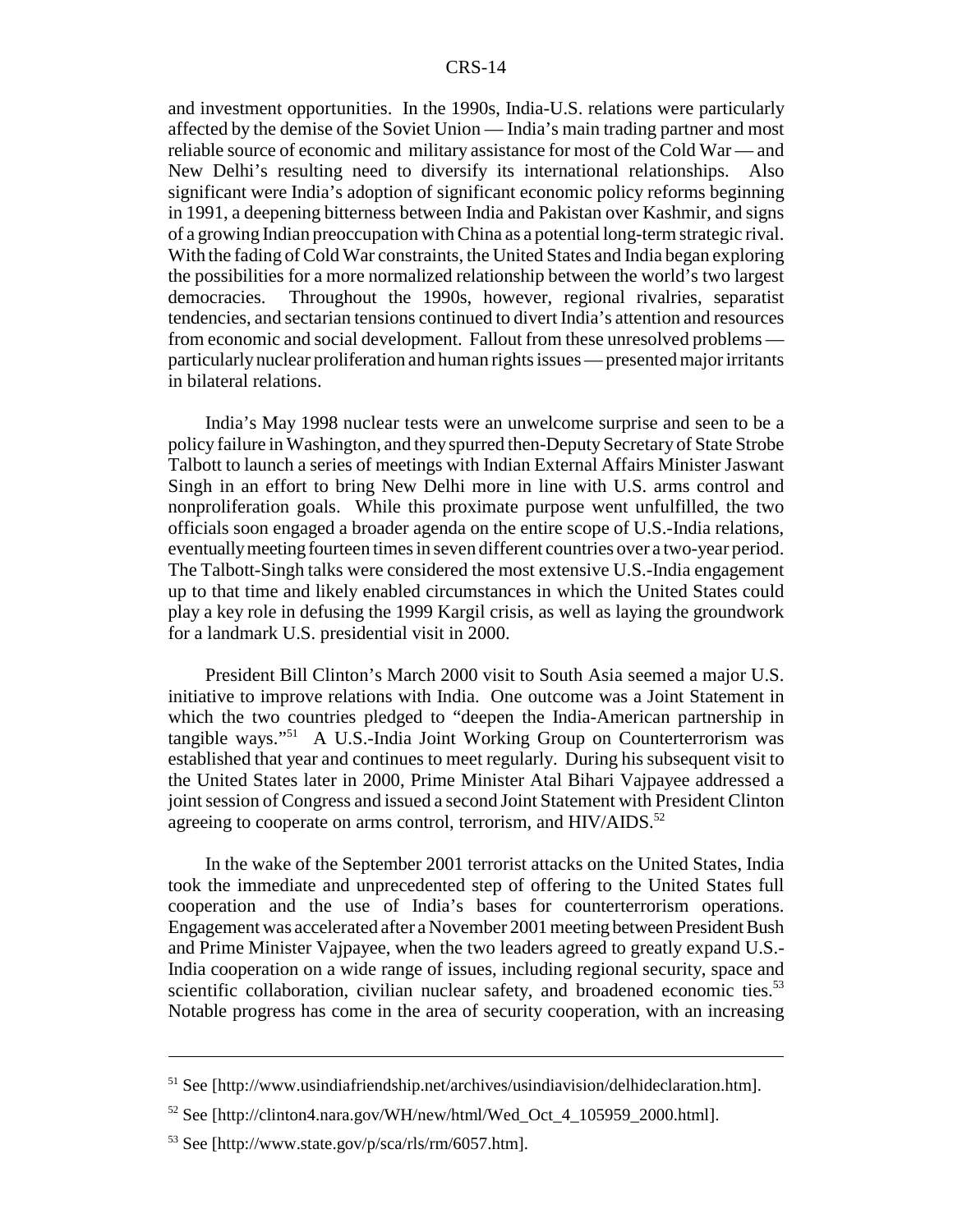focus on counterterrorism, joint military exercises, and arms sales. In late 2001, the U.S.-India Defense Policy Group met in New Delhi for the first time since India's 1998 nuclear tests and outlined a defense partnership based on regular and high-level policy dialogue.

Prime Minister Manmohan Singh paid a landmark July 2005 visit to Washington, where what may be the most significant joint U.S.-India statement to date was issued.54 In March 2006, President Bush spent three days in India, discussed further strengthening a bilateral "global partnership," and issued another Joint Statement.<sup>55</sup> The Bush Administration has vowed to "help India become a major world power in the 21<sup>st</sup> century," and U.S.-India relations are today conducted under the rubric of three major "dialogue" areas: strategic (including global issues and defense), economic (including trade, finance, commerce, and environment), and energy. President Bush's 2002 *National Security Strategy of the United States* stated that "U.S. interests require a strong relationship with India." The 2006 version claims that "India now is poised to shoulder global obligations in cooperation with the United States in a way befitting a major power."56 In the course of an annual assessment of global threats, Director of National Intelligence Mike McConnell said,

We expect India's growing confidence on the world stage as a result of its sustained high rates of economic growth will make New Delhi a more effective partner of the United States but also a more formidable interlocutor in areas of disagreement, particularly in the WTO.<sup>57</sup>

In late 2007, Under Secretary of State Burns, who traveled to New Delhi at least eight times over a two-year period, penned an article lauding stronger U.S.-India relations while also identifying "considerable hurdles" to achieving an effective "global partnership." Foremost among these are terrorism, narcotics trafficking, and nuclear proliferation, which he avers must be dealt with through stronger bilateral security ties that will include defense sales.<sup>58</sup> At a 2007 U.S.-India business conference in Washington, Secretary of State Rice laid out the perspective that,

We in America look to the rise of India as an opportunity, a chance to work with a great fellow democracy to share not only the benefits of the international system, but indeed, the burdens and the responsibilities of maintaining it, of strengthening it, and defending it. We are eager to continue charting a global partnership with India, one that addresses the global challenges upon which the safety and success of every nation now depends: stemming nuclear proliferation, fighting terrorism, combating disease, protecting the environment, supporting

<sup>54 [</sup>http://www.whitehouse.gov/news/releases/2005/07/20050718-6.html].

<sup>55 [</sup>http://www.whitehouse.gov/news/releases/2006/03/20060302-5.html].

<sup>56</sup> See [http://www.comw.org/qdr/fulltext/nss2002.pdf] and [http://www.comw.org/ qdr/fulltext/nss2006.pdf].

<sup>57 [</sup>http://armed-services.senate.gov/statemnt/2007/February/McConnell%2002-27-07.pdf].

<sup>58</sup> Nicholas Burns, "America's New Strategic Opportunity With India," *Foreign Affairs*, November/December 2007.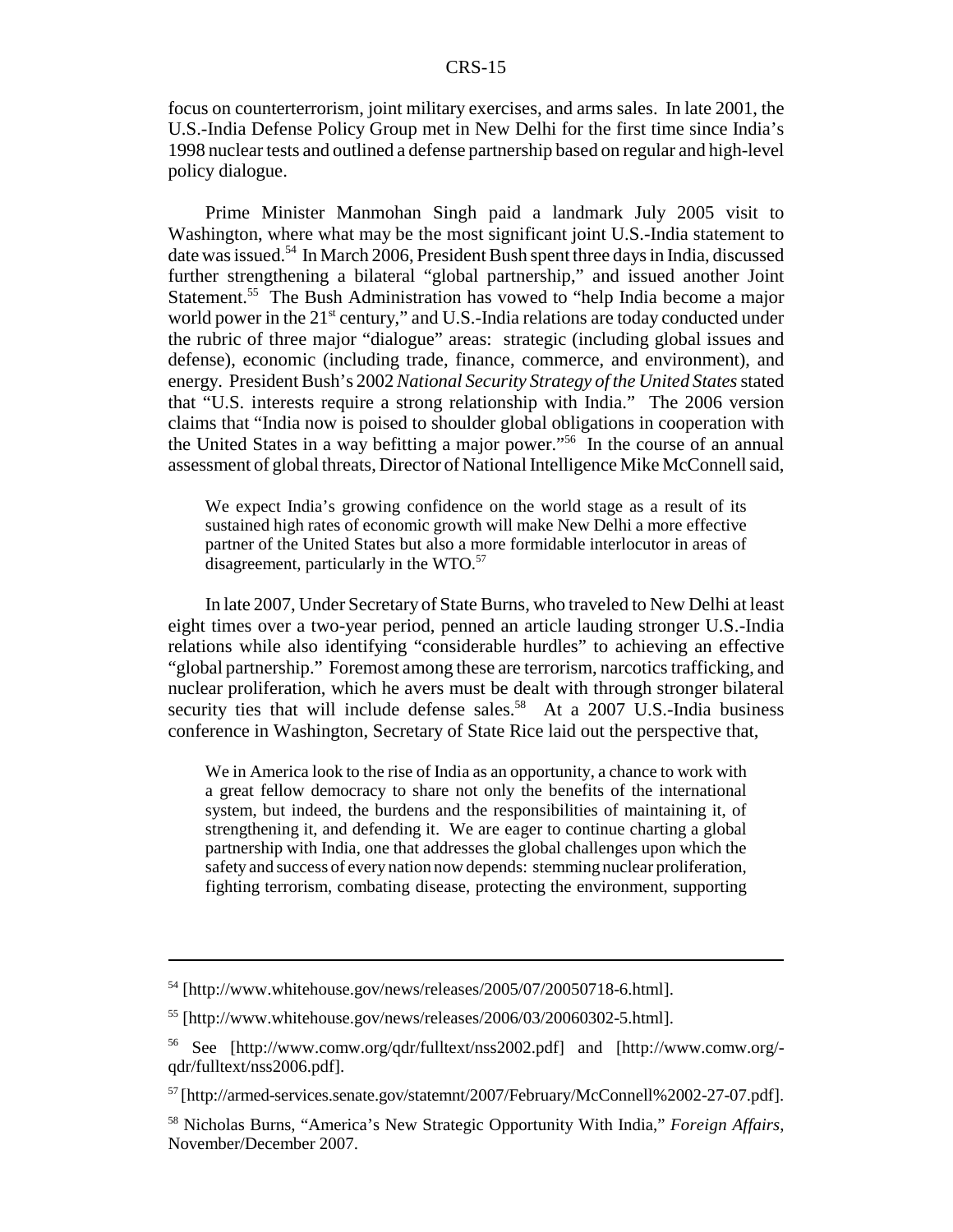education and upward mobility, expanding economic development, and promoting freedom under the rule of law.59

Some analysts, however, see great potential but little likelihood of India becoming a major global power in the foreseeable future. Despite possession of a large, youthful, entrepreneurial population, a booming national economy, and growing power projection capabilities in the military realm, there remains much doubt about the capacity of India's leaders to engage in effective long-term strategic thinking and policy making. One senior Washington-based India-watcher has opined that, "The Indian strategic community is hopelessly unstrategic," and that its political community is "too domestically focused," thus precluding India's emergence as a substantive major power. Some Indian analysts agree that their national leaders lack a "coherent national grand strategy."60

Recognition of India's increasing stature and importance — and of the growing political influence some 2.3 million Indian-Americans — is found in the U.S. Congress, where the India and Indian-American Caucus is now the largest of all country-specific caucuses. Over the past seven years, legal Indian immigrants have come to the United States at a more rapid rate than any other group. In 2005 and 2006, the Indian-American community, relatively wealthy, geographically dispersed, and well-entrenched in several U.S. business sectors, conducted a major (and apparently successful) lobbying effort to encourage congressional passage of legislation to enable U.S.-India civil nuclear cooperation. $61$ 

#### **India's Regional Relations**

India is geographically dominant in both South Asia and the Indian Ocean region. While all of South Asia's smaller continental states (Pakistan, Bangladesh, Nepal, and Bhutan) share borders with India, none share borders with each other. The country possesses the region's largest economy and, with more than one billion inhabitants, is by far the most populous on the Asian Subcontinent. The United States has a keen interest in South Asian stability, perhaps especially with regard to the India-Pakistan conflict nexus and nuclear weapons dyad, and so closely monitors India's regional relationships.

**Pakistan.**<sup>62</sup> Decades of militarized tensions and territorial disputes between India and Pakistan arguably have hamstrung economic and social development in both countries while also precluding establishment of effective regional economic or security institutions. Seemingly incompatible national identities contributed to both

<sup>59</sup> See [http://www.state.gov/secretary/rm/2007/06/87487.htm].

<sup>60</sup> Stephen Cohen cited in "Look Before You Hop" (interview); Harsh Pant, "'Adamant for Drift, Solid for Fluidity,'" both in *Pragati: The Indian National Interest Review*, June 2008 and July 2008, respectively.

<sup>61</sup> See "Indian Community Burgeoning in America," *Associated Press*, October 22, 2006; "Forget the Israel Lobby, the Hill's Next Big Player is Made in India," *Washington Post*, September 30, 2007.

<sup>62</sup> See also CRS Report RL33498, *Pakistan-U.S. Relations*.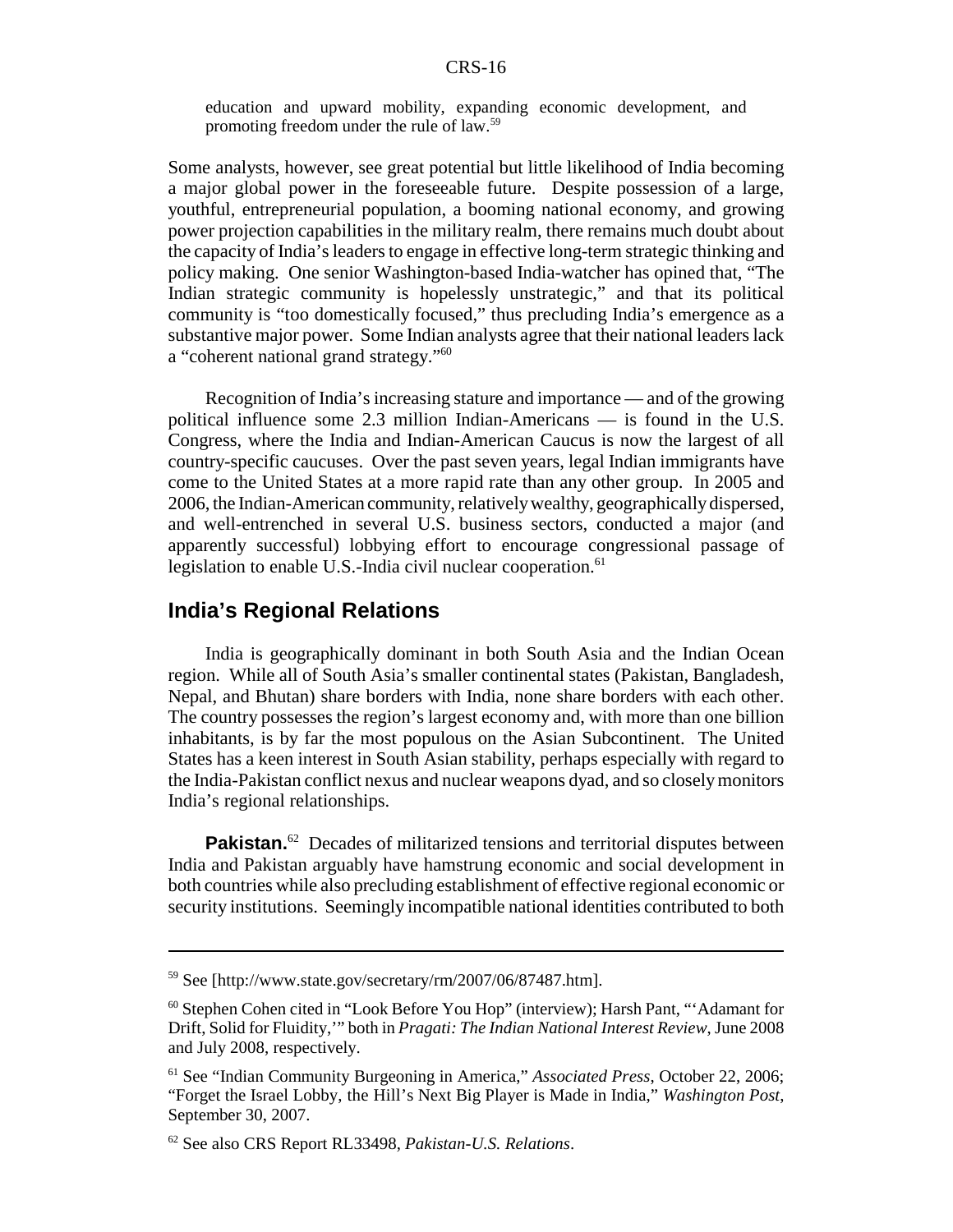wars and to the nuclearization of the Asian Subcontinent, with the nuclear weapons capabilities of both countries becoming overt in 1998. Since that time, a central aspect of U.S. policy in South Asia has been prevention of interstate conflict that could destabilize the region and lead to nuclear war. In 2004, New Delhi and Islamabad launched their most recent comprehensive effort to reduce tensions and resolve outstanding disputes, an effort that has to date resulted in modest, but still meaningful successes. New Delhi acknowledges that a stable Pakistan is in India's interests. At the same time, however, many top Indian leaders are convinced that Pakistan has long been and remains the main source India's significant domestic terrorism problems. They continue to blame Islamabad for maintaining an "infrastructure of terror" and for actively supporting terrorist groups such as Jaish-e-Mohammed and Laskar-e-Taiba that are held responsible for attacks inside India.<sup>63</sup>

*Current Status.* The halting India-Pakistan peace initiative was revived in mid-2008 after becoming moribund in the final months of 2007, when domestic political and security crises diverted the Pakistani government's attention away from its relations with India. New Delhi has watched the domestic turmoil of its neighbor and long-time rival with great interest, but little public comment. India takes pains to avoid even the perception of meddling in Pakistan's domestic political problems and so has been reticent and extremely cautious in its relevant public statements. A destabilized Pakistan represents a major security concern for New Delhi, but at the same time history shows that as Pakistan's internal difficulties grow, Pakistani interference in Indian affairs tends to decrease. Some view India's relatively muted response as strong evidence that the two countries have finally become "dehyphenated." Others call on New Delhi to reach out to the new Islamabad government with conciliatory gestures that could facilitate the consolidation of democratization in Pakistan.64

In 2006, India and Pakistan agreed to open a second Kashmiri bus route and to allow new truck service to facilitate trade in Kashmir (the new bus service began in June of that year). Subsequent "Composite Dialogue" talks were held to discuss

 $<sup>63</sup>$  While levels of violence in Kashmir declined significantly in 2007 as compared to the</sup> previous year, some Indian analysts see signs that Islamist militants will seek to reverse this trend, perhaps with the urging and even support of Pakistani government elements. According to Indian National Security Advisor M.K. Narayanan, a former chief of the country's domestic intelligence agency, very few Indian Muslims have played major roles in domestic terrorism. He has asserted that, "Mostly, the [terrorist] activity has been generated from outside" and "the overwhelming majority" of India's terrorism problems emanates from the Pakistan-Afghanistan border region. Internal Indian government documents reportedly conclude that Pakistan's main intelligence agency has not changed its central objectives, which, according to these sources, include supporting anti-Indian militancy in Kashmir, Punjab, Assam, and along the India-Nepal and India-Bangladesh borders ("Negotiating War," *Outlook* (Delhi), May 28, 2008; "MK Narayanan" (interview), *India Abroad*, September 21, 2007; "ISI Still Helping Terror Groups Against India: Narayanan," *Times of India* (Delhi), March 26, 2008; "No Let Up in ISI Operations: Report," *Times of India* (Delhi), June 9, 2008).

<sup>64 &</sup>quot;As Pakistan Boils, India Watches," *Chicago Tribune*, December 30, 2007; "Pakistan Turmoil Draws Muted Concern in India," *Washington Post*, January 19, 2008; Praful Bidwai, "Changing Pakistan" (op-ed), *Frontline* (Chennai), July 4, 2008.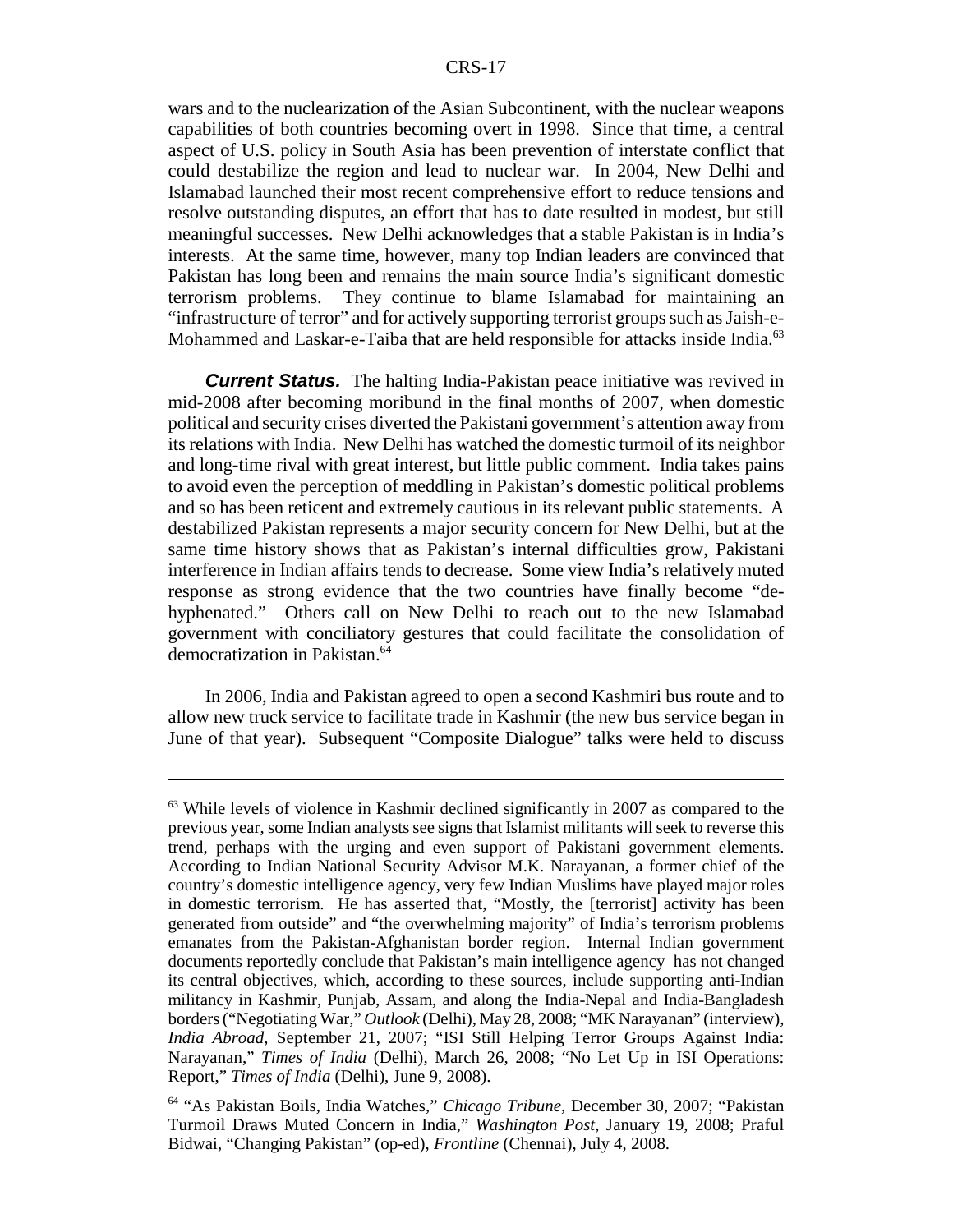#### CRS-18

militarized territorial disputes, terrorism and narcotics, and cultural exchanges, but high hopes for a settlement of differences over the Siachen Glacier have been dashed with repeated sessions ending without progress. Multiple sessions on the Tubal navigation project/Wullar barrage water dispute similarly have ended without forward movement.

The serial bombing of Bombay commuter trains in July 2006 killed nearly 200 people and injured many hundreds more. With suspicions regarding the involvement of Pakistan-based groups, New Delhi suspended talks with Islamabad pending an investigation. However, at a September meeting on the sidelines of a Nonaligned Movement summit in Cuba, Prime Minister Singh and Pakistani President Musharraf announced a resumption of formal peace negotiations and also decided to implement a new Joint Anti-Terrorism Mechanism. Soon after, however, Bombay's top police official said the 7/11 train bombings were planned by Pakistan's intelligence services and, in October 2006, Prime Minister Singh himself said India had "credible evidence" of Pakistani involvement. (To date, India is not known to have gone public with or shared with Pakistan any incriminating evidence of Pakistani government involvement in the Bombay bombings.)

The Composite Dialogue resumed with a third round of foreign secretary-level talks when Foreign Secretary Shiv Shankar Menon hosted a New Delhi visit by his Pakistani counterpart in late 2006. No progress came on outstanding territorial disputes, but the two officials did give shape to the new anti-terrorism mechanism. Such a mechanism is controversial in India, where some analysts are skeptical about the efficacy of institutional engagement with Pakistan in this issue-area even as Islamabad is suspected of complicity in anti-India terrorism.

Indian External Affairs Minister Mukherjee met with his Pakistani counterpart in Islamabad in early 2007 for the first such visit in more than a year. The two men reviewed past progress and planned for a new round of talks. In February of that year, two bombs exploded on an Indian segment of the Samjhauta [Friendship] Express train linking Lahore, Pakistan, with Delhi. Resulting fires killed 68 people, most of them Pakistanis. Days later, Mukherjee hosted Kasuri in New Delhi, where the two men reaffirmed a bilateral commitment to the peace process despite the apparent effort to subvert it. While India refused a Pakistani request to undertake a joint investigation into that attack, the two countries did sign an agreement to reduce the risk of accidental nuclear war.

The new India-Pakistan anti-terrorism mechanism met for the first time in March 2007 and produced a joint statement in which both governments agreed to use the forum for exchanging information about investigations of and/or efforts to prevent terrorist acts on either side of the shared border, and to meet quarterly while immediately conveying urgent information. Hopes that the Samjhauta train bombing would provide a fitting "test case" apparently were dashed, however, when India declined to share relevant investigative information with Pakistan. Moreover, Indian officials were unhappy with Islamabad's insistence that the "freedom struggle" underway in Kashmir should not be treated as terrorism under this framework. Still, the continuing engagement even after a major terrorist attack was widely viewed as evidence that the bilateral peace process had gained a sturdy momentum.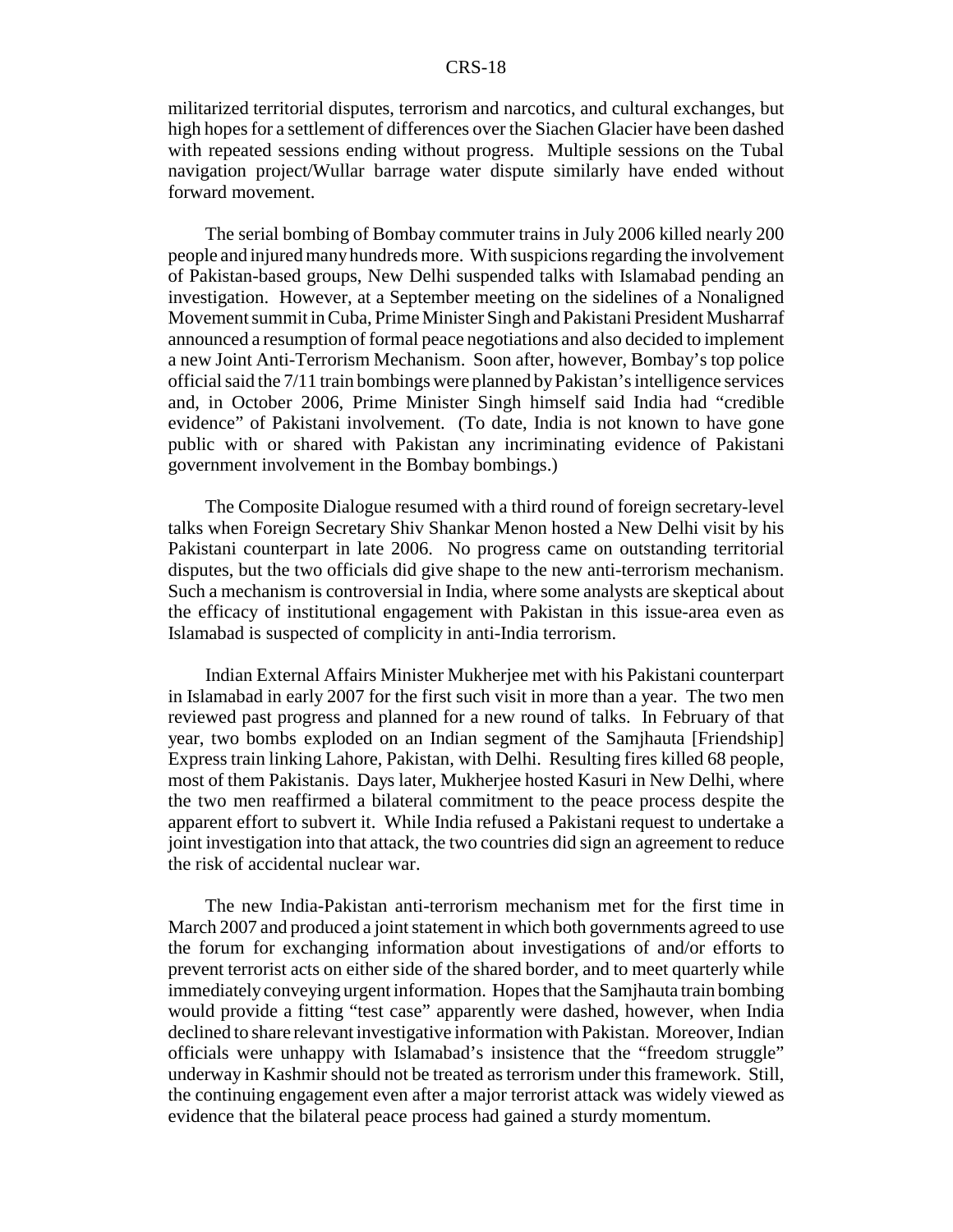#### CRS-19

A fourth round of the Composite Dialogue also was launched in March 2007, when the two foreign ministers met again in Islamabad. No new agreements were reached, but both officials lauded improved bilateral relations and held "the most sustained and intensive dialogue" ever on the Kashmir problem.<sup>65</sup> A fourth round of bilateral talks on economic and commercial cooperation held in August 2007 ended with agreements to facilitate importation of cement from Pakistan and tea from India, among others. Indian and Pakistani officials also held technical-level talks on the modalities of cross-border movement.

In September 2007, Pakistan issued a formal protest and expressed "deep concern" in response to the Indian government's announced intention to open the disputed territory of the Siachen Glacier to tourism, saying the region was "illegally occupied" by Indian troops in 1984 and its final status has yet to be determined due to an "inflexible Indian attitude."66 October saw a second meeting of the Joint Anti-Terrorism Mechanism in New Delhi, where the two sides shared new information on terrorism and agreed to continue mutual investigatory cooperation.

Following a November 2007 imposition of emergency rule in Pakistan, political crisis in Islamabad is widely seen as having put what are at least temporary brakes on the bilateral peace process, and has also brought into question the efficacy of India's seeking to strike agreements with a Pakistani leader (Musharraf) whose political legitimacy and longevity in office are in doubt. New Delhi lauded Pakistan's February 2008 electoral processes and expressed preparedness to resume the Composite Dialogue once a new government is in place in Islamabad. The leader of Pakistan's leading political party, Asif Zardari, expressed hope that India-Pakistan economic ties should be strengthened even without a settlement of the Kashmir issue, saying Kashmir is a situation upon which Pakistan and India "can agree to disagree." Prime Minister Singh has invited Pakistan's new civilian leaders to put the past behind them and build a new cooperative relationship with India.<sup>67</sup>

In May 2008, External Affairs Minister Mukherjee met with his Pakistani counterpart in Islamabad for a review of the fourth round of the Composite Dialogue. The two leaders reaffirmed their determination to not let terrorism impede the bilateral peace process. A month later, the new Pakistani Foreign Minister, Shah Mehmood Qureshi, made his first official trip to New Delhi, where it was agreed that the fifth round of the Composite Dialogue would take place in July. June 2008 also saw the bilateral anti-terrorism mechanism meet for only the third time in nearly two years. Among the top goals of Indian officials has been gauging the new Pakistani

<sup>65</sup> See Pakistan Foreign Ministry Press Release No. 81/2007 at [http://www.mofa.gov.pk/ Press\_Releases/2007/March/PR\_81\_07.htm].

<sup>66</sup> See [http://www.mofa.gov.pk/Spokesperson/2007/Sep/Spokes\_17\_09\_07.htm].

<sup>67</sup> See [http://www.indianembassy.org/newsite/press\_release/2008/Mar/1.asp]; "Benazir Bhutto's Widow Wants Improved Relations With India,"*Associated Press*, March 1, 2008; "India PM Wants to Meet Pakistan's Leaders Halfway," *Reuters*, March 5, 2008.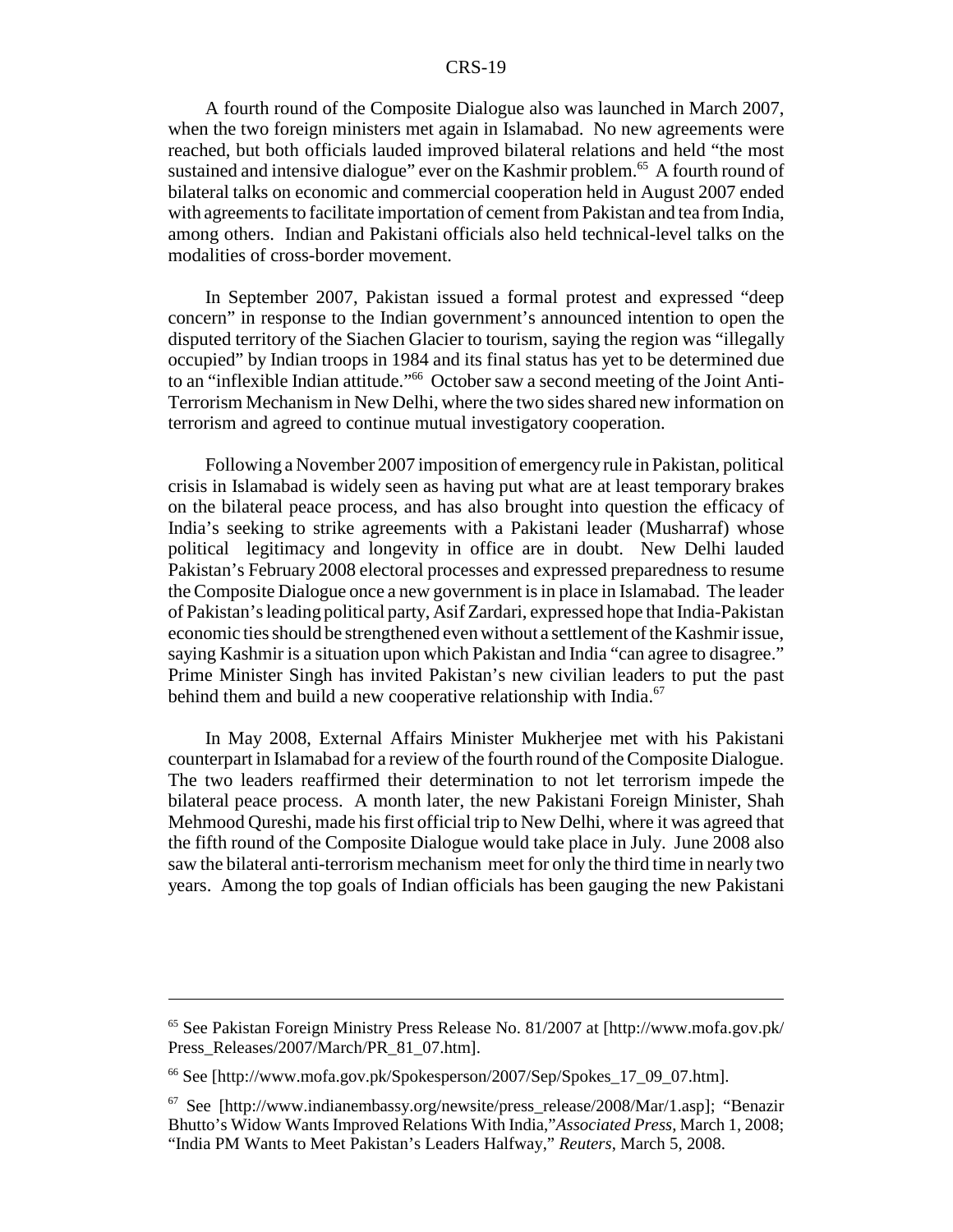government's commitment to the bilateral peace process. Within this modest context, the outcomes have been viewed as positive.<sup>68</sup>

*Background.* Three wars — in 1947-48, 1965, and 1971 — and a constant state of military preparedness on both sides of the border have marked six decades of bitter rivalry between India and Pakistan. The bloody and acrimonious nature of the 1947 partition of British India and continuing violence in Kashmir remain major sources of interstate tensions. Despite the existence of widespread poverty across South Asia, both India and Pakistan have built large defense establishments including nuclear weapons capability and ballistic missile programs — at the cost of economic and social development. The two countries reportedly continue to stockpile a combined 11 million landmines and up to 2,000 square kilometers of India's Jammu and Kashmir state may remain mined.<sup>69</sup> The nuclear weapons capabilities of India and Pakistan became overt in May 1998, magnifying greatly the potential dangers of a fourth war. Although a bilateral peace process has been underway for more than four years, little substantive progress has been made toward resolving the Kashmir issue, and New Delhi continues to be rankled by what it calls Islamabad's insufficient effort to end Islamic militancy that affects India.

The Kashmir problem is itself rooted in claims by both countries to the former princely state, now divided by a military Line of Control (LOC) into the Indian state of Jammu and Kashmir and Pakistan-controlled Azad [Free] Kashmir (see "The Kashmir Issue," below). Normal relations between New Delhi and Islamabad were severed in December 2001 after a terrorist attack on the Indian Parliament was blamed on Pakistan-supported Islamic militants. Other lethal attacks on Indian civilians spurred Indian leaders to call for a "decisive war," but intense international diplomatic engagement, including multiple trips to the region by high-level U.S. officials, apparently persuaded India to refrain from attacking.70 In October 2002, the two countries ended a tense, ten-month military standoff at their shared border, but there remained no high-level diplomatic dialogue between India and Pakistan (a July 2001 summit meeting in the Indian city of Agra had failed to produce any movement toward a settlement of the bilateral dispute).

In April 2003, Prime Minister Vajpayee extended a symbolic "hand of friendship" to Pakistan. The initiative resulted in slow, but perceptible progress in confidence-building, and within months full diplomatic relations between the two countries were restored. Islamabad responded positively and, in November, took its own initiatives, most significantly the offer of a cease-fire along the Kashmir LOC. A major breakthrough in bilateral relations came at the close of a January 2004 summit session of the South Asian Association for Regional Cooperation in Islamabad. After a meeting between Vajpayee and Pakistani President Musharraf their first since July 2001 — the two leaders agreed to re-engage a "composite

<sup>68 &</sup>quot;India, Pakistan Say Satisfied With Peace Process," *Agence France Presse*, May 20, 2008; "Quietly Forward," *Frontline* (Chennai), June 20, 2008.

<sup>69</sup> See a 2007 International Campaign to Ban Landmines report at [http://www.icbl.org/ lm/2007/india.html].

<sup>70</sup> See Polly Nayak and Michael Krepon, "US Crisis Management in South Asia's Twin Peaks Crisis" at [http://www.stimson.org/southasia/pdf/USCrisisManagement.pdf].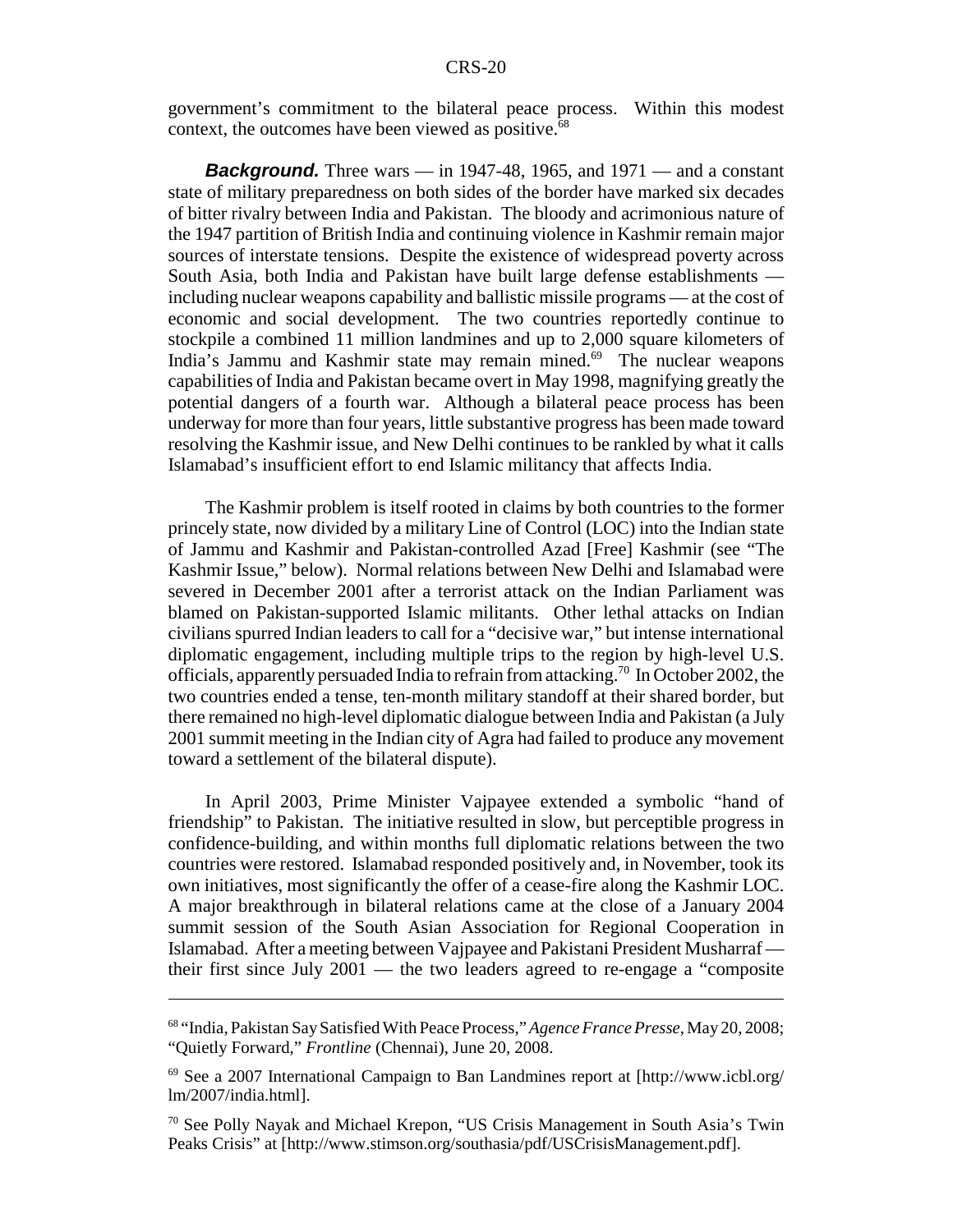dialogue" to bring about "peaceful settlement of all bilateral issues, including Jammu and Kashmir, to the satisfaction of both sides." A May 2004 change of governments in New Delhi had no effect on the expressed commitment of both sides to carry on the process of mid- and high-level discussions. Some analysts believe that increased people-to-people contacts have significantly altered public perceptions in both countries and may have acquired permanent momentum. Others are less optimistic about the respective governments' long-term commitment to dispute resolution. Moreover, an apparent new U.S. embrace of India has fueled Pakistan's anxieties about the regional balance of power.

**China.** India and China together account for one-third of the world's population, and are seen to be rising  $21<sup>st</sup>$  century powers and potential strategic rivals. The two countries fought a brief but intense border war in 1962 that left China in control of large swaths of territory still claimed by India. Today, India accuses China of illegitimately occupying nearly 15,000 square miles of Indian territory in Kashmir, while China lays claim to 35,000 square miles in the northeastern Indian state of Arunachal Pradesh. The 1962 clash ended a previously friendly relationship between the two leaders of the Cold War "nonaligned movement" and left many Indians feeling shocked and betrayed. While Sino-Indian relations have warmed considerably in recent years, the two countries have yet to reach a final boundary agreement. Adding to New Delhi's sense of insecurity have been suspicions regarding China's long-term nuclear weapons capabilities and strategic intentions in South and Southeast Asia. A strategic orientation focused on China appears to have affected the course and scope of New Delhi's own nuclear weapons, ballistic missile, and other power projection programs.<sup>71</sup>

Beijing's military and economic support for Pakistan — support that is widely understood to have included nuclear weapons- and missile-related transfers — is a major and ongoing source of friction; past Chinese support for Pakistan's Kashmir position has added to the discomfort of Indian leaders. New Delhi takes note of Beijing's security relations with neighboring Burma and the construction of military and port facilities on the Indian Ocean.<sup>72</sup> The two countries also have competed for trade partners and energy resources to feed their rapidly growing economies; India's relative poverty puts New Delhi at a significant disadvantage in such competition.<sup>73</sup>

Analysts taking a realist political theory perspective view China as an external balancer in the South Asian subsystem, with Beijing's material support for Islamabad

<sup>71</sup> See, for example, "Wary of China, India to Boost Eastern Naval Fleet," *Reuters*, November 14, 2007; "Indian Army Wants Military Space Program," *Associated Press*, June17, 2008.

 $<sup>72</sup>$  For example, China is developing a billion dollar commercial port on the southern tip of</sup> Sri Lanka. Some Indian analysts fear the port could be used to support Chinese naval activity in the India Ocean ("India, China Jostle for Influence in Indian Ocean," *Associated Press*, June 7, 2008).

 $73$  An example is found in relations with Africa, where India's historical advantage has been eroded by Beijing's deeper pockets. The value of China's two-way trade with African countries is now more than double that of India's ("On China's Heels, India Vies for Its Old Edge in Africa," *Christian Science Monitor*, May 5, 2008).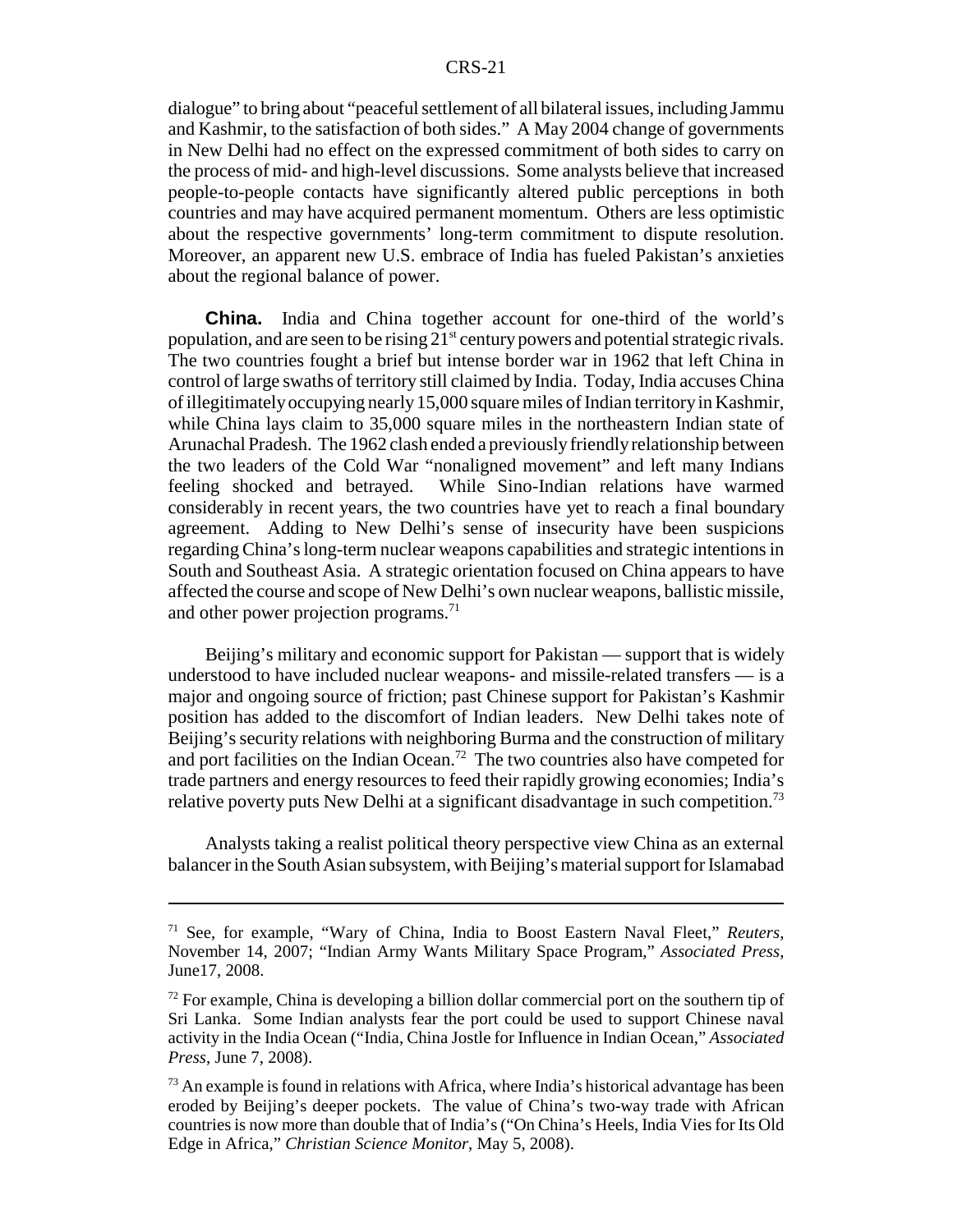allowing Pakistan to challenge the aspiring regional hegemony of a more powerful India. More wary observers, especially in India, see Chinese support for Pakistan as a key aspect of Beijing's perceived policy of "encirclement," or constraint, of India as a means of preventing or delaying New Delhi's ability to challenge Beijing's region-wide influence.

Despite historic and strategic differences, high-level exchanges between India and China regularly include statements that there exists no fundamental conflict of interest between the two countries. During a landmark 1993 visit to Beijing, then-Prime Minister Narasimha Rao signed an agreement to reduce troops and maintain peace along the Line of Actual Control that divides the two countries' forces at the disputed border. Numerous rounds of border talks and joint working group meetings aimed at reaching a final settlement have been held since 1981 — a dozen of these since both countries appointed special representatives in 2003 — with New Delhi and Beijing agreeing to move forward in other issue-areas even as territorial claims remain unresolved. Some skeptical Indian analysts believe China is using the so far unavailing border dialogue as "diplomatic cover to be intractable and revanchist."<sup>74</sup>

A 2003 visit to Beijing by then-Prime Minister Vajpayee was viewed as marking a period of much improved relations. In 2004, India's army chief visited Beijing to discuss deepening bilateral defense cooperation and a first-ever India-China strategic dialogue was later held in New Delhi. Military-to-military contacts have included modest but unprecedented combined naval and army exercises. During Chinese Prime Minister Wen Jiabao's 2005 visit to New Delhi, India and China inked 11 new agreements and vowed to launch a "strategic partnership" to include broadened defense links and efforts to expand economic relations.75 In a move that eased border tensions, China formally recognized Indian sovereignty over the former kingdom of Sikkim, and India reiterated its view that Tibet is a part of China.<sup>76</sup> Moreover, in 2006, dubbed the "Year of India-China Friendship," the two countries formally

<sup>74</sup> Brahma Chellaney, "Don't Get Cowed Down" (op-ed), *Times of India* (Delhi), October 2, 2007.

<sup>75</sup> See "India, China Hoping to 'Reshape the World Order' Together," *Washington Post*, April 12, 2005.

 $76$  March 2008 saw growing violence and instability in the disputed Tibet region when proindependence protesters there took to the streets of Lhasa and Chinese government forces were deployed to suppress the agitators. While India recognizes Chinese sovereignty in Tibet, for 50 years the Indian city of Dharamasala has been home to the exiled Dalai Lama — a Tibetan spiritual leader and focus of the pro-independence movement — as well as to some 180,000 other Tibetan exiles who are given refuge but who are not allowed to engage in political activities on Indian soil. Discord in Tibet creates a dilemma for New Delhi, where officials seek to balance human rights concerns with a desire to maintain warm relations with Beijing. Many large Indian rivers originate in Tibet. Both India and the United States support Chinese dialogue with the Dalai Lama, even as New Delhi warns that figure to refrain from political activity. Some analysts criticize New Delhi's perceived timidity on the issue and assert that India's aspired great power status requires standing up to China on human rights issues. During her March visit to India, Speaker of the House Rep. Nancy Pelosi met with and expressed support for the Dalai Lama, and called on the Chinese government to end its violent crackdown in Lhasa (see [http://www.house.gov/ pelosi/press/releases/March08/dalai-lama.html]).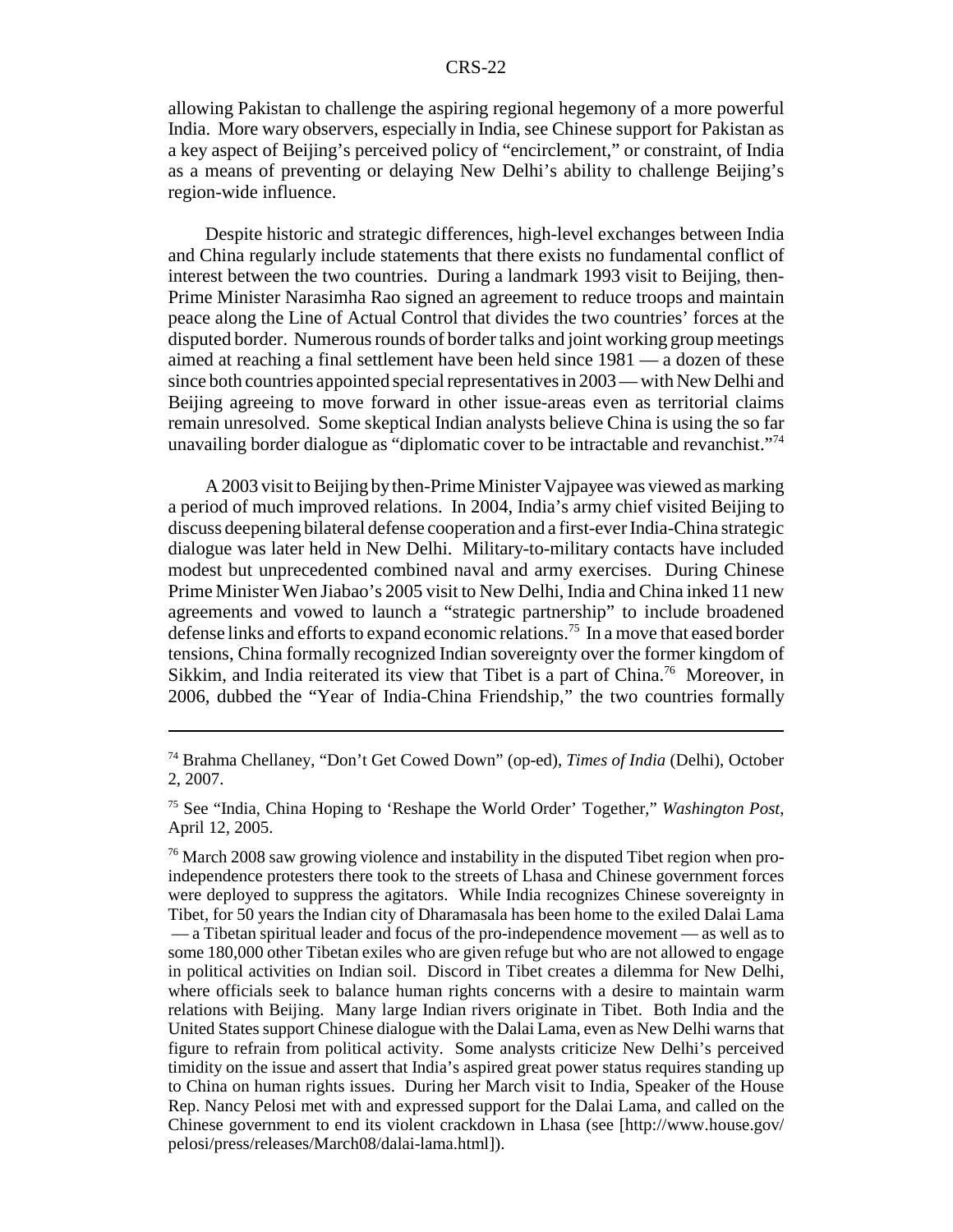agreed to cooperate in securing overseas oil resources. In July of that year, India and China reopened the Nathu La border crossing for local trade (the Himalayan pass had been closed since the 1962 war). Sino-India trade relations are soaring — bilateral commerce was worth nearly \$39 billion in 2007, a 15-fold increase over the 1999 value. In fact, China may soon supplant the United States as India's largest trading partner. Still, Indian leaders are concerned that trade with China is woefully unbalanced, with China enjoying a large surplus.

Indo-Chinese relations further warmed in late 2006, when Chinese President Hu Jintao made a trip to India, the first such visit by a Chinese president in a decade. There India and China issued a Joint Declaration outlining a "ten-pronged strategy" to boost bilateral socio-economic ties and defense cooperation, and to "reinforce their strategic partnership." The two countries, which declared themselves "partners for mutual benefit" rather than rivals or competitors, also signed 13 new pacts on a variety of bilateral initiatives. The Joint Declaration notably contained an agreement to "promote cooperation in the field of nuclear energy," although no details have been provided on what form such cooperation might take. India's army chief spent a week in China in mid-2007, providing fresh impetus to bilateral defense cooperation. A late 2007 visit to Beijing by Congress Party chief Sonia Gandhi may have been part of an effort to balance New Delhi's increasingly close relations with the United States, Japan, and other regional countries, relations that may be straining Indo-Chinese ties.

Prime Minister Singh's January 2008 visit to Beijing, his first as Prime Minister, saw India and China agreed to further strengthen trade and defense relations. Singh called on Beijing to expand market access for Indian goods so as to correct his country's growing trade imbalance with China. A number of significant unresolved bilateral issues, not least the conflicting territorial claims, had analysts foreseeing no major new initiatives growing from the summit. The resulting document, "A Shared Vision for the 21<sup>st</sup> Century," resolved to promote global peace and prosperity through an India-China relationship built on trust and based on equality. It included an unprecedented expression of Chinese support for a greater Indian in the U.N. Security Council, as well as calls for further regional economic integration and resolution of outstanding territorial disputes through peaceful negotiations.77 External Affairs Minister Mukherjee met with his Chinese counterpart in Beijing in June 2008; the two leaders pledged to maintain peace on the India-China border but offered no new approaches to resolving outstanding territorial disputes.<sup>78</sup>

Militarized bilateral frictions persist. Ahead of Prime Minister Singh's China trip, External Affairs Minister Mukherjee conceded that Chinese troops had sometimes intruded on Indian territory and that infrastructure development on the Chinese side of the border was "much superior" to that on the Indian side. Just two weeks after returning from China, Singh was in India's remote Arunachal Pradesh state for the first such prime ministerial trip in nearly a decade. The visit ostensibly

<sup>77 &</sup>quot;Aiming Low at China-India Summit," *BBC News*, January 13, 2008; "Shared Vision" at [http://meaindia.nic.in].

<sup>78 &</sup>quot;India, China Pledge Stronger Ties on Foreign Minister's Visit Amid Tensions," *Associated Press*, June 6, 2008.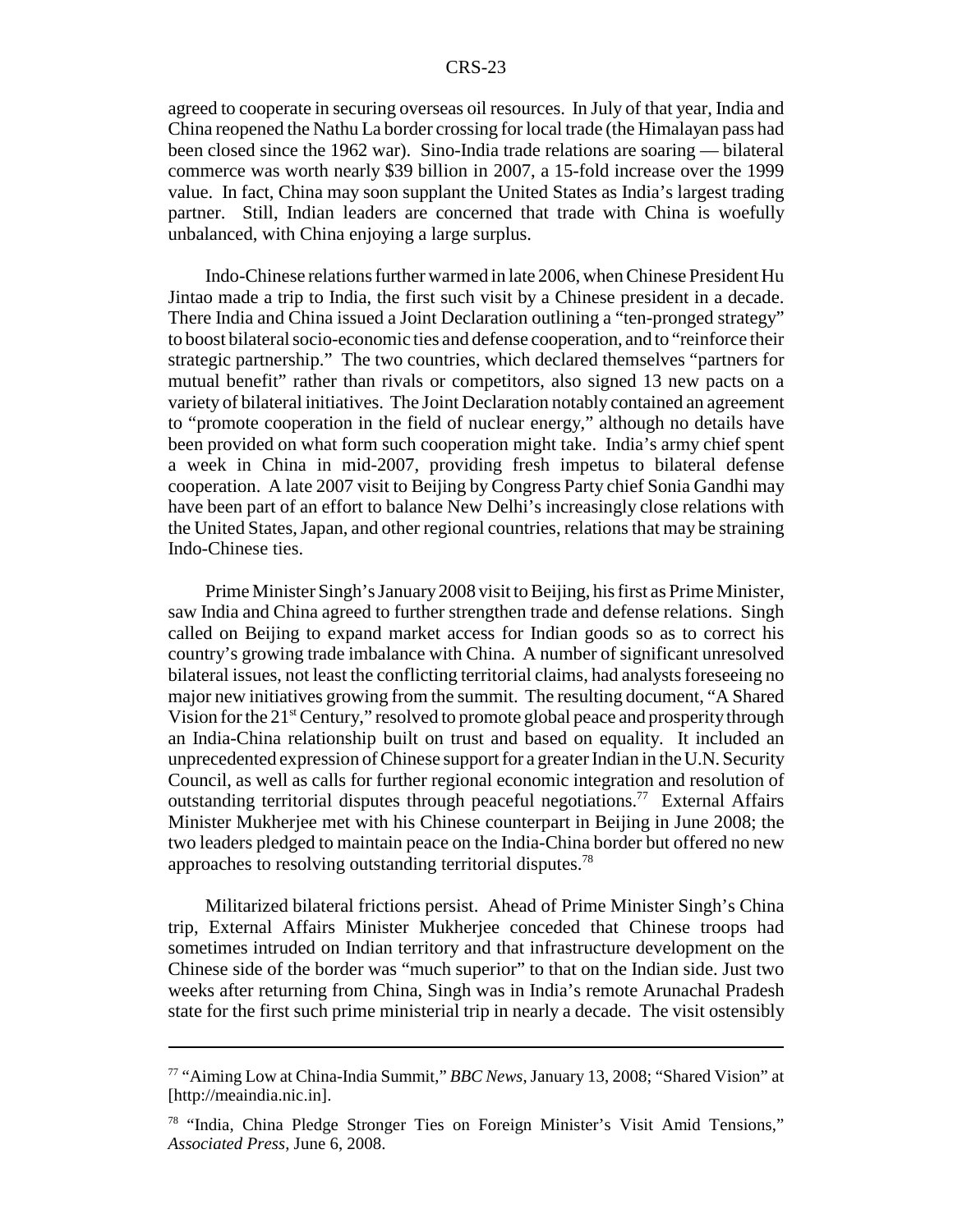was meant to assure the region's citizens that New Delhi remained mindful of their development needs. Indian officials have been clear in conveying to Beijing that they consider the state to be "an integral part of India."79 Some Indian analysts, wary of China's territorial claims and military presence in the region, lauded what they saw as Singh's symbolic demonstration of Indian resolve in the face of Chinese provocations. In apparent response to China's rapid development of infrastructure on its side of the disputed border, the Indian army plans to deploy two new mountain divisions to the region within eight years.<sup>80</sup> In May 2008, reports that China was basing a nuclear submarine on Hainan Island in the South China Sea triggered alarm in New Delhi. Hainan is 1,200 miles from the strategically vital Malacca Straits. Indian concern was compounded by reports of apparent missile launch sites from which Chinese nuclear forces may target northern India. Moreover, India's pursuit of a military space program to defend its satellites may portend a regional arms race and exacerbate existing India-China tensions.<sup>81</sup>

**Burma.** India continues to pursue closer relations with the repressive regime in neighboring Burma, with an interest in energy cooperation and to counterbalance China's influence there. Such engagement seeks to achieve economic integration of India's northeast region and western Burma, as well as to bolster energy security. The Bush Administration urges India to be more active in pressing for democracy in Burma: in October 2007, Deputy Secretary of State John Negroponte said, "Now is the time for Beijing and New Delhi to forgo any energy deals that put money in the pockets of the junta and to suspend weapons sales to this regime." However, New Delhi calls democracy and human rights internal Burmese issues.<sup>82</sup>

 During September 2007, major pro-democracy street protests in Burma grew in scale and the Rangoon military regime launched a violent crackdown to suppress the movement being led by Buddhist monks. In response, the United States announced new sanctions on Burma and urged other countries to follow suit. Following Rangoon's crackdown, New Delhi has continued to favor dialogue and is opposed to imposing sanctions on Rangoon. India is, in fact, moving ahead with plans to assist Rangoon in building a port in northwestern Burma as part of an effort develop that country's natural gas industry. This approach, justified by Indian leaders as being a pragmatic pursuit of their national interest, has elicited accusations of Indian complicity in Burmese repression.<sup>83</sup>

<sup>82</sup> See [http://www.state.gov/s/d/2007/94077.htm]and [http://meaindia.nic.in/pbhome.htm].

<sup>&</sup>lt;sup>79</sup> See [http://www.indianembassy.org/newsite/press\_release/2008/Mar/1.asp].

<sup>80 &</sup>quot;Belated Awakening," *India Today* (Delhi), February 18, 2008; "India to Counter China With Strengthened Border Presence," *Jane's Defense Weekly*, February 20, 2008.

<sup>81 &</sup>quot;China Does Intrude Into India, Admits India," *Indian Express* (Delhi), January 12, 2008; "China's New N-Submarine Base Sets Off Alarm Bells," *Indian Express* (Mumbai),May 3, 2008; "India in China's Nuke Crosshairs," *Times of India* (Delhi), May 17, 2008; "Indian Army Wants Military Space Program," Associated Press, June 17, 2008; "India Army Chief Wary of Growing China Military," Reuters, July 3, 2008.

<sup>83 &</sup>quot;India to Push On With Myanmar Port Despite Unrest," *Reuters*, October 10, 2007; "India Silent on Myanmar Crackdown," *Associated Press*, October 23, 2007. One observer called (continued...)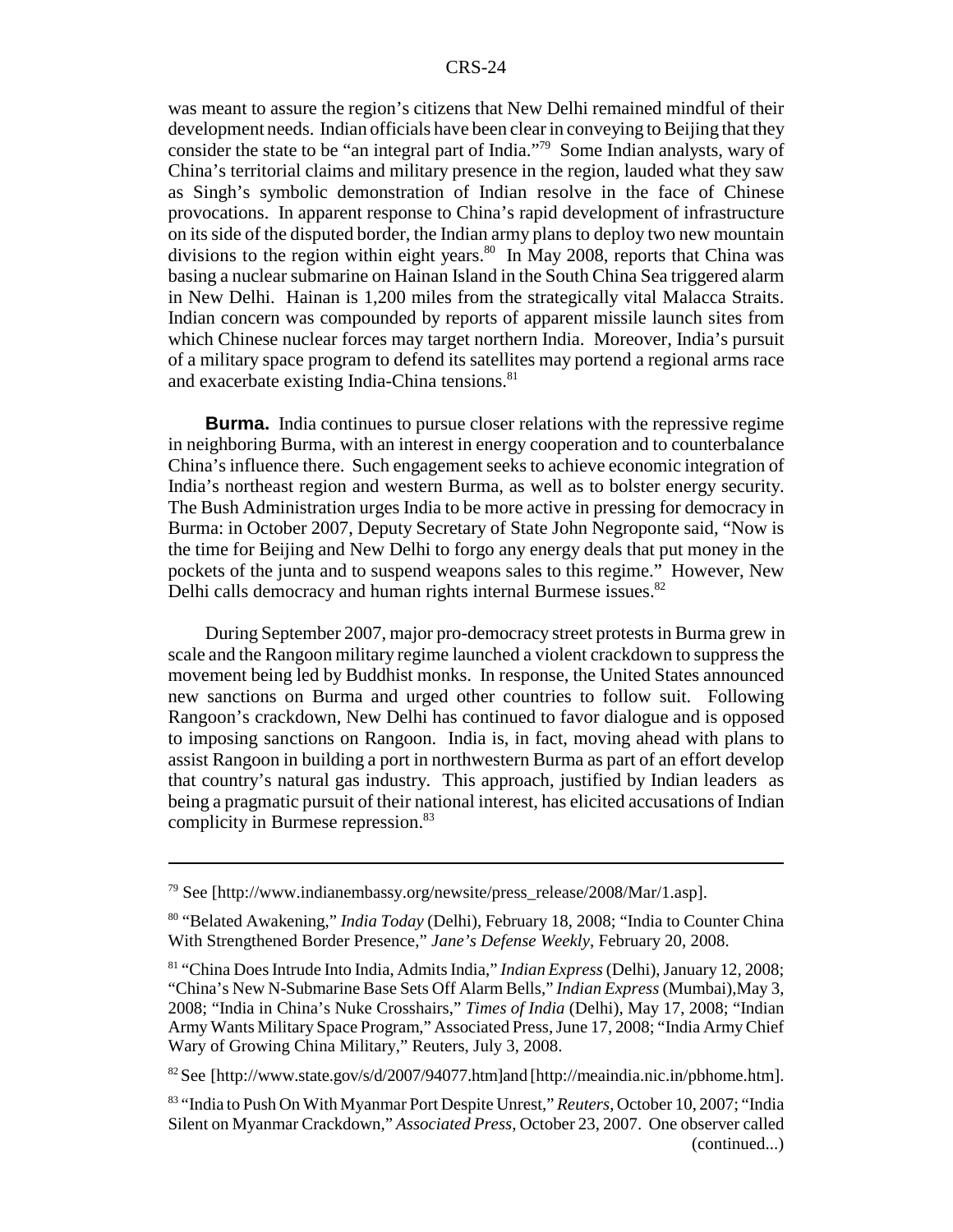#### CRS-25

On October 1, 2007, **S.Res. 339**, expressing the sense of the Senate on the situation in Burma, was passed by the full Senate. The resolution includes a call for the United States and the United Nations to "strongly encourage China, India, and Russia to modify their position on Burma and use their influence to convince the Government of Burma to engage in dialogue with opposition leaders and ethnic minorities towards national reconciliation." On the same day, New Delhi reiterated its calls for political reform in Burma and urged Rangoon to launch a formal inquiry into recent use of force against pro-democracy protestors there, but New Delhi was not seen to be adjusting its Burma policy in any meaningful way.<sup>84</sup> In a justification of New Delhi's relatively uncritical approach to the Rangoon regime, some commentators call past and continued cooperation by the Burmese military vital in New Delhi's efforts to battle separatist militants in India's northeast.<sup>85</sup>

Press reports in late 2007 indicated that New Delhi was halting arms sales to Rangoon; however it appears that India's supply of military equipment to Burma has only been "slowed."86 International human rights groups and some in Congress have criticized New Delhi's military interactions with Rangoon.<sup>87</sup> Burma's foreign affairs minister visited New Delhi in the first week of 2008 for wide-ranging discussions with his Indian counterpart. Prime Minister Singh expressed satisfaction with positive India-Burma relations while also stressing "the need for greater urgency in bringing about political reforms and national reconciliation" through a "broad-based"

 $83$  (...continued)

New Delhi's policy a "reprehensively passive and callous posture" toward Burma's prodemocracy forces (Praful Bidwai, "Failing the Foreign Policy Test" (op-ed), *Frontline* (Chennai), October 19, 2007).

<sup>84 &</sup>quot;India Renews Pressure on Myanmar, Suggests Probe," *Reuters*, October 1, 2007; "India Silent on Myanmar Crackdown," *Associated Press*, October 23, 2007.

<sup>85</sup> See, for example, Shishir Gupta, "Rangoon Isn't Kathmandu" (op-ed), *Indian Express* (Delhi), October 2, 2007.

<sup>86 &</sup>quot;India's Halt to Burma Arms Sales May Pressure Junta," *Washington Post*, December 30, 2007; "Indian arms Sales to Myanmar Remain Under Scrutiny," *Jane's Defence Weekly*, January 16, 2008. In 2006, India transferred to Burma two maritime surveillance aircraft and a number of air defense guns, and the Indian defense minister announced the sale to Burma of more defense equipment — including tanks and heavy artillery — in exchange for Rangoon's counterterrorism cooperation and assistance in neutralizing Indian separatists operating near their shared border ("Why India is Selling Weapons to Burma" *Christian Science Monitor*, July 23, 2007).

<sup>&</sup>lt;sup>87</sup> Since 1988, the United States has imposed a wide range of sanctions against Burma, including passage of the Burma Freedom and Democracy Act of 2003 (P.L. 108-61) banning imports from Burma (renewed by Congress in 2007). In a 2007 floor statement, the Chairman of the House Foreign Affairs Committee criticized India (and China) for propping up the Rangoon government "through shockingly direct, blatant deals, including arms trading with this cruel junta in Burma." New York-based Human Rights Watch has lambasted India (among other countries) for "supplying Burma with weapons that the military uses to commit human rights abuses and to bolster its ability to maintain power" (see [http://hrw.org/english/docs/2007/10/10/burma17066.htm]).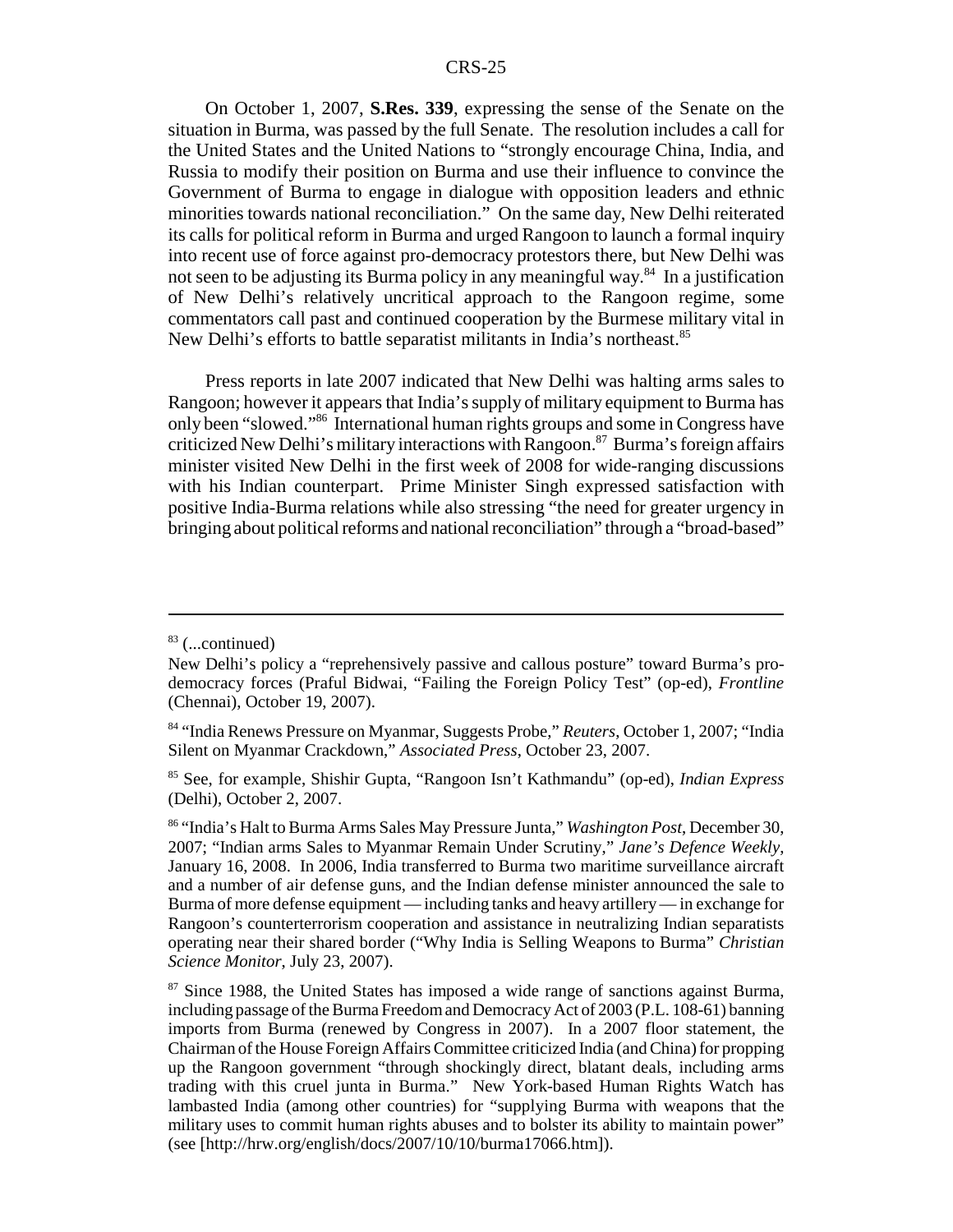process.88 When Burma's second-highest ranking military ruler visited New Delhi in April 2008, the two countries reached agreement on a \$120 million-project that will see India upgrade numerous waterways and highways in Burma. An early May cyclone devastated Burma's coastal areas and left at least 78,000 people dead. The New Delhi government sought to keep with "India's close and good neighborly ties with the friendly people" of Burma by quickly rushing food, water, and medical supplies to its devastated neighbor.<sup>89</sup>

**Iran.**<sup>90</sup> India-Iran relations may complicate progress in New Delhi's nascent "strategic partnership" with Washington. India's relations with Iran traditionally have been positive and, in 2003, the two countries launched a bilateral "strategic partnership" of their own.<sup>91</sup> The Indian government and firms have invested a reported total of nearly \$10 billion in Iran since 2000, placing India  $10<sup>th</sup>$  on the list of international investors worldwide. Some in the U.S. Congress voiced past concerns that New Delhi's policies toward Tehran's controversial nuclear program were not congruent with those of Washington, although these concerns were eased when India voted with the United States (and the majority) at the IAEA sessions of September 2005 and February 2006. India urges the United States to refrain from unilaterally taking on the task of preventing Iran's potential development of nuclear weapons and leave the job to the IAEA. New Delhi believes there is no military solution to the issue and warns that any military strike on Iran "would have disastrous consequences for the entire region."92

During the period from 2004 to 2006, the United States sanctioned Indian scientists and chemical companies for transferring to Iran WMD-related equipment and/or technology (most sanctions were chemical-related, but one scientist was alleged to have aided Iran's nuclear program). New Delhi called the moves unjustified. Included in legislation to enable U.S.-India civil nuclear cooperation (P.L. 109-141, the "Hyde Act") was a non-binding assertion that U.S. policy should "secure India's full and active participation" in U.S. efforts to prevent Iran from acquiring weapons of mass destruction.<sup>93</sup> New Delhi firmly opposes the emergence of any new nuclear weapons powers in the region.

 $92$  Indian Ministry of External Affairs Press Briefing, July 14, 2008.

<sup>88</sup> See the External Affairs Ministry January 2, 2008, press briefing at [http://meaindia.nic.in/pbhome.htm].

<sup>89 &</sup>quot;India Rushes Aid to Myanmar, Helping Warming Ties," *Reuters*, May 5, 2008.

<sup>90</sup> See also CRS Report RS22486, *India-Iran Relations and U.S. Interests*, and CRS Report RS20871, *The Iran-Libya Sanctions Act*.

<sup>91</sup> See text of the January 2003 "New Delhi Declaration" at [http://meaindia.nic.in/ declarestatement/2003/01/25jd1.htm]. In December 2007, Indian Foreign Secretary Menon visited Iran, where he held several high-level meetings and reiterated New Delhi's interest in establishing a strategic partnership with Tehran.

<sup>&</sup>lt;sup>93</sup> Although President Bush indicated he has not adopted the law's statements of policy as U.S. foreign policy, this provision rankled many in New Delhi who view it as an "extraneous" constraint on India's foreign policy independence. In their explanatory statement accompanying P.L. 109-401, congressional conferees repeatedly emphasized their belief that securing India's assistance on this matter was "critical" (H.Rept. 109-721).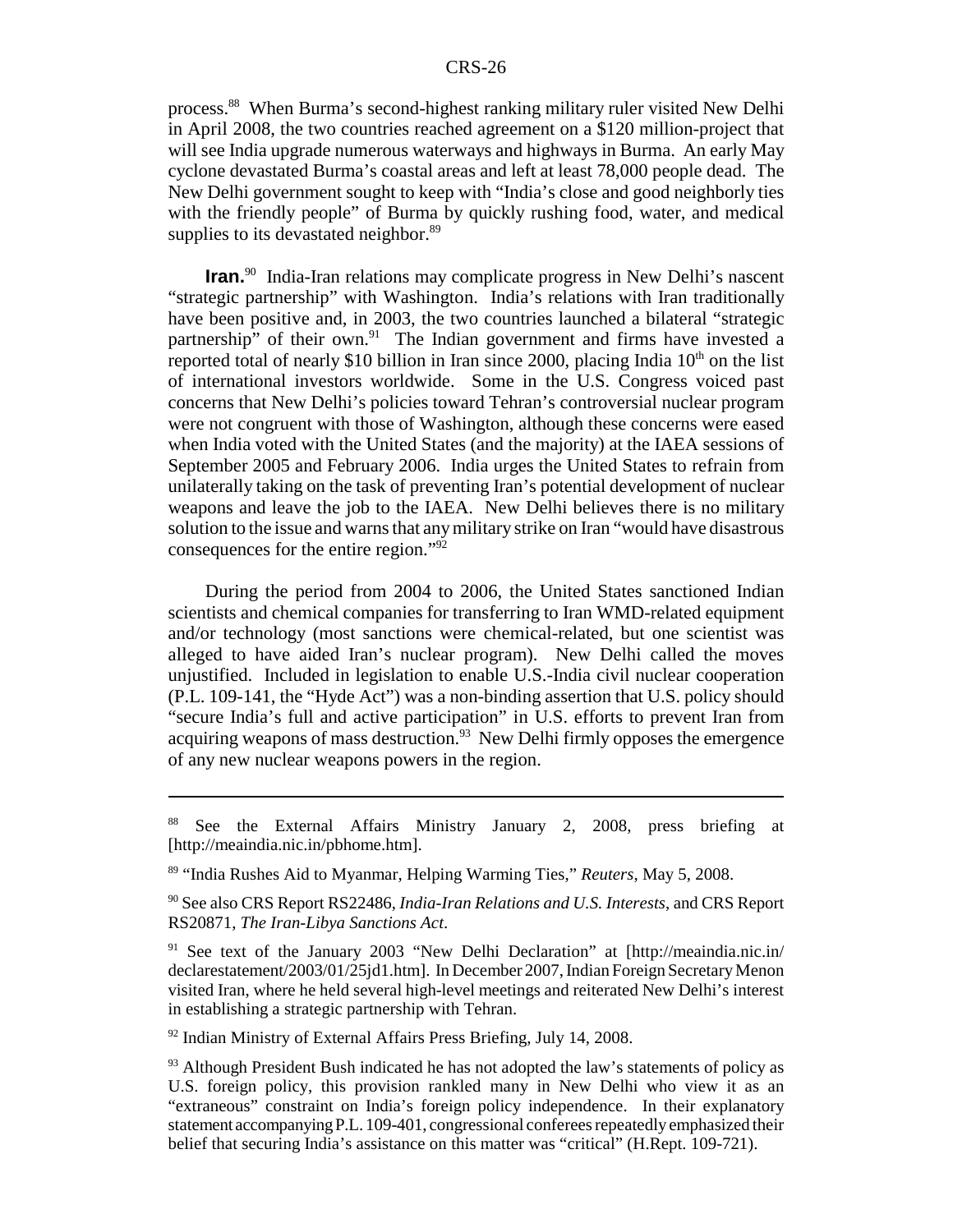#### CRS-27

Many in Congress have voiced concern about India's relations with Iran and their relevance to U.S. interests. Some worry especially about New Delhi's defense ties with Tehran and have sought to link the issue with congressional approval of U.S.-India civil nuclear cooperation.<sup>94</sup> Expressions of these congressional concerns became more pointed in 2007.<sup>95</sup> New Delhi has offered assurances that all of India's dealings with Iran are permitted under U.N. Security Council Resolutions; one official expressed being "quite amazed" at reports of closer India-Iran military ties. In September 2007, Assistant Secretary of State Boucher conceded that some concerns about India-Iran military relations are "exaggerated," but that the onus is on New Delhi to "explain" its relations with Tehran.<sup>96</sup>

In April 2008, President Ahmadinejad arrived in New Delhi for a five-hour visit and met with top Indian leaders. It was the first such visit by an Iranian president since 2003. India's foreign secretary took the opportunity to express satisfaction with the course of the bilateral relationship and stressed his government's view that building a physically secure, economically and commercially viable natural gas pipeline from Iran to India would be in both countries' interests. When asked if India's relations with Iran could jeopardize warm relations with the Untied States, the foreign secretary said he did not think so, offering that deeper engagement with Iran would facilitate regional stability and that, "Everything we do with Iran is open, above-board, and quite clear to everybody."<sup>97</sup> In the run-up to the Iranian leader's visit, a State Department spokesman had expressed hope that New Delhi would call on Ahmadinejad to meet U.N. Security Council requirements that Iran suspend its uranium enrichment activities. The comment sparked outrage and indignation in New Delhi, where the External Affairs Ministry responded by saying India and Iran

<sup>94</sup> See, for example,"Indian Navy Trains Iranian Sailors," *Defense News*, March 27, 2006; C. Christine Fair, "India and Iran: New Delhi's Balancing Act," *Washington Quarterly*, Summer 2007; "India Trains Iranian Navy Despite US Pressure," *Hindustan Times* (Delhi), September 4, 2007.

<sup>&</sup>lt;sup>95</sup> In April, eight U.S. Senators sent a letter to Prime Minister Singh requesting that New Delhi "suspend its military cooperation" with Iran, asserting that "India's own interests are damaged by its support for the Iranian military" and that "India's principles are also poorly served by deepening its military relationship with Iran." In May, eight U.S. Representatives — including the Chair and Ranking Member of the House Foreign Affairs Committee sent Singh a letter expressing "grave concern" at India's "increasing cooperation" with Iran. In July, a letter to President Bush by 23 House Members expressed concern with "India's deepening military-to-military relationship with Iran ... [which] places congressional approval of the Agreement for Nuclear Cooperation in jeopardy." In September, two Senators wrote to Secretary of State Rice to express their concern about India-Iran militaryto-military relations, saying that, as supporters of the U.S.-India civil nuclear deal, they are "apprehensive that the [123] agreement could be sidetracked by what appears to be a growing relationship between Iran and India."

<sup>96 &</sup>quot;India Official Dismisses Iran Reports," *Washington Post*, May 2, 2007; "US Asks India to Come Clean On Ties With Iran," *Press Trust India*, September 19, 2007. See also "India's Long-Standing Ties With Iran Straining Alliance With U.S.," *Washington Post*, September 20, 2007.

<sup>&</sup>lt;sup>97</sup> "Briefing by Foreign Secretary Shri Shivshankar Menon on Visit of President Ahmadinejad of Iran to India," Indian Ministry of External Affairs, April 29, 2008.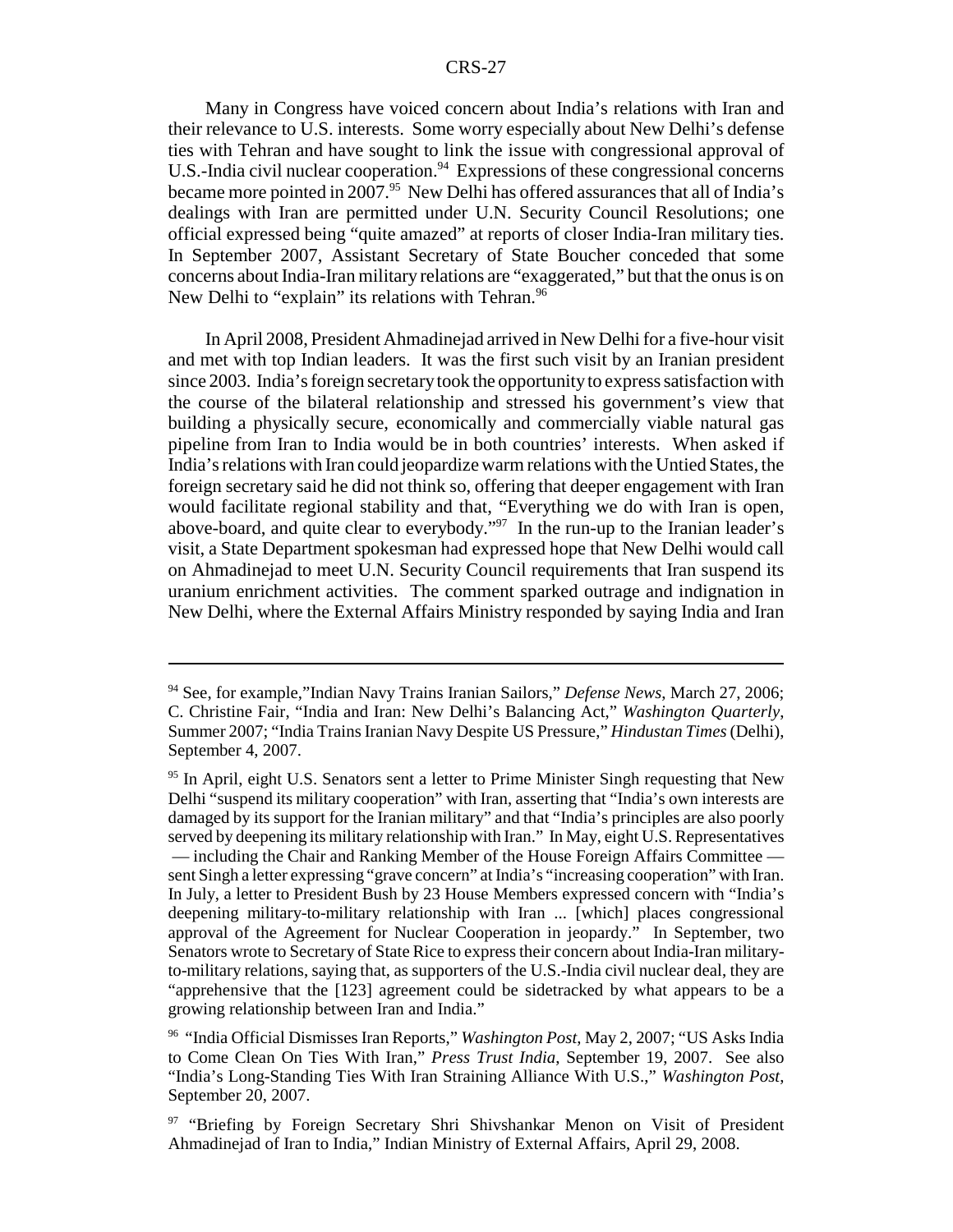were "perfectly capable" of managing their own bilateral relations and needed no external guidance in this regard.<sup>98</sup>

There are further U.S. concerns that India will seek energy resources from Iran, thus benefitting financially a country the United States is seeking to isolate. Indian firms have in recent years taken long-term contracts for purchase of Iranian gas and oil. Natural gas purchases could be worth many billions of dollars, but thus far differences over pricing and transport have precluded sales. Building upon growing energy ties is the proposed construction of a pipeline to deliver Iranian natural gas to India through Pakistan. The Bush Administration repeatedly expresses strong opposition to any gas pipeline projects involving Iran, but top Indian officials insist the project is in India's national interest and they remain "fully committed" to the multi-billion-dollar venture. The Iran-Libya Sanctions Act (P.L. 107-24) required the President to impose sanctions on foreign companies that make an "investment" of more than \$20 million in one year in Iran's energy sector. The  $109<sup>th</sup>$  Congress extended this provision in the Iran Freedom Support Act (P.L. 109-293). To date, no firms have been sanctioned under these Acts.

**The "IPI" Pipeline Project.**<sup>99</sup> New Delhi insists it is going ahead with a proposed joint pipeline project to deliver Iranian natural gas to Pakistan and on to India. Despite positive signaling, New Delhi had in the latter months of 2007 maintained only low-profile participation in relevant negotiations, perhaps in part due to sensitivities surrounding the as-yet unconsummated U.S.-India civil nuclear cooperation agreement. Earlier in 2007, officials from the three countries resolved a long-running price-mechanism dispute, opening the way for a fourth meeting of the India-Pakistan Joint Working Group on the IPI (Iran-Pakistan-India) Pipeline in Islamabad, where the two countries agreed to split equally expected gas supplies. Indian leaders consistently describe the pipeline project as being in the nation's interest for greater energy security. As Iran and Pakistan move to finalize the pipeline project, India in April 2008 confirmed that it would rejoin talks. Beijing has expressed interest in Pakistani proposals that China participate in the IPI project, possibly spurring more energetic Indian participation.100 Ever-optimistic Iranian leaders anticipate a trilateral agreement to launch the project will be inked by midsummer 2008. Such a development could be considered a significant failure of U.S. policy that could convey a sobering message about America's allegedly declining international and regional clout. $101$ 

Some independent analysts and Members of Congress assert that completion of an IPI pipeline would represent a major confidence-building measure in the region

<sup>98</sup> See [http://www.state.gov/r/pa/prs/dpb/2008/apr/103842.htm]; "India Bristles at US Comments on Ahmadinejad Visit," *Agence France Presse*, May 22, 2008.

<sup>99</sup> See also CRS Report RS22486, *India-Iran Relations and U.S. Interests*, and CRS Report RS20871, *The Iran Sanctions Act (ISA)*.

<sup>100 &</sup>quot;China Shows Interest in Iran-Pakistan-India Gas Pipeline Project," *BBC Monitoring South Asia*, April 26, 2008.

<sup>101 &</sup>quot;Iran Sees Pipeline Deal With India, Pakistan by Mid-Year: Report," *Agence France Presse*, May 28, 2008; "India's Iran Pipeline Deal," *Forbes*, July 1, 2008.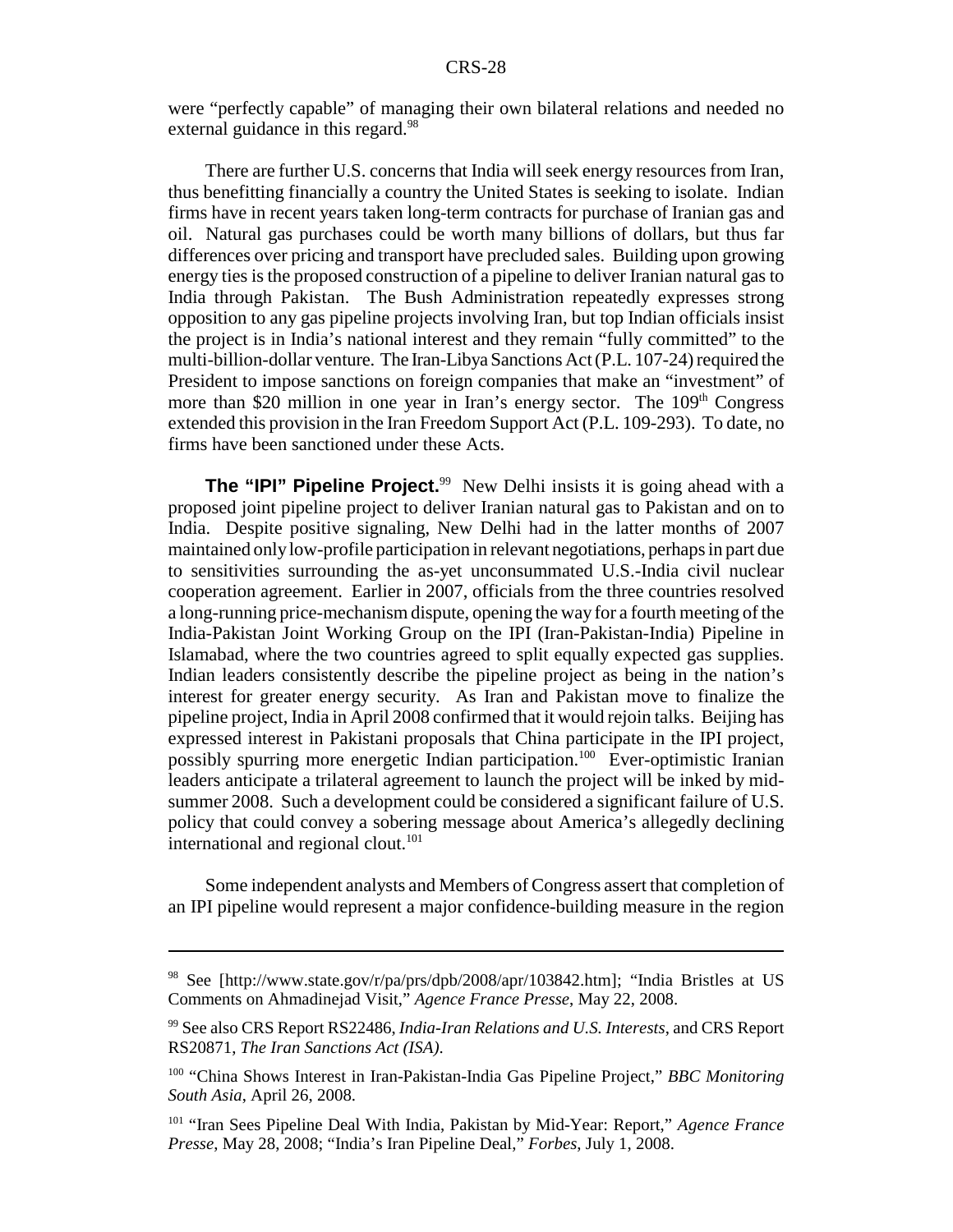and could bolster regional energy security while facilitating friendlier Pakistan-India ties (see, for example H.Res.  $353$  in the  $109<sup>th</sup>$  Congress). Some Indian strategic analysts contend that New Delhi would risk alienating the Pakistani leadership if it were to withdraw from the project.<sup>102</sup> As part of its efforts to isolate Iran economically, the Bush Administration actively seeks to dissuade New Delhi from participation in this project, and a State Department official has suggested that current U.S. law dictates American opposition. Some independent analysts concur with this view and urge Washington to assist the Indian and Pakistani governments in developing alternative energy sources, including liquified natural gas and pursuit of a proposed pipeline that would deliver Turkmen natural gas to South Asia through Afghanistan.103 In May 2007, Indian Oil Minister Murli Deora assured concerned Left Front parties that India "will not be cowed down by any threat" regarding its relations with Iran, saying that India's participation in the IPI pipeline project "is not the business of the United States."104

**Other Countries.** India takes an active role in assisting reconstruction efforts in **Afghanistan**, having committed some \$1.2 billion to this cause, as well as contributing some 4,000 workers and opening numerous consulates there (much to the dismay of Pakistan, which fears strategic encirclement and takes note of India's past support for Afghan Tajik and Uzbek militias). Among Indian assistance to Afghanistan are funding for a new \$111 million power station, an \$84 million roadbuilding project, a \$77 million dam project, and construction of Kabul's new \$67 Parliament building, to be completed in 2010. There are reported to be several hundred Indian commandos stationed in Afghanistan to provide protection for Indian reconstruction workers. The United States has welcomed India's role in Afghanistan. A July 2008 suicide bombing at India's Kabul Embassy was taken as a stark message to Indian leaders that Taliban militants and their allies want New Delhi to withdraw from Afghanistan. Prime Minster Singh instead responded by vowing \$450 million in new Indian aid for Afghan reconstruction.<sup>105</sup>

Looking to the north, New Delhi supports consolidation of **Nepal**'s democratic and conflict resolution processes, in particular through continued political assimilation of the Maoists. India remains concerned by political instability in Kathmandu and by the cross-border infiltration of Maoist militants into India. In April 2008, Nepali Maoists won a surprise electoral victory in taking more than onethird of Kathmandu's Constituent Assembly seats to oversee a new coalition government. The new Kathmandu government has since threatened to abrogate the 1950 Indo-Nepal Peace and Friendship Treaty, which allows for unrestricted travel and residency across the shared border. While Indian officials are fairly sanguine

<sup>102</sup> See, for example, K. Subrahmanyam, "Pipeline Dreams" (op-ed), *Indian Express* (Mumbai), July 3, 2008.

<sup>103</sup> Ariel Cohen, Lisa Curtis, and Owen Graham, "The Proposed Iran-Pakistan-India Gas Pipeline: An Unacceptable Risk to Regional Security," Heritage Foundation Backgrounder No. 2139, May 30, 2008.

<sup>104 &</sup>quot;India Won't Be Cowed Down: Deora" *Hindu* (Chennai), May 9, 2007.

<sup>105 &</sup>quot;Afghan Bombing Sends Stark Message to India," *New York Times*, July 9, 2008; "India Announces \$450 Million Aid to Afghanistan," *Reuters*, August 4, 2008.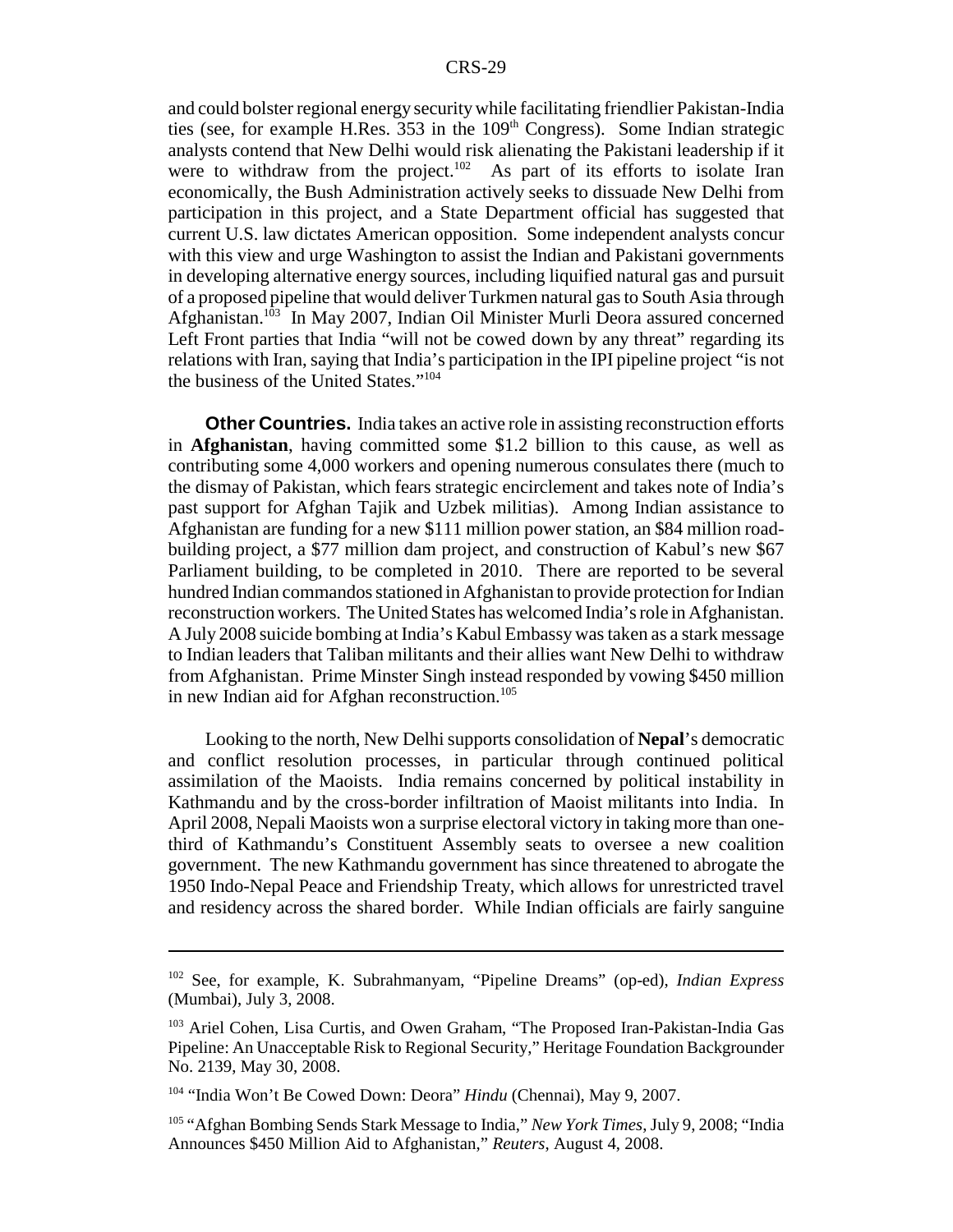#### CRS-30

about the development and vow openness to working with the new Nepali government, they are likely to have concerns about the potential for instability in Nepal to exacerbate India's own internal insecurities.<sup>106</sup>

To the east, and despite India's key role in the 1971 creation of neighboring **Bangladesh**, New Delhi's relations with Dhaka have been fraught with tensions related mainly to the cross-border infiltration of Islamic and separatist militants, and tens of millions of illegal migrants into India. New Delhi is undertaking a \$1.2 billion project to fence India's entire 2,000-mile shared border with Bangladesh. The two countries' border forces engage in periodic gunbattles. Still, New Delhi and Dhaka have cooperated on counterterrorism efforts and talks on energy cooperation continue. The Bangladeshi faction of the Harakat ul-Jihad-I-Islami — an Islamist militant outfit that was designated as a Foreign Terrorist Organization under U.S. law in March 2008 and that has links to Pakistan-based terrorist groups — has been implicated in several terrorist attacks inside India, including May 2008 terrorist bombings that killed at least 63 people in Jaipur, Rajasthan. Bangladesh's militarybacked interim government, which took power in 2007, may benefit India by reducing anti-India rhetoric and by addressing the apparently growing influence of Islamist forces that are seen as a threat to Indian interests.

In the island nation of **Sri Lanka** off India's southeastern coast, a Tamil Hindu minority has been fighting a separatist war against the Sinhalese Buddhist majority since 1983. A Norwegian-brokered cease-fire unraveled in 2006 and, after a series of military successes in 2007, the Colombo government abrogated the cease-fire in January 2008. More than 60 million Indian Tamils live in southern India and tens of thousands of Sri Lankan Tamil refugees have fled to India in recent months and years. India's armed 1987 intervention to assist in enforcing a peace accord resulted in the deaths of more than 1,200 Indian troops and led to the 1991 assassination of former Indian Prime Minister Rajiv Gandhi by Tamil militants. Since that time, New Delhi has maintained friendly relations with Colombo while refraining from any deep engagement in third-party peace efforts. New Delhi resists Colombo's push for more direct Indian involvement and insists there can be "no military solution" to the island's ethnic troubles. The Indian Navy played a key role in providing disaster relief to Sri Lanka following the catastrophic December 2004 Indian Ocean tsunami.

Moscow was New Delhi's main foreign benefactor for the first four decades of Indian independence. **Russia** continues to be "indispensable to India's foreign policy interests," according to Prime Minister Singh, who calls energy cooperation the core of the two countries' "strategic partnership."107 India's single largest foreign investment is a \$1 billion stake in a joint oil and gas venture on Russia's Sakhalin Island. Moreover, and despite some post-Cold War diversification of its defense suppliers, India continues to obtain the bulk of its imported military hardware from Russian firms. In 2007, Russian President Vladimir Putin paid a visit to New Delhi,

<sup>106 &</sup>quot;Maoists Scrap 1950 Indo-Nepal Treaty," *Indian Express* (Mumbai), April 24, 2008; "Elections in Nepal: Maoists Offer an Uncharted Course," CSIS *South Asia Monitor* 118, May 2, 2008.

<sup>107 &</sup>quot;Russia, India Cement Nuclear Ties With Offer of 4 New Reactors," *Associated Press*, January 25, 2007.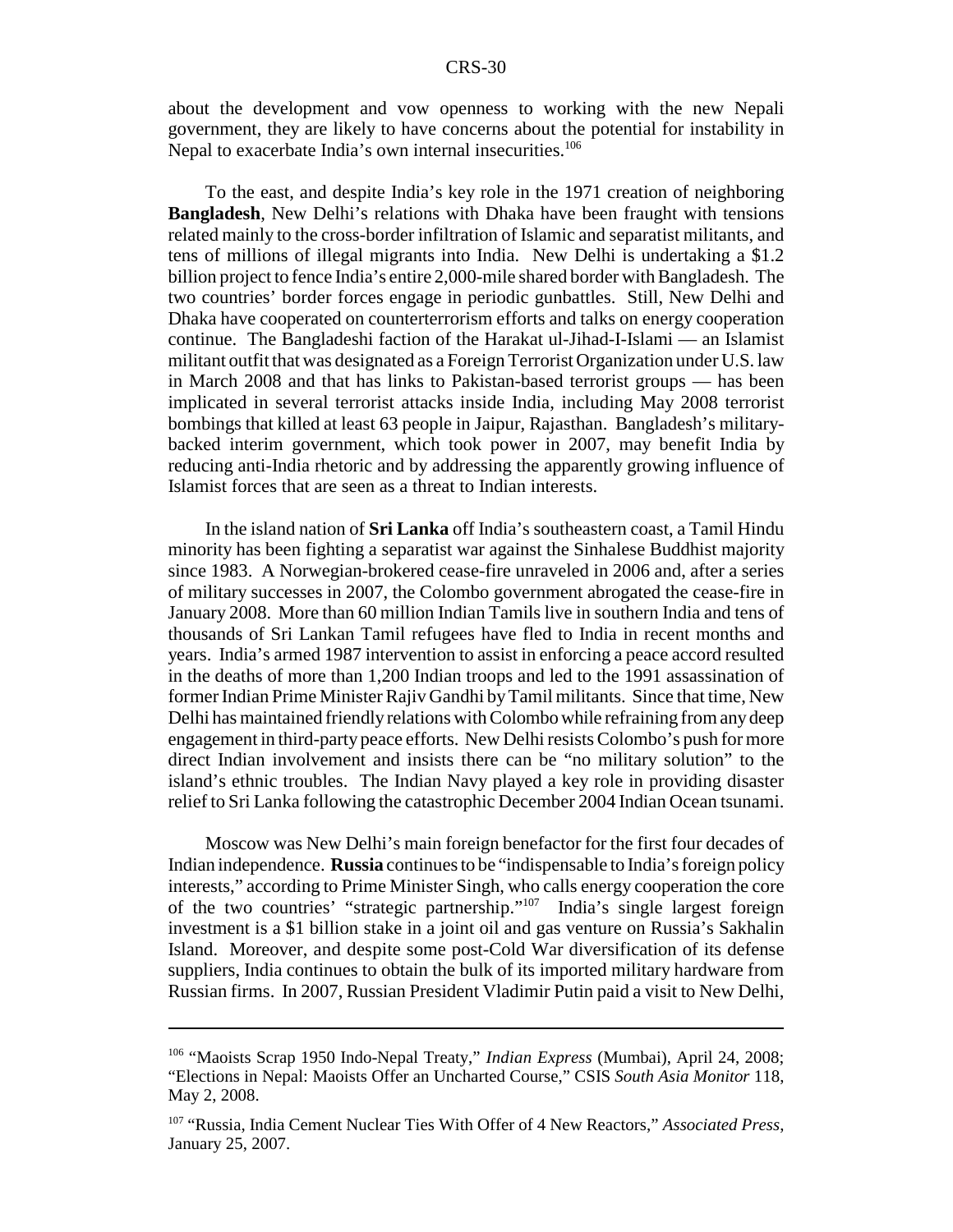where he met with top Indian officials; signed several bilateral agreements on energy, science, and space cooperation; and offered to sell four new 1,000-megawatt nuclear reactors to India. In November, Prime Minister Singh visited Moscow, where he and Putin discussed economic, energy, and defense ties. Agreement for the construction of four new nuclear reactors was deferred due to "technical hitches." Some commentators believe the U.S. government pressured New Delhi to avoid the deal. Russia's status as a main supplier of Indian defense equipment currently is threatened by several disputes, including over the refitting of an aircraft carrier (which has seen major delays and cost overruns), a spat over Russia's allegedly substandard upgradation of an Indian attack submarine, and other irritants.<sup>108</sup>

India's relations with **Japan** only began to blossom in the current decade after being significantly undermined by India's 1998 nuclear weapons tests. Today, leaders from both countries acknowledge numerous common values and interests. They are engaging a "strategic dialogue" formally launched with a 2007 visit to Tokyo by Foreign Minister Mukherjee, who spoke of Japan as a "natural partner in the quest to create an arc of advantage and prosperity" in Asia. Mukherjee emphasized India's desire for economic integration in Asia and cooperative efforts to secure vital sea lanes, especially in the Indian Ocean. Japan's support for the latter initiative has included plans for unprecedented joint naval exercises. New Delhi and Tokyo also share an interest in seeing membership of the U.N. Security Council expanded; both governments aspire to permanent seats. India seeks Japan's endorsement for proposed U.S.-India civil nuclear cooperation, which has not been forthcoming to date. A mid-2007 visit to New Delhi by Japanese Prime Minister Shinzo Abe, who was effusive in his praise of India as a "partner and friend," was seen by many as part of a long-term Japanese effort to hedge against China's growing regional influence. Abe and Prime Minister Singh issued a "Roadmap for New Dimensions to the Strategic and Global Partnership" outlining plans for security cooperation and comprehensive economic engagement.109 Singh met with the new Japanese Prime Minister, Yasuo Fukada, in Singapore in November and reiterated a commitment to the India-Japan "strategic and global partnership."

The U.S. and Japanese governments have sought India's participation in a prospective **quadrilateral "axis of democracy"** that would include Australia and could conceivably have a security alliance dimension (Australian officials reportedly are skeptical of such a pact for fear of alienating China). In 2007, U.S., Indian, and Japanese naval vessels conducted unprecedented combined exercises off Japan's east coast. In September of that year, India hosted unprecedented five-country naval exercises in the Bay of Bengal (with Australian and Singaporean vessels also participating). Officials stressed that the exercises — which involved a total of 27 ships and submarines, among them two U.S. aircraft carriers — were not prompted by China's growing military strength. New Delhi favors greater trilateral India-U.S.- Japan cooperation, especially in the areas of trade and energy security, but shies from anything that could be construed as a multilateral security alliance.

<sup>108 &</sup>quot;Are India and Russia No Longer Comrades?," *BBC News*, March 12, 2008.

<sup>109</sup> See [http://www.mofa.go.jp/region/asia-paci/pmv0708/joint-2.html].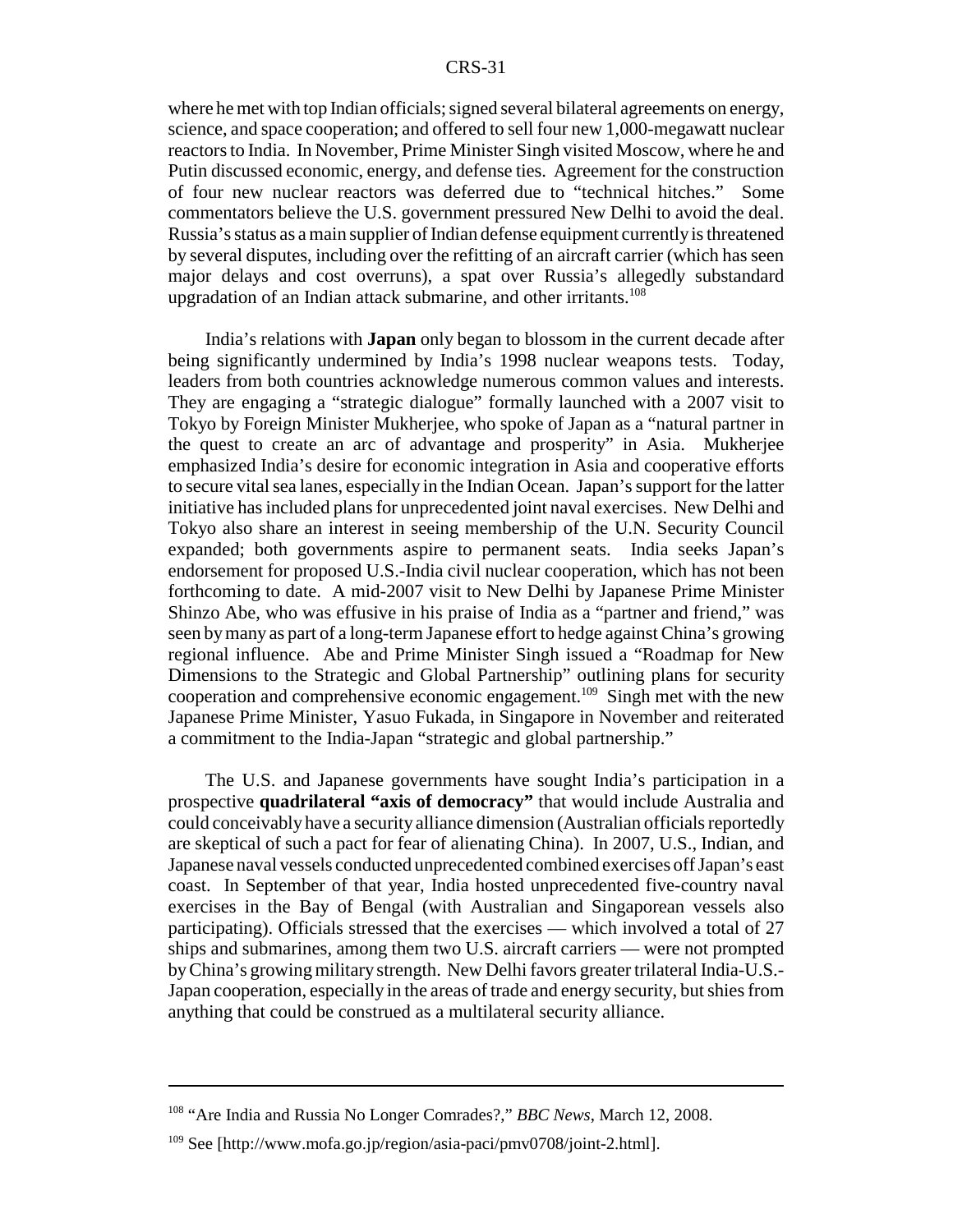## **Political Setting**

India is the world's most populous democracy and remains firmly committed to representative government and rule of law. As a nation-state, India presents a vast mosaic of hundreds of different ethnic groups, religious sects, and social castes. U.S. policymakers commonly identify in the Indian political system shared core values, and this has facilitated increasingly friendly relations between the U.S. and Indian governments. In 2008, the often-cited Freedom House again rated India as "free" in the areas of political rights and civil liberties.

**National Elections.**<sup>110</sup> With a robust and working democratic system, India is a federal republic where the bulk of executive power rests with the prime minister and his or her cabinet (the Indian president is a ceremonial chief of state with limited executive powers). Most of India's prime ministers have come from the country's Hindi-speaking northern regions and all but two have been upper-caste Hindus. The 543-seat Lok Sabha (People's House) is the locus of national power, with directly elected representatives from each of the country's 28 states and 7 union territories. A smaller upper house, the Rajya Sabha (Council of States), may review, but not veto, most legislation, and has no power over the prime minister or the cabinet. National and state legislators are elected to five-year terms. The most recent parliamentary elections were held in the spring of 2004.

National elections in October 1999 had secured ruling power for a Bharatiya Janata Party (BJP)-led coalition government headed by Prime Minister Vajpayee. That outcome decisively ended the historic dominance of the Nehru-Gandhi-led Congress Party, which was relegated to sitting in opposition at the national level (its members continued to lead many state governments). However, a surprise Congress resurgence under Sonia Gandhi in the 2004 elections brought to power a new leftleaning coalition government led by former finance minister and Oxford-educated economist Manmohan Singh, a Sikh and India's first-ever non-Hindu prime minister. Many analysts attributed Congress's 2004 resurgence to the resentment of rural and poverty-stricken urban voters who felt left out of the "India shining" campaign of a BJP more associated with urban, middle-class interests. Others saw in the results a rejection of the Hindu nationalism associated with the BJP.

The current Congress-led United Progressive Alliance (UPA) ruling coalition has marked nearly four years in power, exceeding the expectations of some observers. Opinion surveys suggest that both Prime Minister Singh and party chief Gandhi have remained fairly popular national figures. However, February 2007 state elections in Punjab and Uttaranchal saw Congress candidates decisively defeated by the BJP and its allies, causing some pundits to suggest that national economic policies and rising inflation may have damaged the ruling coalition's standing. Such arguments were forwarded when the Bahujan Samaj Party (BSP) won an outright majority in May 2007 state assembly elections in Uttar Pradesh, India's most populous state. During its four years overseeing a national ruling coalition, the Congress Party has lost 12 assembly elections and was dislodged by the main opposition BJP in four states, including Karnataka and Punjab. Meanwhile, under

<sup>110</sup> See also CRS Report RL32465, *India's 2004 National Elections*.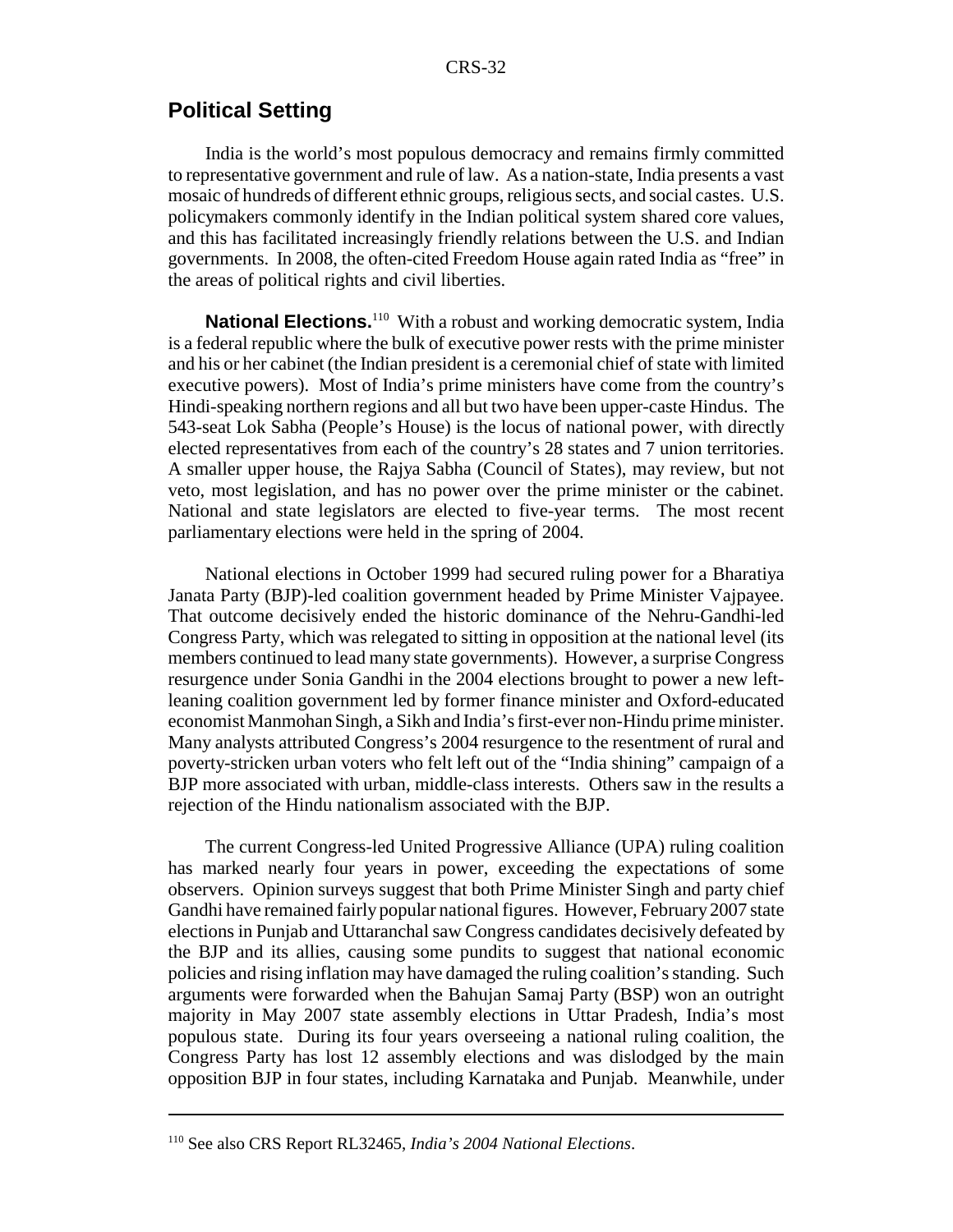the party presidency of Rajnath Singh, the BJP has enjoyed seven consecutive election victories.111 Congress's surprise May 2008 loss in Karnataka set the party on its heels in the run-up to national polls expected in early 2009, with many analysts concluding that national political momentum has shifted away from the party. Some observers saw in the Karnataka election dynamics signs that urban voters are exercising new-found muscle in ways that could weaken the country's traditionally pro-rural politicians.<sup>112</sup>

Prime Minister Singh, though widely admired as an honest and intelligent figure, has been unable to succeed in pushing through most of the UPA agenda, and his party's state-level electoral setbacks have most analysts predicting no bold policy initiatives before the next national election expected in 2009. This is especially so in the wake of the New Delhi government's inability to consummate a civil nuclear cooperation deal with the United States, an issue upon which the UPA leadership has staked considerable political capital. By most accounts, 2007 was a particularly unsuccessful year for the incumbent national government.<sup>113</sup>

**The Congress Party.**<sup>114</sup> Congress's electoral strength reached a nadir in 1999, when the party won only 110 Lok Sabha seats. Observers attributed the poor showing to a number of factors, including the failure of Congress to make strong preelection alliances (as had the BJP) and perceptions that party leader Sonia Gandhi lacked the experience to lead the country. Support for the Congress, which dominated Indian politics for decades, had been in fairly steady decline following the 1984 assassination of Prime Minister Indira Gandhi and the 1991 assassination of her son, Prime Minister Rajiv Gandhi.

Sonia Gandhi, Rajiv's Italian-born, Catholic widow, refrained from active politics until the 1998 elections. She later made efforts to revitalize the party by phasing out older leaders and attracting more women and lower castes — efforts that appear to have paid off in 2004. Today, Congress again occupies more parliamentary seats (145) than any other party and, through unprecedented alliances with powerful regional parties, it again leads India's government under the UPA coalition. As party chief and UPA chair, Gandhi is seen to wield considerable influence over the coalition's policy making process. Her foreign origins have presented an obstacle and likely were a major factor in her May 2004 decision to decline the prime ministership. As key Congress party figures express support for the future leadership

<sup>111 &</sup>quot;BJP on a Roll, Congress on the Ropes," *India Today* (Delhi), June 9, 2008.

<sup>112 &</sup>quot;Wake-Up Call for the Congress," *Hindustan Times* (Delhi), May 25, 2008; "Cracks of Doom for India's Ruling Party," *Reuters*, May 26, 2008; "BJP on a Roll, Congress on the Ropes," *India Today* (Delhi), June 9, 2008; "India's Silicon Valley Eyes Political Change," *Reuters*, May 19, 2008.

<sup>113 &</sup>quot;Unfinished Progressive Agenda," *India Today* (Delhi), June 11, 2007; "Weak India PM Battered by Allies and Enemies," *Reuters*, October 23, 2007; "The Nuclear Shadow," *India Today* (Delhi), January 14, 2008.

<sup>114</sup> See the Indian National Congress at [http://www.congress.org.in].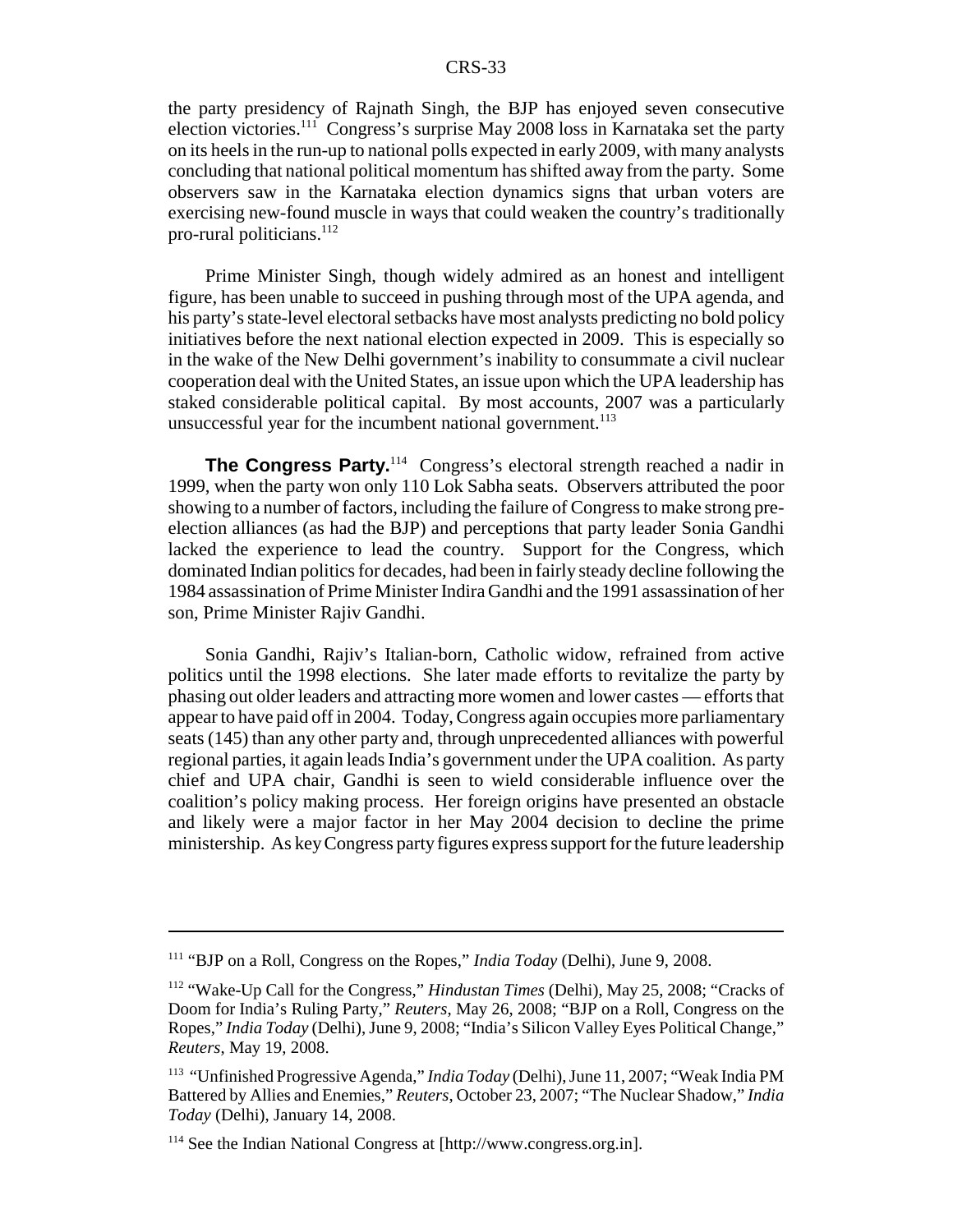of her son and new parliamentarian, Rahul Gandhi, Manmohan Singh's political authority is correspondingly undermined.<sup>115</sup>

**The Bharatiya Janata Party (BJP).**116 With the rise of Hindu nationalism, the BJP rapidly increased its parliamentary strength during the 1980s. In 1993, the party's image was tarnished among some, burnished for others, by its alleged complicity in serious communal violence in Bombay and elsewhere. Some hold elements of the BJP, as the political arm of extremist Hindu groups, responsible for the incidents (the party has advocated "Hindutva," or an India based on Hindu culture, and views this as key to nation-building).

While leading a national coalition from 1998-2004, the BJP worked — with only limited success — to change its image from right-wing Hindu fundamentalist to conservative and secular, although 2002 communal rioting in Gujarat again damaged the party's credentials as a moderate organization. The BJP-led National Democratic Alliance (NDA) was overseen by party notable Prime Minister Atal Vajpayee, whose widespread personal popularity helped to keep the BJP in power. After 2004, the BJP was weakened by leadership disputes, criticism from Hindu nationalists, and controversy involving party president Lal Advani (in 2005, Advani ceded his leadership post and Vajpayee announced his retirement from politics). The party did, however, take control of the Karnataka state government in November 2007, the first time the BJP has held power in southern India. In preparing for a new round of national elections, the party may adhere to its core Hindutva philosophy; it has nominated hardliner Advani to be its next prime ministerial candidate and may continue efforts to demonize India's Muslim minority as part of a long-standing electoral strategy.117 Some observers, however, believe the party is looking beyond its traditional vote bank to appeal to urban, middle-class concerns such as governance and commerce, especially in the wake of party notable Narendra Modi's reelection as Chief Minister of the western Gujarat state in December 2007.<sup>118</sup>

**Regional Parties.** The influence of regional and caste-based parties has become an increasingly important variable in Indian politics; the 2004 national elections saw such parties receiving nearly half of all votes cast. Never before 2004 had the Congress Party entered into pre-poll alliances at the national level, and numerous analysts attributed Congress's success to precisely this new tack, especially thorough arrangements with the Bihar-based Rashtriya Janata Dal and Tamil Nadu's

<sup>115 &</sup>quot;Ruling Party Wonders if India Needs Another Gandhi," *Reuters*, April 15, 2008; "Downsizing Manmohan," *India Today* (Delhi), April 28, 2008.

<sup>116</sup> See the Bharatiya Janata Party at [http://www.bjp.org].

<sup>117</sup> See, for example, A.G. Noorani, "Merchants of Hate" (op-ed), *Frontline* (Chennai), June 21, 2008.

<sup>118 &</sup>quot;BJP Goes Back to Hindutva," *Telegraph* (Kolkata), September 2, 2007; "Finally Number One," *India Today* (Delhi), February 11, 2008. In mid-2008, a fanatic Hindu nationalist party and regional ally of the BJP appeared to issue a call for "Hindu suicide squads" as a response to Islamist terrorism, spurring widespread public outrage and embarrassment for the NDA alliance ("Call for Hindu Suicide Squads Sparks Anger in India," *Reuters*, June 1, 2008).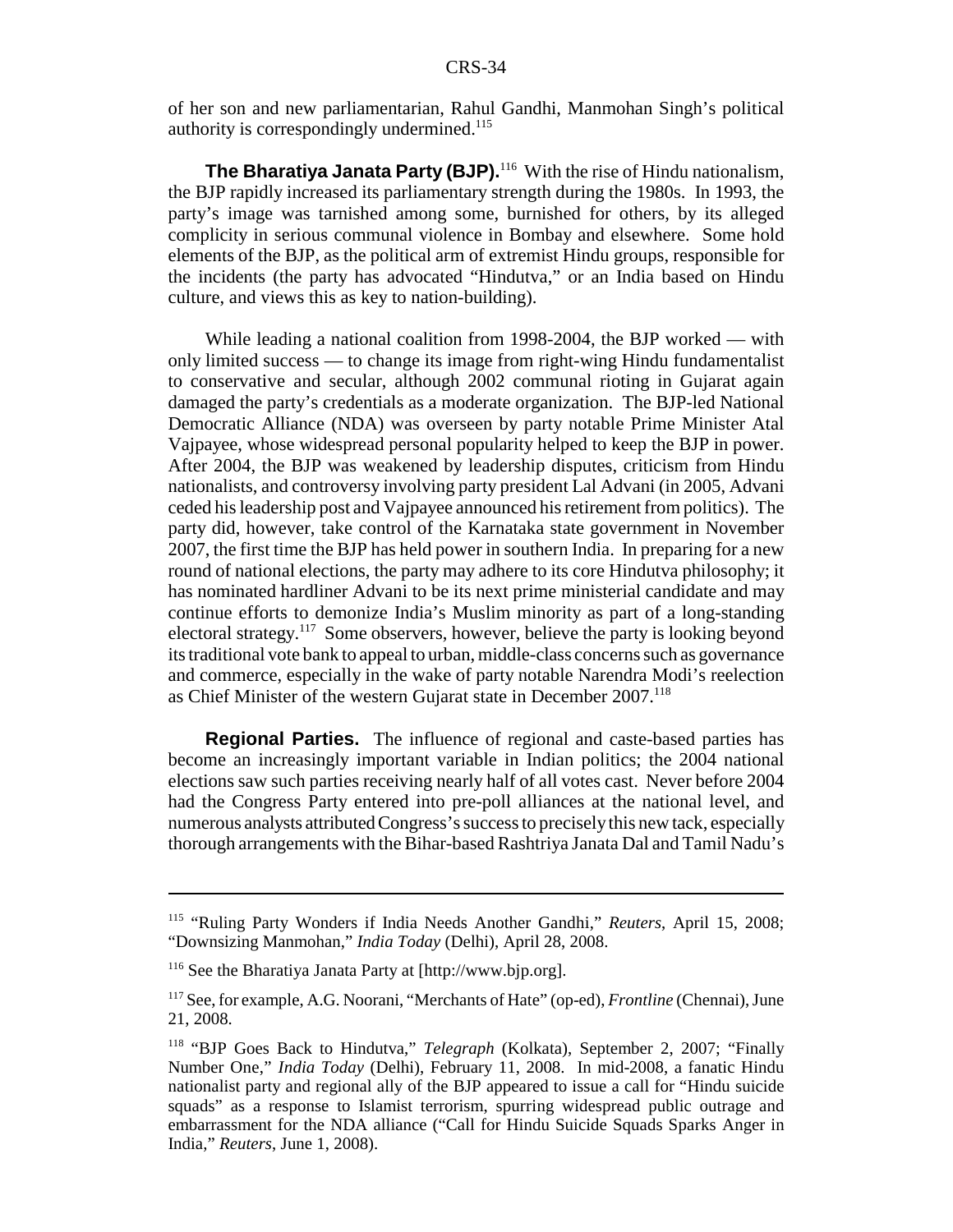Dravida Munnetra Kazhagam. The newfound power of both large and smaller regional parties, alike, is seen to be reflected in the UPA's ministerial appointments, and in the Congress-led coalition's professed attention to rural issues and to relations between state governments and New Delhi.

Two significant regional parties currently independent of both the ruling coalition and the BJP-led opposition are the Samajwadi Party, a largely Muslim- and lower caste-based organization highly influential in Uttar Pradesh, and the Bahujan Samaj Party (BSP) of Bihar, which also represents mainly lower-caste constituents. State assembly elections in Uttar Pradesh — home to more than 170 million Indians and one of only four states where the Congress Party is not in power — concluded in May 2007 and saw a major victory for the BSP and its lower-caste, female leader Mayawati, who reached out to upper-caste and other groups to secure an outright majority, the first time in 14 years that a single party secured such status. Mayawati is believed to have national political aspirations and her party's success with castebased politics may erode support for the Congress party in expected 2009 national elections.119 The outcome may have been an important indicator of national political trends, especially in gauging satisfaction with the current center coalition. In June 2007, eight regional parties formally launched a new "Third Front" that might emerge as a national alternative to the UPA and NDA. Well-known Tamil Nadu politician Jayalalithaa is a notable leader. $120$ 

**The Left Front.**<sup>121</sup> Although the Communist Party of India (Marxist) seated the third largest number of parliamentarians in 2004, its vote bank is almost wholly limited to West Bengal and Kerala (the Left Front coalition holds about 11% of all Lok Sabha seats). Communist parties have in the past been bitter rivals of the Congress in these states, but a mutual commitment to secularism appears to have motivated their cooperation against the BJP in 2004.<sup>122</sup> Early alarm was sounded that the new influence of communists in New Delhi might derail India's economic reform efforts; Indian industrial leaders sought to assure foreign investors that Left Front members are not "Cuba-style communists," but could be expected to support the UPA reform agenda. The communist Chief Minister of West Bengal, Buddhadeb Bhattacharya, has himself actively sought corporate investment in his state. However, since coming to power, the Congress-led coalition has slowed most aspects of its economic reform program, including suspending major government disinvestment and special economic zone initiatives. These moves are widely viewed

<sup>119</sup> See, for example, "India's 'Untouchables Queen' Gains Power, Enemies," *Reuters*, January 21, 2008.

 $120$  The new front includes such regional powerhouses as the Telugu Desam of Andhra Pradesh, the AIADMK of Tamil Nadu, and the Samajwadi of Uttar Pradesh.

<sup>121</sup> See the Communist Party of India (Marxist) at [http://www.cpim.org].

<sup>&</sup>lt;sup>122</sup> In 2008, Congress Party officials have warned Left Front leaders that any effort by communists to forge a "third front" could leave the electoral field open to Hindu nationalist forces found mainly in the BJP and its allies ("India's Ruling Congress Slams Left Ally's 'Third Front,'" *Reuters*, January 21, 2008).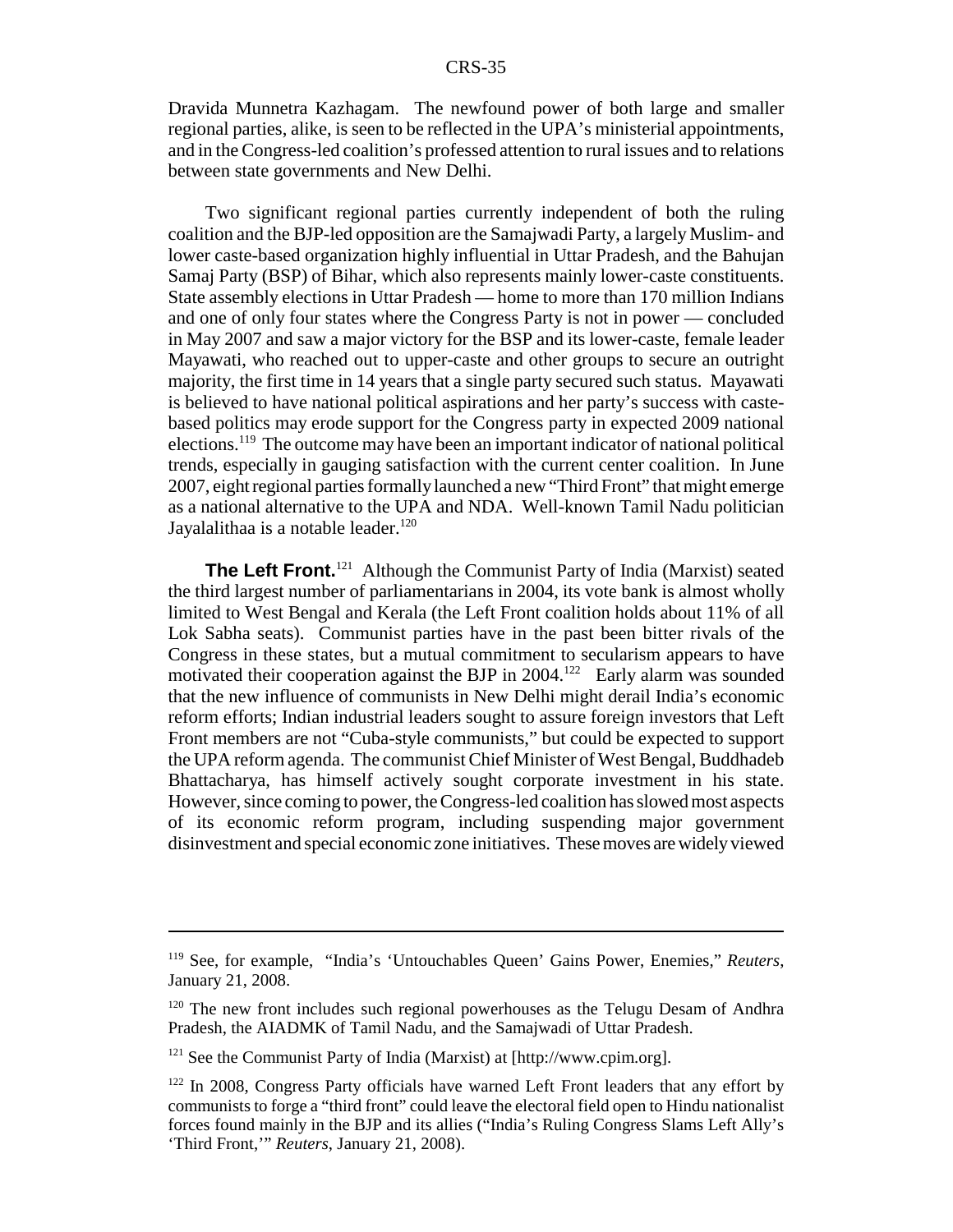as gestures to the strongly opposed communists.<sup>123</sup> The Left Front also has been vocal in criticisms of closer India-U.S. relations, taking particular aim at proposed civil nuclear cooperation and any signs that the United States seeks to make India a "junior partner" in efforts to counter China.

## **Bilateral Issues**

# **"Next Steps in Strategic Partnership" and Beyond**

The now-concluded Next Steps in Strategic Partnership (NSSP) initiative encompassed several major issues in U.S.-India relations. New Delhi has long pressed Washington to ease restrictions on the export to India of dual-use hightechnology goods (those with military applications), as well as to increase civilian nuclear and civilian space cooperation. These three key issues came to be known as the "trinity," and top Indian officials insisted that progress in these areas was necessary to provide tangible evidence of a changed U.S.-India relationship. There were later references to a "quartet" when the issue of missile defense was included. In January 2004, President Bush and Prime Minister Vajpayee issued a joint statement declaring that the U.S.-India "strategic partnership" included expanding cooperation in the "trinity" areas, as well as expanding dialogue on missile defense.<sup>124</sup> This initiative was dubbed as the NSSP and involved a series of reciprocal steps.

In July 2005, the State Department announced successful completion of the NSSP, allowing for expanded bilateral commercial satellite cooperation, and removal/revision of some U.S. export license requirements for certain dual-use and civil nuclear items. Taken together, the July 2005 U.S.-India Joint Statement and a June 2005 U.S.-India Defense Framework Agreement include provisions for moving forward in all four NSSP issue-areas.<sup>125</sup> Many observers saw in the NSSP evidence of a major and positive shift in the U.S. strategic orientation toward India, a shift later illuminated more starkly with the Bush Administration's intention to initiate full civil nuclear cooperation with India.

**Civil Nuclear Cooperation.**126 India's status as a non-signatory to the 1968 Nuclear Nonproliferation Treaty (NPT) has kept it from accessing most nuclearrelated materials and fuels on the international market for more than three decades. New Delhi's 1974 "peaceful nuclear explosion" spurred the U.S.-led creation of the Nuclear Suppliers Group (NSG) — an international export control regime for nuclear-related trade — and Washington further tightened its own export laws with the Nuclear Nonproliferation Act of 1978 (P.L. 95-242). New Delhi has long railed

<sup>123 &</sup>quot;India Gets Populist Pre-Election Budget," *BBC News*, February 29, 2008.

<sup>&</sup>lt;sup>124</sup> See [http://www.whitehouse.gov/news/releases/2004/01/20040112-1.html].

<sup>125</sup> See [http://www.whitehouse.gov/news/releases/2005/07/20050718-6.html] and [http://www.indianembassy.org/press\_release/2005/June/31.htm].

<sup>126</sup> See also CRS Report RL33016, *U.S. Nuclear Cooperation With India*.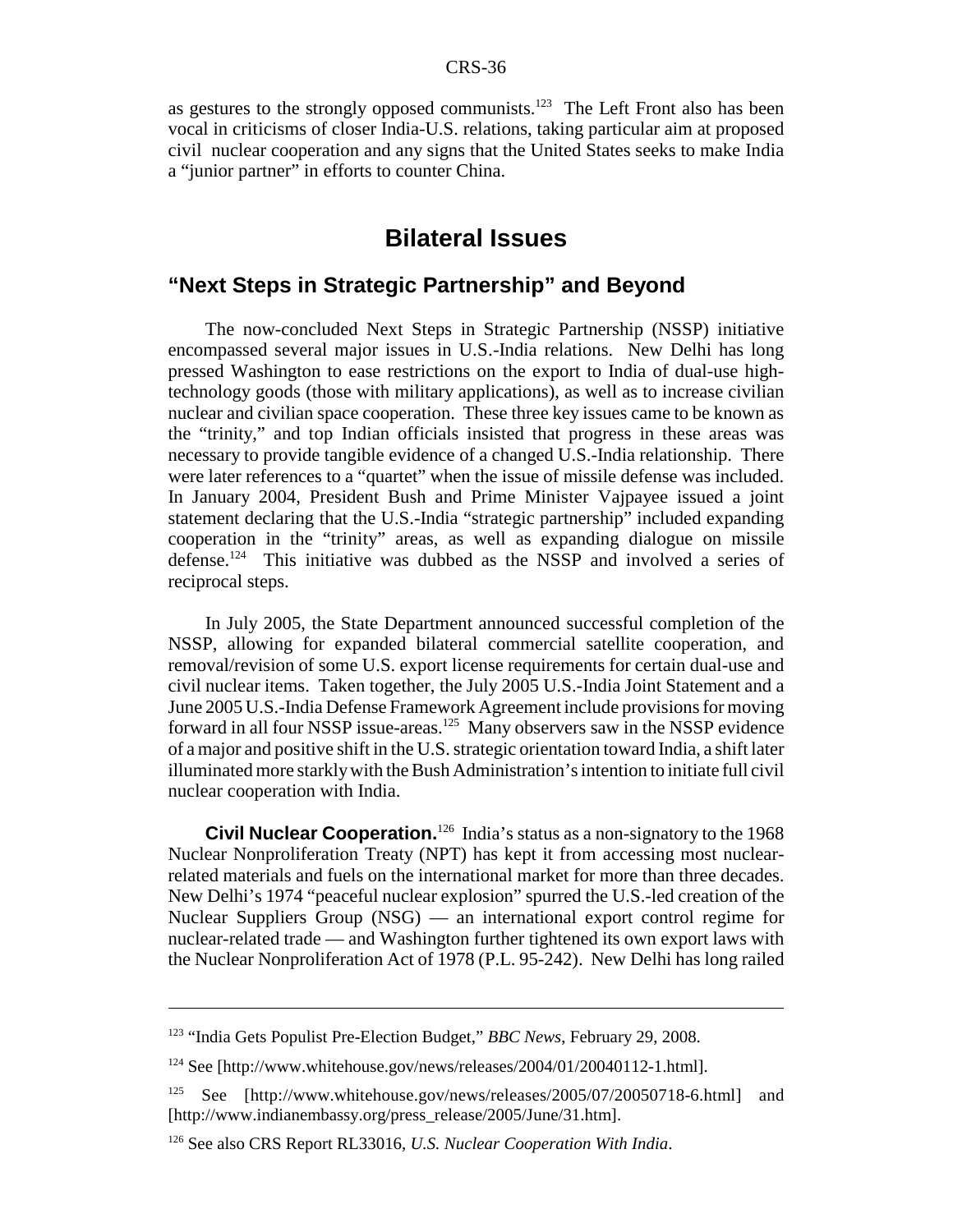at a "nuclear apartheid" created by an apparent double standard inherent in the NPT, which, they maintain, allows certain states to legitimately employ nuclear deterrents while other states cannot. Senior Indian officials reiterate the widely-held Indian perspective that reaching a civil nuclear deal with the United States remains crucial to the process of removing constraints placed on India by "an increasingly selective, rigorous, and continually expanding regime of technology denial," claiming that only by "turning the nuclear key" will India be able to open the door to global trade in dual use and other sophisticated technologies.<sup>127</sup>

Under U.S. and international law, civil nuclear cooperation with India cannot commence until Washington and New Delhi finalize a peaceful nuclear cooperation agreement (and Congress endorses such an agreement), until New Delhi concludes its own safeguards agreement with the International Atomic Energy Agency, and until the NSG allows for such cooperation. At present, nuclear power accounts for less than 3% of India's total electricity generation, and an Indian government official has estimated that, even under optimistic scenarios, this percentage would likely no more than double over the next 25 years.<sup>128</sup>

**The Bush Administration Policy Shift.** Differences over nuclear policy bedeviled U.S.-India ties for decades and — given New Delhi's lingering resentments — have presented a serious psychological obstacle to more expansive bilateral relations. In a major policy shift, the July 2005 U.S.-India Joint Statement notably asserted that "as a responsible state with advanced nuclear technology, India should acquire the same benefits and advantages as other such states," and President Bush vowed to work on achieving "full civilian nuclear energy cooperation with India." As a reversal of three decades of U.S. nonproliferation policy, such proposed cooperation stirred controversy and required changes in both U.S. law and in NSG guidelines. India reciprocally agreed to take its own steps, including identifying and separating its civilian and military nuclear facilities in a phased manner and placing the former under international safeguards. Some in Congress express concern that civil nuclear cooperation with India might allow that country to advance its military nuclear projects and be harmful to broader U.S. nonproliferation efforts. While the Bush Administration previously had insisted that such cooperation would take place only within the limits set by multilateral nonproliferation regimes, it later actively sought adjustments to U.S. laws and policies, and has approached the NSG in an effort to adjust that regime's guidelines, which are set by member consensus.

In March 2006, President Bush and Prime Minister Singh issued a Joint Statement that included an announcement of "successful completion of India's [nuclear facility] separation plan."<sup>129</sup> After months of complex and difficult negotiations, the Indian government had presented a plan to separate its civilian and military nuclear facilities as per the July 2005 Joint Statement. The separation plan would require India to move 14 of its 22 reactors into permanent international

<sup>&</sup>lt;sup>127</sup> See, for example, a February 2008 speech by Indian Special Envoy and former Foreign Secretary Shyam Saran at [http://www.ndtv.com/convergence/ndtv/popups/shyamsaran.pdf].

<sup>128</sup> Cited in "U.S. Nuclear Deal Won't Power India's Boom," *Reuters*, March 13, 2007.

 $129$  See [http://www.whitehouse.gov/news/releases/2006/03/20060302-5.html].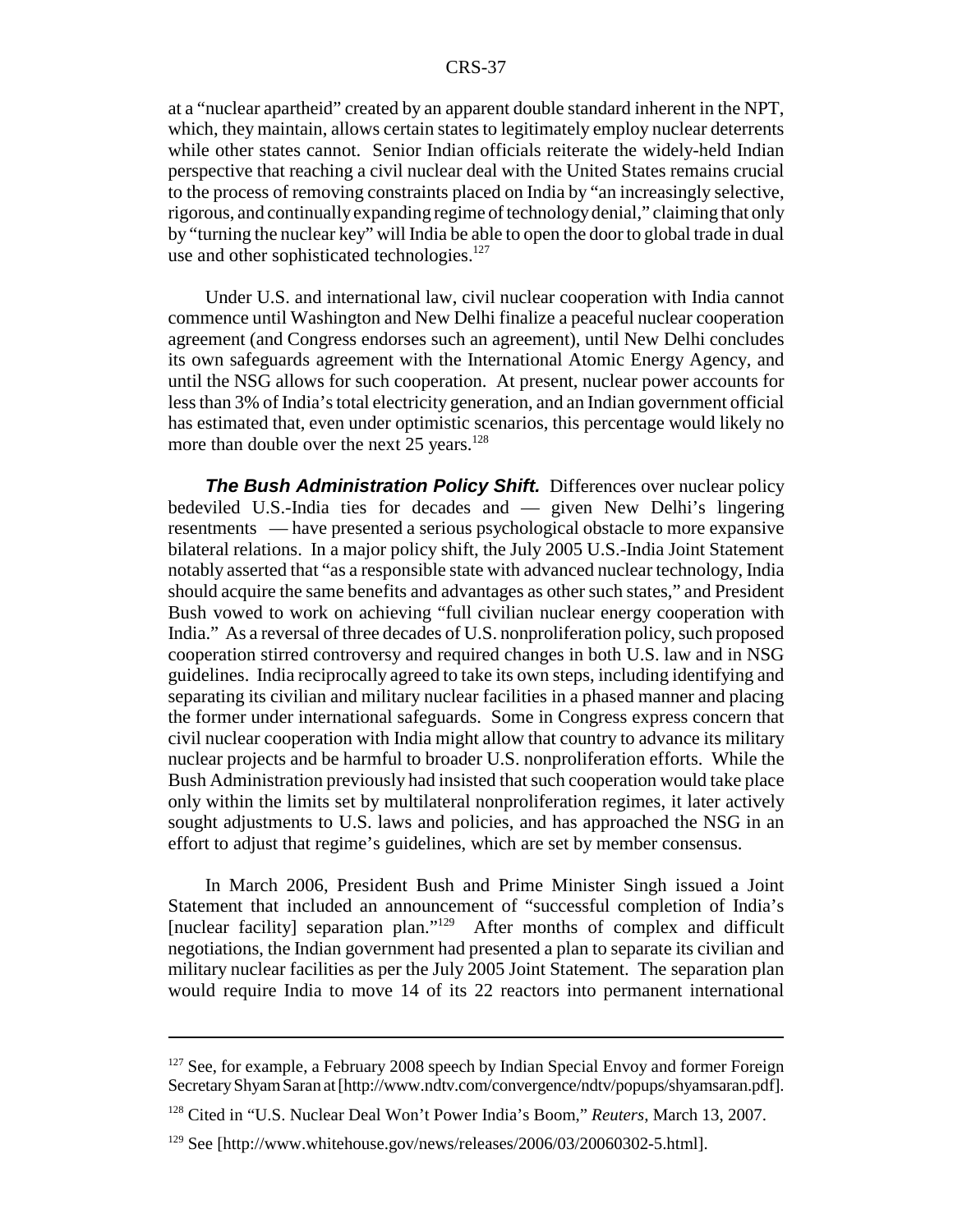oversight by the year 2014 and place all future civilian reactors under permanent safeguards. Shortly thereafter, legislation to waive the application of certain requirements under the Atomic Energy Act of 1954 with respect to India was, at the President's request, introduced in the U.S. Congress.

**Potential Benefits and Costs.** Secretary of State Rice appeared before key Senate and House committees in April 2006 to press the Bush Administration's case for civil nuclear cooperation with India. The Administration offered five main justifications for making changes in U.S. law to allow for such cooperation, contending that doing so would

- benefit U.S. security by bringing India "into the nonproliferation" mainstream;"
- benefit U.S. consumers by reducing pressures on global energy markets, especially carbon-based fuels;
- benefit the environment by reducing carbon emissions/greenhouse gases;
- benefit U.S. business interests through sales to India of nuclear reactors, fuel, and support services; and
- $\bullet$  benefit progress of the broader U.S.-India "global partnership."<sup>130</sup>

Many leading American experts on South Asian affairs joined the Administration in urging Congress to support the new policy, placing particular emphasis on the "necessary" role it would play in promoting a U.S.-India global partnership.<sup>131</sup>

The U.S. Chamber of Commerce — which, along with the U.S.-India Business Council, lobbied vigorously in favor of President Bush's initiative — speculated that civil nuclear cooperation with India could generate contracts for American businesses worth up to \$100 billion, as well as generate up to 27,000 new American jobs each year for a decade. A more modest estimate foresees the deal generating as much as  $$40$  billion in new foreign investment into India.<sup>132</sup> However, foreign companies such as Russia's Atomstroyexport and France's Areva may be better poised to take advantage of the Indian market. Moreover, U.S. nuclear suppliers will likely balk at entering the Indian market in the absence of nuclear liability protection, which New Delhi does not offer at present.

Further hearings in the Senate and House during mid-2006 saw a total of fifteen independent analysts weigh in on the potential benefits and/or problems that might accrue from such cooperation. Numerous nonproliferation experts, scientists, and former U.S. government officials warned that the Bush Administration's initiative

<sup>&</sup>lt;sup>130</sup> See "U.S.-India Civil Nuclear Cooperation Initiative Fact Sheet," U.S. Department of State, at [http://www.state.gov/r/pa/scp/2006/62904.htm]; Condoleezza Rice, "Our Opportunity With India" (op-ed), *Washington Post*, March 13, 2006.

<sup>131</sup> See, for example, an open letter Congress at [http://www.indianembassy.org/newsite/ press\_release/2006/Mar/30.asp].

<sup>132</sup> See Sridhar Krishnaswami, "Indo-US N-Deal a Historic Opportunity" (op-ed), *India Abroad*, March 22, 2006; "US Nuclear Deal Likely to Get India 40bn Dollars Business," *BBC Monitoring South Asia*, August 13, 2007.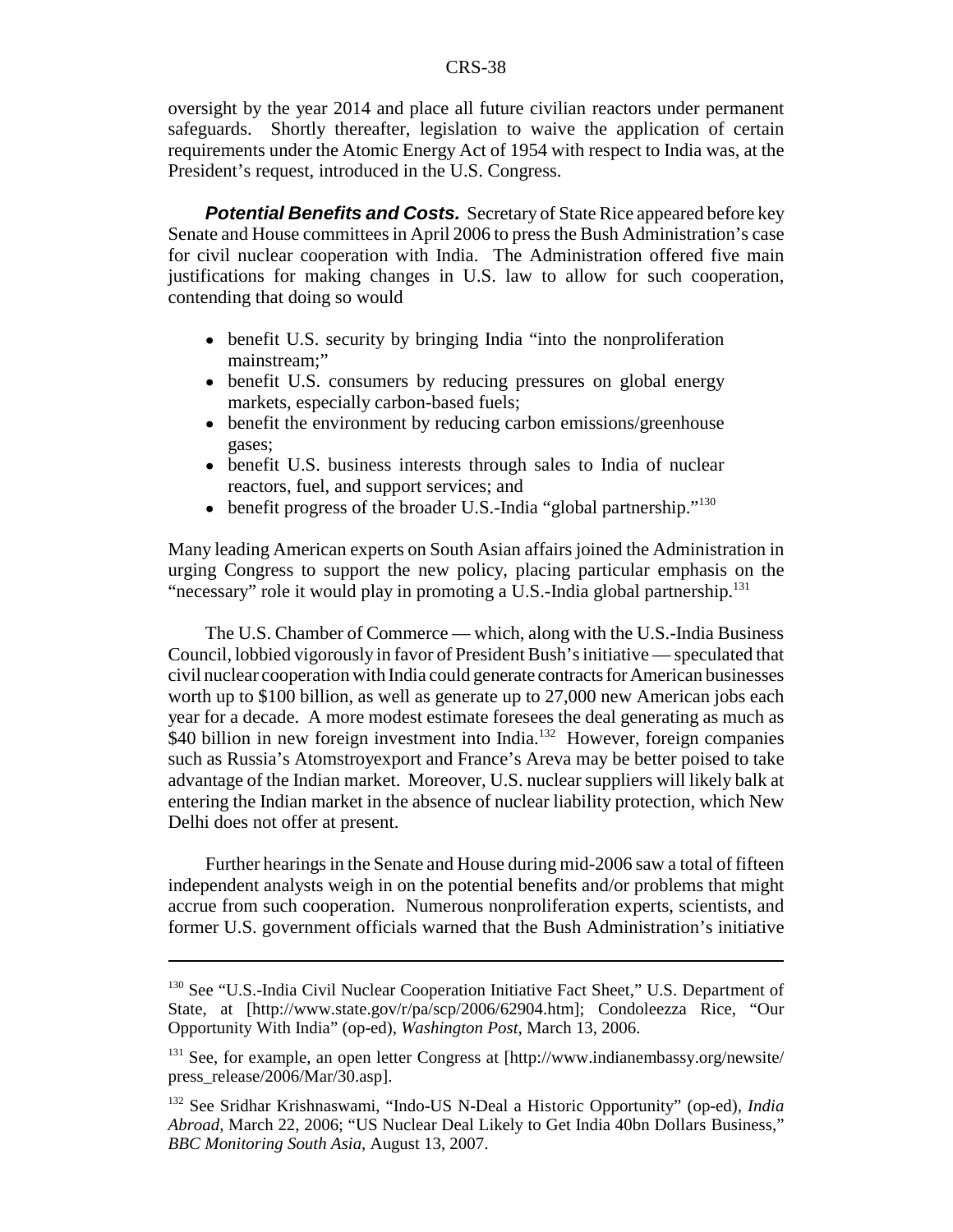was ill-considered, arguing that it would facilitate an increase in the size of India's nuclear arsenal, potentially leading to a nuclear arms race in Asia, and would undermine the global nonproliferation regime and cause significant damage to key U.S. security interests. Some experts opined that the Administration's optimism, perhaps especially as related to the potential effects on global energy markets and carbon emissions, could not be supported through realistic projections.<sup>133</sup>

*Geopolitical Motives.* In the realm of geopolitics, much of the Administration's argument for moving forward with the U.S.-India nuclear initiative appears rooted in an anticipation/expectation that New Delhi will in coming years and decades make policy choices that are more congruent with U.S. regional and global interests (a desire for such congruence is, in fact, written into the enabling legislation, P.L. 109-401). Proponents suggest that this U.S. "gesture" will have significant and lasting psychological and symbolic effects in addition to the material ones, and that Indian leaders require such a gesture in order to feel confident in the United States as a reliable partner on the world stage. Skeptics aver that the potential strategic benefits of the nuclear initiative are being over-sold. Indeed, centuries of Indian anti-colonial sentiments and oftentimes prickly, independent foreign policy choices are unlikely to be set aside in the short run, meaning that the anticipated geopolitical benefits of civil nuclear cooperation with India remain speculative and at least somewhat dependent upon unknowable global political developments.

*Congressional Action.* After months of consideration, key House and Senate committees took action on relevant legislation in June 2006, passing modified versions of the Administration's proposals by wide margins. The new bills (H.R. 5682 and S. 3709) made significant procedural changes to the Administration's original proposal, changes that sought to retain congressional oversight of the negotiation process, in part by requiring the Administration to gain future congressional approval of a completed peaceful nuclear cooperation agreement with India (this is often referred to as a "123 Agreement," as it is negotiated under the conditions set forth in Section 123 of the Atomic Energy Act). During the final months of its tenure, the 109<sup>th</sup> Congress passed enabling legislation with broad bipartisan support.<sup>134</sup> So-called "killer amendments" were rejected by both chambers (Indian government and Bush Administration officials had warned that certain proposed new provisions, such as those requiring that India halt its fissile material production or end its military relations with Iran, would trigger New Delhi's withdrawal from the entire negotiation).

In a December 2006 "lame duck" session, congressional conferees reconciled the House and Senate versions of the legislation and provided an explanatory statement (H.Rept. 109-721). President Bush then signed the Henry J. Hyde United States-India Peaceful Atomic Energy Cooperation Act of 2006 (P.L. 109-401 or the "Hyde Act") into law, calling it a "historic agreement" that would help the United

<sup>133</sup> See, for example, open letters to Congress at [http://fas.org/intt2006/ X3e\_FDC01218.pdf]; [http://www.armscontrol.org/pdf/20060912\_India\_Ltr\_Congress.pdf]; and [http://www.armscontrol.org/pdf/20051118\_India\_Ltr\_Congress.pdf].

<sup>&</sup>lt;sup>134</sup> In July 2006, the House passed H.R. 5682 by a vote of 359-68. In November, the Senate passed an amended version of the same bill by a vote of 85-12.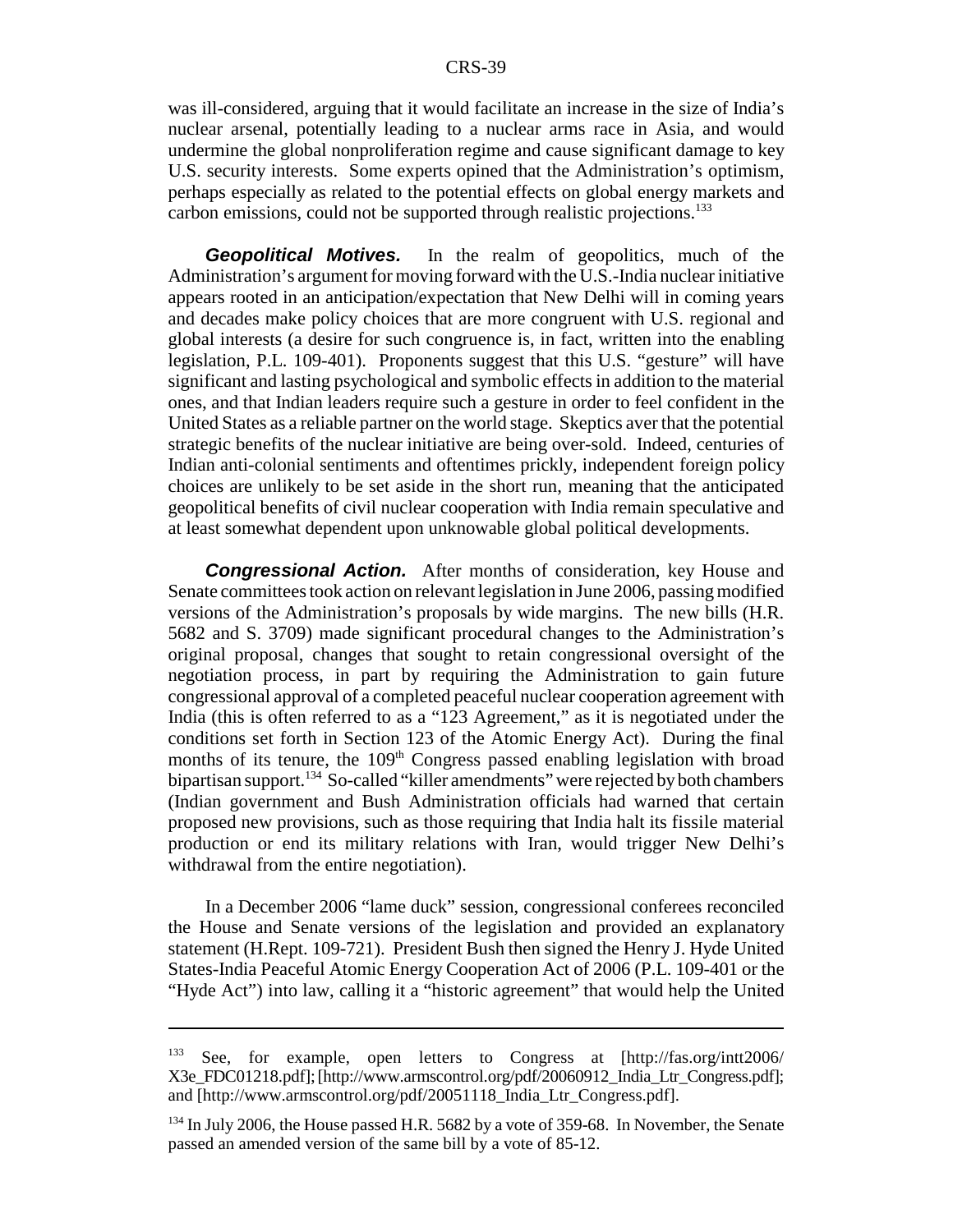States and India meet the energy and security challenges of the  $21<sup>st</sup>$  century. The President also issued a signing statement asserting that his approval of the act "does not constitute [his] adoption of the statements of policy as U.S. foreign policy" and that he will construe such policy statements as "advisory." Some in Congress expressed concern that President Bush would seek to disregard Congress's will.<sup>135</sup>

In mid-2007, as negotiations on a 123 Agreement were underway,16 experts, scholars, and former U.S. government officials signed a letter urging Senators to hold the Bush Administration to the "set of core conditions and limitations" of the Hyde Act, including termination of assistance upon an Indian nuclear test, permanent and unconditional safeguards on civilian Indian facilities, and prohibitions on reprocessing and enrichment technologies.136 A July letter to President Bush signed by 23 Members of the House stressed the need for any civil nuclear cooperation agreement with India to conform to "the legal boundaries set by Congress." The letter noted that the U.S. Constitution provides Congress with the sole authority to regulate foreign commerce, and it expressed ongoing concerns about "India's deepening military-to-military relationship with Iran ... [which] places congressional approval of the Agreement for Nuclear Cooperation in jeopardy."137

**Indian Concerns.** Almost immediately upon the release of the July 2005 Joint Statement, key Indian political figures and members of the country's insular nuclear scientific community issued strong criticisms of the bilateral civil nuclear initiative; some such criticisms continue to this day. Former Prime Minister Vajpayee, along with many leading figures in his opposition BJP party, insisted that the deal as envisioned would place unreasonable and unduly expensive demands on India, particularly with regard to the separation of nuclear facilities. In reaction to the U.S. Congress's passage of enabling legislation in late 2006, the BJP listed numerous continuing objections, and went so far as to call the deal "unacceptable" and aimed at "capping, rolling back, and eventually eliminating India's nuclear weapons capability."138 Many analysts view the BJP's opposition as political rather than substantive, especially in light of the fact that the 2004 NSSP initiative was launched during the BJP's tenure.<sup>139</sup>

<sup>135</sup> See [http://www.whitehouse.gov/news/releases/2006/12/20061218-1.html]; [http://www.whitehouse.gov/news/releases/2006/12/20061218-12.html]; "Bush India Statement Raises Congress Concerns," *Reuters*, December 21, 2006.

<sup>136</sup> See [http://www.armscontrol.org/pdf/20070515letteronUSIndia123House.pdf]. The Chairman of the Senate Foreign Relations Committee reportedly has said it would be unlikely that Congress would be willing to further amend U.S. law on nuclear testing and reprocessing ("Biden Cool to US Compromise on India Deal," *Reuters*, May 2, 2007).

<sup>&</sup>lt;sup>137</sup> [http://markey.house.gov/index.php?option=com\_content&task=view&id=3003&Itemid= 141].

<sup>&</sup>lt;sup>138</sup> See "Press Statement of the BJP on the Indo-US Nuclear Deal," December 10, 2006, at [http://www.bjp.org].

<sup>&</sup>lt;sup>139</sup> See, for example, "Politics of BJP's Nuclear Tantrum," *Telegraph* (Kolkata), August 7, 2007. Strobe Talbott, a Deputy Secretary of State in the Clinton Administration and a key interlocutor with India, has opined that the BJP government of the 1990s "would have been (continued...)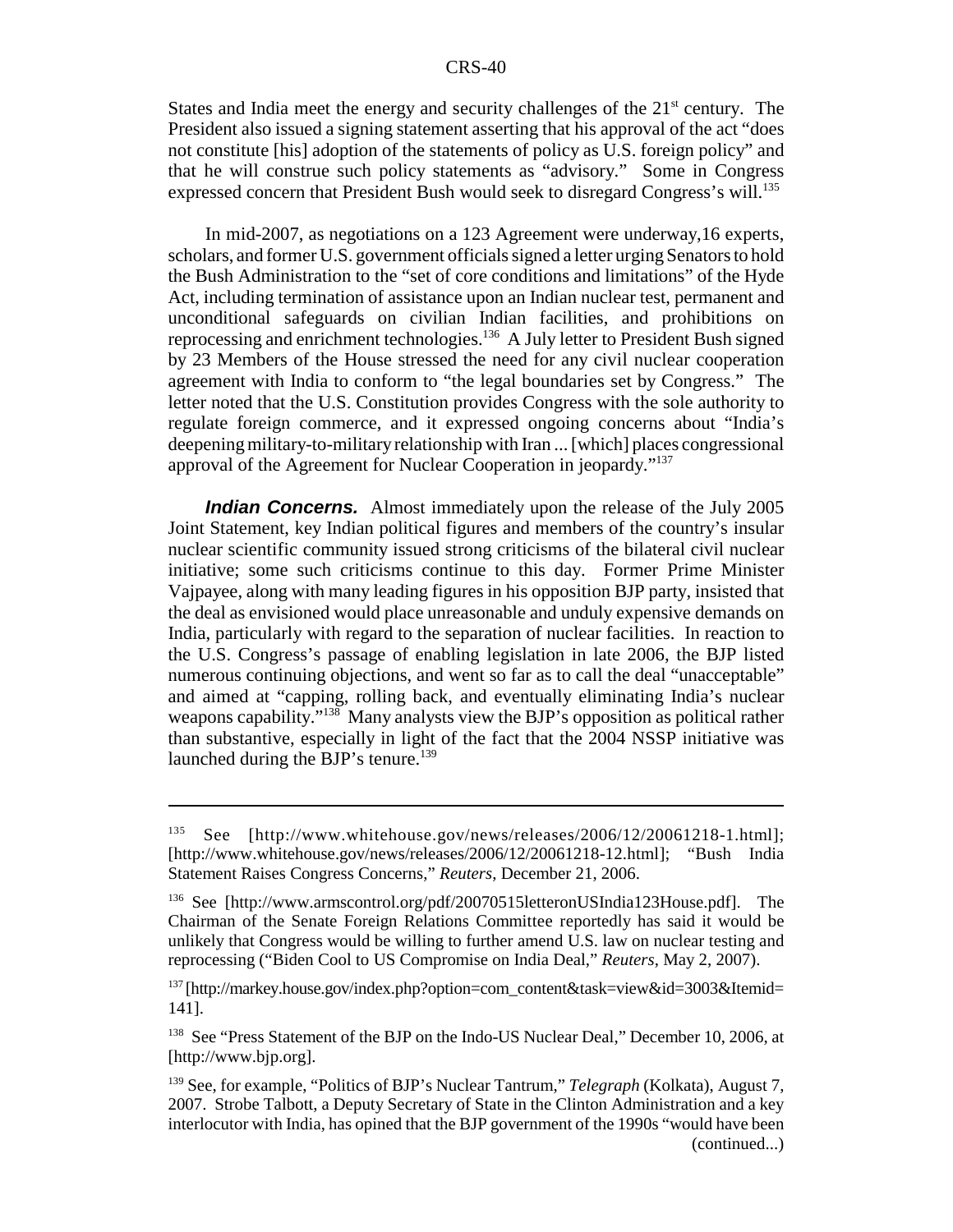Some Indian analysts, wary of U.S. intentions in pursuing bilateral civil nuclear cooperation, believe the initiative may be cover for a broader effort to cement India's cooperation in a number of non-energy-related areas, such as defense trade and New Delhi's relations with Iran. From this perspective, the U.S. government repeatedly "shifted the goalposts" to forward its own (veiled) nonproliferation goals.<sup>140</sup> India's influential communist parties, whose Left Front provides crucial support to the Congress-led ruling coalition in New Delhi, have focused their ire on geopolitical aspects of the civil nuclear initiative. In late 2006, the leader of India's main communist party declared the U.S.-India civil nuclear deal "not acceptable" as it would "seriously undermine India's independent foreign policy." Previously, the Left Front had called India's two IAEA votes on Iran a "capitulation" to U.S. pressure.<sup>141</sup> Indian leftists thus have been at the forefront of political resistance to India's becoming a "junior partner" of the United States.

Equally stinging and perhaps more substantive criticism came from several key Indian scientists, whose perspectives on the technical details of the civil nuclear initiative are considered highly credible. India's nuclear scientific community, mostly barred from collaboration with international civil nuclear enterprises as well as direct access to key technologies, has worked for decades in relative isolation, making its members both proud of their singular accomplishments and sensitive to any signs of foreign "interference." Many viewed the enabling legislation passed by the U.S. Congress as being more about nonproliferation and less about energy cooperation. They considered it both intrusive on and preclusive of their activities.

The major criticisms of existing plans for U.S.-India civil nuclear cooperation made by Indian commentators (and at times by the Indian government) are summarized as follows:

- India's unilateral moratorium on nuclear tests was being codified into a bilateral obligation through a clause that would allow the United States to reclaim any supplied nuclear equipment if India were to test a nuclear device;
- ! India was being denied nuclear reprocessing technologies warranted under "full cooperation;"
- India was not being given prior authorization to reprocess spent fuel;
- ! India was not being given assurances that it will receive uninterrupted fuel supplies in perpetuity; and

 $139$  (...continued)

astonished" at and eager to accept a similar deal, had it been offered then ("Buzz of the Week," *India Today* (Delhi), March 17, 2008).

<sup>140</sup> Siddharth Varadarajan, "This Has Nothing To Do With Energy" (op-ed), *Hindu* (Chennai), May 2, 2007; Brahma Chellaney, "Nuclear Non-Starter" (op-ed), *Wall Street Journal*, May 9, 2007.

<sup>&</sup>lt;sup>141</sup> In February 2007, a former U.S. Assistant Secretary of Defense reportedly said that India's two IAEA votes on Iran had been "coerced" and paved the way for congressional approval of proposed U.S.-India civil nuclear cooperation. U.S. Ambassador to India David Mulford later called the attributed statement "inaccurate" ("'Rademaker is Not a U.S. Official,'" *Hindu* (Chennai), February 17, 2007).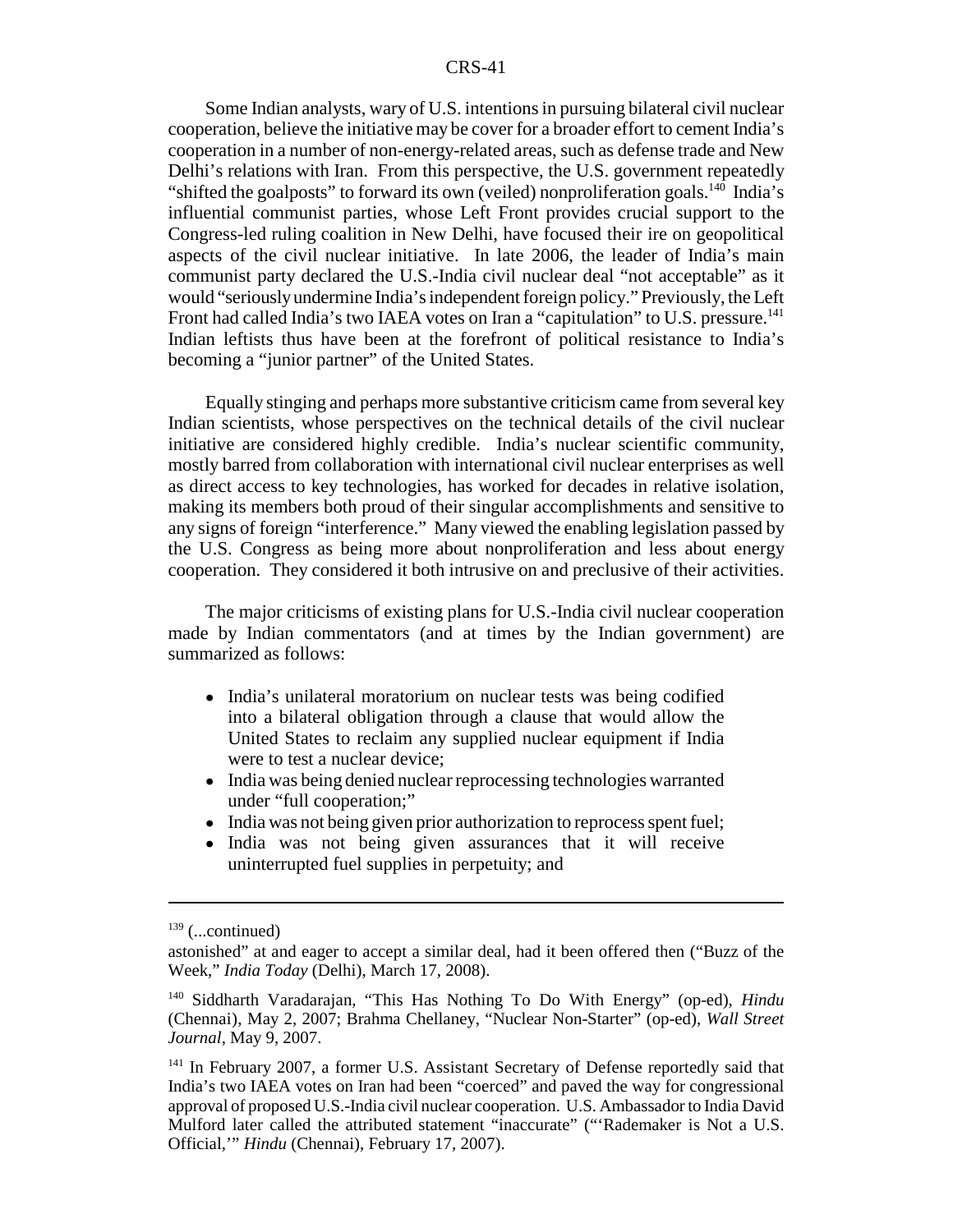• language on securing India's assistance with U.S. efforts to prevent Iran from obtaining weapons of mass destruction would limit New Delhi's foreign policy independence.<sup>142</sup>

Prime Minister Singh stood firm against such wide-ranging and high-profile criticisms, repeatedly assuring his Parliament that relevant negotiations with the United States have not altered basic Indian policies or affected New Delhi's independence on matters of national interest. Within this context, however, Singh expressed concern about some of the points listed above.<sup>143</sup> Regardless of the legally binding or non-binding nature of certain controversial sections of the U.S. legislation, New Delhi found many of them to be either "prescriptive" in ways incompatible with the provisions of the July 2005 and March 2006 Joint Statements, or "extraneous" and "inappropriate to engagements among friends."144

*Bilateral Negotiations Completed.* In July 2007, the United States and India announced having concluded negotiations on a peaceful nuclear cooperation ("123") agreement, calling it a "historic milestone" in the bilateral strategic partnership. The announcement came one week after a fifth round of formal bilateral negotiations had ended in Washington, where a high-level Indian delegation led by National Security Advisor M.K. Narayanan had met with numerous top U.S. officials, including Vice President Cheney and Secretary of State Rice. Under Secretary of State Burns, the lead U.S. negotiator, called the deal "perhaps the single most important initiative that India and the United States have agreed to in the 60 years of our relationship" and "the symbolic centerpiece of a growing global partnership between our two countries."145 U.S. officials urged New Delhi to move rapidly toward completing remaining steps to consummation of the pact.

Among the text's more salient provisions are the following:

- India is granted authorization to reprocess spent fuel at a national reprocessing facility that New Delhi plans to establish under International Atomic Energy Agency safeguards.
- In the event of a future nuclear test by India, the two countries would launch immediate bilateral consultations to "consider carefully the circumstances" and take into account whether the circumstances resulted from "serious concern about a changed security environment or as a response to similar actions by other states which could impact national security." While the U.S. President would have a right to demand the return of all U.S.-supplied nuclear

<sup>&</sup>lt;sup>142</sup> "Major Obstacles Persist in Nuclear Deal," *Hindu* (Chennai), April 25, 2007; A. Gopalakrishnan, "Hyde-Bound N-Deal Cannot Be Accepted" (op-ed), *Asian Age* (Mumbai), May 15, 2007.

<sup>&</sup>lt;sup>143</sup> See "Excerpts from PM's Reply to Discussion in Rajya Sabha on Civil Nuclear Energy Cooperation with the United States," August 17, 2006, at [http://www.carnegie endowment.org/static/npp/Singh\_speech\_Aug\_2006.pdf].

<sup>&</sup>lt;sup>144</sup> Author interview with Indian government official, New Delhi, September 2006.

 $145$  See [http://www.state.gov/p/us/rm/2007/89559.htm].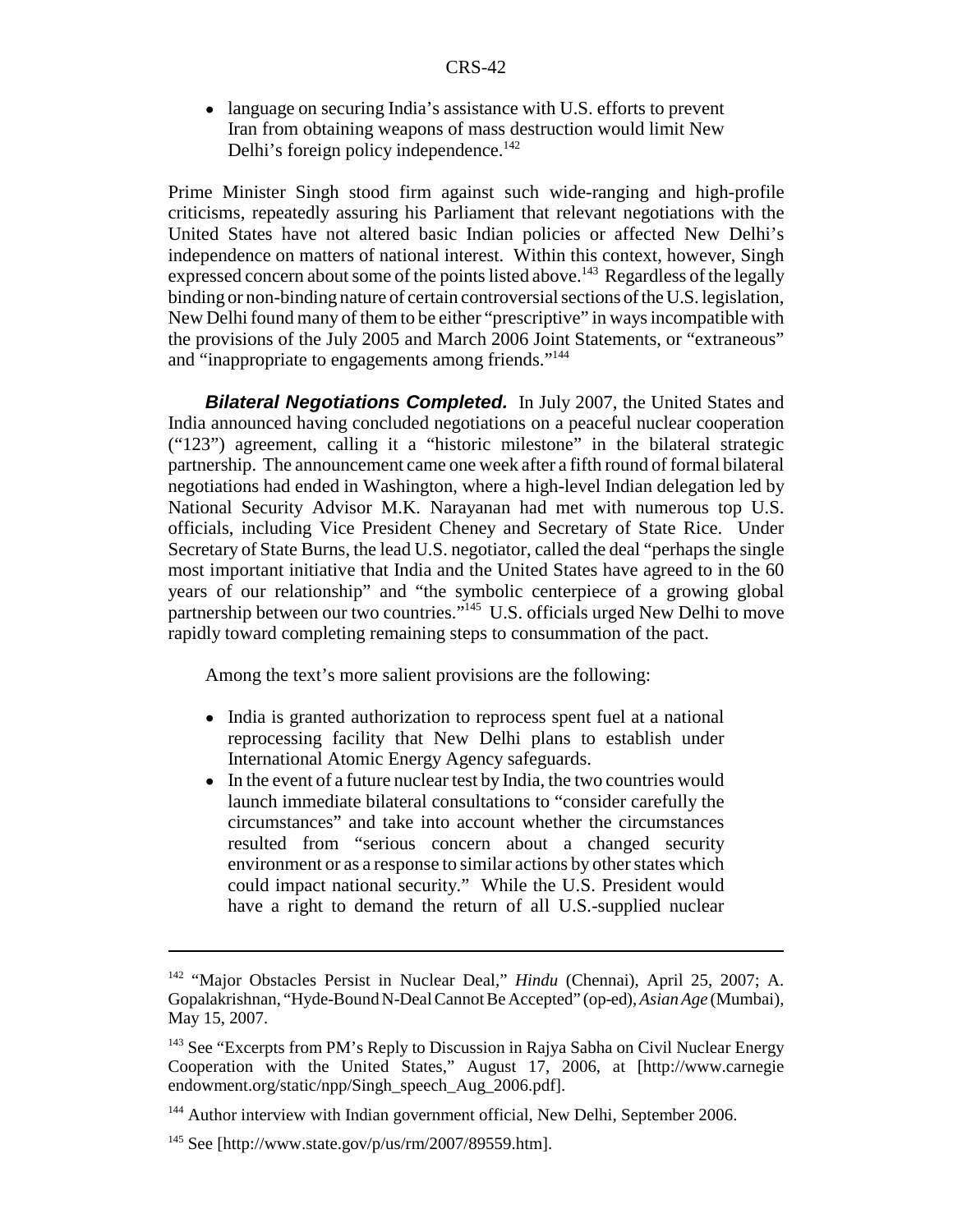equipment and material in such a circumstance, the text recognizes that "exercising the right of return would have profound implications" for bilateral relations and calls for both parties to "take into account the potential negative consequences" of any termination of ongoing cooperation.

! India is given assurances that supplies of fuel for its civilian reactors will not be interrupted — even if the United States terminates the 123 Agreement — through U.S. commitments to "work with friends and allies ... to create the necessary conditions for India to obtain full access to the international fuel market," and to "support an Indian effort to develop a strategic reserve of nuclear fuel."146

Press reports had indicated that U.S. granting of unambiguous reprocessing rights, along with an Indian insistence on U.S. guarantees of an uninterrupted fuel supply for all imported reactors, had become a central obstacle in the lead-up to the talks, and that Indian negotiators had taken uncompromising positions in both areas. Subsequent reports suggested that U.S. negotiators made considerable concessions to Indian demands and that the agreement could face resistance in Congress if its legal stipulations are seen to deviate from those found in the Hyde Act.<sup>147</sup> In early 2008, External Affairs Minister Mukherjee reassured the Indian Parliament of his government's view that the Hyde Act is relevant only to interaction between the legislative and executive branches of the U.S. government, and that only the provisions of the 123 Agreement will be binding upon New Delhi. This distinction was echoed by Assistant Secretary of State Boucher during his contemporaneous visit to New Delhi. $148$ 

**Civil Space Cooperation.** India has long sought access to American space technology; such access has since the 1980s been limited by U.S. and international "red lines" meant to prevent assistance that could benefit India's military missile programs. India's space-launch vehicle technology was obtained largely from foreign sources, including the United States, and forms the basis of its intermediate-range Agni ballistic missile booster, as well as its suspected Surya intercontinental ballistic

<sup>&</sup>lt;sup>146</sup> See text of the 123 Agreement at [http://www.state.gov/r/pa/prs/ps/2007/aug/90050.htm].

<sup>147 &</sup>quot;In Its Nuclear Deal With India, Washington Appears to Make More Concessions," *New York Times*, July 28, 2007; "India Nuclear Deal Said Complies With US Law," *Reuters*, July 25, 2007; "US Congress to Scrutinize Nuclear Pact With India," *Agence France Presse*, August 3, 2007. H.Res. 711, introduced in the House in October 2007, would seek the Bush Administration clarifications on the 123 Agreement's compliance with U.S. law.

<sup>148</sup> See [http://www.indianembassy.org/newsite/press\_release/2008/Mar/1.asp]; "We Can Move Forward With Hyde Act and 123 Agreement: Boucher," *Hindu* (Chennai), March 4, 2008. In a move that angered many nonproliferation advocates who oppose the deal, the State Department requested that congressional staff adhere to unusually strict confidentiality restrictions and not share the answers to congressional inquiries with the general public. Some observers called this "virtual gag order" a strong indication that the answers contained information harmful to the deal's prospects ("State Department Asks Congress to Keep Quiet About Details of Deal," *Washington Post*, May 9, 2008).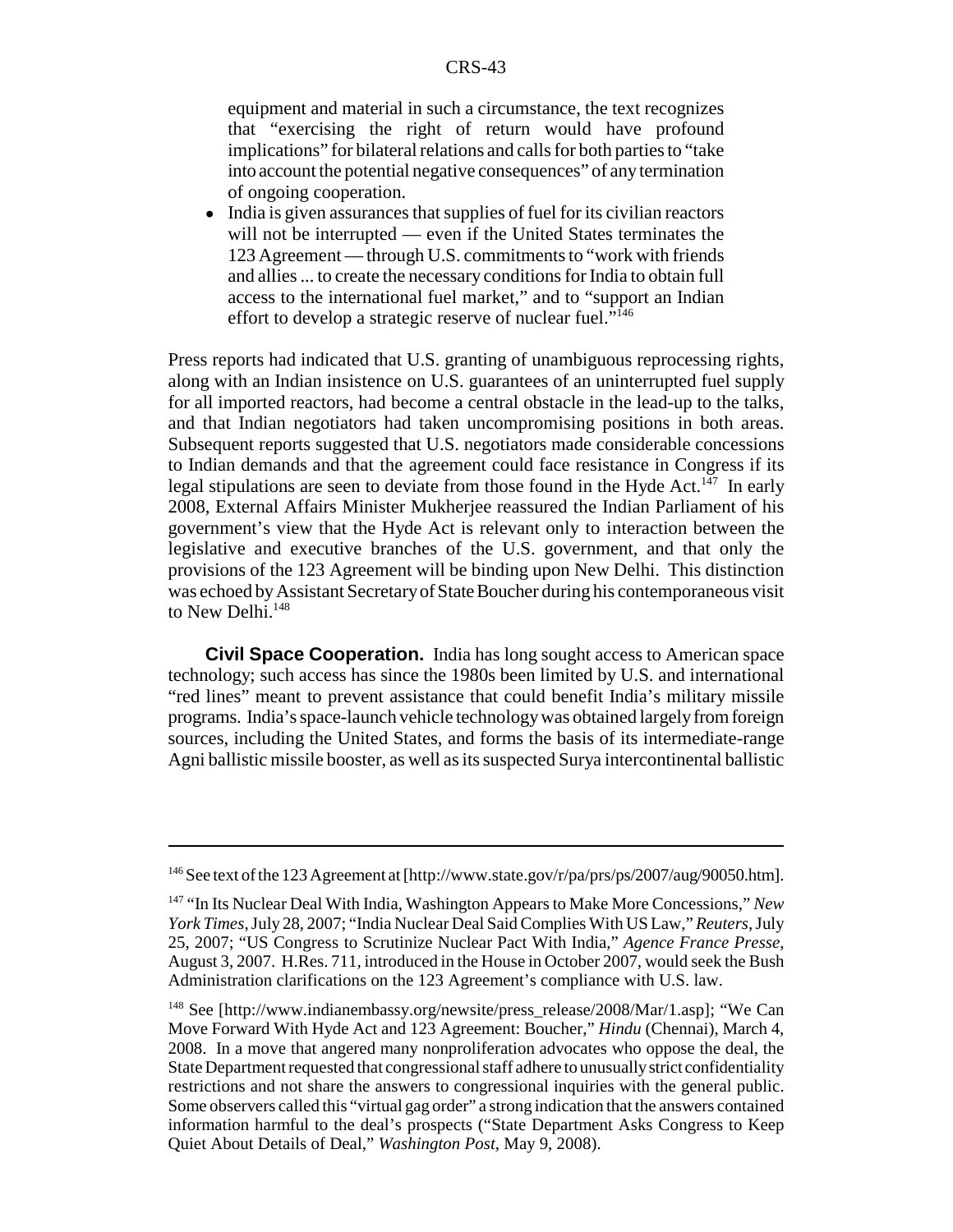missile program. India is today seen to maintain one of the world's most advanced space programs.<sup>149</sup>

The NSSP called for enhanced U.S.-India cooperation on the peaceful uses of space technology, and the July 2005 Joint Statement anticipated closer ties in space exploration, satellite navigation and launch, and in the commercial space arena. Major conferences on India-U.S. space science and commerce were held in Bangalore (headquarters of the Indian Space Research Organization) in both 2004 and 2005. During President Bush's 2006 visit to India, the two countries committed to move forward with agreements that will permit the launch of U.S. satellites and satellites containing U.S. components by Indian space launch vehicles and they later agreed to include two U.S. scientific instruments on India's planned Chandrayaan lunar mission. In 2007, a meeting of the U.S.-India Joint Working Group on Civil Space Cooperation was held in Washington, where officials expressed satisfaction with growing bilateral ties in the aerospace field.

**High-Technology Trade.**<sup>150</sup> U.S. Commerce Department officials have sought to dispel "trade-deterring myths" about limits on dual-use trade by noting that less than 0.5% of total U.S. trade value with India is now subject to licensing requirements and that the great majority of dual-use licensing applications for India are approved (about 95% in 2007). July 2003 saw the inaugural session of the U.S.- India High-Technology Cooperation Group (HTCG), where officials discussed a wide range of issues relevant to creating the conditions for more robust bilateral high technology commerce; the sixth HTCG meeting was held in New Delhi in February 2008 (at the 2007 session, U.S. Commerce Secretary Carlos Gutierrez had unveiled a new "Trusted Customer" program designed to facilitate greater high-tech trade with India). In 2005, the inaugural session of the U.S.-India High-Technology Defense Working Group was held under HTCG auspices.<sup>151</sup> Commerce's Bureau of Industry and Security formally designated India as an eligible country under its "Validated End-User" program in October 2007. This designation will allow certain trusted Indian buyers to purchase high-technology goods without an individual license.<sup>152</sup>

Since 1998, a number of Indian entities have been subjected to case-by-case licensing requirements and appear on the U.S. export control "Entity List" of foreign end users involved in weapons proliferation activities. In 2004, as part of NSSP implementation, the United States modified some export licensing policies and removed the Indian Space Research Organization (ISRO) headquarters from the Entity List. Further adjustments came in 2005 when six more subordinate entities

 $149$  In April 2008, India's space agency set a world record by successfully launching ten satellites at one time in what was viewed as an impressive achievement and further sign that Indian scientists had made great and largely indigenous strides in mastering complex aerospace technologies ("India's Growing Strides in Space," *BBC News*, April 30, 2008).

<sup>150</sup> See also CRS Report RL34161, *India-U.S. Economic and Trade Relations*.

<sup>&</sup>lt;sup>151</sup> See U.S. Department of Commerce, Bureau of Industry and Security, fact sheets at [http://www.bis.doc.gov/InternationalPrograms/IndiaCooperation.htm] and [http://www.bis.doc.gov/InternationalPrograms/IndialCoopPresentation.htm].

<sup>152 &</sup>quot;US Streamlines High-Tech Export Controls on India," *Reuters*, October 2, 2007.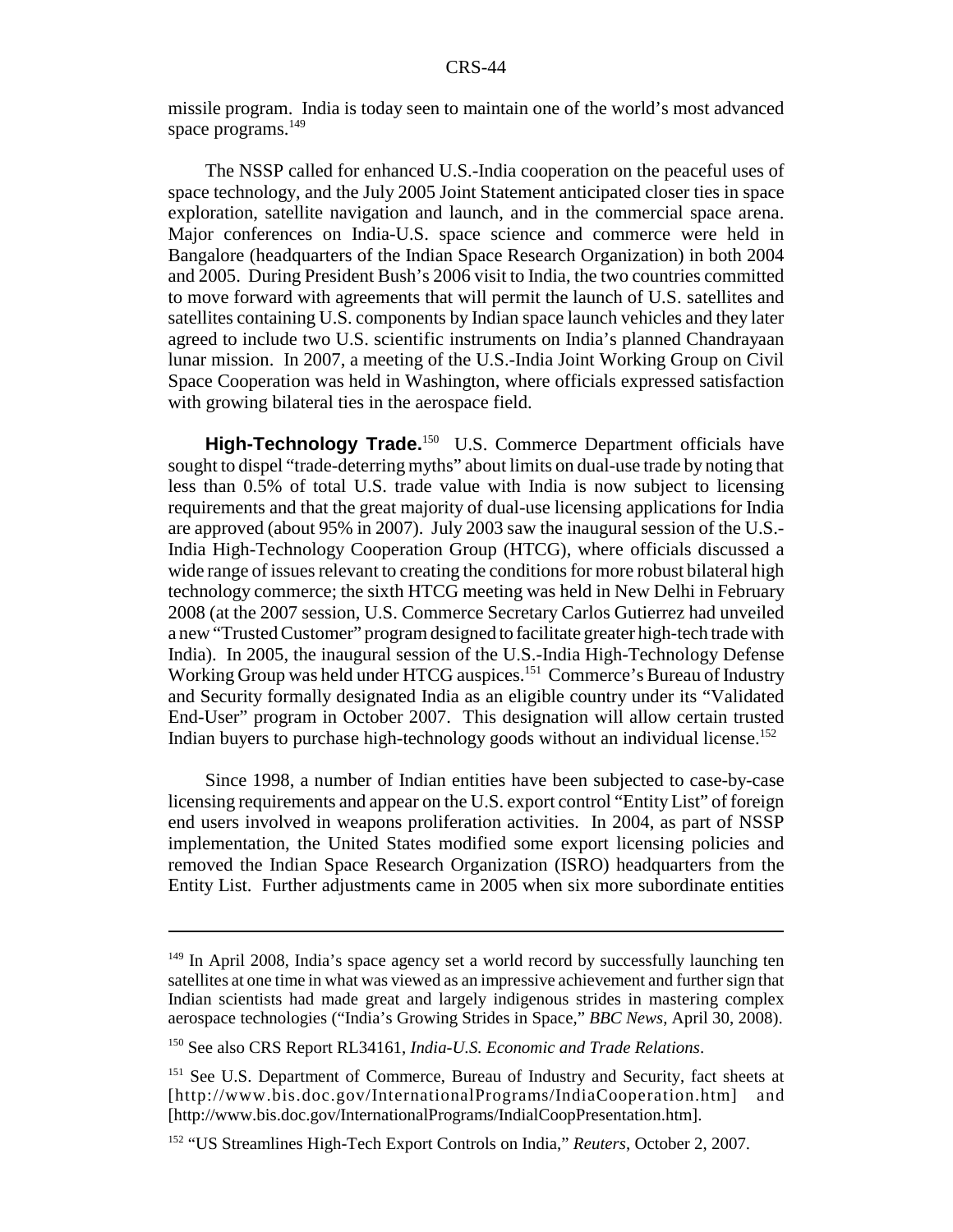were removed. Indian entities remaining on the Entity List are four subordinates of the ISRO, four subordinates of the Defense Research and Development Organization, three Department of Atomic Energy entities, and Bharat Dynamics Limited, a missile production agency.153

### **Security Issues**

**The Indian Military.**<sup>154</sup> With more than 1.3 million active personnel, India's is the world's third-largest military (after China and the United States). The country's defense budget grew by 11% to about \$28 billion in 2007 and is up more than 30% since 2000 (adjusted for inflation). The army — more than one million strong and accounting for nearly half of the budget — has traditionally dominated, but the navy and air force are becoming more important as India seeks to project its power and protect an Exclusive Economic Zone of more than two million square kilometers. For 2007, the air force procurement budget of \$3.75 billion was nearly 44% of the service-specific total, with the navy receiving another \$2.56 billion.

The Indian army possesses more than 4,000 main battle tanks and some 4,500 towed artillery tubes. The navy has grown rapidly in recent years, currently operating 48 principal surface combatants (including one aircraft carrier) and 16 submarines. There also is a significant amphibious capacity: 17 landing ships (including one recently acquired from the United States) can carry nearly 5,000 troops or 100 tanks. The navy is developing an indigenous nuclear-powered attack submarine to be armed with nuclear-tipped cruise missiles and also plans to lease a Russian Akula-class submarine as part of its "sea-based strategic deterrence." The air force flies 565 combat-capable aircraft, the majority of them Russian-built MiGs, along with some late-model Sukhoi-30, as well as French-built Mirage and Anglo-French Jaguar aircraft. It also possesses modest airborne early warning and in-flight refueling capabilities provided by Russian-made platforms. A Strategic Forces Command oversees as many as 170 intermediate- and short-range ballistic missiles capable of delivering nuclear warheads, and has plans to field a new Agni-IV missile with a range that would give it inter-continental capabilities.

New Delhi increasingly seeks to shift advanced military imports from finished platforms to co-production with foreign suppliers. A 2005 deal with France provides for technology transfers and Indian construction of six Scorpene submarines to be delivered in 2012-2017. In seeking to replace its aging arsenal of MiG-21 fighters, India may purchase up to 186 new jets (126 for the air force and 60 for the navy) and has signaled a desire for technology sharing and co-production in this effort: only 18 of the new air force jets are to be manufactured abroad. In addition to the Scorpene submarines, other notable recent purchases for the Indian military include hundreds of the latest Russian T-90 tanks and upgrades on 600 existing T-72s; 3 new Russianbuilt missile frigates; 24 new MiG-29K naval jets for deployment on the *INS Vitramaditya* (formerly the Russian *Gorshkov*); 40 upgraded Su-30 MKI ground

<sup>153</sup> See Commerce's Entity List at [http://www.bis.doc.gov/Entities].

<sup>154</sup> Much information in this section comes from *The Military Balance 2008* (Institute for International and Strategic Studies, London, 2008).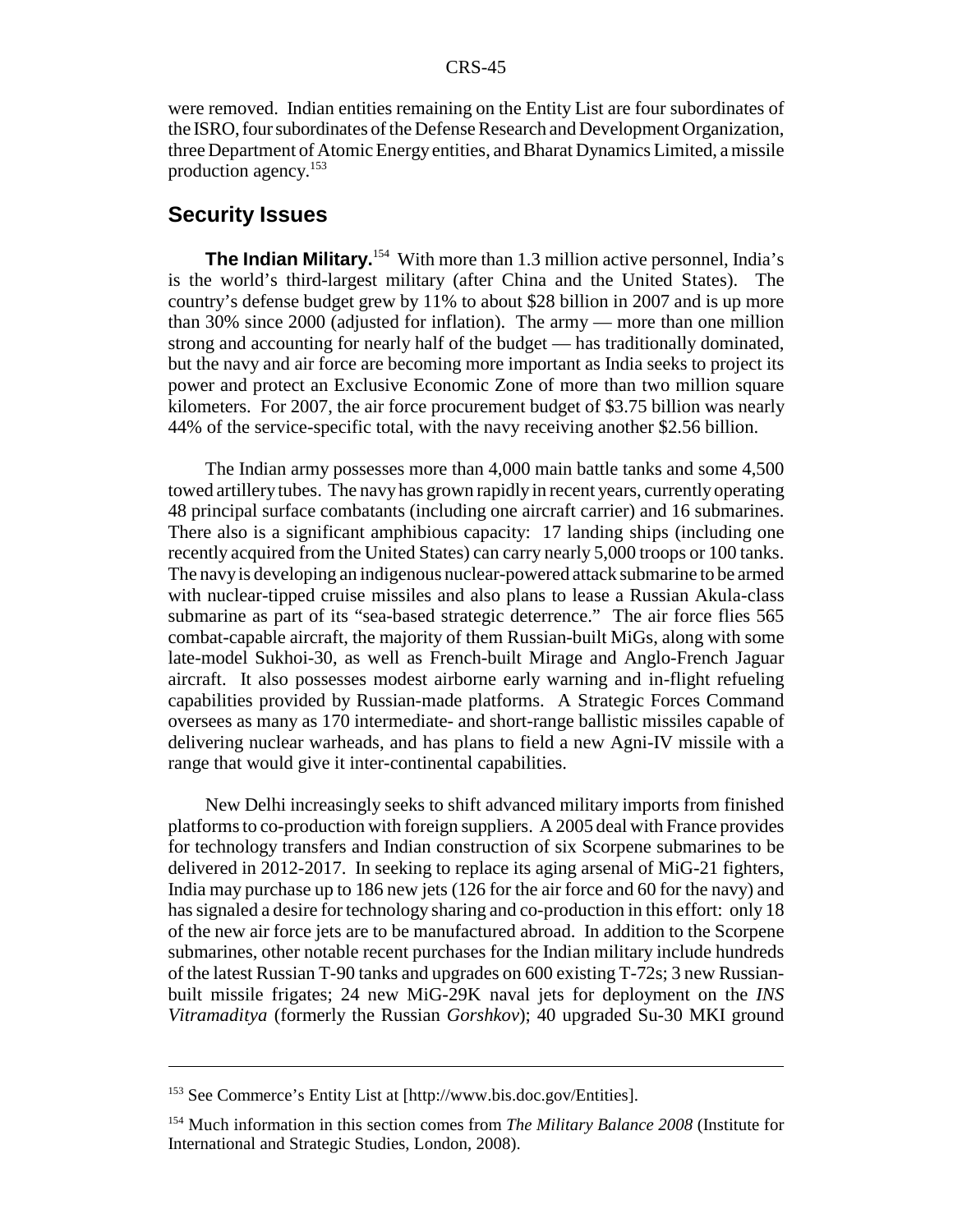attack aircraft, major upgrades on existing MiG and Jaguar combat aircraft; and 66 jet trainers from Britain.

Russia continues to provide the bulk of India's imported defense wares. In recent years, however, Israel has roughly equaled Russia in the value of defense exports to India, with each country providing about \$1.5 billion worth of defense supplies in 2006. Moreover, India and Israel are engaging in new joint development projects involving missile technology.<sup>155</sup> India was the leading developing world arms purchaser from 1999-2006, making arms transfer *agreements* totaling \$22.4 billion during that period.<sup>156</sup> As India seeks to expand its power projection capabilities, it has come under fire from some for continuing to prepare for a conventional interstate war that may be unlikely to occur. According to one report, of the country's nearly two million persons in uniform, only about 5,000 have meaningful counterterrorism training.<sup>157</sup>

**U.S.-India Security Cooperation.** Defense cooperation between the United States and India is in the early stages of development (unlike U.S.-Pakistan military ties, which date back to the 1950s). Since September 2001, and despite a concurrent U.S. rapprochement with Pakistan, U.S.-India security cooperation has flourished; U.S. diplomats rate military cooperation among the most important aspects of transformed bilateral relations. The India-U.S. Defense Policy Group (DPG) moribund since India's 1998 nuclear tests and ensuing U.S. sanctions — was revived in late 2001 and meets annually.

In June 2005, the United States and India signed a ten-year defense pact outlining planned collaboration in multilateral operations, expanded two-way defense trade, increasing opportunities for technology transfers and co-production, expanded collaboration related to missile defense, and establishment of a bilateral Defense Procurement and Production Group. The agreement may be the most ambitious such security pact ever engaged by New Delhi. A Maritime Security Cooperation Agreement, inked in 2006, commits both countries to "comprehensive cooperation" in protecting the free flow of commerce and addressing a wide array of threats to maritime security, including piracy and the illicit trafficking of weapons of mass destruction and related materials. In April 2007, the Commander of the U.S. Pacific Command, Adm. Tim Keating, told a Senate panel that the Pentagon intends to "aggressively" pursue expanding military-to-military relations with India. During his August 2007 visit to New Delhi, Adm. Keating lauded U.S.-India defense relations

<sup>155</sup> India's January 2008 space launch of an Israeli military satellite elicited a formal complaint from Tehran, especially due to Iranian concerns that the satellite's sophisticated imaging systems will be used to monitor Iran's controversial nuclear program ("Iran Angered Over India's Launch of Israeli Spy Satellite," *Agence France Presse*, February 5, 2008).

<sup>156</sup> See CRS Report RL34187, *Conventional Arms Transfers to Developing Nations, 1999- 2006*.

<sup>157</sup> Ajai Sukla, "Dysfunctional Defense" (op-ed), *Wall Street Journal Asia*, July 19, 2007.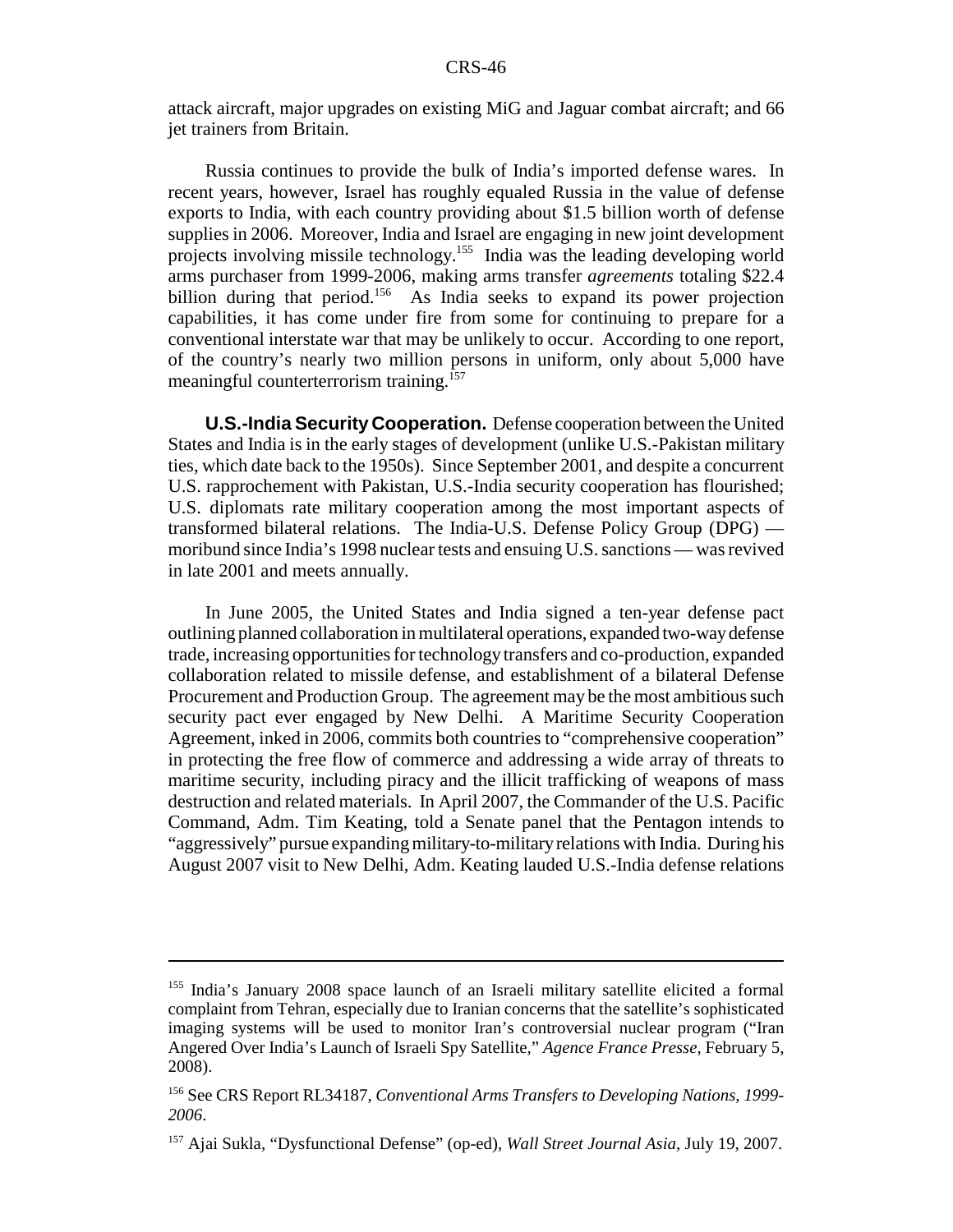as "solid, good, and improving steadily."158 The sentiment was echoed by Secretary of Defense Gates during his February 2008 visit to the Indian capital.

The United States views defense cooperation with India in the context of "common principles and shared national interests" such as defeating terrorism, preventing weapons proliferation, and maintaining regional stability. Many analysts view increased U.S.-India security ties as providing an alleged "hedge" against or "counterbalance" to growing Chinese influence in Asia, though both Washington and New Delhi repeatedly downplay such probable motives. Still, while a congruence of U.S. and Indian national security objectives is unlikely in the foreseeable future, convergences are being identified in areas such as shared values, the emergence of a new balance-of-power arrangement in the region, and on distinct challenges such as WMD proliferation, Islamist extremism, and energy security. There also remain indications that the perceptions and expectations of top U.S. and Indian strategic planners are divergent on several key issues, including the role of Pakistan, approaches to conflict resolution in Iraq and in Palestine, and Indian's relations with Iran, as well as with repressive governments in places such as Burma and Sudan.<sup>159</sup>

**Combined Military Exercises.** Since early 2002, the United States and India have held a series of unprecedented and increasingly substantive combined exercises involving all military services. "Cope India" air exercises have provided the U.S. military with its first look at advanced Russian-built Su-30MKIs; in 2004, mock air combat saw Indian pilots in late-model Russian-built fighters hold off American pilots flying older F-15Cs, and Indian successes were repeated versus U.S. F-16s in 2005. Indian pilots joined military aviators from South Korea and France to participate in August 2008 U.S. Air Force training exercises over Nevada. U.S. and Indian special forces soldiers have held at least five "Vajra Prahar" joint exercises, and at least 133 U.S. Special Forces soldiers have attended India's Counter-Insurgency Jungle Warfare School. Moreover, major annual "Malabar" joint naval exercises are held off the Indian coast. The seventh and most recent of these came in September 2007, when India hosted a total of 27 warships from five countries — including the United States, Japan, Australia, and Singapore — for maneuvers in the Bay of Bengal. It was the first time such exercises were conducted off India's east coast. U.S. and Indian officials tout ongoing joint maneuvers as improving interoperability and as evidence of an overall deepening of the bilateral defense relationship.<sup>160</sup>

**Arms Sales.**<sup>161</sup> Along with increasing military-to-military ties, the issue of U.S. arms sales to India has taken a higher profile, with some analysts anticipating

<sup>158</sup> Senate Armed Services Committee Hearing on U.S. Military Command Budgets, April 24, 2007; "US Admiral Says Military Cooperation With India Improving Steadily," *Associated Press*, August 23, 2007.

<sup>&</sup>lt;sup>159</sup> See also Vibhuti Hate and Teresita Schaffer, "U.S.-India Defense Relations: Strategic Perspectives," CSIS *South Asia Monitor*, April 4, 2007.

<sup>160 &</sup>quot;US-India Joint Exercises Growing in Sophistication, Scope," *Inside the Pentagon*, January 31, 2008.

<sup>161</sup> See also CRS Report RL33515, *Combat Aircraft Sales to South Asia*.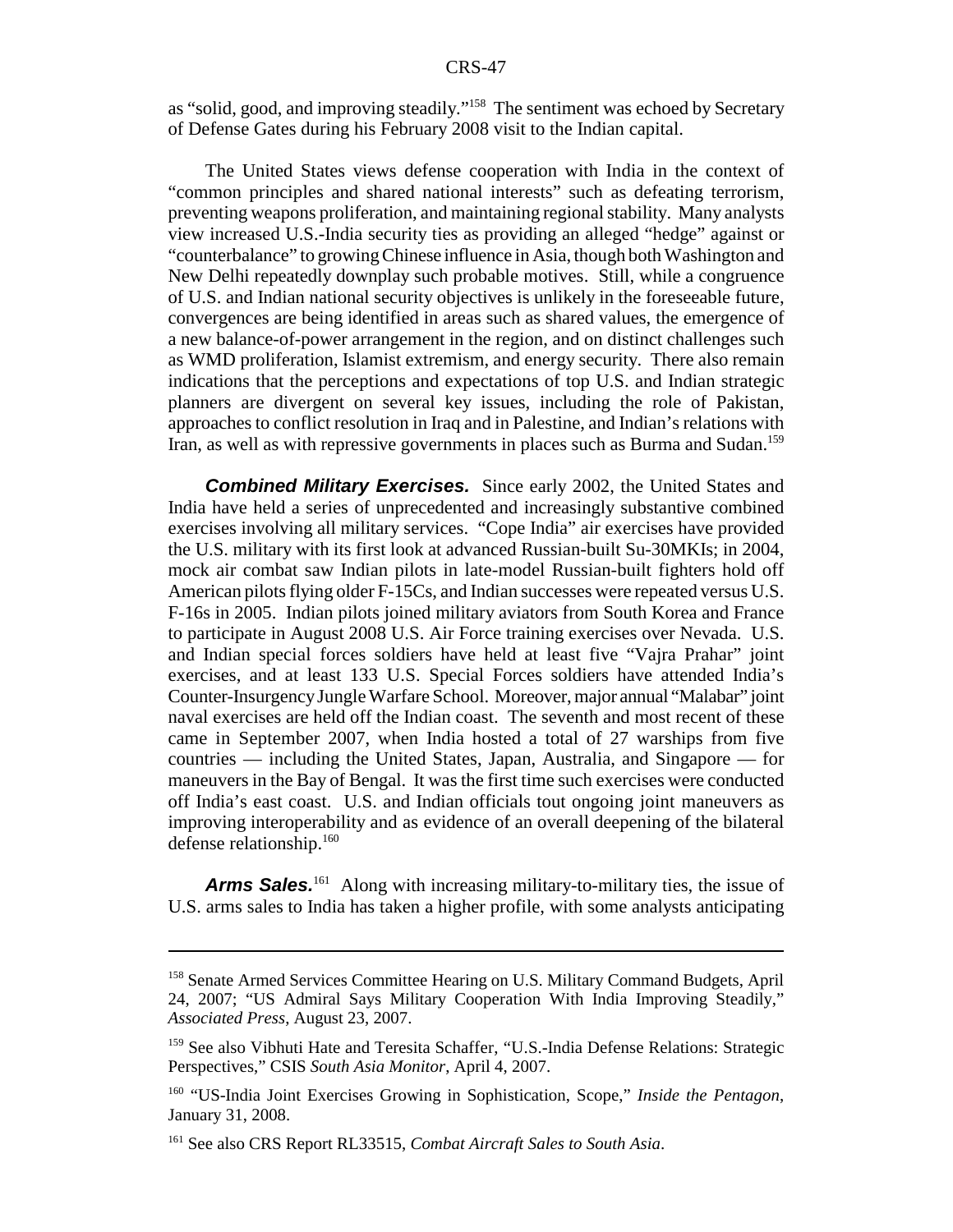that New Delhi will spend as much as \$40 billion on weapons procurement over the next five years.<sup>162</sup> The first-ever major U.S. arms sale to India came in 2002, when the Pentagon negotiated delivery of 12 counter-battery radar sets (or "Firefinder" radars) worth a total of \$190 million. India also purchased \$29 million worth of counterterrorism equipment for its special forces and has received sophisticated U.S. made electronic ground sensors to help stem the tide of militant infiltration in the Kashmir region. In 2004, Congress was notified of a sale to India involving up to \$40 million worth of aircraft self-protection systems for mounting on the Boeing 737s that carry India's head of government. Moreover, the State Department has authorized Israel to sell to India the jointly developed U.S.-Israeli Phalcon airborne early warning system, an expensive asset that some analysts believe may tilt the regional strategic balance even further in India's favor.

In 2006, Congress authorized and New Delhi approved the \$44 million purchase of the *USS Trenton*, a decommissioned American amphibious transport dock. The ship, which became the second largest in the Indian navy when it was commissioned as the *INS Jalashwa* in June 2007, set sail for India carrying six surplus Sikorsky UH-3H Sea King helicopters purchased for another \$39 million.<sup>163</sup> In May 2007, the Pentagon notified Congress of a possible sale to India of six C-130J Hercules military transport aircraft (along with related equipment, training, and services) in a deal that could be worth more than \$1 billion to the manufacturer, Maryland-based Lockheed Martin. In January 2008, Washington and New Delhi signed an agreement to finalize the deal, which represents the largest-ever U.S. defense sale to India.

The Indian government reportedly possesses an extensive list of desired U.S. made weapons, including PAC-3 anti-missile systems, electronic warfare systems, and possibly even combat aircraft. The March 2005 unveiling of the Bush Administration's "new strategy for South Asia" included assertions that the United States welcomed Indian requests for information on the possible purchase of F-16 or F/A-18 fighters, and indicated that Washington is "ready to discuss the sale of transformative systems in areas such as command and control, early warning, and missile defense."164 India in August 2007 invited foreign tenders for the sale of 126 new multi-role combat aircraft in a deal that could be worth more than \$10 billion. Lockheed Martin's F-16 and Illinois-based Boeing's F/A-18 are competing with aircraft built in Russia, France, Sweden, and by a European consortium. Lockheed's pitch reportedly includes offering a "super-cruise" version of the F-16 that saves large amounts of fuel by achieving supersonic speeds without the use of afterburners.

<sup>162 &</sup>quot;Building a Modern Arsenal in India," *New York Times*, August 31, 2007; US Aims to Edge Out Russia in big Arms Sales to India," *Reuters*, December 26, 2007. In December 2007, Boeing agreed in principle to send up to \$1 billion in aerospace manufacturing work to India's state-owned Hindustan Aeronautics over the next decade. In January 2008, Lockheed Martin announced the opening of a subsidiary in New Delhi.

<sup>&</sup>lt;sup>163</sup> India's comptroller later issued a report critical of the government for purchasing an "ageing ship" in a "hasty manner" without proper assessment of the ship's sea-worthiness, prompting communists in Parliament to demand an investigation. Indian navy officials reject the criticism and say the inexpensive ship will provide significant sea-lift capabilities ("US-Made *Jalashwa* a Lemon: CAG," *Times of India* (Delhi), Marc h 15, 2008).

 $164$  See [http://www.state.gov/r/pa/prs/ps/2005/43853.htm].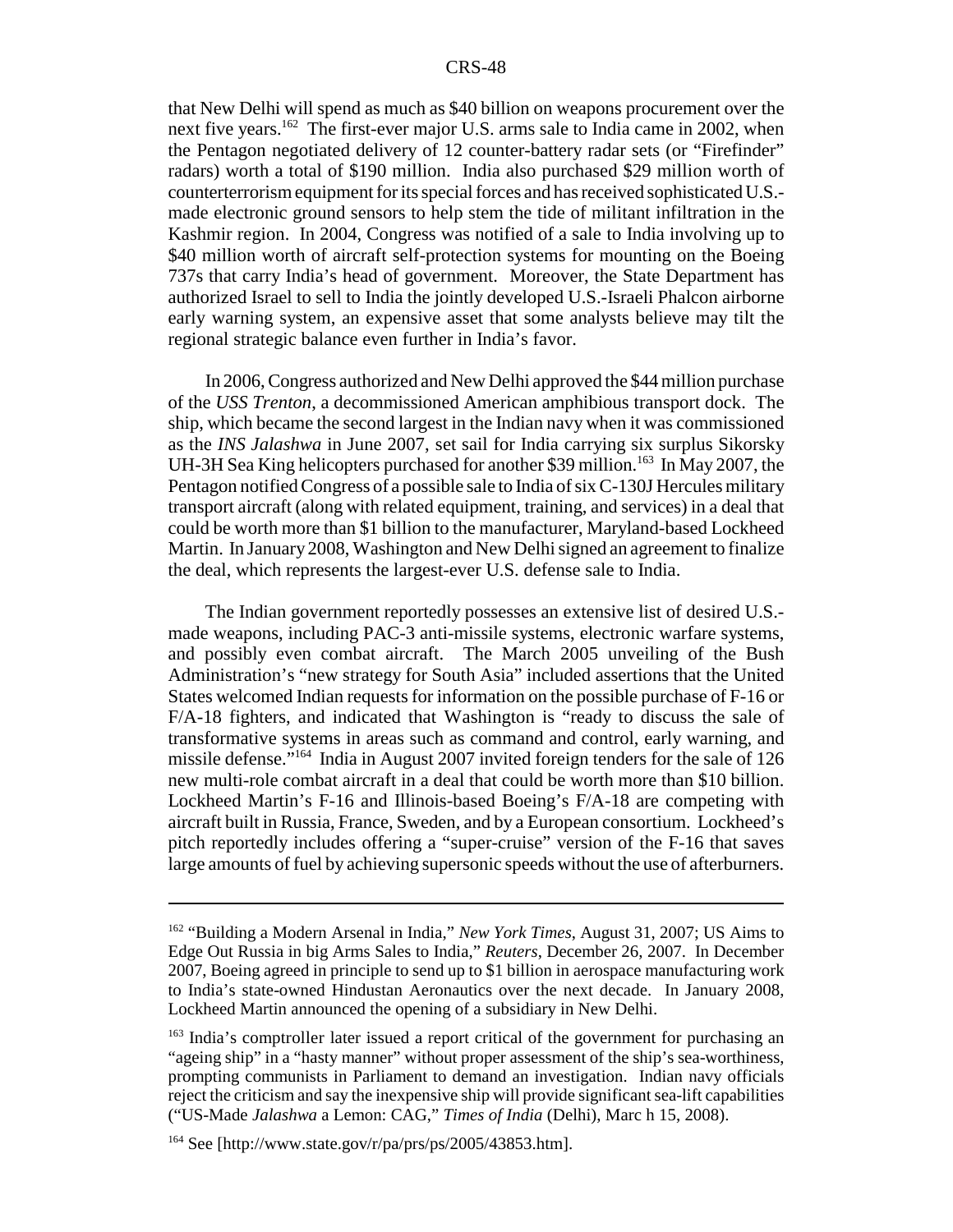Boeing, for its part, has sought to establish multiple joint ventures that could better position the company to become India's preferred aerospace and defense partner.<sup>165</sup>

Some top Indian officials express concern that the United States is a "fickle" partner that may not always be relied upon to provide the reciprocity, sensitivity, and high-technology transfers sought by New Delhi.<sup>166</sup> In 2006, the Indian Navy declined an offer to lease two U.S. P-3C maritime reconnaissance aircraft, calling the arrangements too costly. Moreover, India's offset policy states that any defense purchases worth more that \$76 million must include offset clauses amounting to at least 30% of the deal's total value. This policy, already described as "narrow" and "fairly restrictive" by the U.S. Ambassador to India, was altered to require that fully half of the value of any multi-role combat aircraft import be attached to offsets. U.S. laws requiring on-site verifications of exported defense equipment may represent a further irritant, as Indian officials reportedly have expressed discomfort with such physical inspections.167

Joint U.S.-India military exercises and arms sales negotiations can cause disquiet in Pakistan, where there is concern that induction of advanced weapons systems into the region could disrupt the "strategic balance" there. Islamabad worries that its already disadvantageous conventional military status vis-à-vis New Delhi will be further eroded by India's acquisition of sophisticated "force multipliers." In fact, numerous observers identify a pro-India drift in the U.S. government's strategic orientation in South Asia. Yet Washington regularly lauds Islamabad's role as a key ally in the U.S.-led counterterrorism coalition and assures Pakistan that it will take no actions to disrupt strategic balance on the subcontinent.

*U.S.-India Counterterrorism Cooperation.* One facet of the emerging "strategic partnership" between the United States and India is greatly increased counterterrorism cooperation. The U.S. State Department's *Country Reports on Terrorism 2007* identified India as being "among the world's most terror-afflicted countries" and counted more than 2,300 Indian deaths due to terrorism in 2007 alone. State finds numerous problems with New Delhi's capacity to combat terrorism:

The Indian government's counterterrorism efforts remained hampered by outdated and overburdened law enforcement and legal systems. The Indian court system was slow, laborious, and prone to corruption; terrorism trials can take years to complete. Many of India's local police forces were poorly staffed, lacked training, and were ill-equipped to combat terrorism effectively.<sup>168</sup>

<sup>165 &</sup>quot;US Contenders Enhance Their MRCA Offerings to India," *Jane's Defence Weekly*, January 30, 2008; "Boeing Seeks Leverage on Indian Fighter Order,"*Aviation International News*, February 19, 2008; "Boeing Keen to Develop India's Aerospace Industry," Reuters, July 16, 2008.

<sup>166 &</sup>quot;Defense Firms Seek Sales in India," *Chicago Tribune*, December 21, 2006.

<sup>167 &</sup>quot;India Realigns Its Offset Policy," *Jane's Defense Weekly*, February 6, 2008; "Delhi to US: No Arms-Site Scan," *Telegraph* (Kolkata), February 28, 2008.

 $168$  See [http://www.state.gov/s/ct/rls/crt/2007/103709.htm].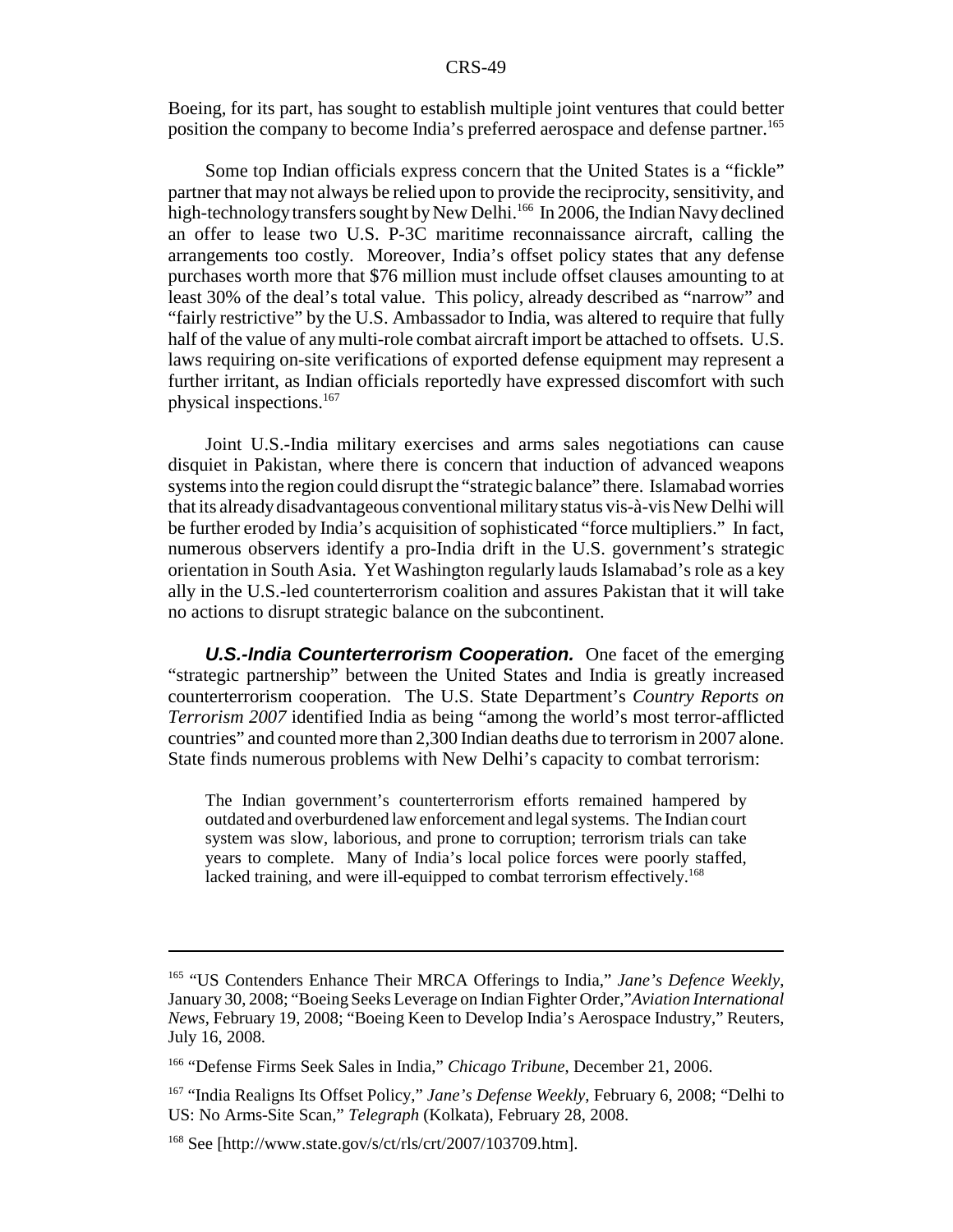Some Indian analysts complain that the intelligence gathering capabilities of India's security forces remain woefully inadequate and preclude effective law enforcement and preventive action.<sup>169</sup>

In November 2001, President Bush and then-Indian Prime Minster Vajpayee agreed that "terrorism threatens not only the security of the United States and India, but also our efforts to build freedom, democracy and international security and stability around the world."<sup>170</sup> In 2002, India and the United States launched the Indo-U.S. Cyber Security Forum to safeguard critical infrastructures from cyber attack. The June 2005 "New Framework for the U.S.-India Defense Relationship" lists "defeating terrorism and violent religious extremism" as one of four key shared security interests, and it calls for a bolstering of mutual defense capabilities required for such a goal.171 An April 2006 session of the U.S.-India Joint Working Group on Counterterrorism — the seventh such meeting since the group's founding in January 2000 — ended with a statement of determination from both countries to further advance bilateral cooperation and information sharing on such areas of common concern as bioterrorism, aviation security, advances in biometrics, cyber-security and terrorism, WMD terrorism, and terrorist financing.<sup>172</sup> Expanding military-to-military links have included company-level joint counterinsurgency training of army units.<sup>173</sup>

In October 2005, the United States and India concluded a treaty on criminal matters that would institutionalize law enforcement cooperation and create a regularized channel for mutual assistance. Among the hoped-for benefits has been more effective counterterrorism efforts.<sup>174</sup> It was reported in May 2006 that the United States had offered demining assistance, counterinsurgency training for police forces, and humanitarian relief for persons internally displaced by conflict related to the Maoist rebellion.<sup>175</sup> Moreover, three months after the July 2006 Bombay terrorist bombings, senior CIA officials reportedly traveled to New Delhi to discuss improving counterterrorism cooperation with Indian leaders, and an FBI official later called for closer law enforcement and intelligence coordination with India in light of terrorist attacks in that country's interior.<sup>176</sup> There have been signs that U.S. government agencies have taken greater notice of links apparent between Pakistanbased terrorist groups and wanted Indian criminal boss Dawood Ibrahim, who is

<sup>169</sup> See, for example, Ajai Sahni, "Get to the Basics," *Outlook* (Delhi), May 21, 2008.

<sup>&</sup>lt;sup>170</sup> "Joint Statement of U.S., India on Terrorism, Bilateral Ties," U.S. Department of State Washington File, November 9, 2001.

 $171$  See [http://www.indianembassy.org/press\_release/2005/June/31.htm].

<sup>&</sup>lt;sup>172</sup> See [http://usinfo.state.gov/is/Archive/2006/Apr/24-821244.html]. The most recent meeting of the Working Group was held in Washington in November 2007.

<sup>173 &</sup>quot;U.S. Troops on Front Line of Expanding India Ties," *Washington Post*, January 25, 2006.

<sup>174 &</sup>quot;U.S.-India Treaty on Mutual Legal Assistance in Criminal Matters Ratified," U.S. Embassy New Delhi Press Release, October 3, 2005.

<sup>175 &</sup>quot;US Offers India Help to Fight Maoists: Official," *Reuters*, May 26, 2006.

<sup>176 &</sup>quot;CIA Big Guns in Huddle," *Telegraph* (Calcutta), October 24, 2006; "FBI Looks to Boost Intelligence Ties With India," *Reuters*, November 27, 2006.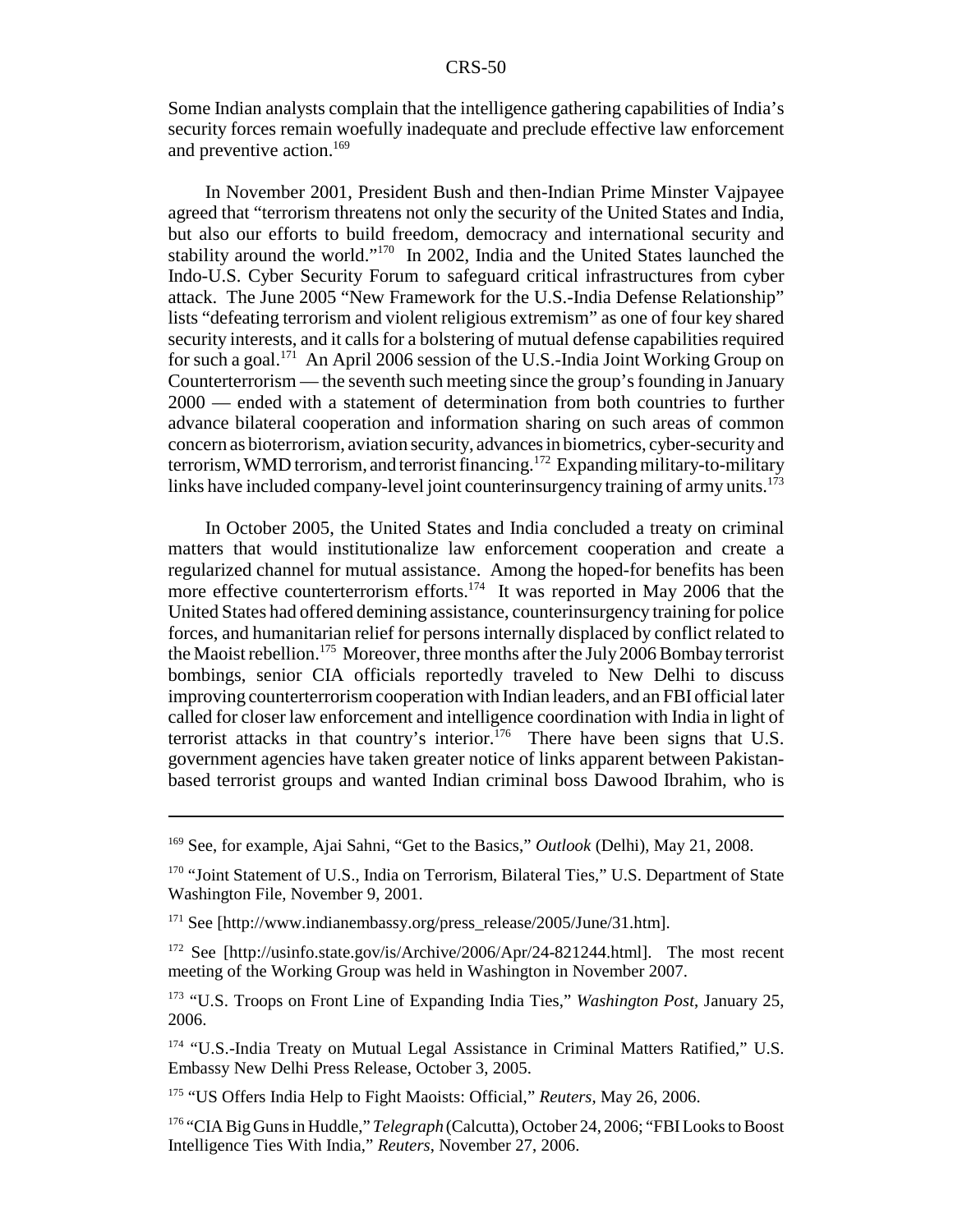suspected of residing in Karachi, Pakistan. In 2003, the U.S. Department of the Treasury formally designated Ibrahim as a terrorist supporter and accused him of collaborating with Al Qaeda in South Asia.<sup>177</sup>

**Nuclear Weapons and Missile Proliferation.**178 Many policy analysts consider the apparent arms race between India and Pakistan as posing perhaps the most likely prospect for the future use of nuclear weapons by states. In May 1998, India conducted five underground nuclear tests, breaking a self-imposed, 24-year moratorium on such testing. Despite international efforts to dissuade it, Pakistan quickly followed. The tests created a global storm of criticism and represented a serious setback for two decades of U.S. nuclear nonproliferation efforts in South Asia. Following the tests, President Clinton imposed full restrictions on nonhumanitarian aid to both India and Pakistan as mandated under Section 102 of the Arms Export Control Act. India currently is believed to have enough fissile material, mainly plutonium, for 55-115 nuclear weapons; Pakistan, with a program focused on enriched uranium, may be capable of building a similar number. Both countries have aircraft capable of delivering nuclear bombs. India's military has inducted short- and intermediate-range ballistic missiles, while Pakistan itself possesses short- and medium-range missiles (allegedly acquired from China and North Korea). All are assumed to be capable of delivering nuclear warheads over significant distances.

Proliferation in South Asia is part of a chain of rivalries — India seeking to achieve deterrence against China, and Pakistan seeking to gain an "equalizer" against a conventionally stronger India. In 1999, a quasi-governmental Indian body released a Draft Nuclear Doctrine for India calling for a "minimum credible deterrent" (MCD) based upon a triad of delivery systems and pledging that India will not be the first to use nuclear weapons in a conflict. In 2003, New Delhi announced creation of a Nuclear Command Authority. After the body's first session in September of that year, participants vowed to "consolidate India's nuclear deterrent." India thus appears to be taking the next steps toward operationalizing its nuclear weapons capability. According to the director of the U.S. Defense Intelligence Agency in a 2007 statement to a Senate panel, India is building its stockpile of fission weapons and is likely to continue work on advanced warhead and delivery systems.<sup>179</sup>

**U.S. Nonproliferation Efforts and Congressional Action.** Soon after the May 1998 nuclear tests in South Asia, Congress acted to ease aid sanctions through a series of legislative measures.<sup>180</sup> In September 2001, President Bush

<sup>177 &</sup>quot;Hunting for India's 'Most Wanted,'" *Jane's Intelligence Digest*, December 9, 2005; Treasury notification at [http://www.ustreas.gov/press/releases/js909.htm].

<sup>178</sup> See also CRS Report RL32115, *Missile Proliferation and the Strategic Balance in South Asia*, and CRS Report RS21237, *Indian and Pakistani Nuclear Weapons*.

<sup>&</sup>lt;sup>179</sup> Statement of Lt. Gen. Michael Maples before the Senate Select Committee on Intelligence, January 11, 2007, at [http://intelligence.senate.gov/070111/maples.pdf].

<sup>&</sup>lt;sup>180</sup> The India-Pakistan Relief Act of 1998 (in P.L. 105-277) authorized a one-year sanctions waiver exercised by President Clinton in November 1998. The Department of Defense Appropriations Act, 2000 (P.L. 106-79) gave the President permanent authority after (continued...)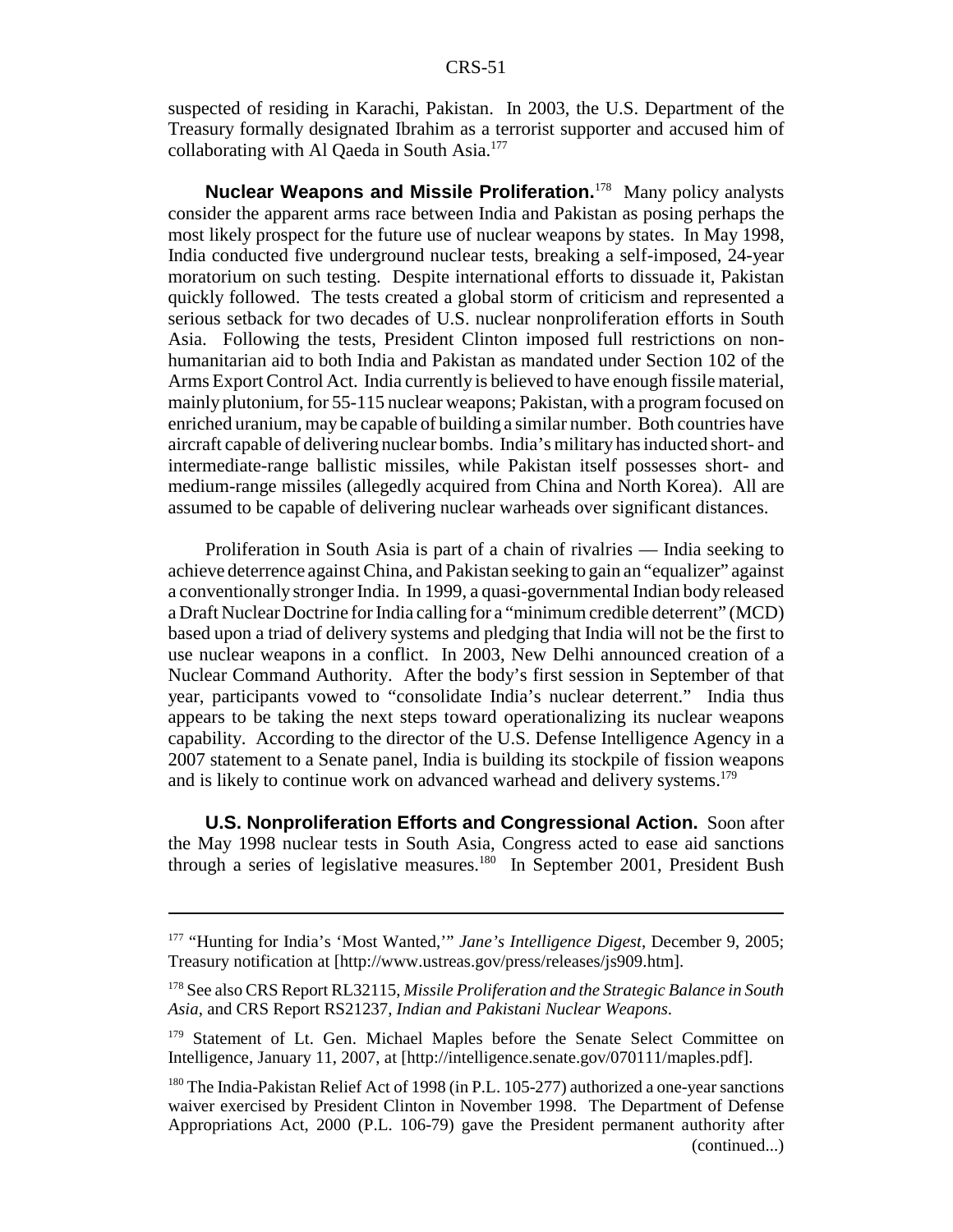waived remaining sanctions on India pursuant to P.L. 106-79. During the 1990s, the U.S. security focus in South Asia sought to minimize damage to the nonproliferation regime, prevent escalation of an arms race, and promote Indo-Pakistani bilateral dialogue. In light of these goals, the Clinton Administration set out "benchmarks" for India and Pakistan based on the contents of U.N. Security Council Resolution 1172, which condemned the two countries' nuclear tests. These included signing and ratifying the Comprehensive Nuclear Test Ban Treaty (CTBT); halting all further production of fissile material and participating in Fissile Material Cutoff Treaty negotiations; limiting development and deployment of WMD delivery vehicles; and implementing strict export controls on sensitive WMD materials and technologies.

Progress in each of these areas has been limited, at best, and the Bush Administration quickly set aside the benchmark framework. Along with security concerns, the governments of both India and Pakistan face the prestige factor attached to their nuclear programs and domestic resistance to relinquishing what are perceived to be potent symbols of national power. Neither has signed the CTBT, and both appear to be producing weapons-grade fissile materials. (India has consistently rejected the CTBT, as well as the Nuclear Nonproliferation Treaty, as discriminatory, calling instead for a global nuclear disarmament regime. Although both India and Pakistan currently observe self-imposed moratoria on nuclear testing, they continue to resist signing the CTBT — a position made more tenable by U.S. Senate's rejection of the treaty in 1999.) The status of weaponization and deployment is unclear, though there are indications that this is occurring at a slow but steady pace. Section 1601 of P.L. 107-228 outlined U.S. nonproliferation objectives for South Asia. Some in Congress identify "contradictions" in U.S. nonproliferation policy toward South Asia, particularly as related to the Senate's rejection of the CTBT and U.S. plans to build new nuclear weapons. In May 2006, the United States presented in Geneva a draft global treaty to ban future production of fissile material (a Fissile Material Cutoff Treaty) that it hopes will be supported by India. Some analysts speculated that the move was meant to bolster U.S. congressional support for proposed U.S.-India civil nuclear cooperation.

### **India's Economy and U.S. Interests<sup>181</sup>**

**Overview.** India is in the midst of a major and rapid economic expansion, with an economy projected to soon be the world's third largest. Although there is widespread and serious poverty in the country, observers believe long-term economic potential is tremendous, and recent strides in the technology sector have brought international attention to such new global high-tech centers as Bangalore and Hyderabad. However, many analysts and business leaders, along with U.S.

 $180$  (...continued)

October 1999 to waive nuclear test-related sanctions applied against India and Pakistan. On October 27, 1999, President Clinton waived economic sanctions on India (Pakistan remained under sanctions as a result of an October 1999 military coup). (See CRS Report RS20995, *India and Pakistan: U.S. Economic Sanctions*.)

<sup>181</sup> See also CRS Report RL34161, *India-U.S. Economic and Trade Relations*. Most of the economic data in these sections come from the Economist Intelligence Unit and Global Insight, as well as from U.S. and Indian government sources.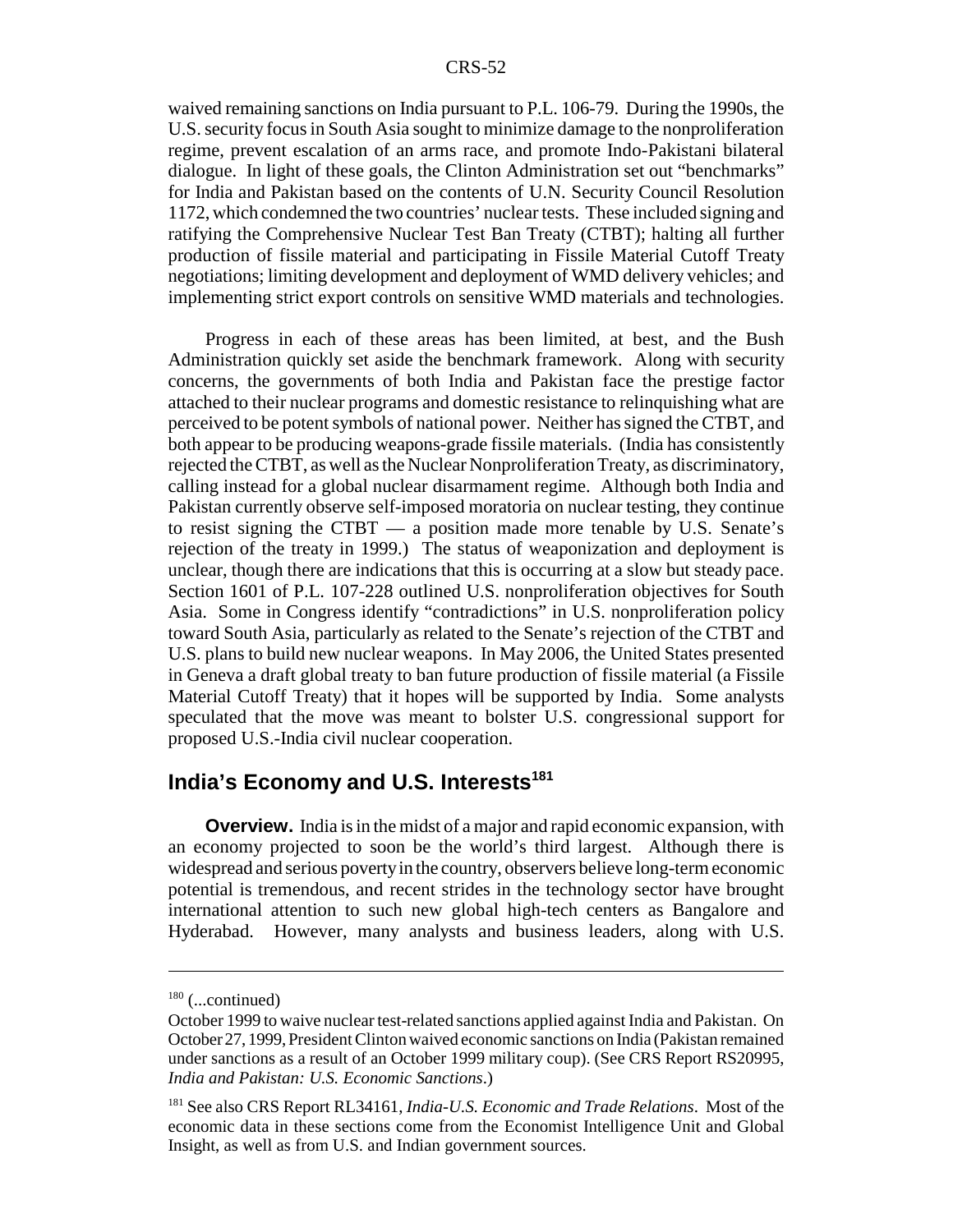government officials, point to excessive regulatory and bureaucratic structures as a hindrance to the realization of India's full economic potential. The high cost of capital (rooted in large government budget deficits) and an "abysmal" infrastructure also draw negative appraisals as obstacles to growth. Constant comparisons with the progress of the Chinese economy show India lagging in rates of growth and foreign investment, and in the removal of trade barriers. Just prior to his March 2006 visit to New Delhi, President Bush noted India's "dramatic progress" in economic reform while insisting "there's more work to be done," especially in lifting caps on foreign investment, making regulations more transparent, and continuing to lower tariffs.<sup>182</sup>

According to the Economist Intelligence Unit, India's per capita GDP was only about \$824 in 2007. The highly-touted information technology and business processing industries employ only about one-third of one percent of India's work force and, while optimists vaunt an Indian "middle class" of some 300 million people, a larger number of Indians subsists on less than \$1 per day.<sup>183</sup> Yet, even with the existence of ongoing problems, the current growth rate of India's increasingly service-driven economy is among the highest in the world and has brought the benefits of development to many millions of citizens. The U.N. Development Program ranked India 128<sup>th</sup> out of 177 countries on its 2007/2008 human development index (between Morocco and Laos), down from  $126<sup>th</sup>$  in  $2006.<sup>184</sup>$ 

After enjoying an average growth rate above 6% for the 1990s, India's economy cooled with the global economic downturn after 2000. Yet sluggish, Cold War-era "Hindu rates of growth" had become a thing of the past. For the fiscal year ending March 2006, real change in GDP was 8.5%, the second-fastest rate of growth among the world's 20 largest economies. During FY2006/2007, India's economy expanded by a blistering 9.2% and nearly matched this rate again in FY2007/2008 with a 9% expansion. Robust growth in the services, manufacturing, and industry sectors continues, but is moderated by a weak agricultural sector (low productivity levels in this sector, which accounts for nearly one-fifth of the country's GDP, are a drag on overall growth).185 Short-term estimates are encouraging, predicting expansion well

<sup>&</sup>lt;sup>182</sup> See [http://www.whitehouse.gov/news/releases/2006/02/20060222-2.html].

<sup>&</sup>lt;sup>183</sup> India's official poverty line for 2004-2005 was an income of 356 rupees (about \$9) per person per month. By this measure, the national poverty rate was about 28%. Yet estimates indicate that some 400 million Indians subsist on less than 40 rupees per day. One British medical study found that more than half of all Indian children under the age of five are "stunted" by lack of proper nutrition. More than two million Indian children died in 2006 — more than in any other country — and studies indicate that better delivery of healthcare for India's poorest children is necessary for meeting international millennium development goals ("Economic Boom Fails to Generate Optimism in India," *New York Times*, August 16, 2007; "51% of Indian Children Stunted by Undernutrition," *Hindu* (Chennai), May 15, 2008; "UN Warning on India Child Health," *BBC News*, August 5, 2008).

<sup>184</sup> See [http://hdr.undp.org/en/reports/global/hdr2007-2008].

<sup>&</sup>lt;sup>185</sup> Despite a series of expensive programs meant to bring relief to India's beleaguered farmers, the government has failed to stem the incidence of farmer suicides, which are estimated to number some 10,000 each year ("No Let Up in India Farm Suicides," *BBC News*, May 5, 2008).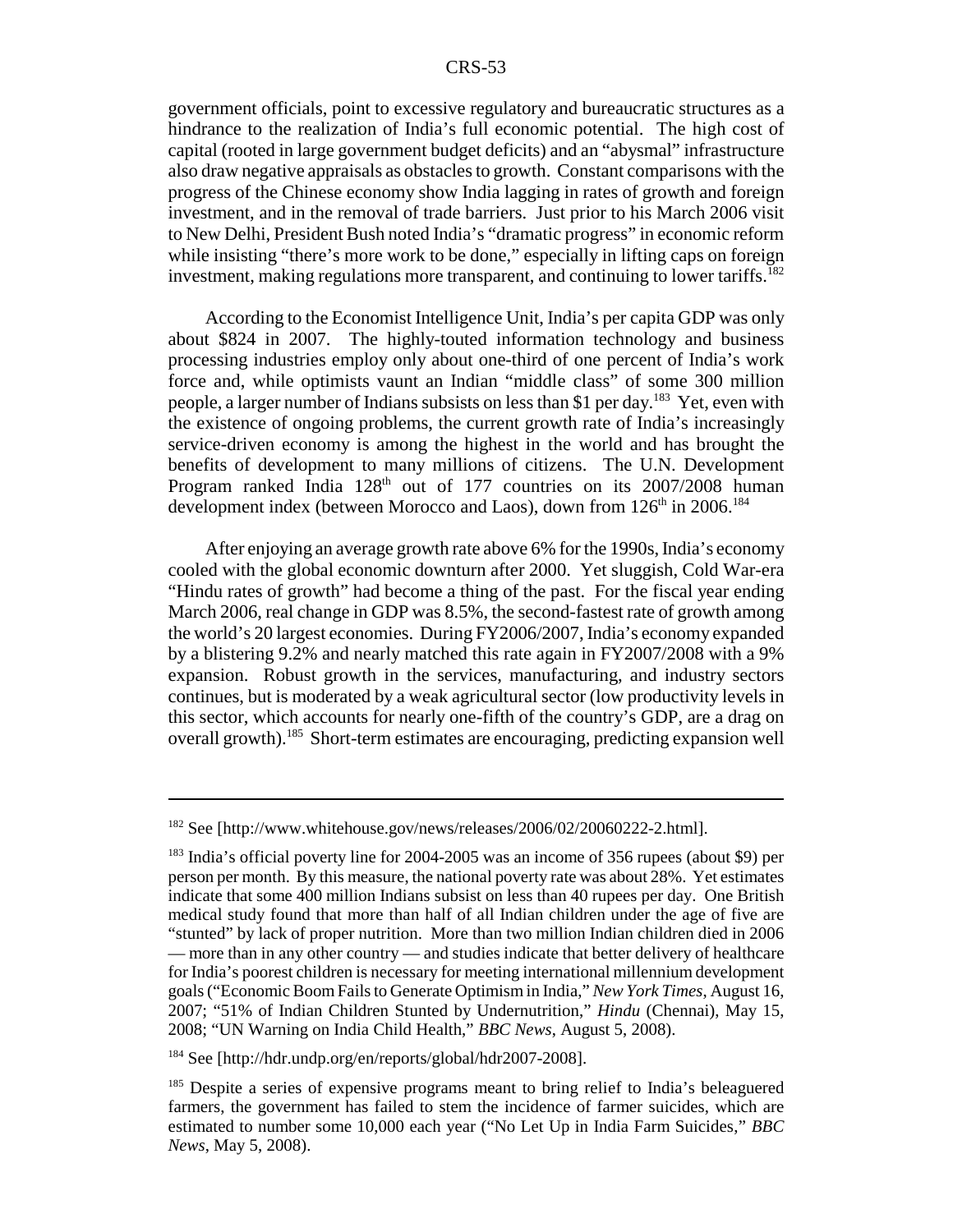above 7% for the next two years. A major upswing in services is expected to lead; this sector now accounts for more than half of India's GDP.

India's central bank warned in early 2007 that rising inflation and surging stock and property markets were "signs of overheating" in the country's economy. Some analysts criticize the bank for being too timid in reining in domestic demand.<sup>186</sup> Consumer price inflation rose somewhat in mid-2007, then appeared to level off at a lower rate toward year's end (with a year-on-year rate of 5.5% in January), but may rise again in 2008. The soaring Bombay Stock Exchange tripled in value from 2001- 2006, then apparently overheated with the worst-ever daily decline of its benchmark Sensex index on May 22, 2006, when almost 11% of its total value was lost (related also to political developments). The market subsequently stabilized and then recovered mightily, reaching new highs in the closing months of 2006. More new record highs became even more frequent in the latter half of 2007 and the Sensex was up nearly 40% for the year. India now boasts more billionaires than any other Asian country and has the fourth most in the world, trailing only the United States, Germany, and Russia. The bounty of India's newly-super-wealthy is traced largely to phenomenal gains in the country's stock market, but, in a further indicator of serious income disparity, only about 2% of the country's working-age population hold any stock at all.<sup>187</sup>

A major U.S. concern with regard to India is the scope and pace of reforms in what has been that country's quasi-socialist economy. Reforms begun in 1991, under the Congress-led government of Prime Minister Rao and his finance minister, current Prime Minister Singh, boosted growth and led to major new inbound foreign investment in the mid-1990s. Reform efforts stagnated, however, under weak coalition governments later in the decade, and combined with the 1997 Asian financial crisis and international sanctions on India (as a result of its 1998 nuclear tests) to further dampen the economic outlook. Following the 1999 parliamentary elections, the BJP-led government launched second-generation economic reforms, including major deregulation, privatization, and tariff-reducing measures.

Once seen as favoring domestic business and diffident about foreign involvement, New Delhi appears to gradually be embracing globalization and has sought to reassure foreign investors with promises of transparent and nondiscriminatory policies. A January 2007 report from global investment banking and securities firm Goldman Sachs called India's recent high growth rates a result of structural rather than cyclical increases and projected a sustainable growth rate of about 8% through 2020. It identified political developments — including a rise in protectionism; supply-side restraints, including business climate, education, and labor market reforms; and environmental degradation — as representing major risks to future growth.188 An October 2007 country survey from the Paris-based Organization for Economic Cooperation and Development (OECD) traced India's economic successes to reforms that reduced the role of the state in economic affairs and

<sup>&</sup>quot;India Overheats," *Economist* (London), February 3, 2007.

<sup>187 &</sup>quot;India's Superrich Get Even Richer," *Christian Science Monitor*, December 18, 2007.

<sup>188 [</sup>http://www.usindiafriendship.net/viewpoints1/Indias\_Rising\_Growth\_Potential.pdf].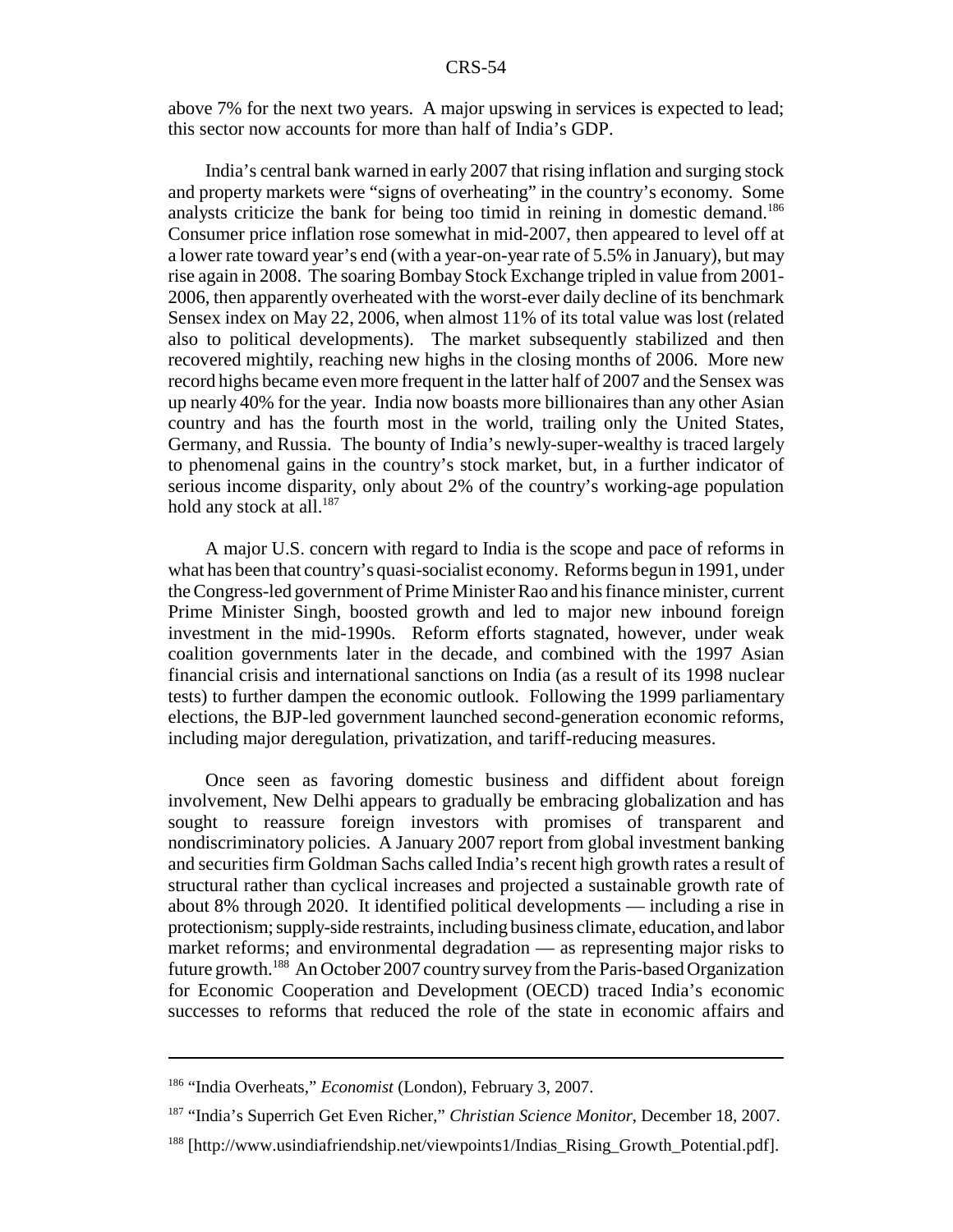claimed that New Delhi's pursuit of further "ambitious and wide-ranging reforms" could push India's growth rate to a sustainable  $10\%$  annually.<sup>189</sup> Other analyses identify water shortages, urban woes, and pollution as further potential threats to Indian prosperity.190

**Trade and Investment.** As India's largest trade and investment partner, the United States strongly supports New Delhi's continuing economic reform policies. A U.S.-India Trade Policy Forum was created in November 2005 to expand bilateral economic engagement and provide a venue for discussing multilateral trade issues. The United States currently accounts for about one-sixth of all Indian exports. India was the  $16<sup>th</sup>$  largest export market for U.S. goods in 2007 (up from  $21<sup>st</sup>$  the previous year). Levels of U.S.-India trade, while relatively low, are blossoming; the total value of bilateral trade has doubled since 2001 and the two governments intend to see it doubled again by 2009. U.S. imports from India in 2007 were valued at \$24 billion (up 10% over 2006). Leading imports included cotton apparel; textiles; and pearls, gemstones, and jewelry. Exports to India in 2007 totaled \$17.6 billion (up 75% over 2006), with civilian aircraft; telecommunications equipment; finished pearls, gemstones, and jewelry; and chemical fertilizers as leading categories. Bilateral trade in private commercial services was worth more than \$13 billion more, split evenly between imports and exports.<sup>191</sup>

Annual inward direct investment to India from all countries rose from a mere \$74 million in 1991 to \$5.5 billion in 2001 and \$17.5 billion in 2006.<sup>192</sup> Net portfolio investment added another \$7.1 billion in FY2006/2007. According to Indian officials, about one-seventh of foreign direct investment in India since 1991 has come from U.S. firms; in recent years, the major U.S.-based companies Microsoft, Dell, Oracle, and IBM have made multi-billion-dollar investments in India (U.S. firms invested about \$2 billion in India in 2006; Indian companies invested roughly the same amount in the United States). The stock of U.S. foreign direct investment in India was just below \$9 billion for 2006. India's foreign exchange reserves were at a record \$300 billion in August 2008. India has moved to raise limits on foreign investment in several key sectors, although U.S. officials prod New Delhi to make more rapid and more substantial changes to foreign investment ceilings, especially in the retail, financial services, and banking sectors. In March 2006, the U.S.-India CEO Forum — composed of ten chief executives from each country representing a cross-section of key industrial sectors — issued a report

<sup>189</sup> See [http://www.oecd.org/eco/surveys/India].

<sup>&</sup>lt;sup>190</sup> Pramit Mitra, "Running on Empty," CSIS South Asia Monitor 103, February 3, 2007, at [http://www.csis.org/media/csis/pubs/sam103.pdf]; World Bank, "Urban Challenges in India," February 5, 2007. One study found that 70% of Kolkata's population suffers from respiratory disorders caused by air pollution ("Air Pollution Suffocates Calcutta," *BBC News*, May 3, 2007).

 $191$  See [http://www.census.gov/foreign-trade/statistics/country/index.html].

<sup>192</sup> International Monetary Fund, *International Financial Statistics*.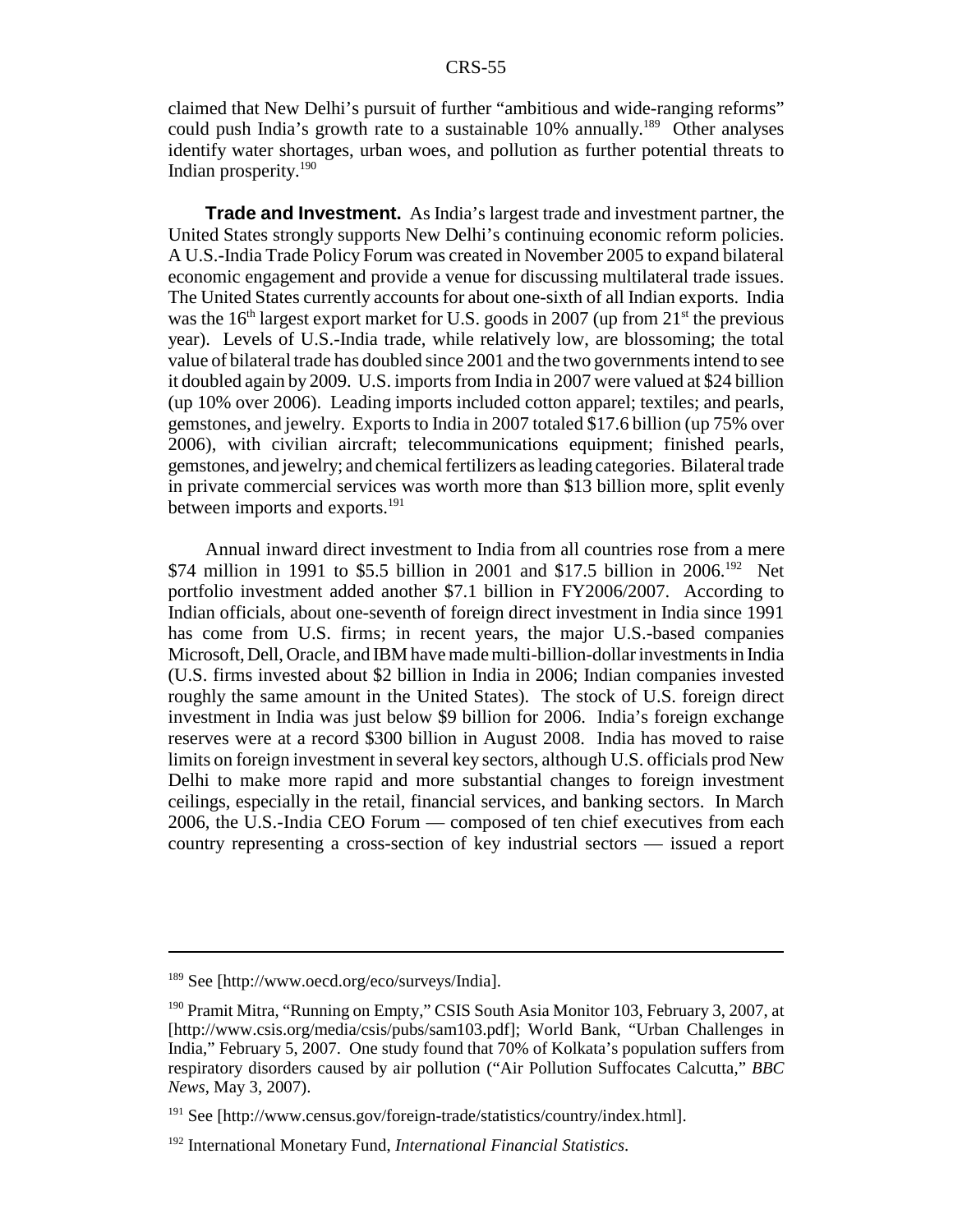identifying India's poor infrastructure and dense bureaucracy as key impediments to increased bilateral trade and investment relations.<sup>193</sup>

In a May 2007 speech on U.S.-India relations, Under Secretary of State Burns captured all the major U.S. concerns (and advice) with regard to bilateral economic issues with India, saying New Delhi must insure that

new regulations or old red tape don't impeded growth, and that foreign companies have a clear path to settling commercial disputes when they arise. The Indian government should also continue economic reforms and liberalizations that have been the basis of India's economic boom so far. ... In order to achieve higher growth rates as well as broad rural development, India requires world-class airports, irrigation, and communications networks. It needs modern power grids, ports, and highways, and many other infrastructural improvements that could be vastly accelerated by greater investment, both public and private. ... Our focus is on facilitating and promoting foreign direct investment, enhancing bilateral consultations on reducing tariff and non-tariff barriers to trade in industrial goods, services, and agriculture, preventing the illicit use of the financial system, and strengthening India's regime for intellectual property rights.194

In September 2007, U.S. Ambassador Mulford opined that, "Continued reform and liberalization will help further boost ... and spread the benefits of rapid economic growth to more recipients across India."195 During his October 2007 visit to India, U.S. Treasury Secretary Paulson told a Mumbai audience,

In the long term, India can take a number of steps to become even more competitive, such as reducing requirements that financial institutions hold large amounts of government debt, reducing requirements for banks to provide credit to certain priority sectors, and removing various restrictions and caps on foreign investment. Limits on debt and equity financing, and asset allocation restrictions on financial institutions, are impediments to putting resources to their most productive use.196

**Barriers to Trade and Investment.** Despite significant tariff reductions and other measures taken by India to improve market access, according to the 2008 report of the United States Trade Representative (USTR), a number of foreign trade barriers remain, including high tariffs, especially in the agricultural sector. The USTR asserts that "continued reduction of the bilateral trade deficit will depend on

<sup>193</sup> See "U.S.-India Strategic Economic Partnership," U.S.-India CEO Forum, March 2006 at [http://planningcommission.nic.in/reports/genrep/USIndia.pdf]. One 2008 news report criticized "India's astonishing inability to plan for its future and fix its sagging infrastructure" ("An Indian Airport Hurries to Make the First Flight," *New York Times*, May 22, 2008).

<sup>194</sup> See [http://www.state.gov/p/us/rm/2007/85424.htm].

<sup>&</sup>lt;sup>195</sup> See [http://newdelhi.usembassy.gov/pr91907.html].

 $196$  See [http://www.ustreas.gov/press/releases/hp648.htm].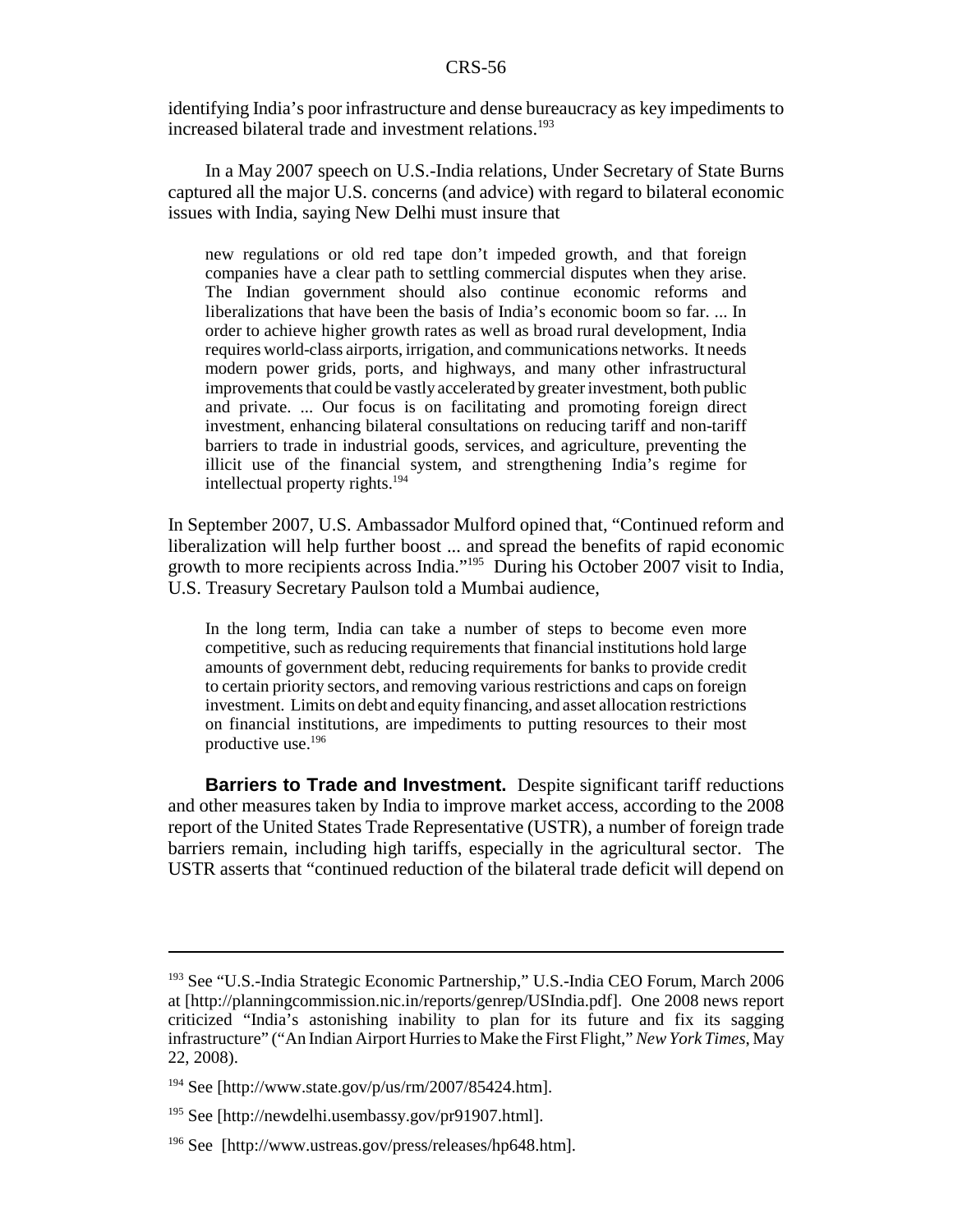significant additional Indian liberalization of the trade and investment regime."197 The Commerce Department likewise encourages New Delhi to continue lowering tariffs as a means of fostering trade and development. Indian Finance Minister Chidambaram agrees that high rates of investment must be maintained to sustain the country's economic growth. In 2007, India regained full investment-grade status after a 15-year hiatus when Standard & Poor's upgraded India's sovereign rating, but the country's public finances remain much weaker than comparable states: India has a public debt-to-GDP ratio (85%) more than three times higher than China's, and interest consumes nearly one-third of total revenue.<sup>198</sup>

India's extensive trade and investment barriers have been criticized by U.S. government officials and business leaders as an impediment to its own economic development, as well as to stronger U.S.-India ties. For example, in 2004, then-U.S. Under Secretary of State Alan Larson opined that "trade and investment flows between the U.S. and India are far below where they should and can be," adding that "the picture for U.S. investment is also lackluster." He identified the primary reason for the suboptimal situation as "the slow pace of economic reform in India." In 2007, Under Secretary of the Treasury Tim Adams urged India to further reduce trade and investment barriers, liberalize its financial sector, and improve its business climate as key means to "compete effectively in the global economy."199

Inadequate intellectual property rights protection is another long-standing issue between the United States and India. The USTR places India on its Special 301 Priority Watch List for "inadequate laws and ineffective enforcement" in this area. The International Intellectual Property Alliance (IIPA), a coalition of U.S. copyrightbased industries, estimated U.S. losses of \$913 million due to copyright piracy in India in 2007, with some 95% of this in the categories of business and entertainment software (estimated loss amounts do not include motion picture piracy, which in 2004 was estimated to have cost some \$80 million). The IIPA expresses frustration that "little significant progress" is being made in more effectively enforcing copyright protection in India.<sup>200</sup> In December 2006, Under Secretary of Commerce and Director of the U.S. Patent and Trademark Office Jon Dudas told a New Delhi audience that "further modifications are necessary" in India's intellectual property rights protection regime and that India's copyright laws are "insufficient in many aspects." He also warned that "piracy and counterfeiting rates will continue to rise without effective enforcement."<sup>201</sup>

While the past two decades have seen a major transformation of the Indian economy, it remains relatively closed in many aspects. The Heritage Foundation's

 $197$  See [http://www.ustr.gov/Document\_Library/Reports\_Publications/Section\_Index.html].

<sup>198 &</sup>quot;India's Sovereign Credit Rating Upgraded," *Financial Times* (London), January 30, 2007.

<sup>199</sup> See [http://www.state.gov/e/rls/rm/2004/36345.htm] and [http://newdelhi.usembassy.gov/ pr022007.html].

 $^{200}$  See [http://www.iipa.com/rbc/2008/2008SPEC301INDIA.pdf].

<sup>&</sup>lt;sup>201</sup> See [http://newdelhi.usembassy.gov/pr120706.html]. Bush Administration policy is at [http://mumbai.usconsulate.gov/chris\_israel.html].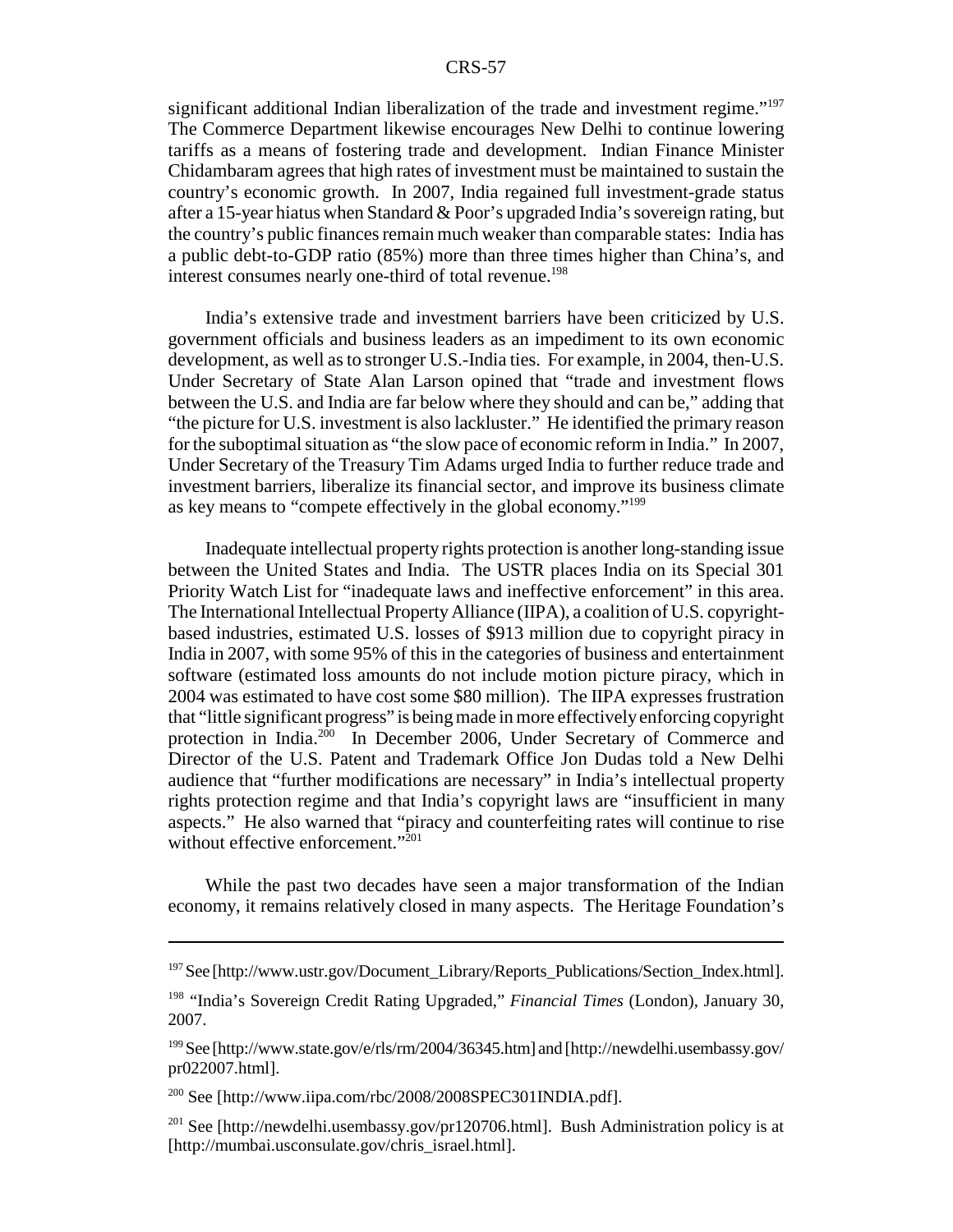*2008 Index of Economic Freedom* — which some say may overemphasize the value of absolute growth and downplay broader quality-of-life measurements — rated India's economy as being "54% free" and ranked it  $115<sup>th</sup>$  out of 162 countries. The index highlights restrictive trade policies, heavy government involvement in the banking and finance sectors, rigorous investment caps, demanding regulatory structures, and a high incidence of corruption.<sup>202</sup> Berlin-based Transparency International placed India  $72<sup>nd</sup>$  out of 179 countries in its 2007 "corruption perceptions index." The group's 2006 "bribery index" found India to be the worst offender among the world's top 30 exporting countries.<sup>203</sup> The Vancouver-based Fraser Institute provides a more positive assessment of economic freedom in India, while also faulting excessive restrictions on capital markets.<sup>204</sup>

**Special Economic Zones (SEZs).** In 2005, New Delhi announced plans to allow Indian states to establish Chinese-style special economic zones that would encourage foreign investment and boost employment by bypassing the country's strict labor and tax laws. Parliament soon approved implementation and, in early 2006, the SEZ Act went into effect. With well over 200 such zones approved and hundreds more planned, SEZs became a matter of significant controversy. Proponents view them as sensible means of growing the economy through greatly increased investment, as well as improving infrastructure. Yet the policy has elicited energetic opposition from interest groups representing the political left and right, alike. Some critics say building SEZs on fertile agricultural land will impoverish farmers without adequate compensation. Even Congress Party chief Sonia Gandhi openly opposed exposing farmers to "unscrupulous developers." Other detractors, including India's finance minister, warn that the government will be denied billions of dollars in tax revenues lost due to special concessions offered to participating firms. In early 2007, after Left Front parties demanded extensive curbs on the initiative, New Delhi suspended approval of 304 more SEZs pending decisions on issues including compensation for displaced farmers.<sup>205</sup> In March of that year, police in Nandigram, West Bengal, opened fire on a group of protesters who were demonstrating against state land appropriations for a planned SEZ. At least 14 people were killed and the incident led to days of violent protests against the state government's action. Soon after, the West Bengal government dropped its plans and the federal government vowed to "refine" its SEZ policy to make it more equitable.<sup>206</sup>

<sup>202</sup> See [http://www.heritage.org/research/features/index/country.cfm?id=India].

<sup>&</sup>lt;sup>203</sup> See [http://www.transparency.org]. According to Transparency's findings, one in three Indian families living below the poverty line paid a bribe in 2007 for basic public services.

<sup>&</sup>lt;sup>204</sup> See [http://www.fraserinstitute.ca/admin/books/chapterfiles/3aEFW2006ch3A-K.pdf#].

<sup>205 &</sup>quot;India Puts Brakes on Tax-Break Zones," *Financial Times* (London), January 23, 2007; "India's Farmers Grumbling as SEZs Eat Up Land," *Financial Times* (London), March 12, 2007; "India to 'Refine' Economic Zone Policy After Shooting Deaths," *Agence France Presse*, March 19, 2007.

 $206$  SEZ-related troubles continued in late 2007 with an upsurge in political violence in West Bengal and reports that state officials may have been complicit in attacks on farmers.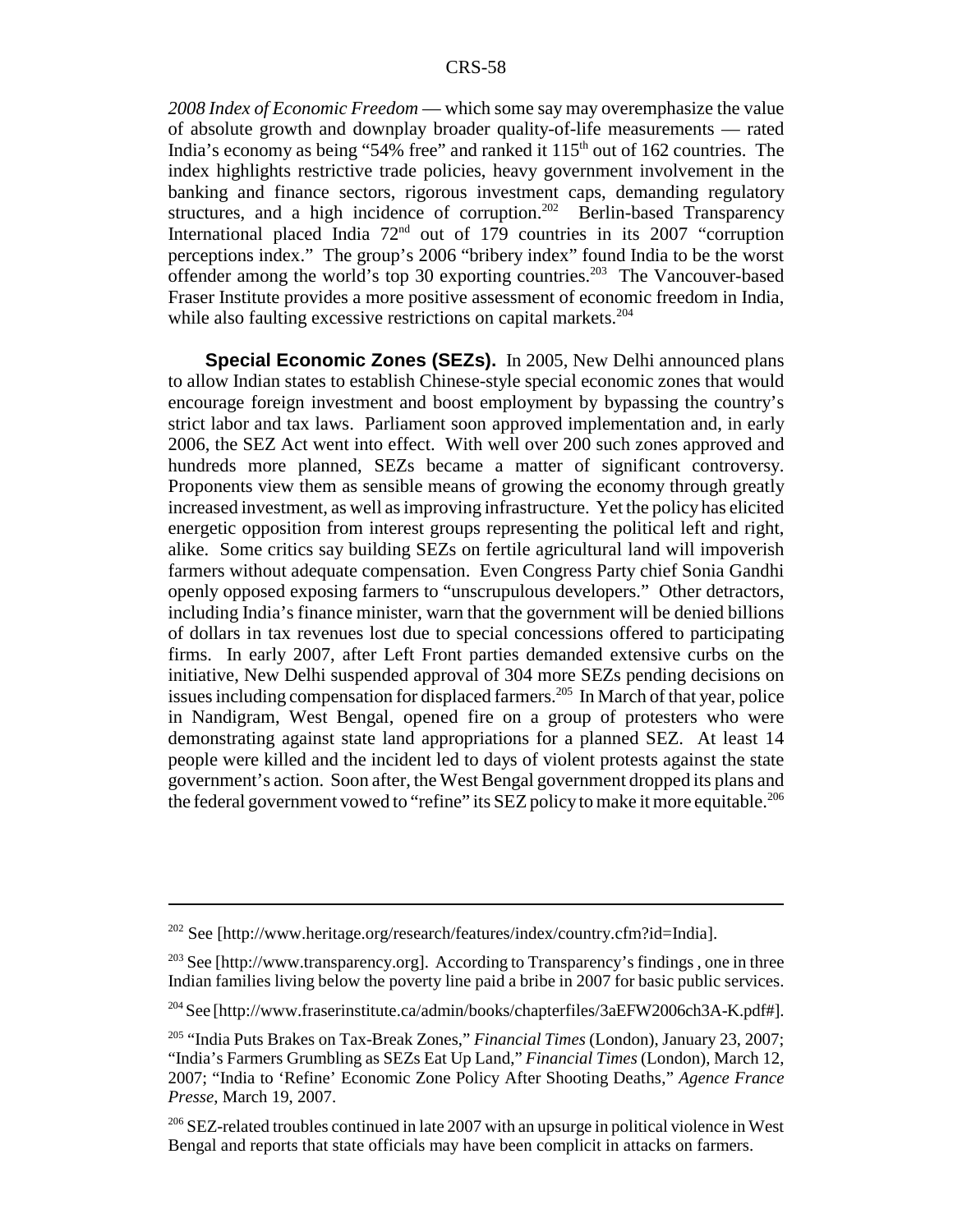**Multilateral Trade Negotiations.**<sup>207</sup> In 2006, the World Trade Organization's "Doha Round" of multilateral trade negotiations were suspended due to disagreement among the WTO's six core group members — which include the United States and India — over methods to reduce trade-distorting domestic subsidies, eliminate export subsidies, and increase market access for agricultural products. The United States and other developed countries seek substantial tariff reductions in the developing world. India, like other members of the "G-20" group of developing states, has sought more market access for its goods and services in the developed countries, while claiming that developing countries should be given additional time to liberalize their own markets. In particular, India is resistant to opening its markets to subsidized agricultural products from developed countries, claiming this would be detrimental to tens of millions of Indian farmers and result in further depopulation of the countryside. According to Indian officials, the WTO's narrow focus on economic issues excludes political and social variables which are equally sensitive for New Delhi and which constrain the options available to the Indian government. They seek greater U.S. understanding of this dynamic. The Indian economy could benefit significantly from lowered farm subsidies in developed countries and expanded trade in services, but indigenous industries could also be harmed if New Delhi were to reduce tariffs that currently protect India's exporting sectors, especially in textiles and garments.<sup>208</sup>

Indian Commerce Minister Nath has blamed U.S. intransigence for the Doha Round's collapse. In mid-2007, Indian officials rejoined the negotiations, then claimed the talks had again "collapsed" due to lack of convergence among the major actors. U.S. Trade Representative Schwab later expressed surprise at how "rigid and inflexible" India (and Brazil) were during the negotiations, and she suggested that "some countries ... really don't want a Doha round outcome." In September, however, Nath again expressed optimism in identifying a new and "greater comprehension of India's sensitivities" on the effects of U.S. farm subsidies.<sup>209</sup>

Indian leaders were reported to be especially dissatisfied with draft documents they believe are too restrictive of their domestic policies meant to protect Indian farmers from a flood of foreign imports. The U.S. government, for its part, continues to insist that it can only cut its own domestic farm subsidies if advanced developing states such as India (and China and Brazil) do more to open their own markets to foreign goods. In June 2008, a Commerce Department official called India a "roadblock to success" in the negotiations by treating them as a "donor's conference" and resisting all reasonable liberalization proposals, even those being offered by other

<sup>207</sup> See also CRS Report RL32060, *World Trade Organization Negotiations*, and CRS Report RL33144, *WTO Doha Round*.

<sup>208 &</sup>quot;India Sees Gains in WTO Deal, But Has Reservations," *Reuters*, July 16, 2008.

<sup>&</sup>lt;sup>209</sup> "India Blames U.S. for Failure of WTO Talks," *Hindu* (Chennai), July 26, 2006; "U.S. Says Doha Risks Being Delayed for Several Years," *Reuters*, July 5, 2007; "World Leaders Express New Optimism on Doha Deal," *Reuters*, September 25, 2007. American business interests also have been critical of the New Delhi government for failing to offer positive proposals for broaching the Doha impasse ("U.S. Business Presses India for More WTO Concessions," *New York Times*, May 6, 2008).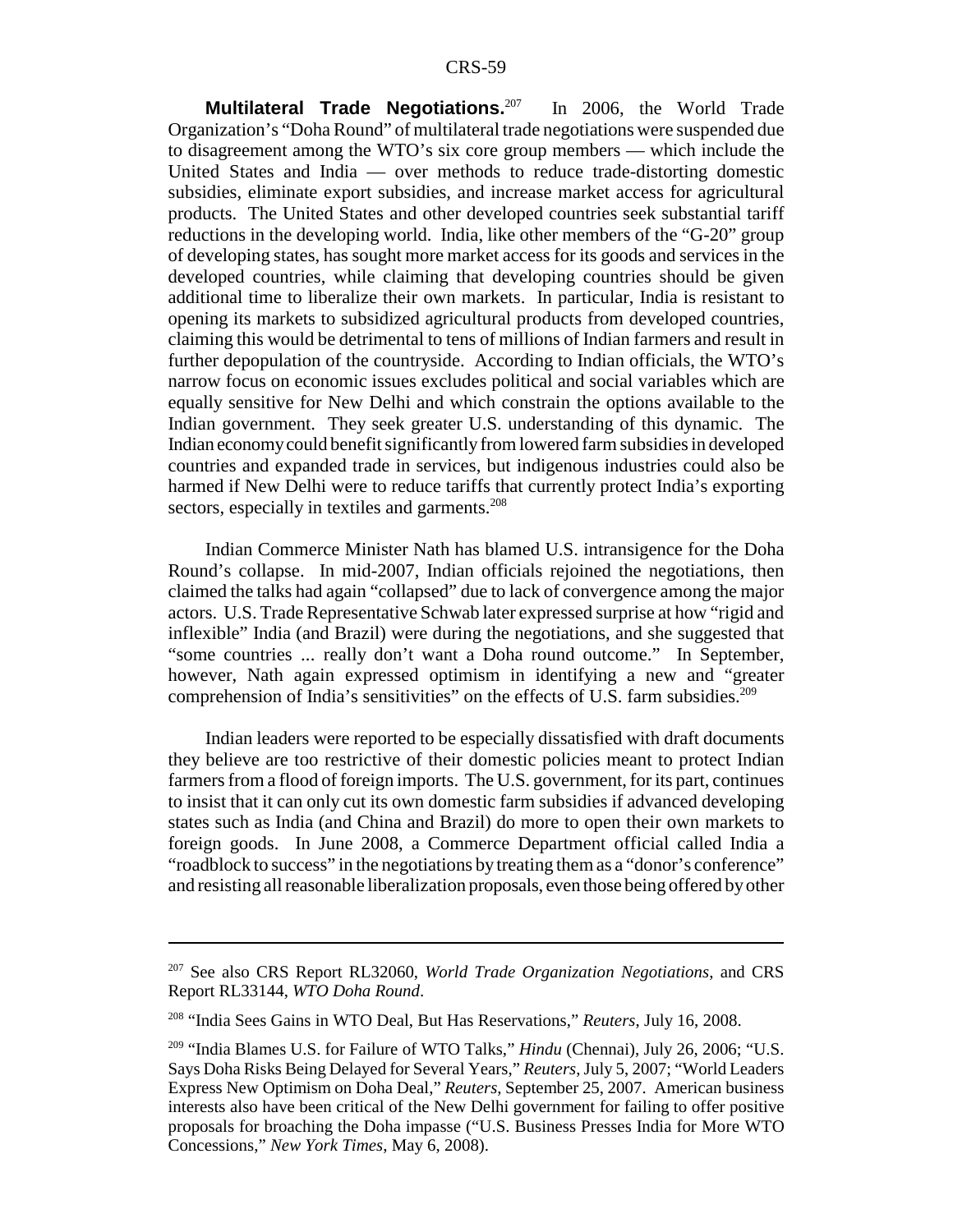developing countries.<sup>210</sup> When dialogue was rejoined in July, Commerce Minister Nath assumed the mantle of unofficial spokesman for the world's developing economies, frustrating many Western negotiators by creating what seemed an intractable obstacle to progress. The potentially final collapse of talks came when U.S. negotiators could not agree with their Indian and Chinese counterparts on levels for a "safeguard clause" meant to protect developing states from unrestricted imports, which the Americans believed were being set too low. Some commentators said the Doha Round's failure marked a conclusive end to an era in which free trade was organized around rules set in the West.<sup>211</sup>

**The Energy Sector and Climate Change.** India's continued economic growth and security are intimately linked to the supply of energy resources. Indeed, Indian leaders insist that energy security is an essential component of the country's development agenda, calling for an integrated national energy policy, diversification of energy supplies, greater energy efficiency, and rationalization of pricing mechanisms. The country's relatively poor natural energy resource endowment and poorly functioning energy market are widely viewed as major constraints on continued economic growth. Estimates indicate that maintaining recent rates of growth will require that India increase its commercial energy supplies by 4%-6% annually in coming years. $^{212}$  The U.S. government has committed to assist India in promoting the development of stable and efficient energy markets there; a U.S.-India Energy Dialogue was launched in July 2005 to provide a forum for bolstering bilateral energy cooperation, meeting most recently in New Delhi in April 2008.<sup>213</sup>

*Increasing Energy Consumption.* India is the world's fifth largest energy consumer and may become third by the middle of this century. Overall power generation in the country more than doubled from 1991 to  $2005.<sup>214</sup>$  Coal is the country's leading commercial energy source, accounting for more than half of national demand. India is the world's third most productive coal producer, and domestic supplies satisfy most demand (however, most of India's coal is an inefficient low-grade, high-ash variety). Oil consumption accounts for some onethird of India's total energy consumption; about 70% of this oil is imported (at a rate of 1.7 million barrels per day in 2006), mostly from the West Asia/Middle East region. India's domestic natural gas supply is not likely to keep pace with demand,

<sup>210 &</sup>quot;India Unhappy With Fresh WTO Negotiating Texts," *Hindu* (Chennai), May 21, 2008; "U.S. Concerned About Direction of Doha Talks," *New York Times*, May 28, 2008; "US Accuses India of Trying to Wreck WTO Talks," *Agence France Presse*, June 9, 2008.

<sup>211 &</sup>quot;Indian Minister Frustrates West at Trade Talks," *Wall Street Journal*, July 25, 2008; "Dismay at Collapse of Trade Talks," *BBC News*, July 30, 2008; "Beyond the Trade Pact Collapse," *New York Times*, August 3, 2008.

<sup>212</sup> See Vibhuti Hate, "India's Energy Dilemma," Center for Strategic and International Studies, September 7, 2006, at [http://www.csis.org/media/csis/pubs/sam98.pdf].

<sup>&</sup>lt;sup>213</sup> See U.S. Department of State fact sheet at  $\frac{[http://www.state.gov/p/seca/rls/fs/2005/]}{[http://www.state.gov/p/seca/rls/fs/2005/]}$ 49724.htm]. In May 2006, the Senate Foreign Relations Committee passed S. 1950, to promote global energy security through increased cooperation between the United States and India on non-nuclear energy-related issues, but the full Senate took no action on the bill.

<sup>&</sup>lt;sup>214</sup> See a Ministry of Power report at [http://powermin.nic.in/reports/pdf/ar05\_06.pdf].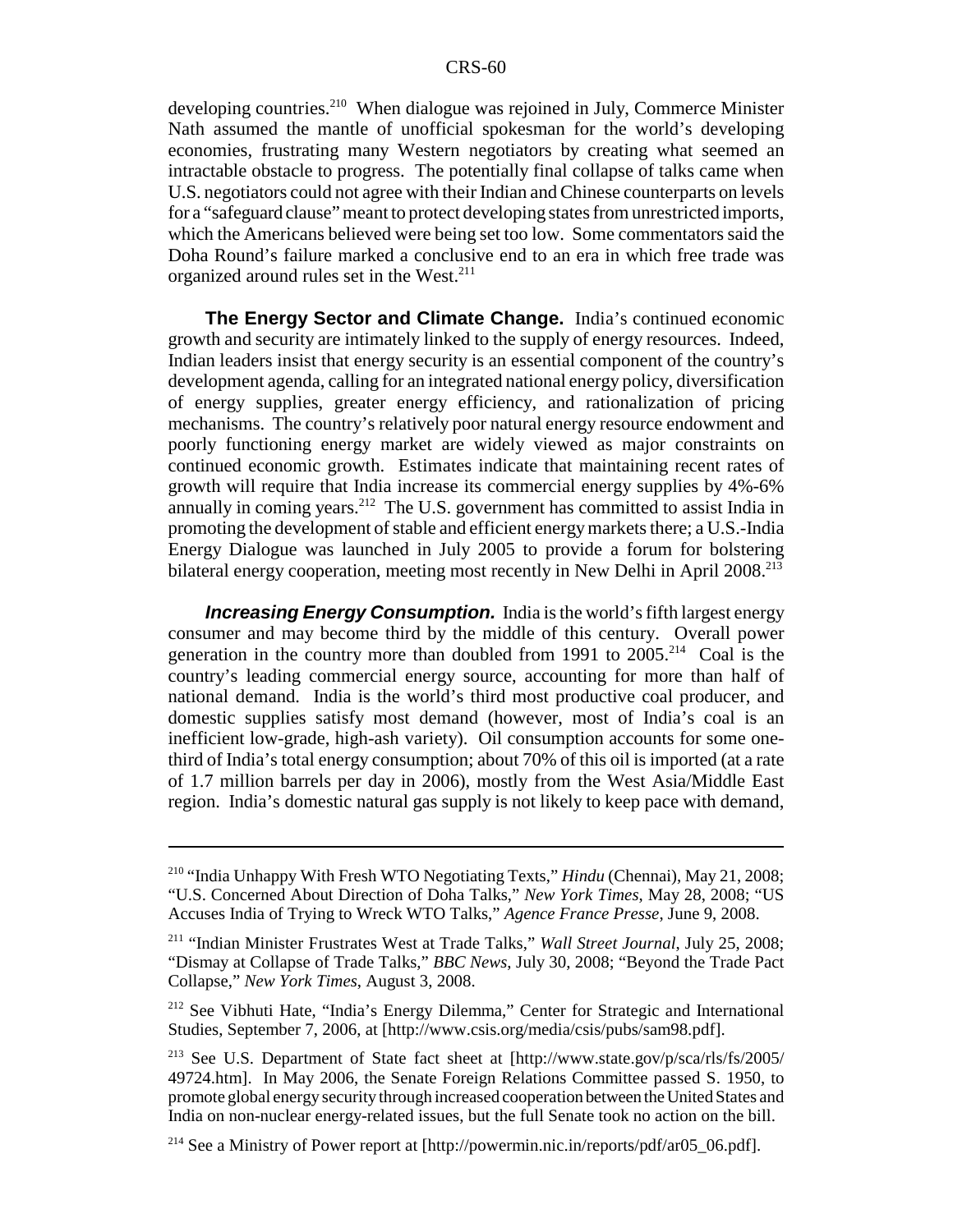and the country will have to import much of its natural gas, either via pipeline or as liquefied natural gas. Hydropower, especially abundant in the country's northeast and near the border with Nepal, supplies about 5% of energy needs. Nuclear power, which Indian government officials and some experts say is a sector in dire need of expansion, currently accounts for only 1% of the country's energy supplies and less than 3% of total electricity generation.<sup>215</sup> Even optimistic projections suggest that nuclear power will provide less than 10% of India's generation capacity in 25 years and there are doubts about New Delhi's projected goal of generating 20 gigawatts of nuclear power by  $2020.^{216}$ 

Roughly one-fifth of the India's power is consumed by farmers' irrigation systems, making the farm lobby a powerful obstacle to curtailing subsidies provided by State Electricity Boards, which collectively lose billions of dollars annually. Moreover, from one-quarter to one-half of India's electricity is said to disappear though "transmission losses," i.e., theft. In the summer of 2007, worsening shortfalls were causing electrical outages of up to nine hours per day in the industrial and agricultural belts of Punjab, Gujarat, and Maharashtra; the capital of Delhi often has power for only 14 hours each day. A burgeoning electricity crisis may be severely hampering India's continued economic security and growth.<sup>217</sup>

During a March 2007 visit to New Delhi, U.S. Energy Secretary Sam Bodman held wide-ranging talks with numerous Indian officials and business leaders to discuss India's energy needs and strategies for relevant bilateral cooperation. Secretary Bodman stressed "the absolute necessity of substantial and sustained investment in innovation on a global scale" and listed five major global goals for all countries, including the United States and India: 1) diversifying the available supply of conventional fuels and expanding their production; 2) diversifying energy portfolios through expanded use of alternative and renewable sources, including nuclear energy; 3) promoting increased energy efficiency and conservation; 4) reducing pollution and energy intensity in the global economy; and 5) protecting critical energy infrastructure.<sup>218</sup>

*Climate Change Policies.* With emissions of more than 500 million tons of carbon dioxide per year, India is the world's fourth-largest producer of greenhouse gases (GHGs) (after the United States, China, and Russia). Per capita emissions are, however, only about one-sixteenth those of the United States. The negative impact of climate change likely will be seen across India's broad range of

<sup>&</sup>lt;sup>215</sup> Energy data from U.S. Department of Energy, Energy Information Administration, January 2007, at [http://www.eia.doe.gov/emeu/cabs/india.html]; Tanvi Madan, "India," Brookings Institution Energy Security Series Report, November 2006 at [http://www.brookings.edu/fp/research/energy/2006india.pdf].

<sup>216</sup> John Stephenson and Peter Tynan, "Will the U.S.-India Civil Nuclear Cooperation Initiative Light India?," November 13, 2006, at [http://www.npec-web.org]; "Top Scientist Questions India's N-Energy Dream," *Times of India* (Delhi), September 9, 2007.

<sup>217 &</sup>quot;India Struggles With Power Theft," *BBC News*, March 15, 2006; "Electricity Crisis Hobbles an India Eager to Ascend," *New York Times*, May 21, 2007; "Power Outages disrupt Life in India," *Associated Press*, March 10, 2008.

<sup>218</sup> See [http://newdelhi.usembassy.gov/pr032007a.html].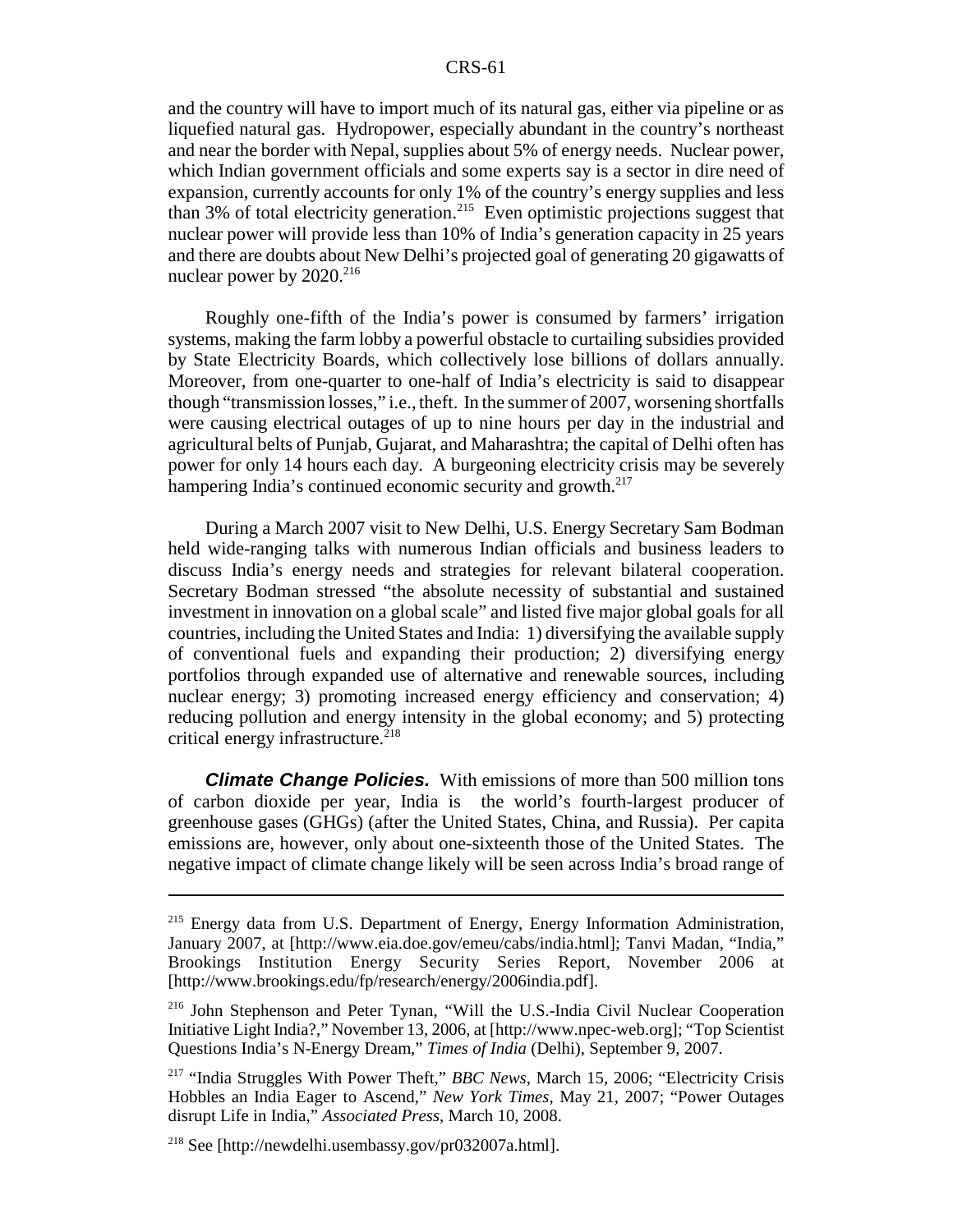ecosystems, with agriculture, infrastructure, and water resources most affected. Indian officials, who note that India accounts for 17% of the earth's population but only 4% of its GHG emissions, thus far reject any policies or international agreements that would set limits on their own national emissions while calling it "imperative" that developed countries commit themselves to reducing their own emissions. New Delhi criticizes Washington for failing to take "historical responsibility for cumulative emissions" and for bringing "extraneous considerations of industrial competitiveness and employment" to bear on the debate. India asserts that its own continued economic development and poverty reduction efforts preclude capping its GHG emissions and claim there has been a "persistent attempt" by some developed countries to "avoid their legal obligations" under international treaties.<sup>219</sup>

In June 2008, the New Delhi government unveiled India's first-ever "national action plan" to address climate change, with Prime Minister Singh acknowledging that the country faced a "dangerous problem" and vowing to devote greater attention to renewable energy, water conservation, and preserving natural resources. The plan sets forth eight "national missions" for sustainable development: (1) solar energy; (2) enhanced energy efficiency; (3) sustainable habitat; (4) conserving water; (5) sustaining the Himalayan ecosystem; (6) a "Green India;" (7) sustainable agriculture; and (8) a Strategic Knowledge Platform for Climate Change."220

**Collaborative Efforts.** India is a party to both the U.N. Framework Convention on Climate Change and the Kyoto protocol. According to the principles in both these treaties of "common but differentiated responsibility," India is a developing country not required to set legally binding emissions limits under these agreements. In July 2005, the United States joined with India, China, Japan, Australia, and South Korea in the Asia-Pacific Partnership (APP) on Clean Development and Climate, a U.S.-led effort to accelerate the development and deployment of clean energy technologies through a voluntary public-private partnership among six major Asia-Pacific nations. Sydney, Australia, hosted the inaugural meeting in January 2006 and the body's second ministerial meeting was held in October 2007 in New Delhi, where the United States announced providing grant funds for 23 clean technology projects in India under the Partnership's aegis.<sup>221</sup> However, funding shortfalls have hampered the APP initiative since its inception. India also participates in the Major Economies Meeting (MEM) on Energy Security and Climate Change, initiated by President Bush in 2007. The process involves 16 nations (plus the EU) that are major greenhouse gas emitters. Its third session was held in Paris in April 2008.<sup>222</sup>

<sup>&</sup>lt;sup>219</sup> "Talk by Special Envoy of Prime Minister, Shri Shyam Saran in Mumbai on Climate Change," Indian Ministry of External Affairs, April 21, 2008.

<sup>220</sup> June 30, 2008 press release at [http://pmindia.gov.in/pressrel.htm]; "India Offers 8 Ideals on a Climate Change Policy, but Few Details," *New York Times*, July 1, 2008.

<sup>221</sup> See remarks by James Connaughton, Chairman of President Bush's Council on Environmental Quality, at [http://newdelhi.usembassy.gov/pr101507a.html]. See also [http://www.asiapacificpartnership.org].

<sup>&</sup>lt;sup>222</sup> See [http://www.state.gov/g/oes/climate/mem] and [http://www.whitehouse.gov/news/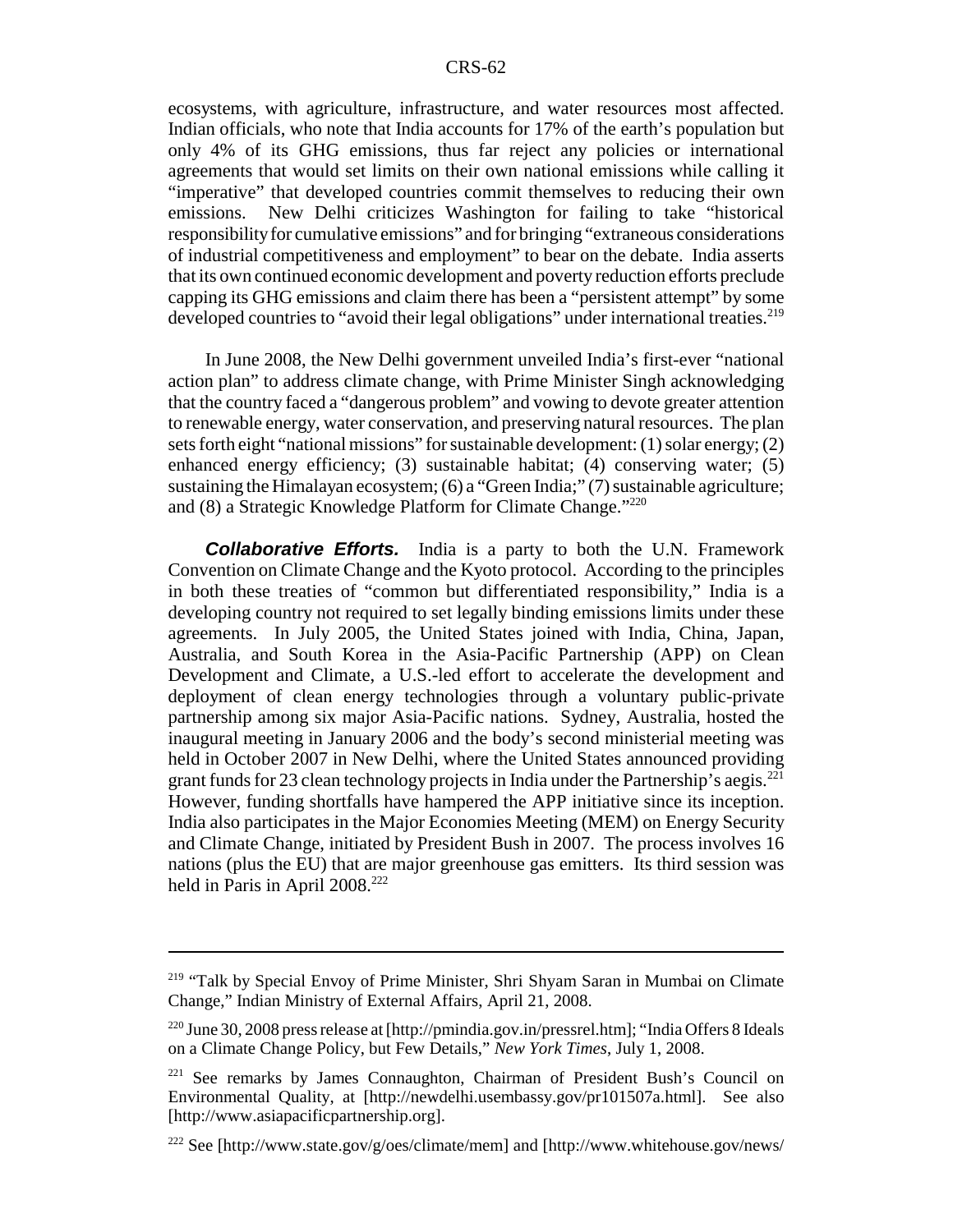Some in Congress have sought to increase international cooperation on energyrelated matters, including with India. The Energy Diplomacy and Security Act of 2007 (**S. 193**) was reported out of the Senate Foreign Relations Committee in April 2007. The bill includes provisions for establishing energy crisis response mechanisms in cooperation with the governments of India and China. In February, **H.R. 1186**, to promote global energy security through increased U.S.-India cooperation, was introduced in the House. The International Climate Cooperation Re-engagement Act of 2007 (**H.R. 2420**) was reported out of the House Foreign Affairs Committee in June. The bill contains provisions for expanding efforts to promote U.S. exports in clean and efficient energy technologies to India and China. The Clean Energy Partnership With India Act of 2008 (**H.R. 5705**), referred to House committee in April 2008, would establish a commission for improving and promoting bilateral renewable energy cooperation with India.

### **The Kashmir Issue**

Although India suffers from several militant regional separatist movements, the Kashmir issue has proven the most lethal and intractable. Gunbattles and bomb blasts in India's Jammu and Kashmir state reportedly killed an average of 5 or 6 people every day over the period 1989-2006.223 Conflict over Kashmiri sovereignty also has brought global attention to a potential "flashpoint" for interstate war between nuclear-armed powers. The problem is rooted in competing claims to the former princely state, divided since 1948 by a military Line of Control (LOC) separating India's Muslim-majority Jammu and Kashmir state and Pakistan-controlled Azad [Free] Kashmir. The dispute relates to the national identities of both countries: India has long sought to maintain its secular, multi-religious credentials, in part by successfully incorporating a Muslim-majority region, while Pakistan has since independence been conceived as a homeland for the subcontinent's Muslims. India and Pakistan fought full-scale wars over Kashmir in 1947-1948 and 1965. Some Kashmiris seek independence from both countries. Spurred by a perception of rigged state elections in 1989, an ongoing separatist war between Islamic militants (and their supporters) and Indian security forces in Indian-held Kashmir is ongoing and has claimed tens of thousands of lives. $224$ 

India blames Pakistan for supporting "cross-border terrorism" and for fueling a separatist rebellion in the Muslim-majority Kashmir Valley with arms, training, and militants. Islamabad, for its part, claims to provide only diplomatic and moral support to what it calls "freedom fighters" who resist Indian rule and suffer alleged human rights abuses in the region. New Delhi insists that the dispute should not be "internationalized" through involvement by third-party mediators and India is widely believed to be content with the territorial status quo. In 1999, a bloody, six-weeklong battle in the mountains near the LOC at Kargil cost more than one thousand

 $222$  (...continued)

releases/2008/04/20080418-20.html].

<sup>223 &</sup>quot;India Says Kashmir Toll Over 41,000, Others Differ," *Reuters*, December 7, 2006.

 $224$  Most estimates list from 41,000 to 66,000 related deaths. The Pakistan-based Kashmir Media Service claims that more than 92,000 Kashmiris have been "martyred" in the fighting.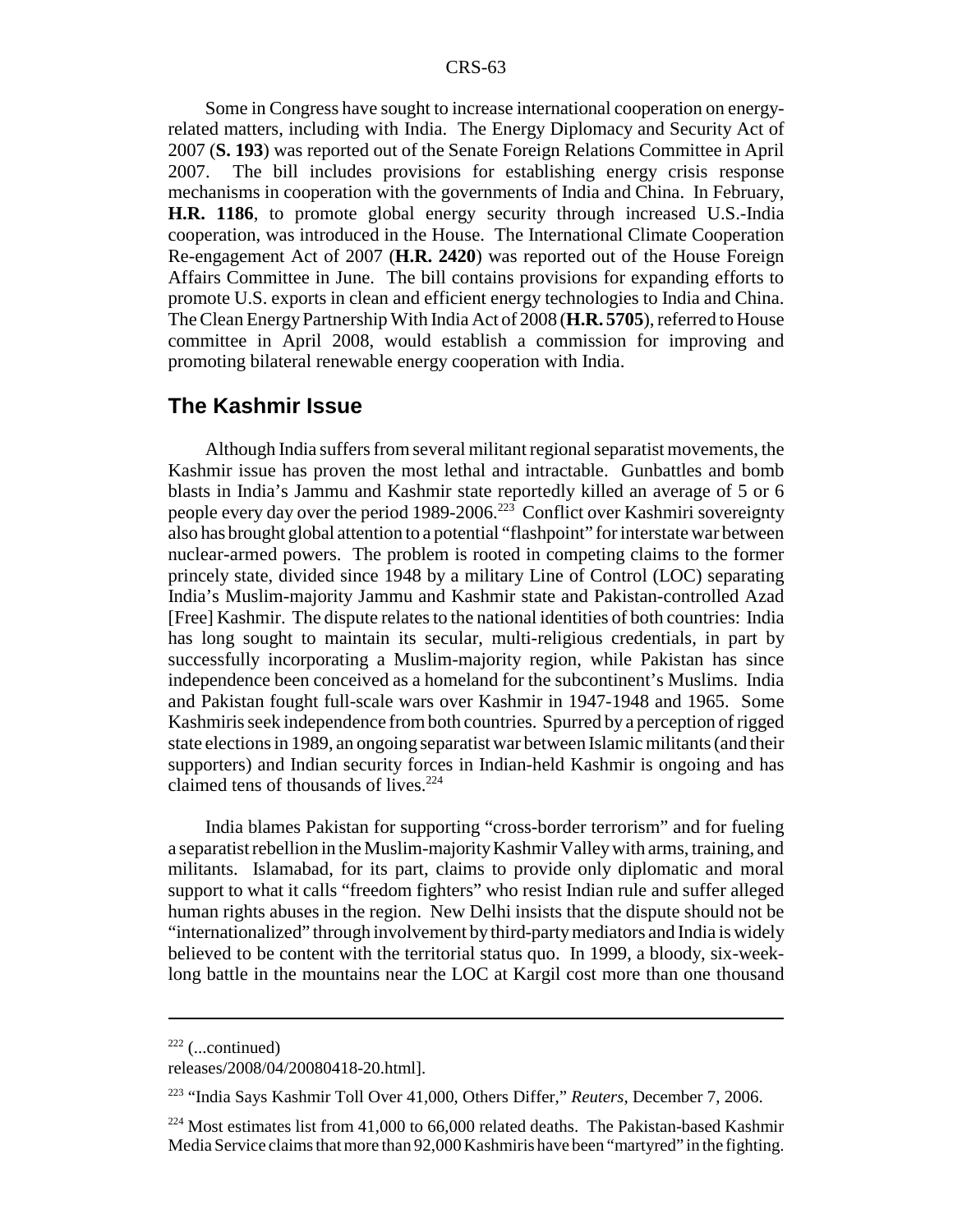lives and included Pakistani army troops crossing into Indian-controlled territory. Islamabad has sought to bring external major power persuasion to bear on India, especially from the United States. The longstanding U.S. position on Kashmir is that the issue must be resolved through negotiations between India and Pakistan while taking into account the wishes of the Kashmiri people.

During the early years of the Kashmir insurgency, hundreds of thousands of indigenous Hindu "Pandits" were driven from the region in what amounted to a form of "ethnic cleansing." Up to half a million Kashmiri Pandits, accounting for the vast majority of Hindus then living in the area around Srinagar, fled their homes after coming under threat from Muslim militants. For many Indians, the Kashmir dispute cannot be resolved without arrangements for the return of these refugees, more than 100,000 of whom continue to live in camps with government support. Resolutions in the  $110<sup>th</sup>$  Congress (**H.Con.Res. 55** and **S.Con.Res. 38**) call for the safeguarding of the physical, political, and economic security of the Kashmiri pandits.

Some separatist groups, such as the Jammu and Kashmir Liberation Front (JKLF), continue to seek an independent or autonomous Kashmir. Others, including the militant Hizbul Mujahideen (HuM), seek union with Pakistan.<sup>225</sup> In 1993, the All Parties Hurriyat [Freedom] Conference was formed as an umbrella organization for groups opposed to Indian rule in Kashmir. The Hurriyat membership of more than 20 political and religious groups has included the JKLF (originally a leading militant force, now a political group) and Jamaat-e-Islami (the political wing of the HuM). The Hurriyat Conference, which states that it is committed to seeking dialogue with the Indian government on a broad range of issues, calls for a tripartite conference on Kashmir, including Pakistan, India, and representatives of the Kashmiri people. Hurriyat leaders demand Kashmiri representation at any talks between India and Pakistan on Kashmir. The Hurriyat formally split in 2003 after a dispute between hardliners allied with Islamabad and moderates favoring negotiation with New Delhi. Subsequent efforts to reunify the group failed. In 2005, the Congress Party-led government renewed high-level contact with moderate Hurriyat leaders begun by the previous BJP-led coalition. Two years later, however, Hurriyat leader and noted Kashmiri cleric Mirwaiz Umar Farooq said talks between the Indian government and moderate Kashmiri separatists had suffered a "complete breakdown of communication," and he accused New Delhi of lacking the will needed to find a political solution to the problem.226

In December 2006, Pakistani President Musharraf issued a newly-modified version of his "out-of-the-box" thinking on resolution to the Kashmir problem, saying Pakistan is "against independence" for Kashmir, and offering instead a fourpoint proposal that would lead to "self-governance," defined as "falling between autonomy and independence." Many analysts saw the proposal as being roughly in line with New Delhi's Kashmir position. Some Kashmiri separatist groups rejected

<sup>&</sup>lt;sup>225</sup> An August 2007 opinion survey found nearly 90% of the residents of Srinagar, Kashmir's most populous and Muslim-majority city, desiring Kashmiri independence from both India and Pakistan. In the largely Hindu city of Jammu, however, 95% of respondents said Kashmir should be part of India (see [http://www.indianexpress.com/story/210147.html]).

<sup>226 &</sup>quot;Kashmiri Separatist Says India Talks Break Down," *Reuters*, August 30, 2007.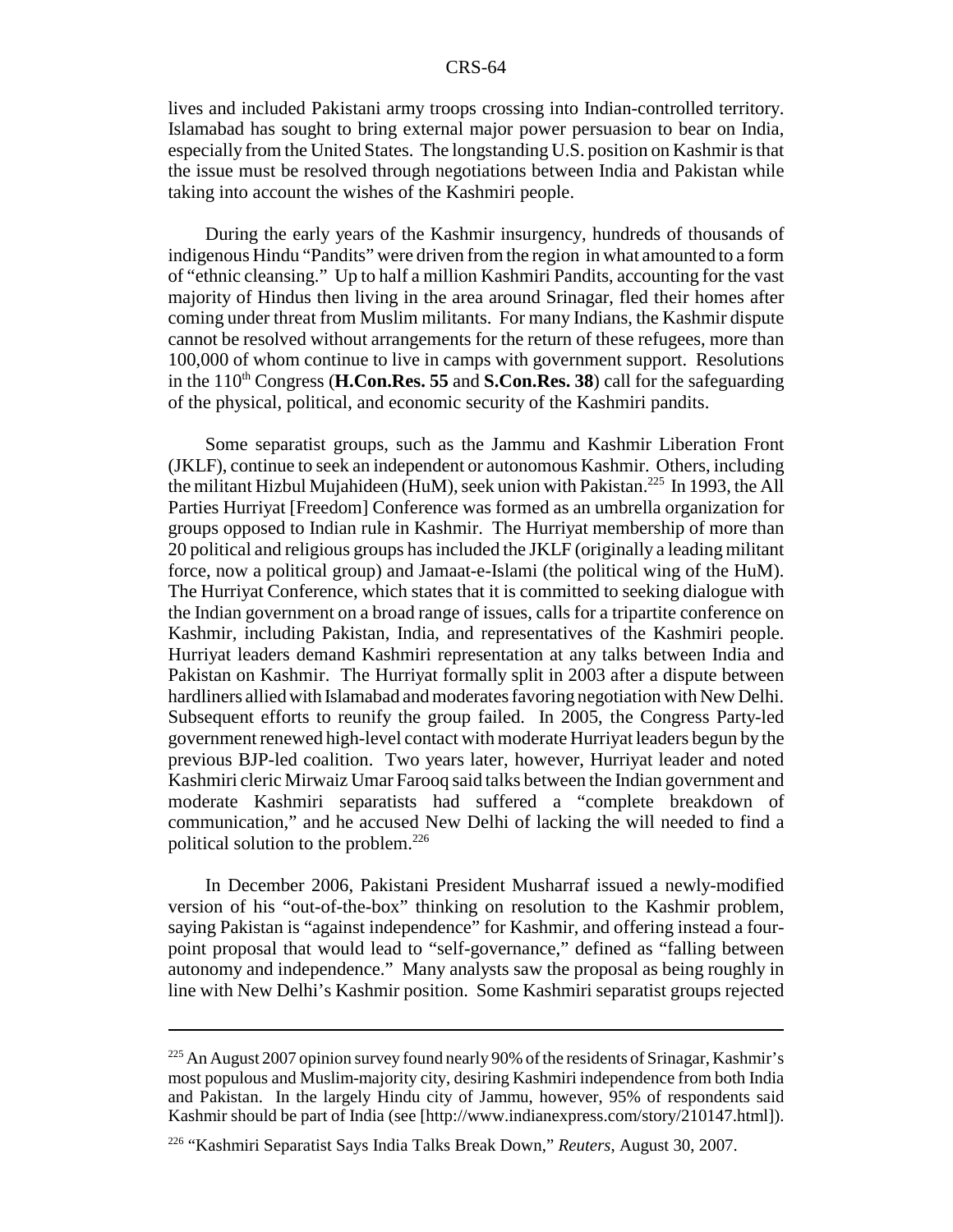the proposal as an abandonment of Islamabad's long-held policy, but Indian leaders welcomed Musharraf's statements; in February 2007, Prime Minister Singh said the Pakistani government was "saying the right thing" in rejecting armed militancy as a solution to the Kashmir problem. Still, a lack of consensus among Kashmiri leaders and political parties has hampered progress. Even Kashmiri political figures who accept the principle of a solution within the framework of the Indian Constitution cannot agree on what such a solution may look like, and the Hurriyat Conference which may have contributed to its own marginalization by boycotting the state's 2002 elections — remains rife with its own divisions. Some analysts urge greater U.S. efforts to prod the New Delhi and Islamabad governments along in the ongoing search for a final resolution.<sup>227</sup>

At least 8,000 Kashmiris have "disappeared" during the conflict; some of these may occupy the nearly 1,000 unmarked graves discovered near the LOC in early 2008.228 When measured in terms of human deaths, levels of violence in Kashmir were high and steady through the mid- and late 1990s, peaked in 2001, and have been in decline since. Despite waning rates of infiltration and separatist-related violence, the issue continues to rankle leaders in New Delhi and remains a serious impediment to progress in the current India-Pakistan peace initiative. Even as the normalization of India-Pakistan relations moves forward — and to some extent in reaction to their apparent marginalization in the face of this development — separatist militants continue their attacks on both civilians and Indian security forces, and many observers in both India and the United States believe that active support for Kashmiri militants remains Pakistani policy. The militants, seeing their relevance and goals threatened by movement toward peaceful resolution, regularly lash out with bloody attacks meant to derail the process.

**Figure 1** indicates that levels of violence in Kashmir were high and steady through the mid- and late 1990s, peaked in 2001, and have been in decline since. The long-term reduction in violence has allowed for a rebirth of the region's major tourist industry.229 Yet, despite waning rates of infiltration and separatist-related violence, the issue continues to rankle leaders in New Delhi and remains a serious impediment to progress in the current India-Pakistan peace initiative. Even as the normalization of India-Pakistan relations moves forward — and to some extent in reaction to their apparent marginalization in the face of this development separatist militants continue their attacks on both civilians and Indian security forces, and many observers in both India and the United States believe that active support for Kashmiri militants remains Pakistani policy. The militants, seeing their relevance and goals threatened by movement toward peaceful resolution, still lash out with bloody attacks likely meant to derail the process.

<sup>&</sup>lt;sup>227</sup> See, for example, Lisa Curtis, "India and Pakistan Poised to Make Progress on Kashmir," Heritage Backgrounder No. 1997, January 12, 2007, at [http://www.heritage.org/Research/ AsiaandthePacific/bg1997.cfm].

<sup>228 &</sup>quot;Clinging to Hope in Kashmir," *Chicago Tribune*, June 1, 2008.

<sup>229 &</sup>quot;Tourists Flock Back to Kashmir," *BBC News*, June 24, 2008.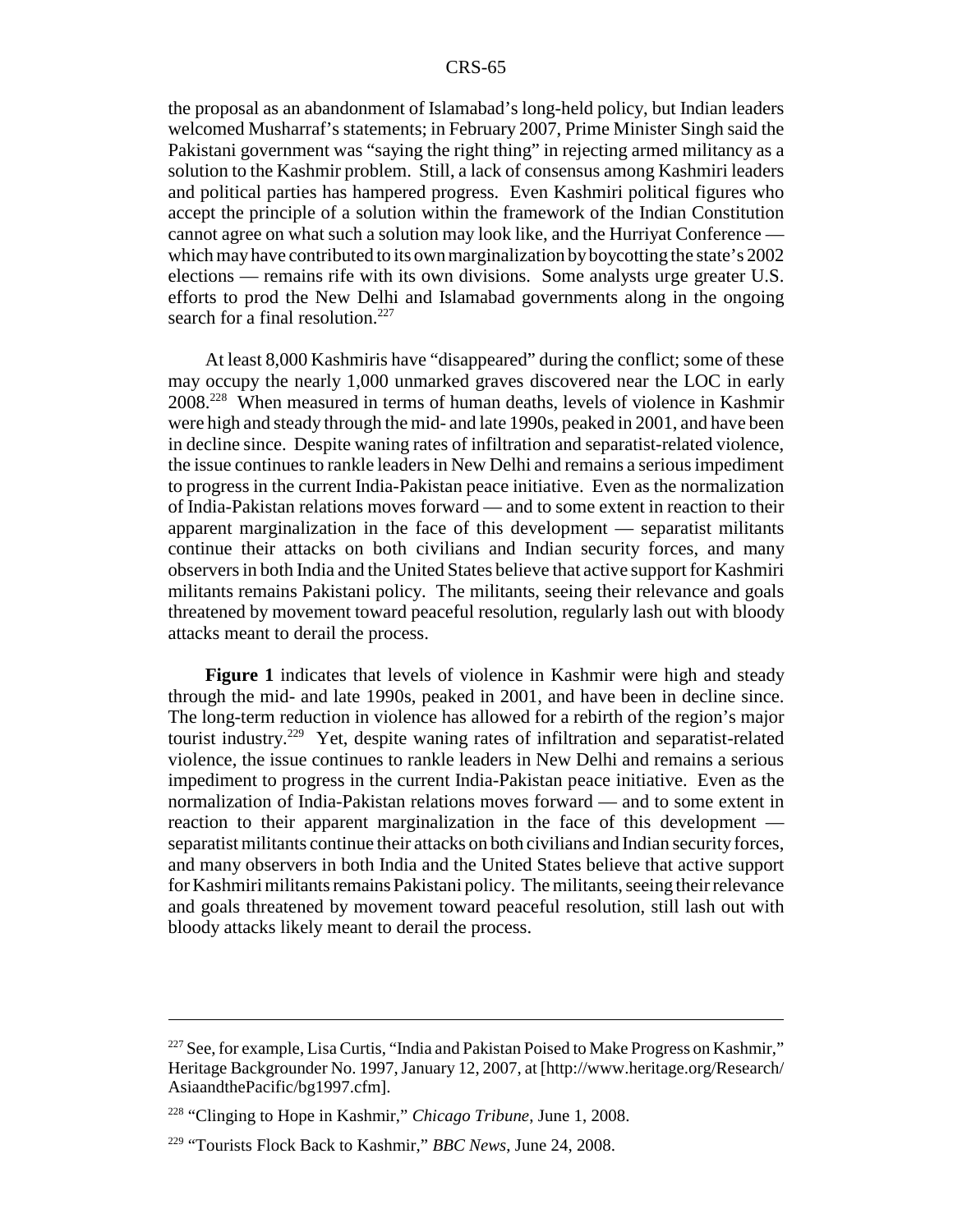

**Figure 1. Deaths Related to Kashmiri Separatism, 1988-2006**

**Source:** Adapted by CRS. Data from the Institute for Conflict Management, New Delhi, India.

Despite some ongoing violence, many indicators point to positive long-term trends. The steadily reduced rates of infiltration may be attributed to the endurance of India-Pakistan dialogue and, with a flurry of diplomatic exchanges in late 2006, many analysts saw prospects for a meeting of minds between New Delhi and Islamabad as being better than ever before (determining and incorporating the desires of the Kashmiri people remain highly problematic).<sup>230</sup> In 2006, India's army chief credited much of a 20% drop in levels of violence in the region to the surrender of more and more "disillusioned" militants. At the same time, the state's political leadership has lauded a major decline in reported human rights abuses by security forces, attributing the improvement to policies of restraint launched by the Peoples Democratic Party-Congress Party coalition which took power in 2002.<sup>231</sup> New Delhi has more recently vowed to pull troops out of Kashmir if militant infiltrations and violence there cease, but to date only nominal troop withdrawals have come in response to a somewhat improved security situation in the region. In late 2007, India's Home Ministry stated that the "overall stable security situation in the [Jammu and Kashmir] State is indicative of transition to normalcy."232 There appears to be widespread public support among Kashmir Valley citizens for demilitarization of the region and a major reduction in the number of India troops stationed there.<sup>233</sup>

<sup>230 &</sup>quot;Army Chief Confirms Reduced Infiltration in Kashmir," *Hindustan Times* (Delhi), October 7, 2005; "A Step Closer to Consensus," *Frontline* (Chennai), December 15, 2006.

<sup>231 &</sup>quot;India's Army Says Tide Turning in Restive Kashmir," *Reuters*, October 1, 2006; "Kashmiri Leader Lauds Drop in Custodial Killings, Disappearances," *Agence France Presse*, October 30, 2006.

<sup>232</sup> See [http://mha.nic.in/internal%20security/ISS(E)-050208.pdf]. See also "After Brutal Years, Kashmiris Embrace New Calm," *Christian Science Monitor*, March 20, 2008.

<sup>233 &</sup>quot;Kashmir's Demilitarization Debate," *Jane's Intelligence Digest*, June 23, 2008.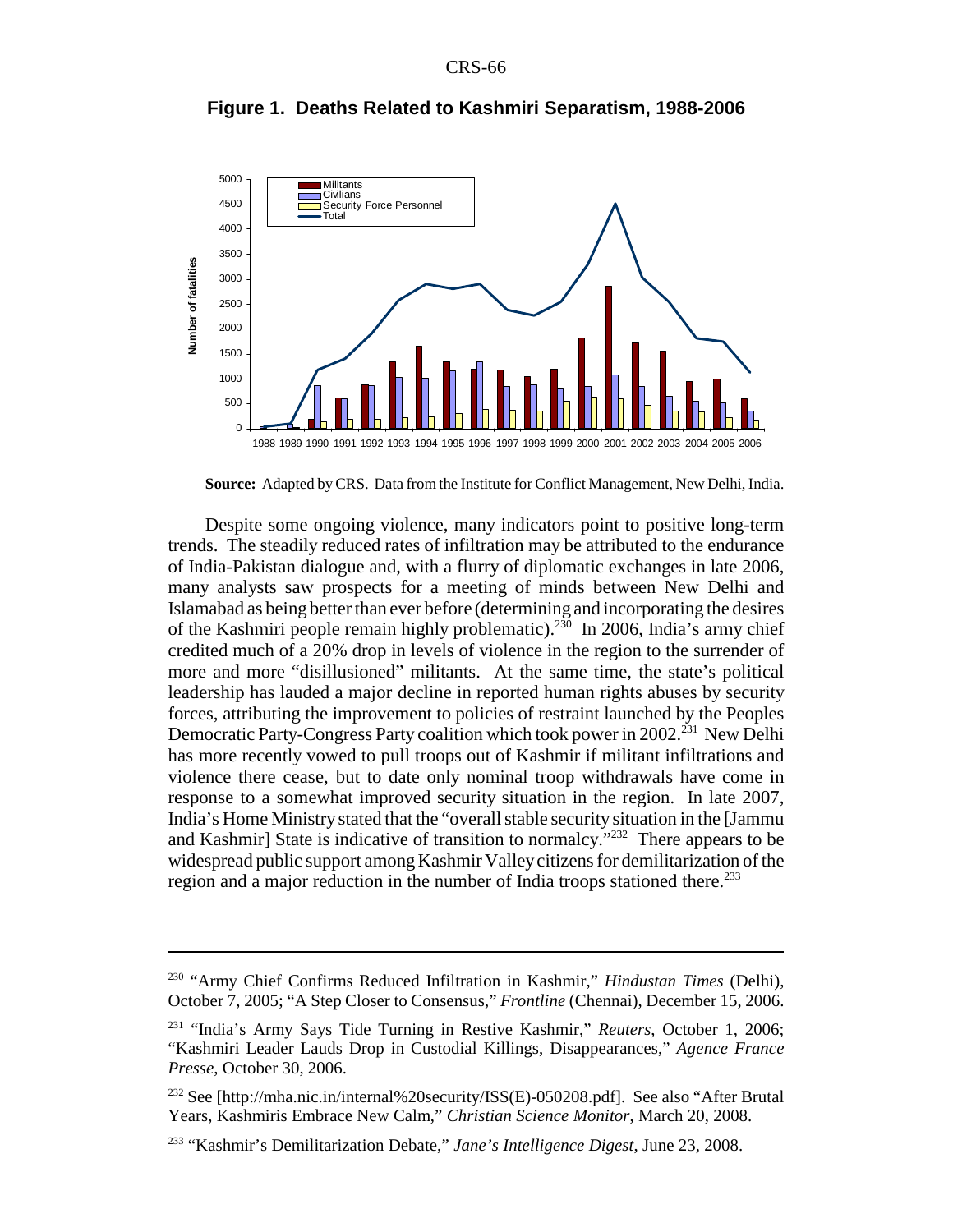While those responsible for Kashmir's security remain vigilant and convinced that the Islamabad government still "controls the tap" of cross-LOC infiltration, the people of the Muslim-majority Kashmir Valley have been widely approving of the "flexibility" exhibited by Pakistan's president and hopeful that such flexibility will be mirrored in New Delhi so as to create a resolution that works for all stakeholders.<sup>234</sup>

### **Other Regional Dissidence**

The United States maintains an ongoing interest in India's domestic stability and the respect for internationally recognized human rights there. The U.S. Congress has held hearings in which such issues are discussed. As a vast mosaic of ethnicities, languages, cultures, and religions, India can be difficult to govern. Internal instability resulting from diversity is further complicated by colonial legacies such as international borders that separate members of the same ethnic groups, creating flashpoints for regional dissidence and separatism. Beyond the Kashmir problem, separatist insurgents in remote and underdeveloped northeast regions confound New Delhi and create international tensions by operating out of neighboring Bangladesh, Burma, Bhutan, and Nepal. New Delhi has at times blamed the governments of those countries for "sheltering" separatist groups beyond the reach of Indian security forces, and New Delhi has launched joint counter-insurgency operations with some of these neighbors. At the same time, Maoist rebels continue to operate in numerous states and represent a growing threat to internal sovereignty. India also has suffered outbreaks of serious communal violence between Hindus and Muslims, especially in the western Gujarat state.

**The Northeast.** Since the time of India's foundation, numerous militant groups have fought for greater ethnic autonomy, tribal rights, or independence in the country's northeast region. Some of the tribal struggles in the small states known as the Seven Sisters are centuries old. It is estimated that more than 50,000 people have been killed in such fighting since 1948, including about 20,000 killed in a 28-yearold Naga insurgency and another 10,000 deaths in 15 years of fighting in the Assam state. In the small state of Manipur alone there are said to be more than 20 separatists groups fighting the Indian army at a cost of more than 8,000 lives over two decades, and the writ of the central government there is tenuous, at best.<sup>235</sup> As militant groups are seen to benefit from highly profitable criminal activities such as informal taxation, kidnaping, and smuggling, many observers conclude that only more effective economic development and integration of India's northeast will allow for the resolution of myriad ethnic conflicts there. $236$ 

<sup>234</sup> Author interviews, Srinagar, Kashmir, September 2006.

 $235$  In 2008, the Manipur government reportedly launched an initiative to arm and outfight villagers to facilitate the fight against separatist rebels there, a policy opposed by human rights groups ("India's Manipur Arms Civilians to Fight Rebels," *Reuters*, May 6, 2008).

<sup>236 &</sup>quot;India's Forgotten War," *BBC News*, August 8, 2007; "Militants' Hold Over Manipur Total," *Hindustan Times* (Delhi), September 9, 2007; "Militant Mire - Battling Insurgency in Northeast India," *Jane's Intelligence Review*, February 1, 2008.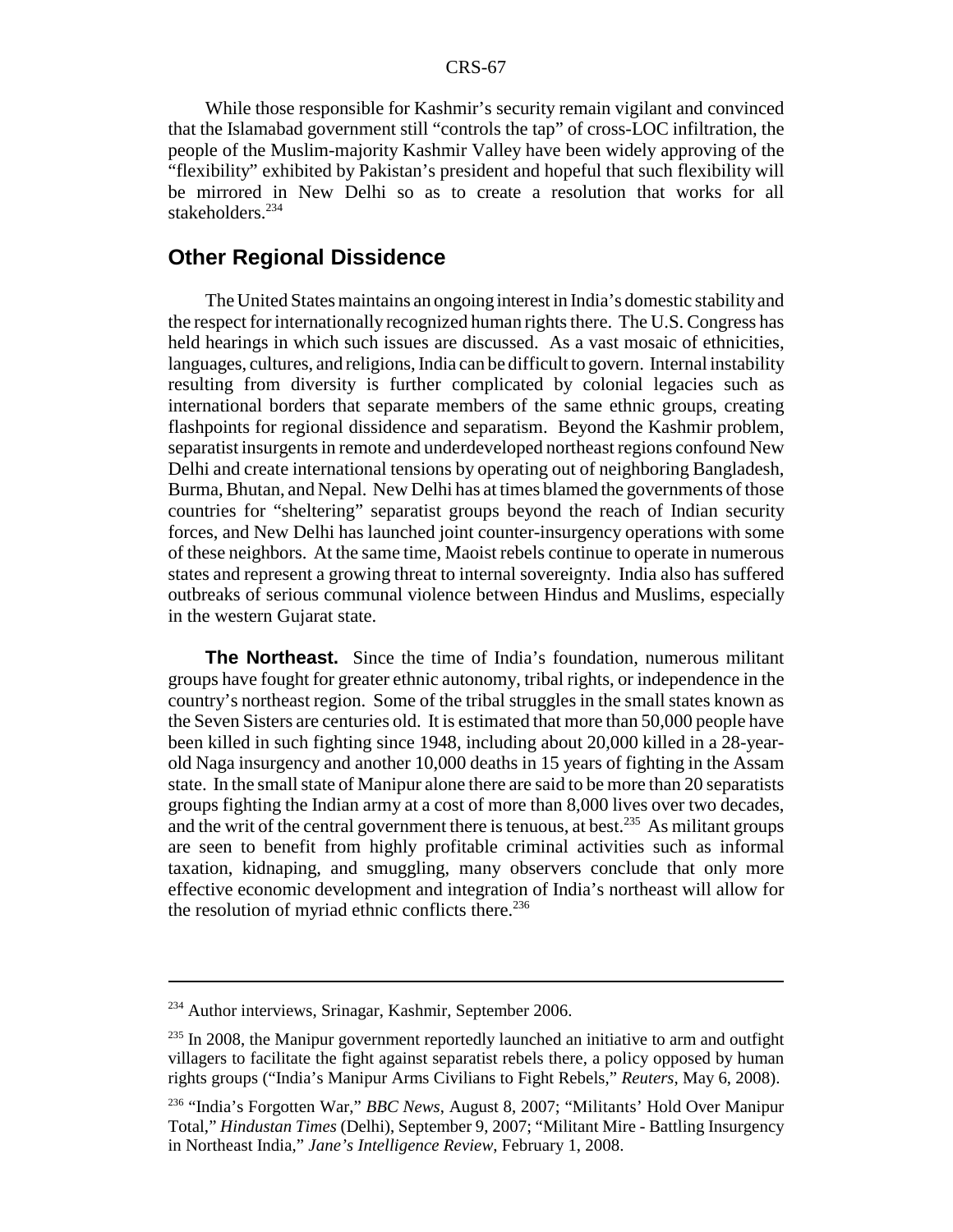The United Liberation Front of Assam (ULFA), the National Liberation Front of Tripura, the National Democratic Front of Bodoland (NDFB), and the United National Liberation Front (seeking an independent Manipur) are among the approximately 40 militant groups at war with the central government. These groups reportedly field a total of no more than 20,000 trained cadres. ULFA, like other groups, accuses New Delhi of exploiting their state's resources while doing little to forward development and allowing thousands of non-indigenous people (often Hindispeakers from Bihar) to flood the local job markets. In 2005, the U.S. State Department's Counterterrorism Office listed ULFA among its "other groups of concern," the first time an Indian separatist group outside Kashmir was so named.<sup>237</sup> In June 2008, six ULFA field commanders abjured violence and vowed to seek peaceful resolution through negotiation.

**Maoist Insurgency.** Also operating in India are "Naxalites" — Maoist insurgents ostensibly engaged in violent struggle on behalf of landless laborers and tribals. These groups, most active in inland areas of east-central India, claim to be battling oppression and exploitation in order to create a classless society. Their opponents call them terrorists and extortionists. The groups get their name from Naxalbari, a West Bengal village and site of a militant peasant uprising in 1967. In 2006, Prime Minister Singh identified a worsening Maoist insurgency as "the single biggest internal security challenge" ever faced by India, saying it threatened India's democracy and "way of life."238 Some of these groups may be growing poppy and extorting farmers and opium traders to fund their activities. Further reports indicate the rebels are placing new emphasis on recruiting child soldiers. Some analysts warn that, by blocking access to raw materials vital to India's manufacturing sector, the Naxalite movement could deter investors and so thwart India's long-term economic success.<sup>239</sup> Naxalites now operate in about half of India's 28 states; related violence has killed more than 6,000 people over the past two decades, including some 650 deaths in 2007. Indian government officials seek to downplay the threat by pointing out that only 2% of the country's 650,000 villages are affected and only 2% of the country's 14,000 police stations report Naxalite activity.<sup>240</sup>

The most notable of India's Maoist militant outfits are the People's War Group (PWG), mainly active in the southern Andhra Pradesh state, and the Maoist Communist Center of West Bengal and Bihar. In 2004, the two groups merged to form the Communist Party of India (Maoist). Both appear on the U.S. State Department Counterterrorism Office's list of "groups of concern" and both are designated as terrorist groups by New Delhi, which claims there are nearly 10,000 Maoist militants active in the country. Other estimates see some 20,000 such fighters

 $^{237}$  See [http://www.state.gov/s/ct/rls/crt/2005/65275.htm].

<sup>238 &</sup>quot;Indian PM Says Maoist Rebellion Gravest Threat," *Reuters*, April 13, 2006.

<sup>239 &</sup>quot;Indian Maoists Step Up Recruitment of Child Soldiers," *Reuters*, May 22, 2008; "In India, Death to Global Business," *Business Week*, May 7, 2008.

<sup>240</sup> See [http://www.satp.org/satporgtp/countries/india/database/fatalitiesnaxal.htm]; "Naxal Problem Should Not Be Exaggerated: Govt," *Indian Express* (Mumbai), March 19, 2008. According to India's Home Ministry, the states of Chhattisgarh and Jharkhand account for two-thirds of the country's Naxalite incidents and three-quarters of related casualties.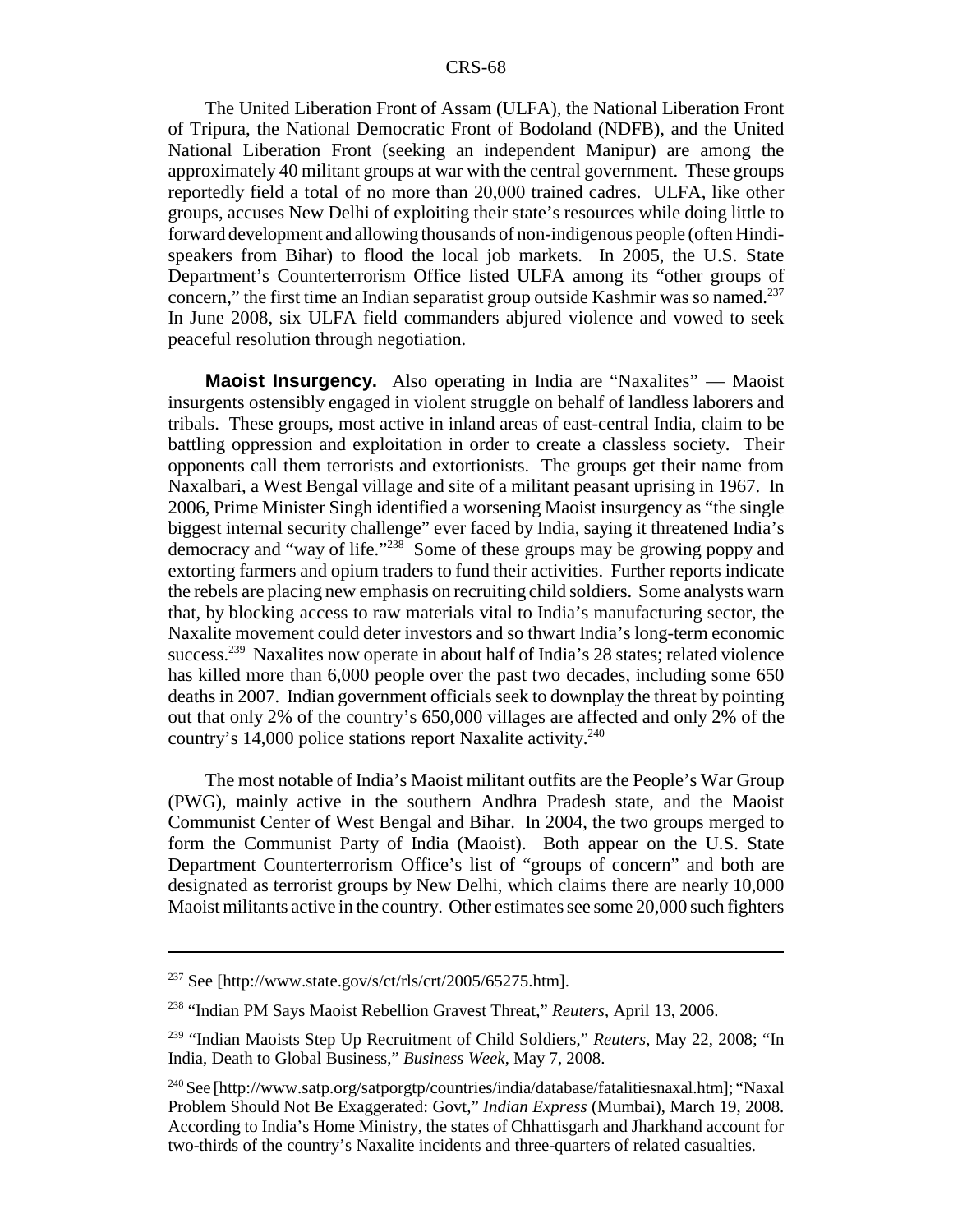in India, including up to 5,000 in the central Chhattisgarh state alone. Such militants possess sophisticated weapons and communications equipment. PWG cadres were behind a 2003 landmine attack that nearly killed the chief minster of Andhra Pradesh. In 2004, that state's government lifted an 11-year-old ban on the PWG, but the Maoists soon withdrew from ensuing peace talks, accusing the state government of breaking a cease-fire agreement. Violent attacks on government forces then escalated in 2005 and have continued with even greater frequency since.

The Chhattisgarh state government has since 2005 sponsored a grassroots anti-Maoist effort. This "Salwa Judum" ("Campaign for Peace" or, literally, "collective hunt") militia — comprised of about 5,000 lightly-armed tribal people who are paid about \$1 per day — is viewed by some as an effective countervailing people's movement. Others label it a vigilante group that has engaged in its own coercive and violent tactics against innocent tribals, one that only serves to accentuate the conflict as "a cure that is worse than the disease."<sup>241</sup> Following a March 2007 raid on a Chhattisgarh police camp by up to 600 armed rebels in which 55 people, including 19 policemen, were killed, Maoist leaders threatened further attacks if the Salwa Jundum was not dismantled. A May 2008 report for India's Planning Commission recommended that the Salwa Jundum campaign represented "an abdication of the state itself" and should immediately be ended.<sup>242</sup> New York-based Human Rights Watch later called on the New Delhi and Chhattisgarh governments to end all official support for the campaign, including provision of weapons, and to launch"serious and independent investigations" of related human rights abuses. $243$ 

Analysts warn that Naxalite activity — including swarming attacks on government facilities and coordinated, multi-state economic blockades — is spreading and becoming more audacious in the face of incoherent and insufficient Indian government policies to halt it. A shortage of police personnel appears to be a key problem. In late 2007, Prime Minister Singh asked India's states to establish specialized, dedicated forces to address Maoist militancy. In mid-2008, the federal government announced plans to create a new 10,000-strong force trained specifically to fight the rebels. However, these efforts do not address the "intellectual appeal" of the Maoists, which India's national security advisor says remains a key problem.<sup>244</sup>

**Hindu-Muslim Tensions.** Some elements of India's Hindu majority have at times engaged in violent communal conflict with the country's Muslim minority. In 1992, a huge mob of Hindu activists in the western city of Ayodhya demolished a  $16<sup>th</sup>$ 

Asian Center for Human Rights press release at [http://www.achrweb.org/ press/2007/IND0307.htm]. See also "Strategy Gone Awry," *Frontline* (Chennai), September 21, 2007.

<sup>&</sup>lt;sup>242</sup> "Scrap Sulwa Jundum: Planning Commission Panel," *Hindu* (Chennai), May 21, 2008.

<sup>243</sup> See [http://hrw.org/reports/2008/india0708].

<sup>244</sup> Ajai Sahni, "Fighting the Maoists With Mantras," *Outlook* (Delhi), July 25, 2008; "In Heart of India, a Little-Known Civil War," *Christian Science Monitor*, May 1, 2007; "Orissa Losing War Against Naxalite Violence," *Hindu* (Chennai), February 18, 2008; "Manmohan Wants Naxal Forces Crippled," *Hindu* (Chennai), December 20, 2007; "Center to Raise Anti-Naxalite Force," *Hindu* (Chenai), July 1, 2008; "Q&A With Indian National Security Advisor MK Narayanan," *Straits Times* (Singapore), August 12, 2008.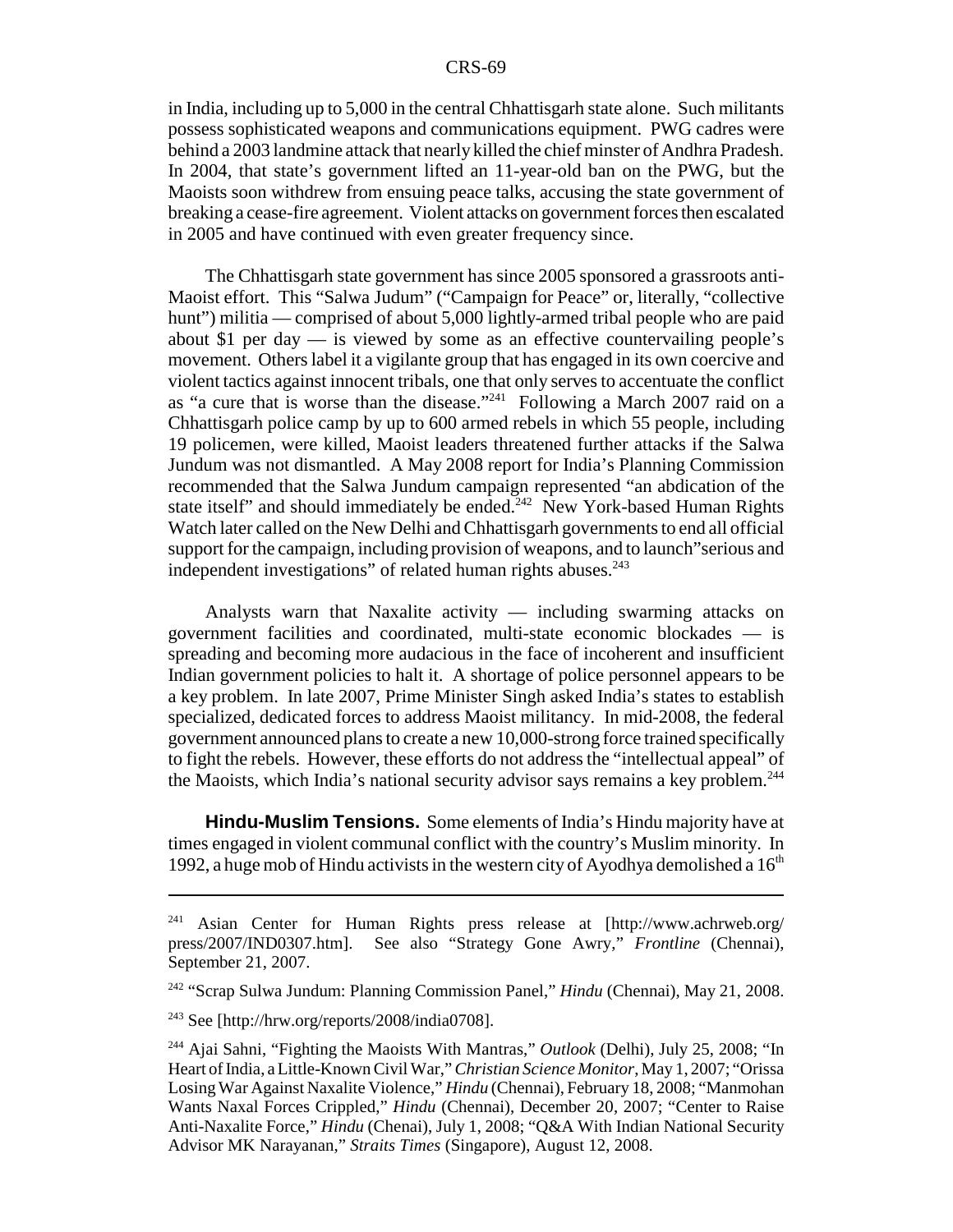century mosque said to have been built at the birth site of the Hindu god Rama. Ensuing communal riots in cities across India left many hundreds dead. Bombay was especially hard hit and was the site of coordinated 1993 terrorist bombings believed to have been a retaliatory strike by Muslims. In 2002, another group of Hindu activists returning by train to the western state of Gujarat after a visit to the Ayodhya site of the now razed Babri Mosque (and a proposed Hindu temple) were attacked by a Muslim mob in the town of Godhra; 58 were killed. Up to 2,000 people died in the fearsome communal rioting that followed, most of them Muslims. The BJP-led state and national governments came under fire for inaction; some observers saw evidence of state government complicity in anti-Muslim attacks.

The U.S. State Department and human rights groups have been critical of New Delhi's largely ineffectual efforts to bring those responsible to justice; some of these criticisms were echoed by the Indian Supreme Court in 2003. In 2005, the State Department made a controversial decision to deny a U.S. visa to Gujarat Chief Minster Narendra Modi under a U.S. law barring entry for foreign government officials found to be complicit in severe violations of religious freedom.<sup>245</sup> The decision was strongly criticized in India. More than five years after the Gujarat riots, international human rights groups express serious concerns about obstacles faced by victims seeking justice, the continuing internal displacement of thousands of families who lack basic necessities, and large numbers of uninvestigated related criminal cases (despite the Indian Supreme Court's 2004 order to reopen nearly 1,600 such cases). A 2006 central government report found deep communal divisions continuing to haunt Gujarat, concretely expressed through ghettoization and religious segregation. In 2008, a U.N. envoy said such divisions combine with a culture of impunity to raise the risk of future violence.<sup>246</sup> Sporadic communal violence continues to affect several Indian states.

## **Human Rights Issues**

Many of India's more than one billion citizens suffer from numerous and oftentimes serious human rights abuses. Some analysts are concerned that, as Washington pursues a new "strategic partnership" with New Delhi, U.S. government attention to such abuses has waned. According to the U.S. State Department's *Country Report on Human Rights Practices, 2007*, the Indian government "generally respected the human rights of its citizens; however, numerous serious problems remained." These included extensive societal violence against women; extrajudicial killings, including faked encounter killings; excessive use of force by security forces,

<sup>&</sup>lt;sup>245</sup> In November 2007, Human Rights Watch called on the Indian government to launch an investigation of Modi after he made statements apparently endorsing the extrajudicial execution of a terrorism suspect by police. In July 2008, 27 Members of Congress joined the U.S. Commission on International Religious Freedom in urging the State Department to reaffirm its past decision to block Modi's entry to the United States (see [http://hrw.org/ english/docs/2007/12/07/india17510.htm] and [http://www.uscirf.gov/ index.php?option=com\_content&task=view&id=2219&Itemid=46]).

<sup>246</sup> See [http://web.amnesty.org/library/Index/ENGASA200072007?open&of=ENG-IND]; "Hindu, Muslim Ghettos Arise in Gujarat," *Christian Science Monitor*, July 5, 2007; "UN Envoy Says India Risks Religious Violence," *Reuters*, March 2008.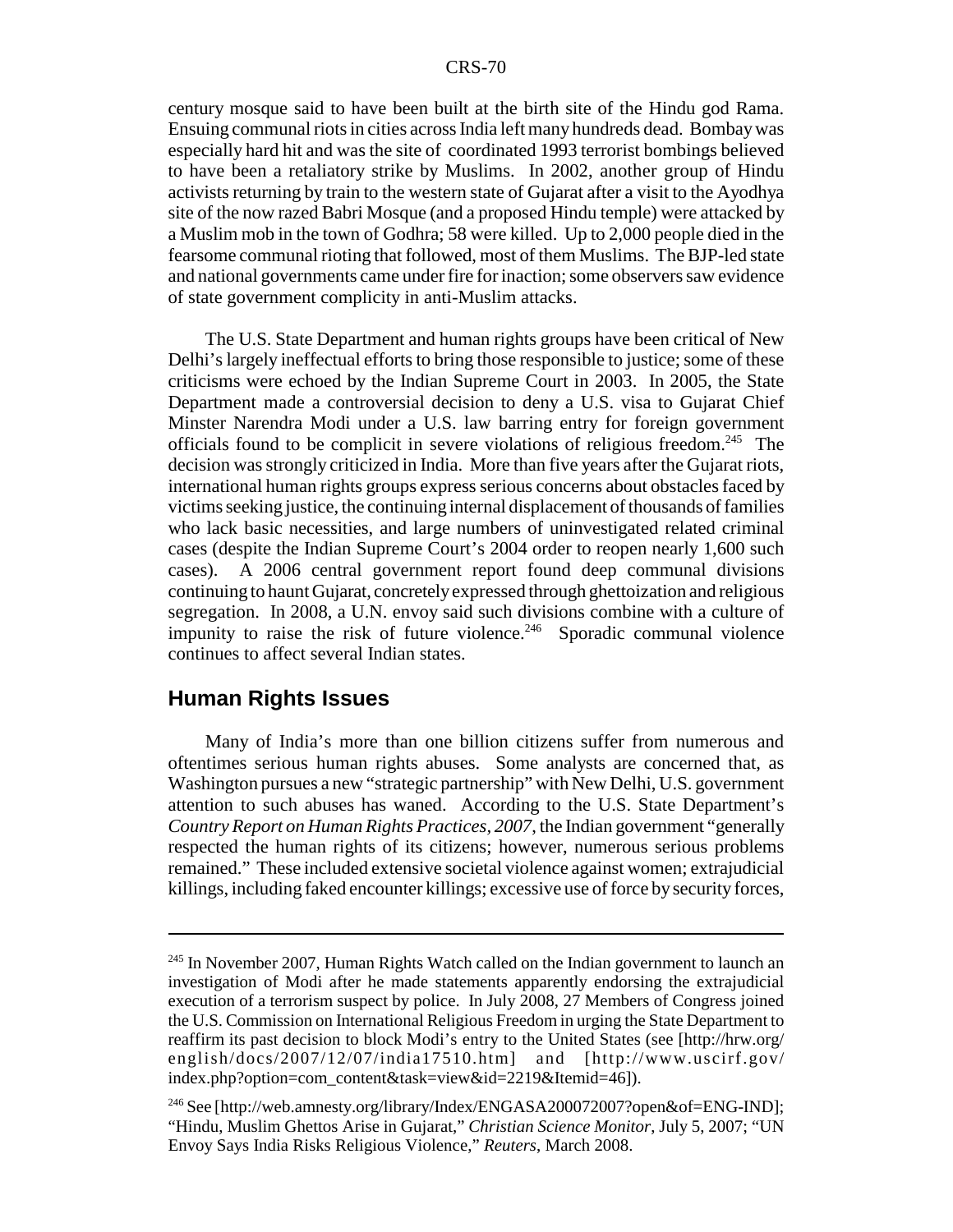### CRS-71

arbitrary arrests, and incommunicado detentions in Kashmir and several northeastern states; torture and rape by agents of the government; "harsh, life-threatening" prison conditions and lengthy pretrial detentions without charge; "pervasive" police corruption; forced prostitution; child prostitution and female infanticide; forced child labor; human trafficking; and "ubiquitous" caste-based discrimination and violence, among others. Terrorist attacks and kidnapings also remained grievous problems, especially in Kashmir and the northeastern states. Indian law provides for extensive human rights protections, but enforcement is "lax" and convictions rare.<sup>247</sup>

The 2007 annual report from New York-based Human Rights Watch noted that India has a vibrant press and civil society, but also suffers from a number of chronic human rights problems. It called impunity a "critical issue" involving officials and members of the security services abusing their power and who are "rarely if ever brought to justice for torture, arbitrary detentions and extrajudicial killings ...." Listed among other human rights concerns in India is the alleged "failure to implement policies that protect the rights of children, religious minorities, those living with HIV/AIDS or those belonging to vulnerable communities such as tribal groups, Dalits and other 'backward' castes." London-based Amnesty International's 2007 annual report also claims that perpetrators of human rights violations in India, in particular those related to 2002 communal rioting in Gujarat, continued to enjoy impunity, and it asserts that concerns over protection of economic, social, and cultural rights of already marginalized communities grew in  $2006<sup>248</sup>$  The State Department itself recognizes impunity as a major human rights problem in India, asserting in an April 2007 report that "A widespread culture of impunity among police and security forces and pervasive corruption continued to be the principal obstacles to improving human rights" there.<sup>249</sup>

The State Department's Bureau of Democracy, Human Rights, and Labor has claimed that India's human right abuses "are generated by a traditionally hierarchical social structure, deeply rooted tensions among the country's many ethnic and religious communities, violent secessionist movements and the authorities' attempts to repress them, and deficient police methods and training."<sup>250</sup> India's 1958 Armed Forces Special Powers Act, which gives security forces wide leeway to act with impunity in conflict zones, has been called a facilitator of "grave human rights abuses" in several Indian states (in December 2006, Prime Minister Singh said he would seek to amend the controversial Act). In 2007, the problem of "staged encounters" in which police officers kill suspects in faked shootouts came to the fore.251 India generally denies international human rights groups official access to Kashmir and other sensitive areas.

<sup>&</sup>lt;sup>247</sup> See [http://www.state.gov/g/drl/rls/hrrpt/2007/100614.htm].

<sup>&</sup>lt;sup>248</sup> See [http://hrw.org/englishwr2k7/docs/2007/01/10/global15039.htm] and [http://report2007.amnesty.org/eng/Homepage].

<sup>&</sup>lt;sup>249</sup> See [http://www.state.gov/g/drl/rls/shrd/2006/80590.htm].

<sup>250</sup> *Supporting Human Rights and Democracy: The U.S. Record 2002 -2003*," U.S. Department of State, at [http://www.state.gov/g/drl/rls/shrd/2002/21760.htm].

<sup>251</sup> See "Faked Deaths Show Ills of India's Police," *Associated Press*, June 7, 2007.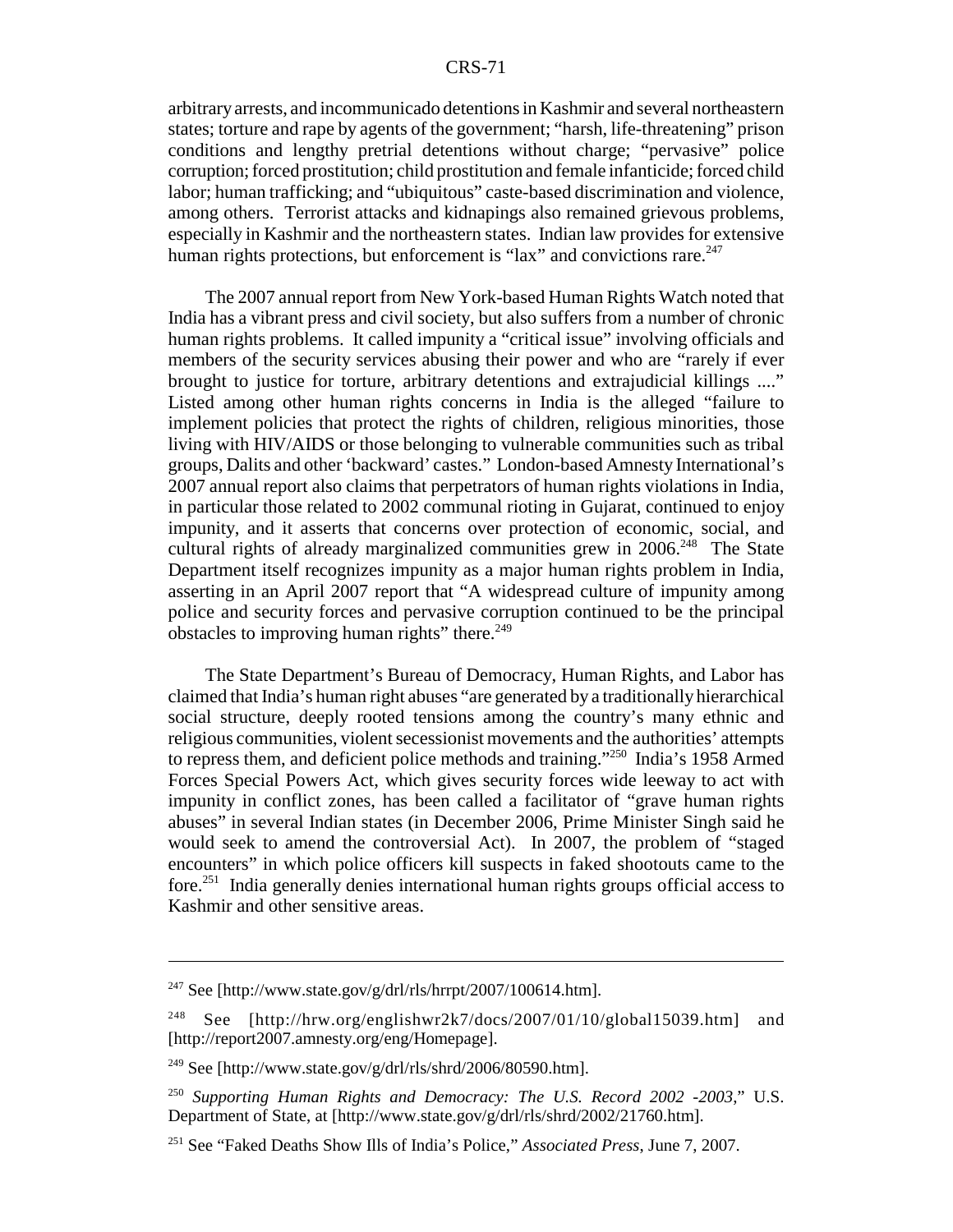**Human Trafficking.** The State Department's latest annual report on trafficking in persons (issued June 2008) said, "India is a source, destination, and transit country for men, women, and children trafficked for the purposes of forced labor and commercial sexual exploitation." It placed India on the "Tier 2 Watch List" for the fifth consecutive year for "failure to provide evidence of increasing efforts to combat trafficking in persons" and for "making no progress" in efforts to address the problem of bonded labor, which affects an estimated 20-65 million Indians. Moreover, State criticized the India's federal and state governments for largely ignoring "the pervasive problem of government complicity in trafficking." Upon the report's release, the head of State's trafficking office, Ambassador Mark Lagan, said "India still doesn't recognize the degree to which bonded labor is a substantial human trafficking problem in its country. It has weak anti-corruption efforts and prosecutions are too few."252

**Religious Freedom.** An officially secular nation, India has a long tradition of religious tolerance (with periodic lapses), which is protected under its constitution. The population includes a Hindu majority of 82% as well as a large Muslim minority of some 150 million (14%). Christians, Sikhs, Buddhists, Jains, and others total less than 4%. Although freedom of religion is protected by the Indian government, human rights groups have noted that India's religious tolerance is susceptible to attack by religious extremists. In its annual report on international religious freedom released in September 2007, the State Department found "no change in the status of respect for religious freedom" by India's national government:

[G]overnment policy continued to contribute to the generally free practice of religion; however, problems remained in some areas. Some state governments enacted and amended "anti-conversion" laws and police and enforcement agencies often did not act swiftly enough to effectively counter societal attacks, including attacks against religious minorities. Despite Government efforts to foster communal harmony, some extremists continued to view ineffective investigation and prosecution of attacks on religious minorities, particularly at the state and local level, as a signal that they could commit such violence with impunity, although numerous cases were in the courts at the end of the reporting period. The National Government, led by the United Progressive Alliance (UPA), continued to implement an inclusive and secular platform that included respect for the right to religious freedom.

The report added that a "Hindutva" — or Hindu nationalist — ideology continued to influence some government policies and actions at the state and local levels over the previous year.<sup>253</sup>

A May 2008 report of the U.S. Commission on International Religious Freedom noted continued improvements since the 2004 election of the Congress-led coalition, but warned that concerns about religious freedom in India remain. These include ongoing attacks against religious minorities, perpetrated mainly by Hindu activists and most often in states with BJP-led governments. The Commission also continued

<sup>&</sup>lt;sup>252</sup> See [http://www.state.gov/g/tip/rls/tiprpt/2008/105388.htm] and [http://www.state.gov/ g/tip/rls/rm/2008/105572.htm].

<sup>&</sup>lt;sup>253</sup> See [http://www.state.gov/g/drl/rls/irf/2007/90228.htm].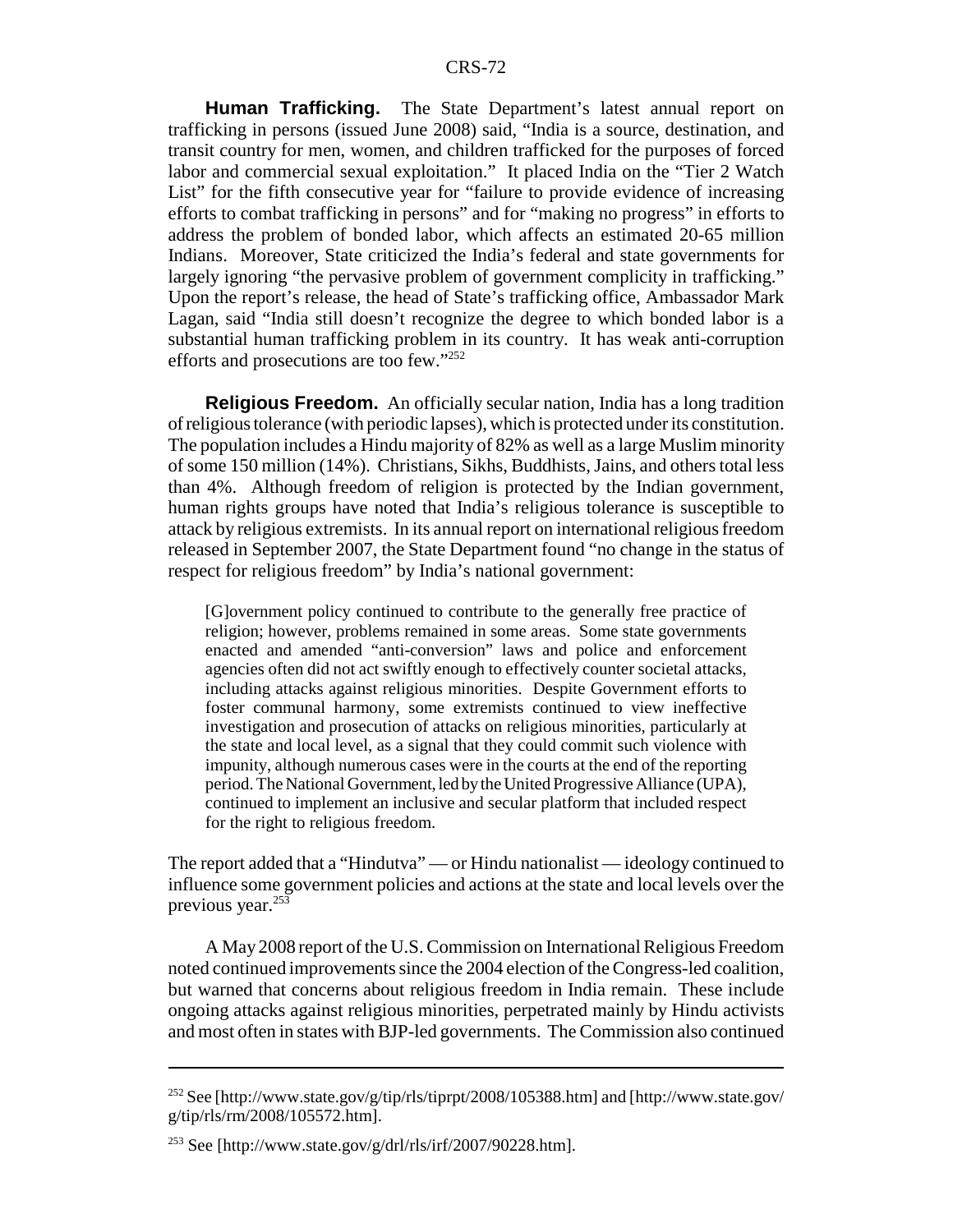### CRS-73

to criticize allegedly insufficient state efforts to pursue justice in cases related to 2002 communal rioting in Gujarat. More than five years after those riots, the victims are said to still face serious challenges and obstacles in securing justice, and a large number of related criminal cases remain uninvestigated and unresolved.<sup>254</sup>

**Caste-Based Discrimination.** The millennia-old Hindu caste system reflects Indian occupational and socially-defined hierarchies. Sanskrit sources refer to four social categories: priests (Brahmin), warriors (Kshatriya), traders (Vayisha) and farmers (Shudra). Tribals and lower castes were long known as "untouchables" — a term now officially banned but still widely used — or Dalits.<sup>255</sup> Although these categories are understood throughout India, they describe reality only in the most general terms. National-level legislation exists to protect India's lower castes, yet, according to the U.S. State Department, "The Scheduled Castes and Scheduled Tribes (Prevention of Atrocities) Act lists offenses against disadvantaged persons and prescribes stiff penalties for offenders; however, this act had only a modest effect in curbing abuse and there were very few convictions."256 In July 2007, **H.Con.Res. 139**, expressing the sense of Congress that the United States should address the ongoing problem of untouchability in India, was passed by the full House.

**Female Infanticide and Feticide.** Given traditional societal discrimination against females, uneven female-to-male ratios are a matter of concern for India. The incidence of female infanticide and gender-selective abortions is identified as a growing human rights problem in India. The diffusion of enabling medical technology and the existence of unethical doctors have made sex-selective abortions more common there. Prime Minister Singh has called female feticide in India a "national shame" and said the government has a responsibility to curtail the widespread practice. The country's most recent census (in 2001) found only 927 girls aged 0-6 for every 1,000 boys nationwide. Wealthier states, such as Delhi, Punjab, and Gujarat, have the lowest ratios (Punjab's was the lowest at  $798$ ).<sup>257</sup> A 2006 study in the British medical journal *Lancet* estimated that up to 10 million Indian females are "missing" due to sex-selective abortions and infanticide over the past two decades, and that some 500,000 girls are being "lost" annually.<sup>258</sup> According to a June 2008 nongovernmental report, the incidence of female feticide is only increasing.259 The most recent U.S. State Department *Country Report on Human Rights* for India (released March 2008), claims that, in many Indian states,

<sup>254</sup> See [http://www.uscirf.gov].

 $255$  See [http://www.state.gov/r/pa/ei/bgn/3454.htm].

<sup>&</sup>lt;sup>256</sup> See [http://www.state.gov/g/drl/rls/hrrpt/2006/78871.htm].

<sup>257 &</sup>quot;Indian Prime Minister Denounces Abortion of Females," *New York Times*, April 29, 2008; census data at [http://www.censusindia.net/t\_00\_004.html]. See also "Missing Girl Child," *India Today* (Delhi), November 11, 2003.

<sup>258</sup> Cited in "India Loses 10m Female Births," *BBC News*, January 9, 2006. A 2006 report from the U.N. Children's Fund found that about 7,000 fewer girls than expected are born each day in India due to female feticide ("Feticide Means 7,000 fewer Girls a Day in India," *Reuters*, December 12, 2006).

<sup>259 &</sup>quot;India Baby Girl Deaths 'Increase,'" *BBC News*, June 21, 2008.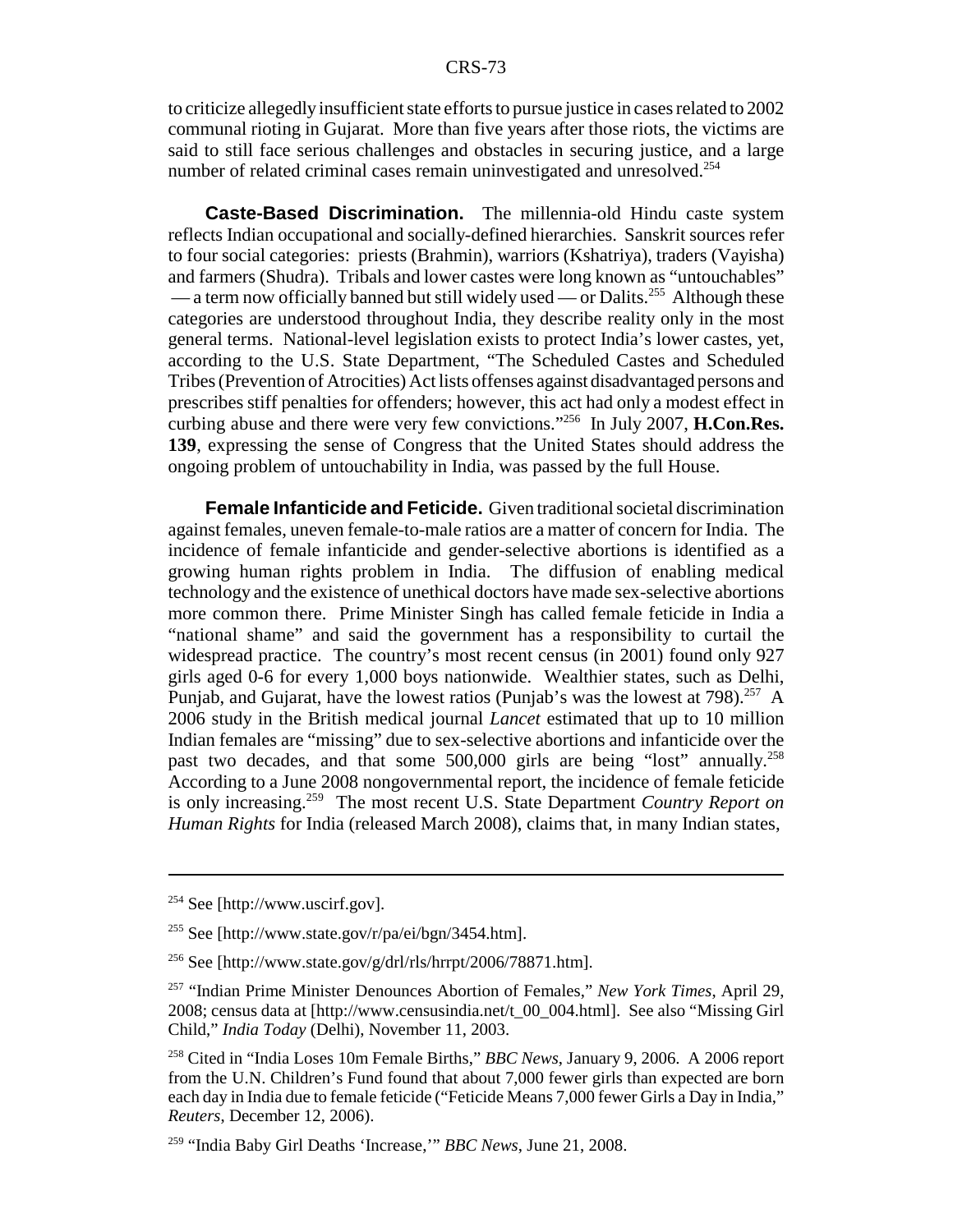Baby girls were either aborted or, after birth, left in the cold to contract pneumonia and perish. NGOs alleged that medical practitioners and government workers often were complicit in pushing or persuading women to abort their girl children. Sex determination tests are illegal under the 1994 Pre-Natal Diagnostic Techniques Act. However, NGOs reported that some family planning centers continued to reveal the sex of fetuses. According to the NGO IFES, feticide is a \$116 million industry.260

In 2007, the New Delhi announced the establishment of a series of orphanages to raise unwanted baby girls in an effort to reduce the incidence of female infanticide.<sup>261</sup>

## **HIV/AIDS**

The United Nations has estimated that 5.7 million Indians are infected with HIV/AIDS, giving India the largest such population worldwide (India overtook South Africa in this category in 2006). However, a July 2007 U.N.-backed study found that India's infected population was about 2.5 million and the U.S. government estimate rises only to  $3.1$  million.<sup>262</sup> Due to the country's large population, prevalence rates among adults remain below 1%. India's AIDS epidemic has become generalized in four states in the country's south (Andhra Pradesh, Tamil Nadu, Karnataka, and Maharashtra) and two in the northeast (Manipur and Nagaland). According to USAID, these six states account for  $80\%$  of the country's reported AIDS cases.<sup>263</sup> India first launched its AIDS control program in 1992; New Delhi boosted related funding to about \$120 million in the most recent fiscal year and in July 2007 launched a new \$2.8-billion National AIDS Control Program that will expand free treatment for HIV-positive persons, as well as boost the number of awareness and prevention campaigns. Stigma, gender inequalities, and discrimination present major obstacles to controlling India's HIV/AIDS epidemic. In the country's traditional society, open discussion of sexuality and risk of infection is rare, making education difficult: one Indian government survey found that nearly half of Indian women had not even heard of the disease. Analysts opine that substantially greater resources are needed to address HIV/AIDS in India than are currently available.<sup>264</sup>

As part of its foreign assistance program in India, the U.S. government supports integrated HIV/AIDS prevention, treatment, and support services in high prevalence states. India received nearly \$30 million in direct U.S. assistance for such programs in FY2007 under the President's Plan for AIDS Relief (PEPFAR), for a projected

<sup>&</sup>lt;sup>260</sup> See [http://www.state.gov/g/drl/rls/hrrpt/2007/100614.htm].

<sup>261 &</sup>quot;Indian Govt to Raise Abandoned Girls," *Associated Press*, February 18, 2007.

<sup>262 &</sup>quot;India's HIV Cases Highly Overestimated, Survey Shows," *Reuters*, July 6, 2007; U.S. Embassy Fact Sheet on Indo-US Cooperation in Public Health, April 2, 2008.

<sup>&</sup>lt;sup>263</sup> See [http://www.usaid.gov/our\_work/global\_health/aids/Countries/ane/india\_05.pdf].

<sup>264</sup> See, for example, Pramit Mitra and Teresita Schaffer, "Public Health and International Security: The Case of India," July 2006, at [http://www.csis.org/media/csis/pubs/ 060731\_aids\_india.pdf].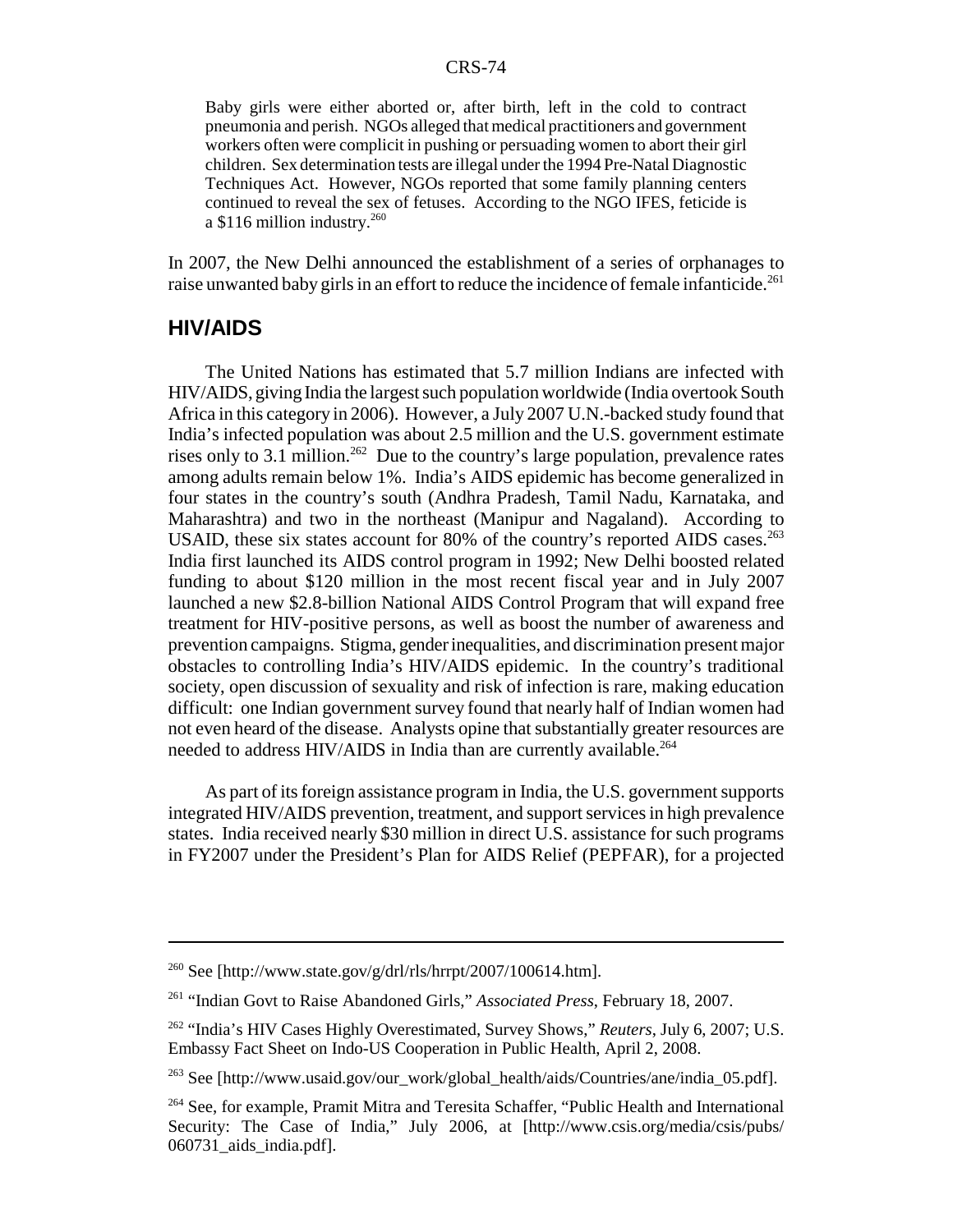#### CRS-75

total of some \$136 million for FY2004-FY2008.265 In January 2007, **H.R. 175**, to provide assistance to combat HIV/AIDS in India, and for other purposes, was introduced in the House, but has not moved out of committee to date.

## **U.S. Assistance**

A total of more than \$15 billion in direct U.S. aid went to India from 1947 through 2007, nearly all of it in the form of economic grants and loans, more than half as food aid. In February 2007, in response to several years of rapid Indian economic expansion and New Delhi's new status as a donor government, the State Department announced a 35% reduction in assistance programs for India. The bulk of the cuts are to come from development assistance and food aid programs. Another smaller decrease came in 2008 "in recognition of the continuing growth of the Indian economy and the ability of the government to fund more" development programs.<sup>266</sup>

**Economic.** According to the U.S. Agency for International Development (USAID), India has more people living in abject poverty (some 385 million) than do Latin America and Africa combined. USAID programs in India, budgeted at about \$69 million in FY2008, concentrate on six areas: (1) *health* (improved overall health with a greater integration of food assistance, reproductive services, and the prevention of HIV/AIDS and other infectious diseases); (2) *environment* (improved access to clean energy and water); (3) *education* (improved literacy and teacher capacity); (4) *economic opportunity* (agricultural reform and improved financial markets); (5) *disaster response*; and (6) *tsunami recovery*. 267

**Security.** The United States has provided about \$169 million in military assistance to India since 1947, more than 90% of this distributed from 1962-1966. In recent years, modest security-related assistance has emphasized export control enhancements, counterterrorism and counternarcotics programs, and military training. Early Bush Administration requests for Foreign Military Financing were later withdrawn, with the two countries agreeing to pursue commercial sales programs. The Pentagon reports military sales agreements with India worth \$429 million in FY2002-FY2007.

# **Selected Relevant Legislation in the 110<sup>th</sup> Congress**

- ! The Tom Lantos Block Burmese JADE (Junta's Anti-Democratic Efforts) Act of 2008 (**H.Res. 1341**) was passed by the House in July 2008.
- ! The Clean Energy Partnership With India Act of 2008 (**H.R. 5705**), was referred to House committee in April 2008.
- ! **H.Res 928**, expressing the sense of the House that the United States should initiate negotiations to enter into a free trade agreement with India, was referred to House committee in January 2008.

<sup>265</sup> See [http://www.pepfar.gov/pepfar/press/81851.htm].

<sup>&</sup>lt;sup>266</sup> See [http://www.state.gov/p/sca/rls/2008/104699.htm].

<sup>267</sup> See [http://www.usaid.gov/locations/asia/countries/india/india.html].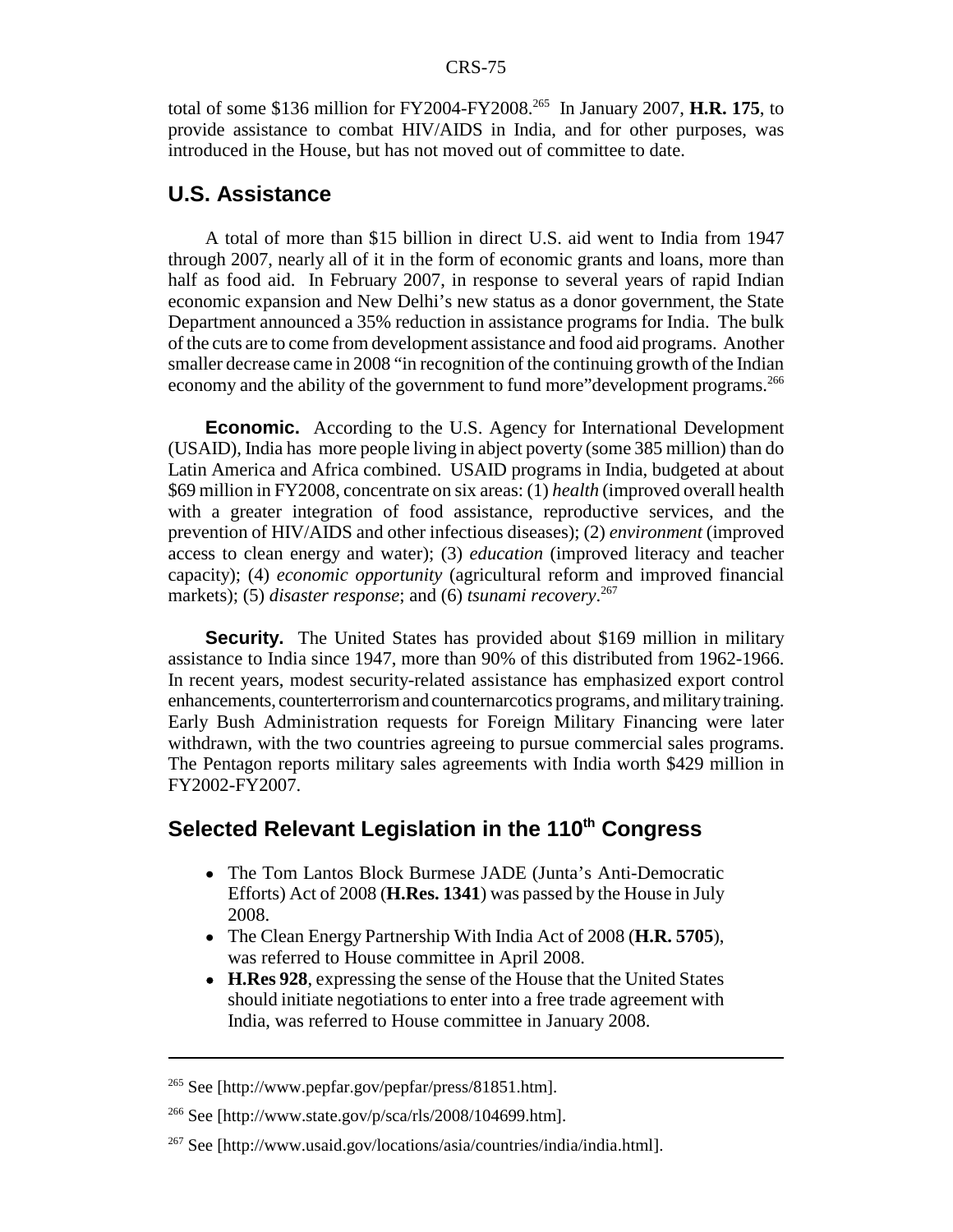- ! **The Clean Energy Act of 2007** became P.L. 110-140 in December 2007. The bill contains provisions for promoting U.S. exports in clean and efficient energy technologies to India and China.
- ! **H.Res. 711**, expressing the sense of the House concerning the U.S.- India nuclear cooperation agreement, was referred to House committee in October 2007.
- **H.R. 3730**, to establish a U.S.-India interparliamentary exchange group, was referred to House committee in October 2007.
- ! **S.Res. 339**, expressing the sense of the Senate on the situation in Burma, was passed by the full Senate in October 2007.
- ! **H.Res. 638**, expressing the sense of the House that the U.N. Charter should be amended to establish India as a permanent member of the U.N. Security Council, was referred to House committee in September 2007.
- ! **H.Con.Res. 139**, expressing the sense of Congress that the United States should address the ongoing problem of untouchability in India, was passed by the full House and referred to Senate committee in July 2007.
- ! **S.Con.Res. 38**, calling for the safeguarding of the physical, political, and economic security of the Kashmiri pandits, was referred to Senate committee in June 2007 (a House version, **H.Con.Res. 55**, was referred to House subcommittee in April).
- **H.R. 1186**, to promote global energy security through increased U.S.-India cooperation, was referred to House committee in February 2007.
- **H.R. 175**, to provide assistance to combat HIV/AIDS in India and for other purposes was referred to House committee in January 2007.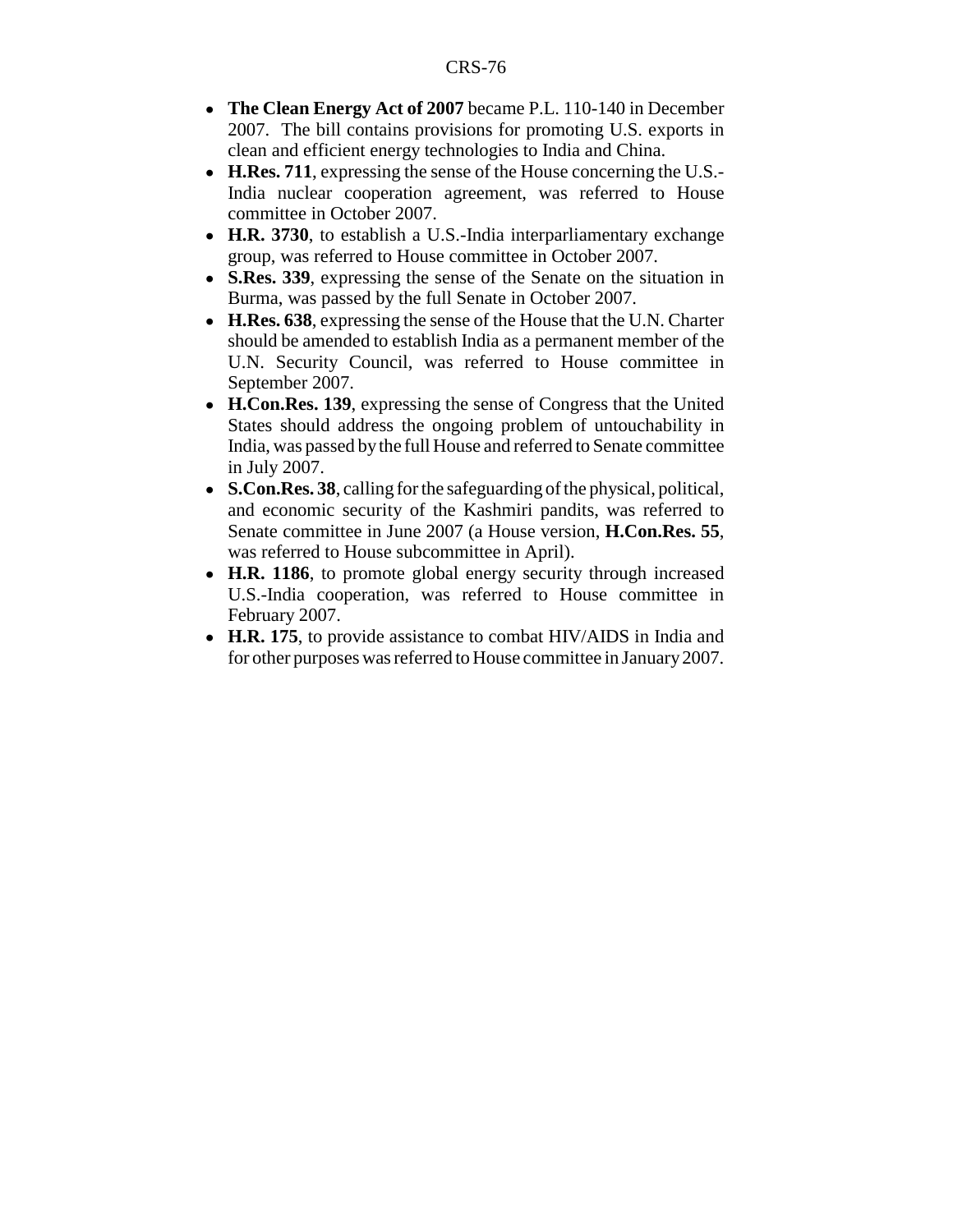| <b>Program or</b><br><b>Account</b> | <b>FY</b><br>2001 | <b>FY</b><br>2002 | <b>FY</b><br>2003 | <b>FY</b><br>2004 | <b>FY</b><br>2005 | <b>FY</b><br>2006 | <b>FY</b><br>2007 | <b>FY</b><br>2008<br>(est.) | $\mathbf{F}\mathbf{Y}$<br>2009<br>$(\text{req.})$ |
|-------------------------------------|-------------------|-------------------|-------------------|-------------------|-------------------|-------------------|-------------------|-----------------------------|---------------------------------------------------|
| <b>CSH</b>                          | 24.6              | 41.7              | 47.4              | 47.8              | 53.2              | 52.8              | 53.4              | 58.9                        | 60.1                                              |
| DA                                  | 28.8              | 29.2              | 34.5              | 22.5              | 24.9              | 19.7              | 15.7              | 10.5                        | 0.9                                               |
| <b>ESF</b>                          | 5.0               | 7.0               | 10.5              | 14.9              | 14.9              | 5.0               | 4.9               |                             |                                                   |
| <b>IMET</b>                         | 0.5               | 1.0               | 1.0               | 1.4               | 1.5               | 1.3               | 1.5               | 1.2                         | 1.2                                               |
| <b>INCLE</b>                        |                   |                   |                   |                   |                   |                   |                   |                             | 0.4                                               |
| <b>NADR</b>                         | 0.9               | 0.9               | 1.0               | 0.7               | 4.2               | 2.7               | 1.1               | 2.7                         | 1.7                                               |
| <b>PEPFAR</b>                       |                   |                   |                   | 20.4              | 26.6              | 29.6              | 29.9              | 29.8                        | ь                                                 |
| <b>Subtotal</b>                     | 59.8              | 79.8              | 94.4              | 126.6             | 125.3             | 111.1             | 106.5             | 103.1                       | 64.3                                              |
| Food Aid <sup>a</sup>               | 50.4              | 77.5              | 35.7              | 30.8              | 26.1              | 30.7              | 31.0              | 13.5                        | 13.5                                              |
| <b>Total</b>                        | 110.2             | 157.3             | 130.1             | 157.4             | 151.4             | 141.8             | 137.5             | 116.6                       | 77.8                                              |

| Table 1. Direct U.S. Assistance to India, FY2001-FY2009 |  |
|---------------------------------------------------------|--|
| (in millions of dollars)                                |  |

**Sources:** U.S. Departments of State and Agriculture; U.S. Agency for International Development. FY2008 amounts are estimates; FY2009 amounts are requested. Columns may not add up due to rounding.

#### **Abbreviations:**

| CSH: | Child Survival and Health |  |
|------|---------------------------|--|
|      |                           |  |

- DA: Development Assistance<br>ESF: Economic Support Fund
- ESF: Economic Support Fund<br>IMET: International Military Ed
- International Military Education and Training
- INCLE: International Narcotics Control and Law Enforcement

NADR: Nonproliferation, Anti-Terrorism, Demining, and Related (mainly export control assistance, but includes anti-terrorism assistance for FY2007)

- PEPFAR: President's Emergency Plan for AIDS Relief
- a. P.L. 480 Title II (grants), Section 416(b) of the Agricultural Act of 1949, as amended (surplus donations), and Food for Progress. Food aid totals do not include freight costs.
- b. Country sub-allocations for PEPFAR are released later in the fiscal year.